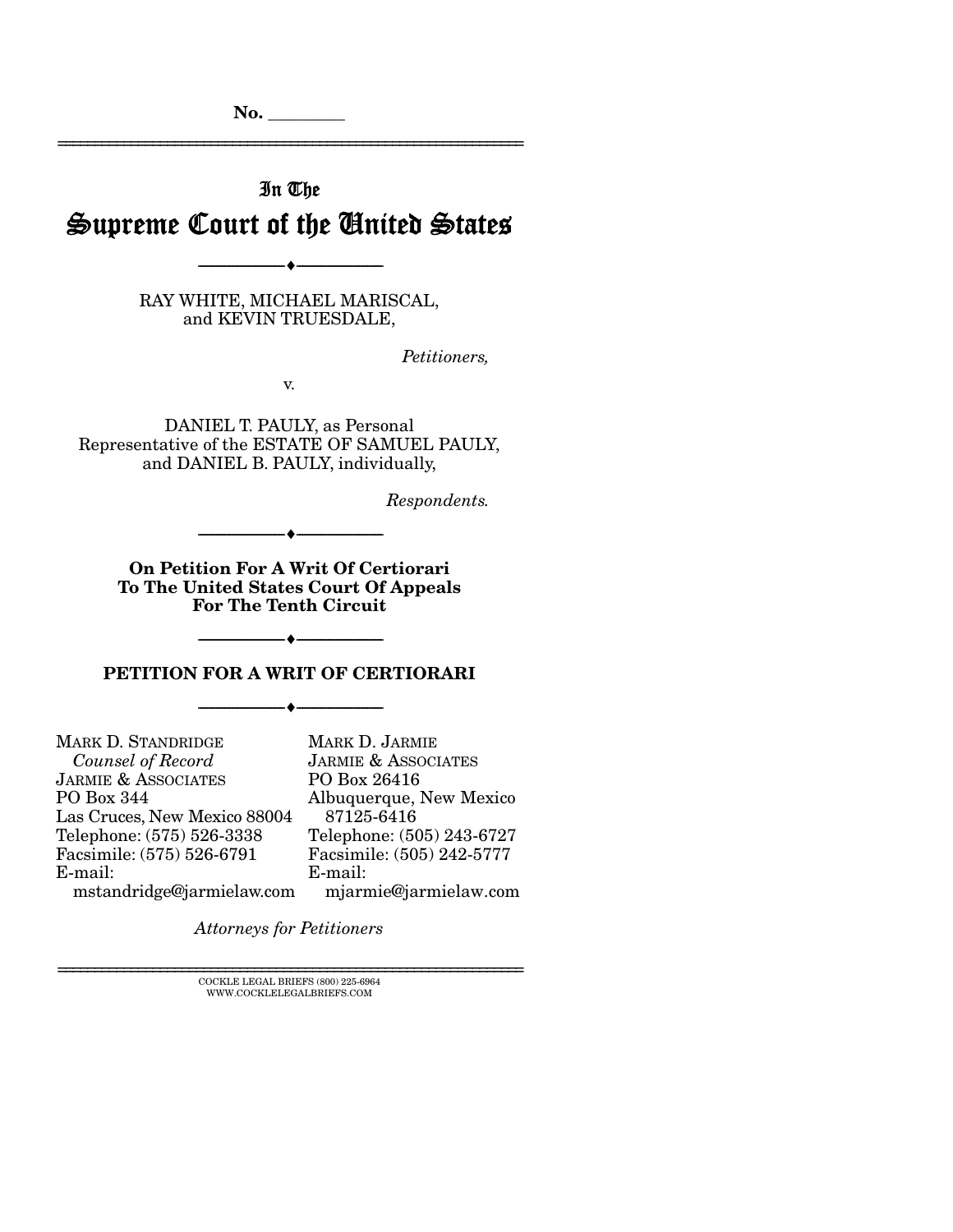#### QUESTIONS PRESENTED

 Three New Mexico State Police Officers investigating a "road rage" incident went to the suspect's house on the evening of October 4, 2011. The first two officers arrived and attempted to contact the suspect. As the third officer arrived on scene, someone inside the house shouted "We have guns," and the road rage suspect fired two shotgun blasts at the rear of the house, near one of the officers. The suspect's brother pointed a handgun in the direction of the third officer from the house's front window. The third officer fired his duty weapon, killing the suspect's brother. The questions presented are:

- 1. Did the Tenth Circuit's panel opinion improperly deny qualified immunity to the officers by considering the validity of the use of force from the perspective of the suspects rather than from the perspective of a reasonable police officer on the scene?
- 2. Did the panel opinion consider clearly established law at too high a level of generality rather than giving particularized consideration to the facts and circumstances of this case?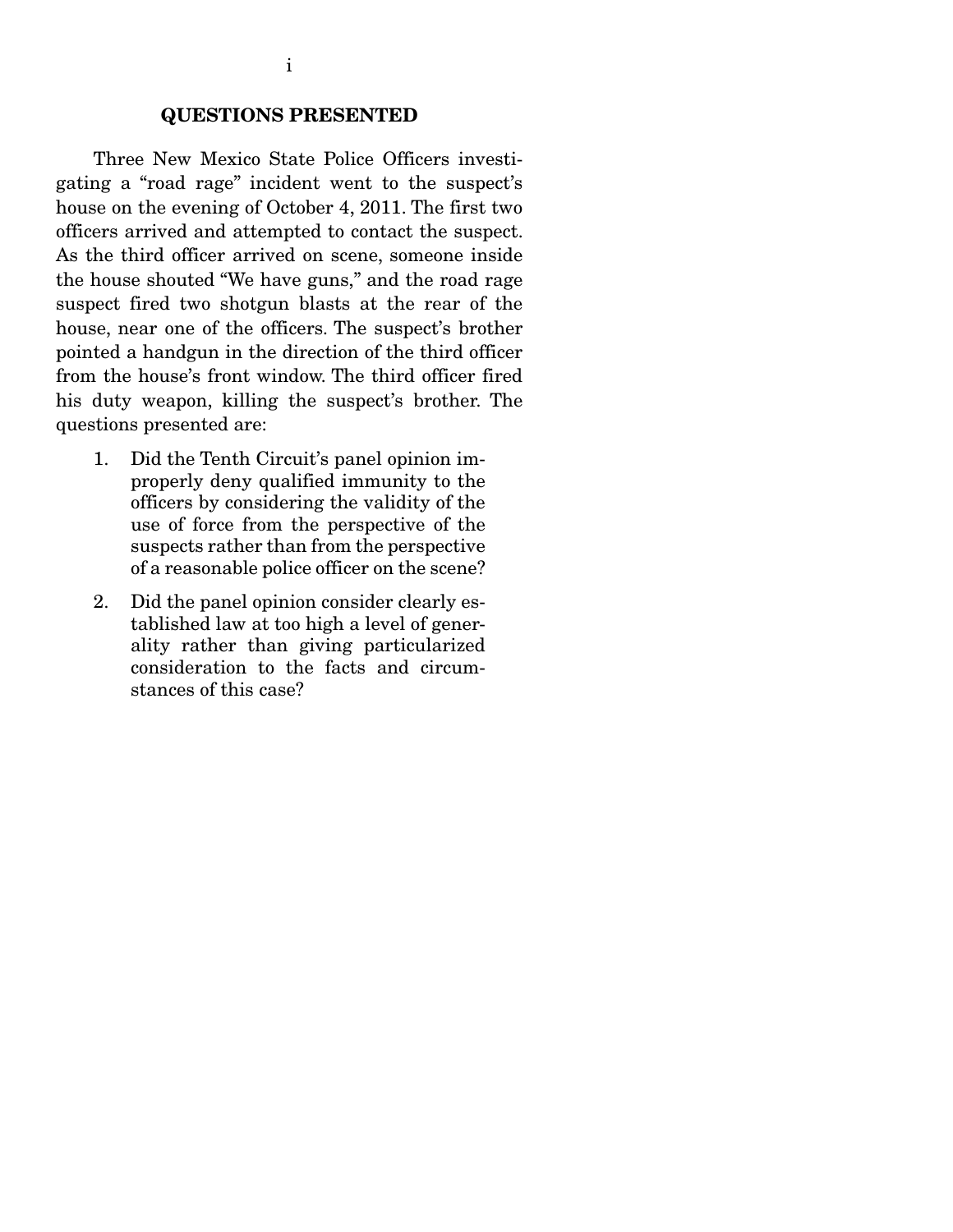### PARTIES TO THE PROCEEDING AND RULE 29.6 STATEMENT

 The parties to the proceeding in the Tenth Circuit, whose judgment is sought to be reviewed, are:

- Daniel T. Pauly, as Personal Representative of the Estate of Samuel Pauly, and Daniel B. Pauly, individually, plaintiffs, appellees below, and respondents here.
- New Mexico State Police Officers Ray White, Michael Mariscal and Kevin Truesdale, defendants, appellants below, and petitioners here.

 The State of New Mexico Department of Public Safety ("NMDPS"), former NMDPS Secretary Gorden E. Eden, Jr., and former New Mexico State Police Chief Robert Shilling were defendants in the underlying action; Secretary Eden and Chief Shilling were dismissed with prejudice from the lawsuit prior to this appeal being taken and NMDPS was not a party on appeal. Consequently, they are not parties to this petition.

No corporations are involved in this proceeding.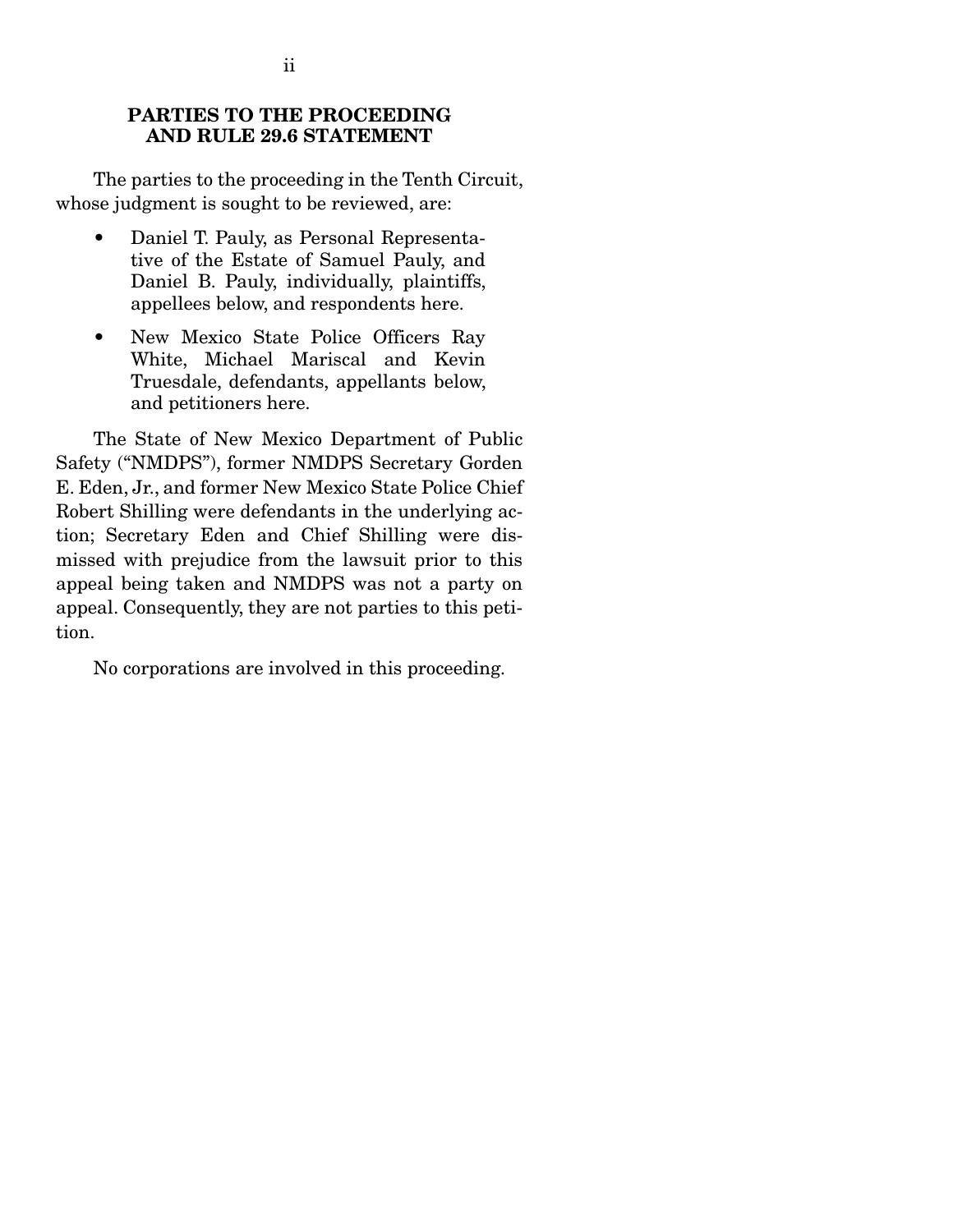## TABLE OF CONTENTS

# Page

| QUESTIONS PRESENTED                 | $\mathbf{i}$   |
|-------------------------------------|----------------|
| PARTIES TO THE PROCEEDING AND RULE  |                |
|                                     | ii             |
|                                     | 1              |
|                                     | $\overline{2}$ |
| CONSTITUTIONAL AND STATUTORY PROVI- |                |
|                                     | $\overline{2}$ |
| STATEMENT OF THE CASE               | 3              |
| BASIS FOR FEDERAL JURISDICTION      | 10             |
| REASONS FOR GRANTING THE PETITION   | 11             |
| REVIEW IS WARRANTED BECAUSE<br>Ι.   |                |
| THE TENTH CIRCUIT PANEL'S OPIN-     |                |
| ION CONTRAVENES LONG-STANDING       |                |
| JURISPRUDENCE FROM THIS COURT       |                |
| AND THE CIRCUIT COURTS BY AS-       |                |
| SESSING THE USE OF FORCE NOT        |                |
| FROM THE PERSPECTIVE OF A REA-      |                |
| SONABLE POLICE OFFICER ON THE       |                |
| SCENE, BUT FROM THE PERSPEC-        |                |
| TIVE OF THE PERSON ASSAULTING       |                |
|                                     | 11             |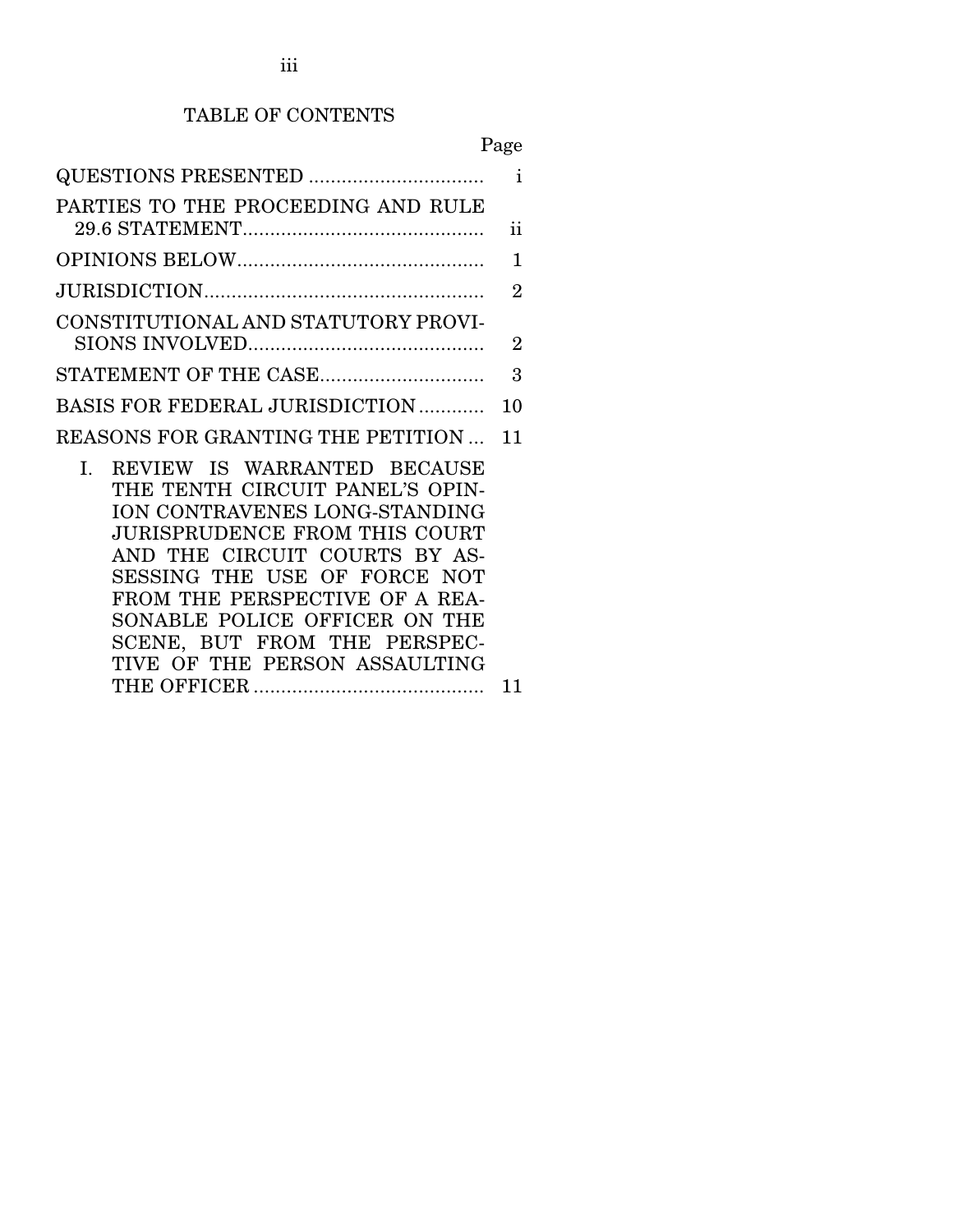TABLE OF CONTENTS – Continued

Page

- A. THE TENTH CIRCUIT DECISION STANDS IN OPPOSITION TO ITS OWN AND OTHER CIRCUITS' LONG-STANDING PRECEDENT ES-TABLISHING THAT A POLICE OFFICER IS ENTITLED TO QUALI-FIED IMMUNITY WHERE, WHILE REASONABLY FEARING FOR HIS SAFETY AND THE SAFETY OF OTH-ERS, THE OFFICER USES DEADLY FORCE IN RESPONSE TO AN AP-PARENT THREAT .............................. 17 B. THE OFFICERS' FAILURE TO PRO-VIDE ANOTHER WARNING TO THE PAULY BROTHERS PRIOR TO DE-FENDING THEMSELVES IS INSUF-FICIENT TO DENY QUALIFIED IMMUNITY .............................................. 26
- II. THE PANEL OPINION IMPROPERLY DENIES QUALIFIED IMMUNITY BY ASSESSING THE OFFICERS' CON-DUCT AT A HIGHLY GENERALIZED LEVEL ....................................................... 27
- CONCLUSION ..................................................... 35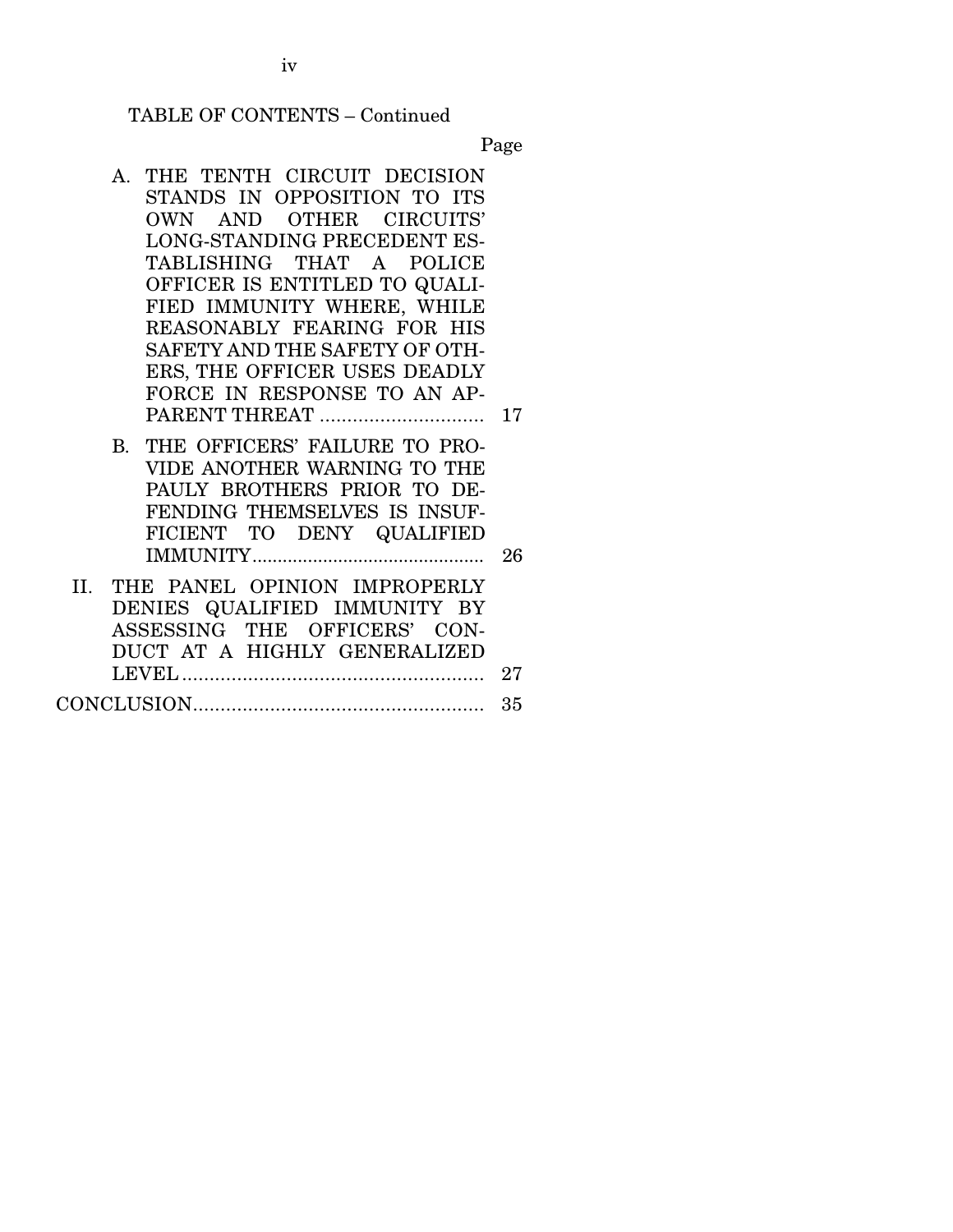TABLE OF CONTENTS – Continued

Page

## APPENDIX

| United States Court of Appeals for the Tenth<br>Circuit Opinion, dated February 9, 2016  App. 1                                                                                        |
|----------------------------------------------------------------------------------------------------------------------------------------------------------------------------------------|
| United States District Court for the District of<br>New Mexico Opinion denying Defendant Ray<br>White's First Motion for Summary Judgment,                                             |
| United States District Court for the District of<br>New Mexico Opinion denying Kevin Trues-<br>dale's and Michael Mariscal's First Motions<br>for Summary Judgment, dated February 10, |
| United States Court of Appeals for the Tenth<br>Circuit Order denying en banc review, dated                                                                                            |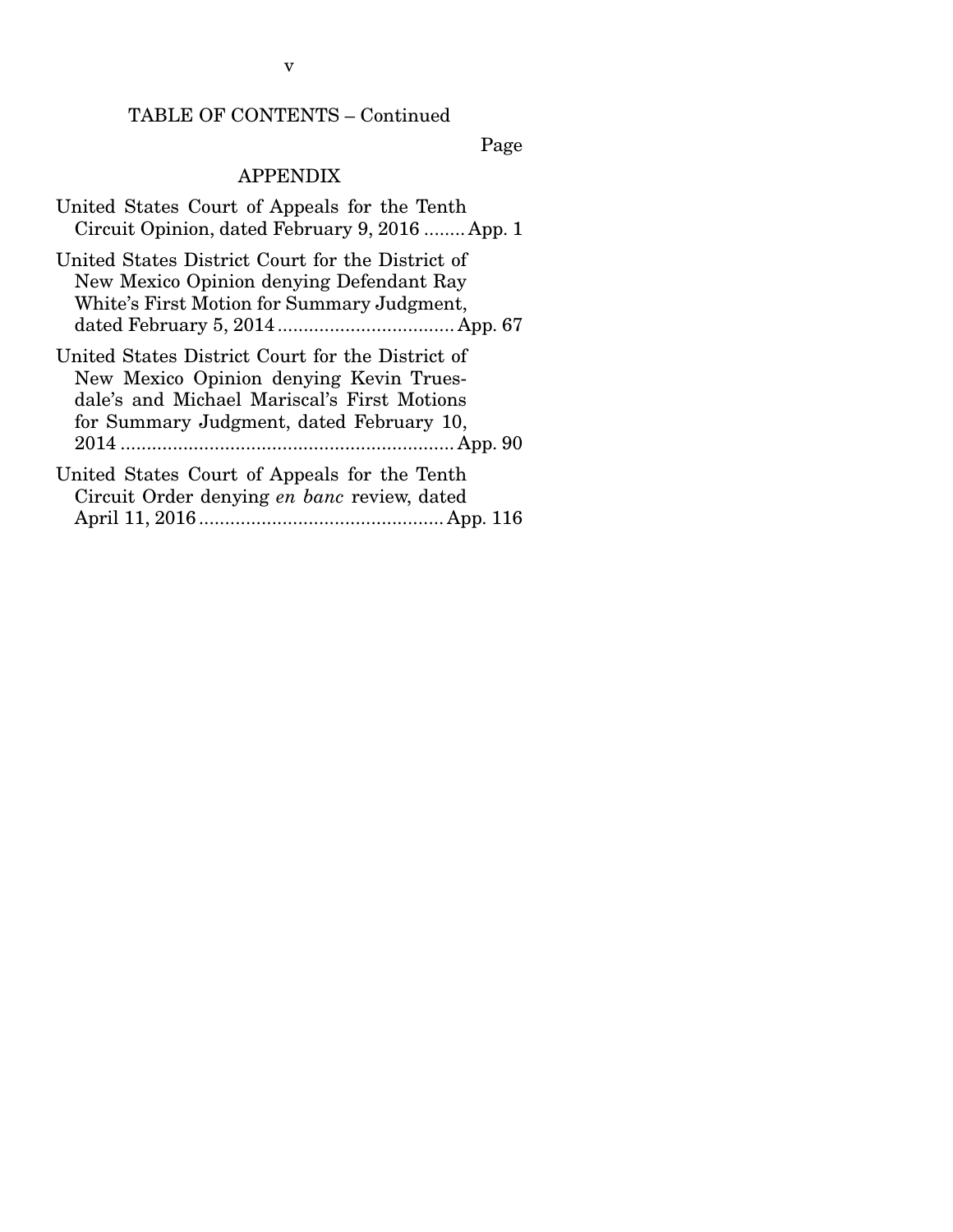# Page

### CASES

| Aldaba v. Pickens, 777 F.3d 1148 (10th Cir. 2015) 29                                          |
|-----------------------------------------------------------------------------------------------|
| Anderson v. Creighton, 483 U.S. 635 (1987)29, 31                                              |
| Ashcroft v. al-Kidd, 131 S.Ct. 2074 (2011) 29, 30, 33                                         |
| Bell v. City of East Cleveland, 125 F.3d 855, 1997<br>WL 640116 (6th Cir. Oct. 14, 1997) (un- |
|                                                                                               |
| Brosseau v. Haugen, 543 U.S. 194 (2004)31, 33                                                 |
| Burgess v. Fischer, 735 F.3d 462 (6th Cir. 2013)12                                            |
| Carroll v. Carman, 135 S.Ct. 348 (2014)28                                                     |
| Ciminillo v. Streicher, 434 F.3d 461 (6th Cir.<br>$2006)$                                     |
| City and Cnty. of San Francisco v. Sheehan, 135                                               |
| Cole v. Carson, 802 F.3d 752 (5th Cir. 2015)18                                                |
| Cordova v. Aragon, 569 F.3d 1183 (10th Cir.                                                   |
| Dickerson v. McClellan, 101 F.3d 1151 (6th Cir.                                               |
| Estate of Armstrong v. Village of Pinehurst, 810                                              |
| <i>Estate of Larsen v. Murr</i> , 511 F.3d 1255 (10th                                         |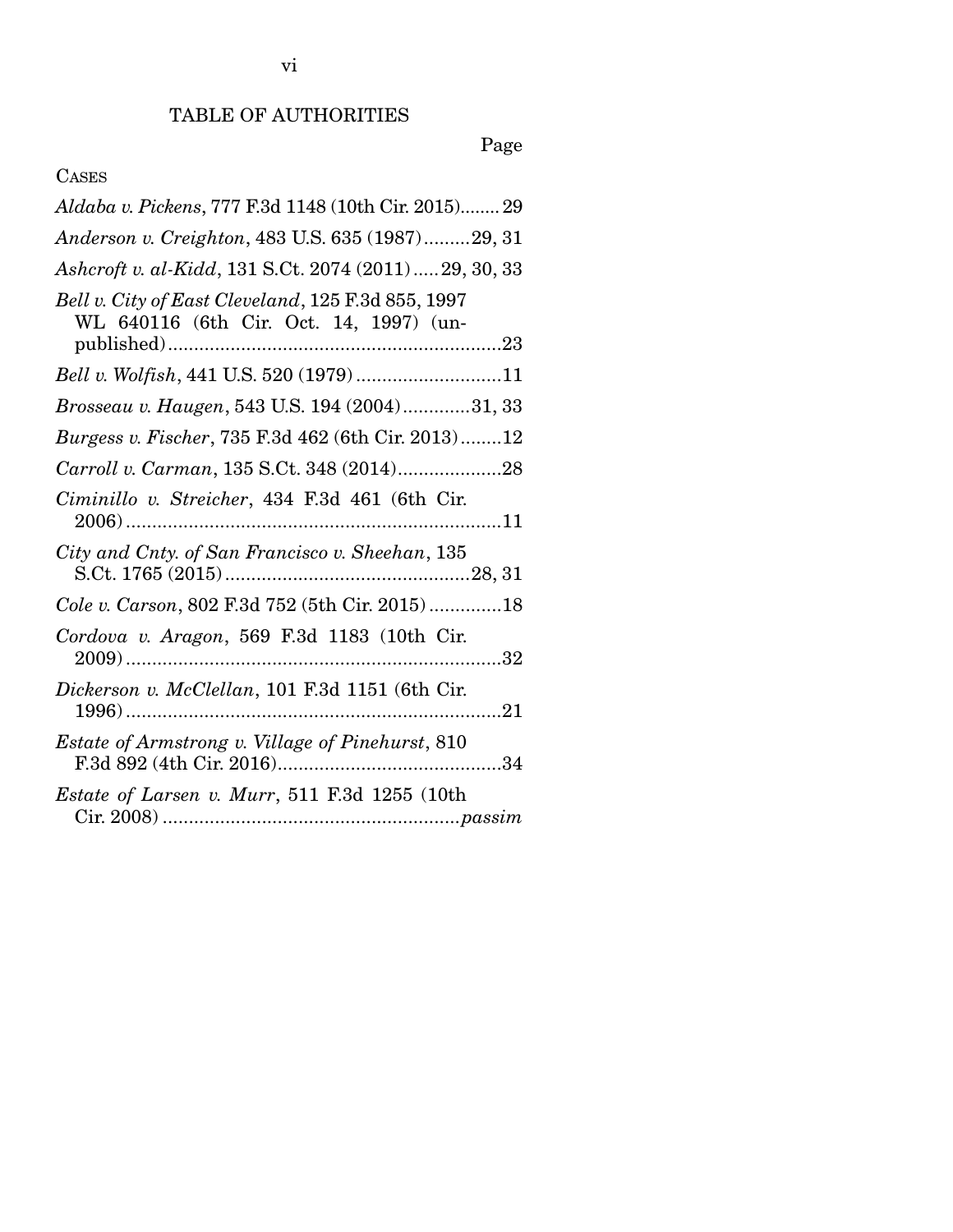| Page                                                                                          |
|-----------------------------------------------------------------------------------------------|
| Estep v. Mackey, 2016 WL 574029 (3d Cir. Feb.                                                 |
| Fogarty v. Gallegos, 523 F.3d 1147 (10th Cir.                                                 |
| Graham v. Connor, 490 U.S. 386 (1989)passim                                                   |
| Hagans v. Franklin Cnty. Sheriff's Office, 695                                                |
| Harlow v. Fitzgerald, 457 U.S. 800 (1982) 28, 30                                              |
| Hope v. Pelzer, 536 U.S. 730 (2002)32                                                         |
| Kingsley v. Hendrickson, 135 S.Ct. 2466                                                       |
|                                                                                               |
| Loch v. City of Litchfield, 689 F.3d 961 (8th Cir.                                            |
| Manis v. Lawson, 585 F.3d 839 (5th Cir. 2009)18                                               |
| McCullough v. Antolini, 559 F.3d 1201 (11th Cir.                                              |
| Medina v. Cram, 252 F.3d 1124 (10th Cir. 2001)25                                              |
| Middaugh v. City of Three Rivers, 2015 WL<br>6457994 (6th Cir. Oct. 26, 2015) (unpublished)29 |
|                                                                                               |
| Montoute v. Carr, 114 F.3d 181 (11th Cir. 1997)16                                             |
| Mullenix v. Luna, 136 S.Ct. 305 (2015)passim                                                  |
| Mullins v. Cyranek, 805 F.3d 760 (6th Cir.                                                    |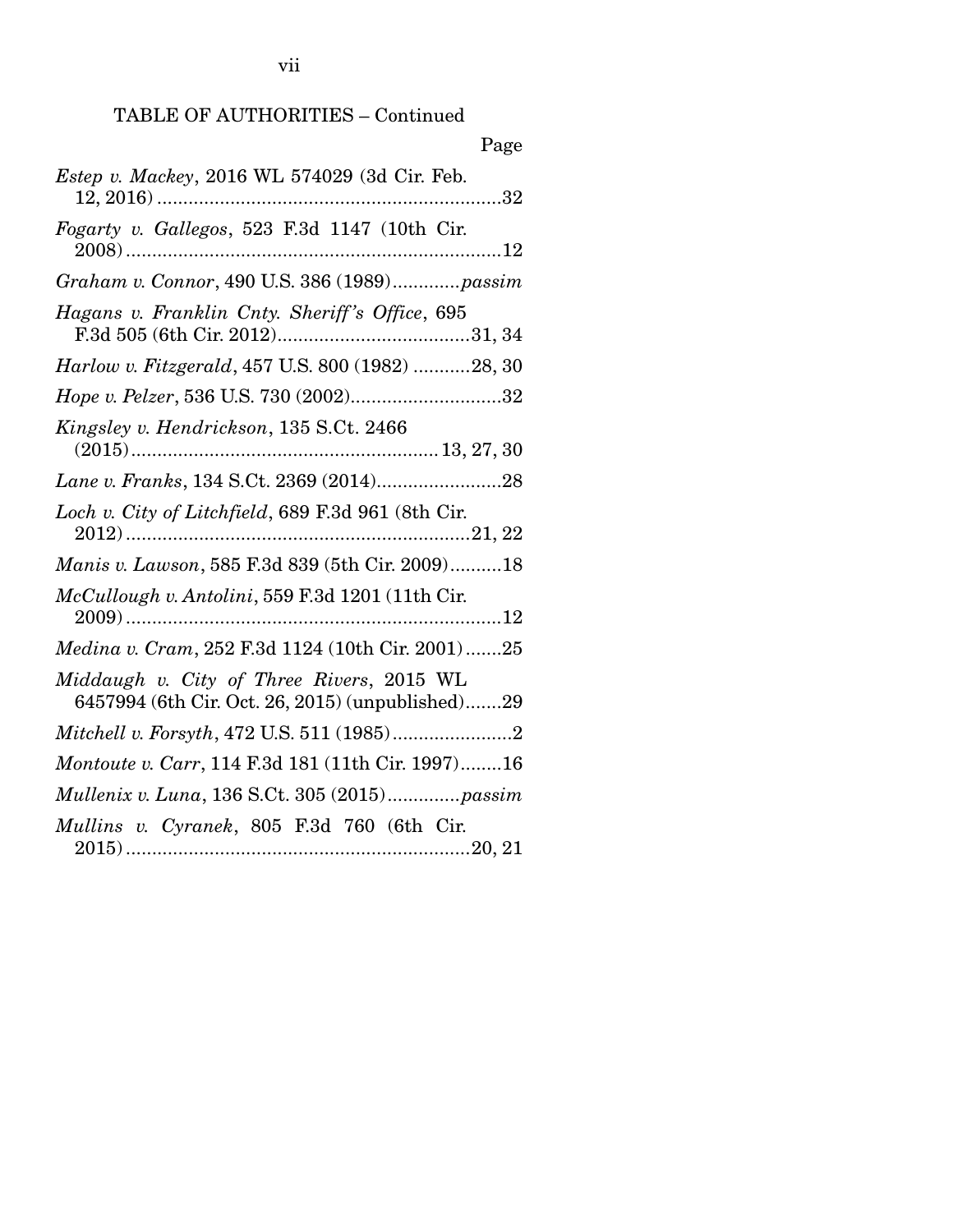viii

## TABLE OF AUTHORITIES – Continued

Page

| Ondo v. City of Cleveland, 795 F.3d 597 (6th Cir.                                                   |
|-----------------------------------------------------------------------------------------------------|
| Pasco v. Knoblauch, 566 F.3d 572 (5th Cir. 2009)  27                                                |
| Pauly v. White, 814 F.3d 1301 (10th Cir. 2016) 1                                                    |
| Pauly v. White, 817 F.3d 715 (10th Cir. 2016) 1                                                     |
| People v. Morales, 198 A.D.2d 129 (N.Y. App. Div.                                                   |
| Pickens v. Aldaba, 136 S.Ct. 479 (2015)29                                                           |
| <i>Piper v. Middaugh, No.</i> 15-964 (June 6, 2016)29                                               |
| Plumhoff v. Rickard, 134 S.Ct. 2012 (2014)11, 28                                                    |
| Post v. City of Fort Lauderdale, 7 F.3d 1552 (11th                                                  |
| Quiles v. City of Tampa Police Dep't, 596 F. App'x<br>816 (11th Cir. Jan. 5, 2015) (unpublished) 21 |
| Reichle v. Howards, 132 S.Ct. 2088 (2012)34                                                         |
| Ryburn v. Huff, 132 S.Ct. 987 (2012) 12                                                             |
| Saucier v. Katz, 533 U.S. 194 (2001) 12, 13, 30                                                     |
| Scott v. Harris, 550 U.S. 372 (2007)11, 16                                                          |
| Smith v. City of Hemet, 394 F.3d 689 (9th Cir.                                                      |
| Spady v. Bethlehem Area Sch. Dist., 800 F.3d 633                                                    |
| Stanton v. Sims, 134 S.Ct. 3 (2013)28, 30                                                           |
| Star Athletica, LLC v. Varsity Brands, Inc., No.                                                    |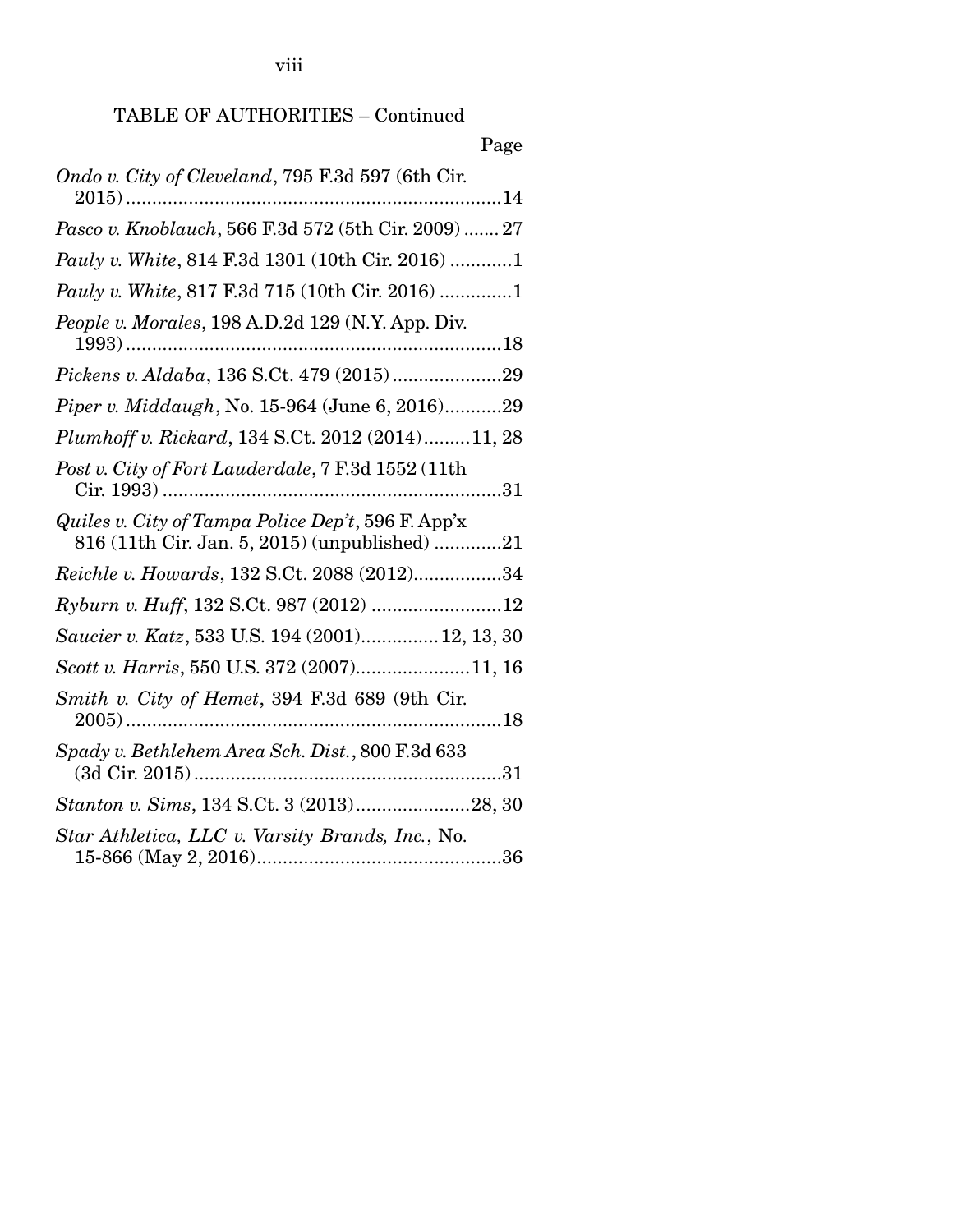### TABLE OF AUTHORITIES – Continued

| Page                                                 |
|------------------------------------------------------|
|                                                      |
| Tennessee v. Garner, 471 U.S. 1 (1985) 26, 27, 33    |
| Thomson v. Salt Lake Cnty., 584 F.3d 1304 (10th      |
| Untalan v. City of Lorain, 430 F.3d 312 (6th Cir.    |
| Varsity Brands, Inc. v. Star Athletica, LLC, 799     |
| Vincent v. City of Sulphur, 805 F.3d 543 (5th Cir.   |
|                                                      |
| Wesby v. Dist. of Columbia, 816 F.3d 96 (D.C. Cir.   |
| Wilson v. Layne, 526 U.S. 603 (1999)31               |
| Wilson v. Meeks, 52 F.3d 1547 (10th Cir. 1995)passim |
|                                                      |

### CONSTITUTIONAL PROVISIONS

|--|--|--|--|

## **STATUTES**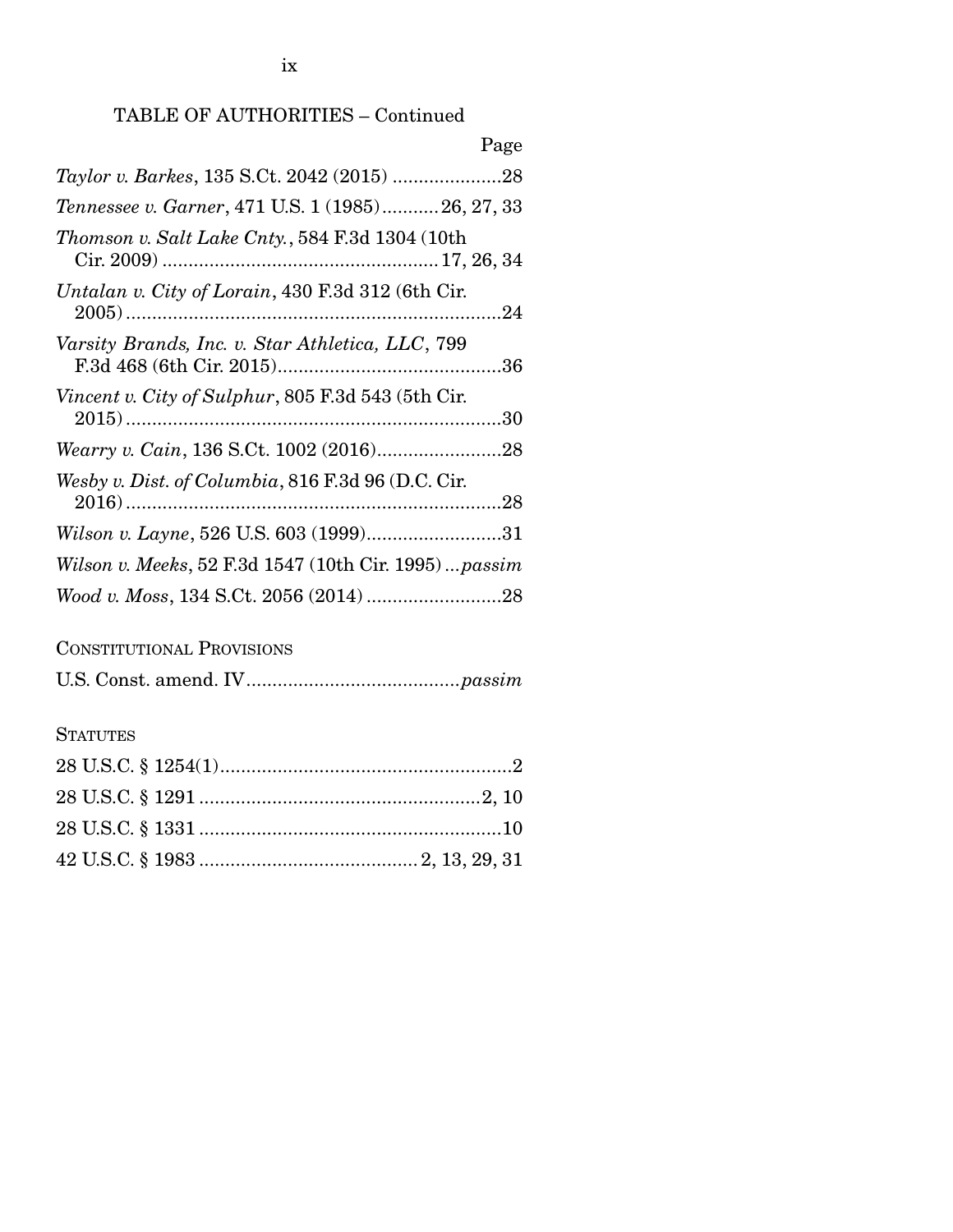# TABLE OF AUTHORITIES - Continued

# Page

RULES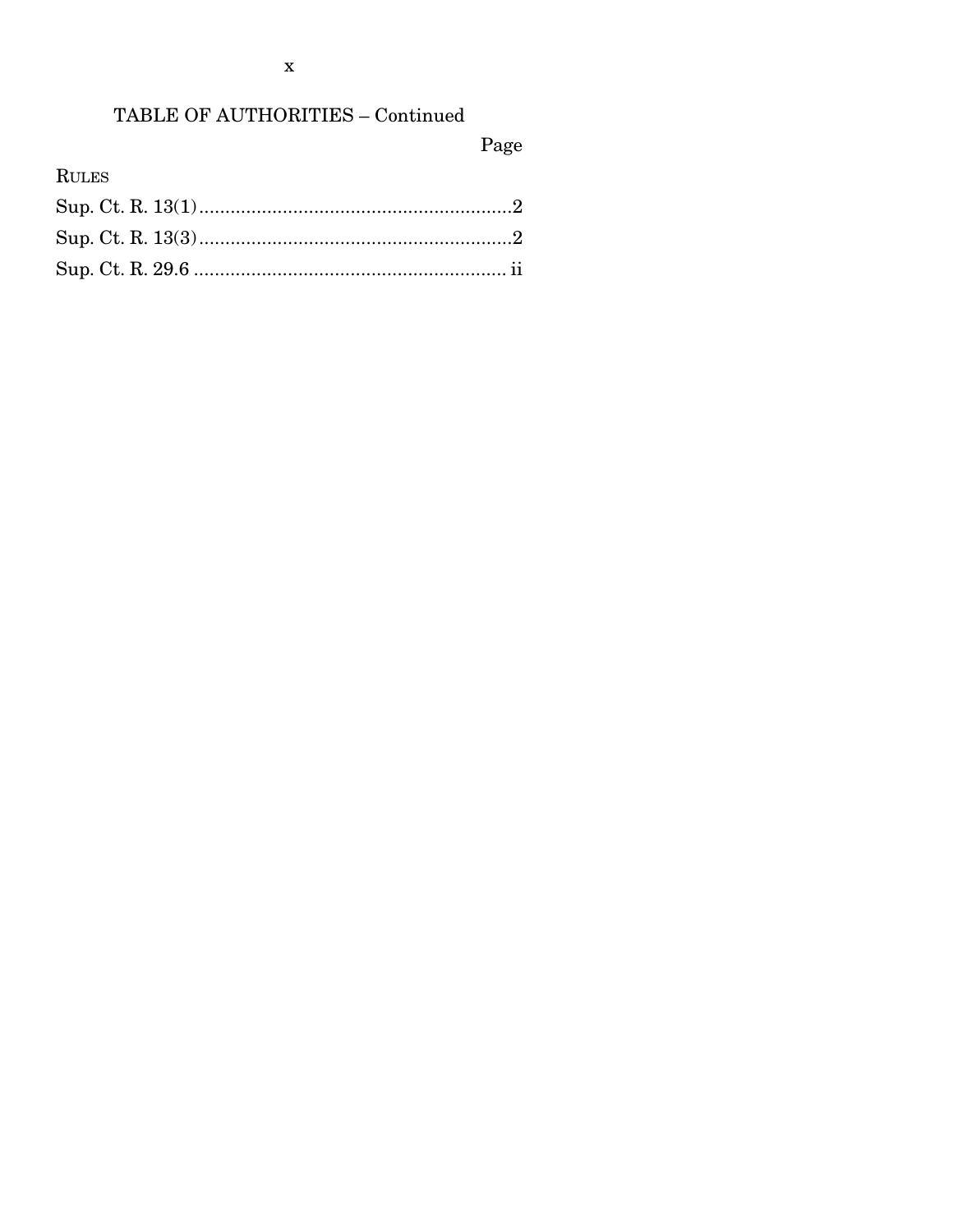### PETITION FOR A WRIT OF CERTIORARI

 Petitioners Ray White, Kevin Truesdale and Michael Mariscal respectfully petition for a writ of certiorari to review the judgment of the United States Court of Appeals for the Tenth Circuit.

#### OPINIONS BELOW

--------------------------------- ---------------------------------

 The panel opinion and dissent of the Court of Appeals for the Tenth Circuit is reported at 814 F.3d 1301 and is reprinted in the Appendix hereto, pp. 1-66.

 The opinion and dissents of the Court of Appeals for the Tenth Circuit denying rehearing and rehearing *en banc* is reported at 817 F.3d 715 and is reprinted in the Appendix hereto, pp. 116-25.

 The memorandum opinion of the United States District Court for the District of New Mexico denying the motion for summary judgment and qualified immunity filed by Petitioner Ray White has not been reported. It is reprinted in the Appendix hereto, pp. 67- 89.

 The memorandum opinion of the United States District Court for the District of New Mexico denying the motion for summary judgment and qualified immunity filed by Petitioners Michael Mariscal and Kevin Truesdale has not been reported. It is reprinted in the Appendix hereto, pp. 90-115.

--------------------------------- ---------------------------------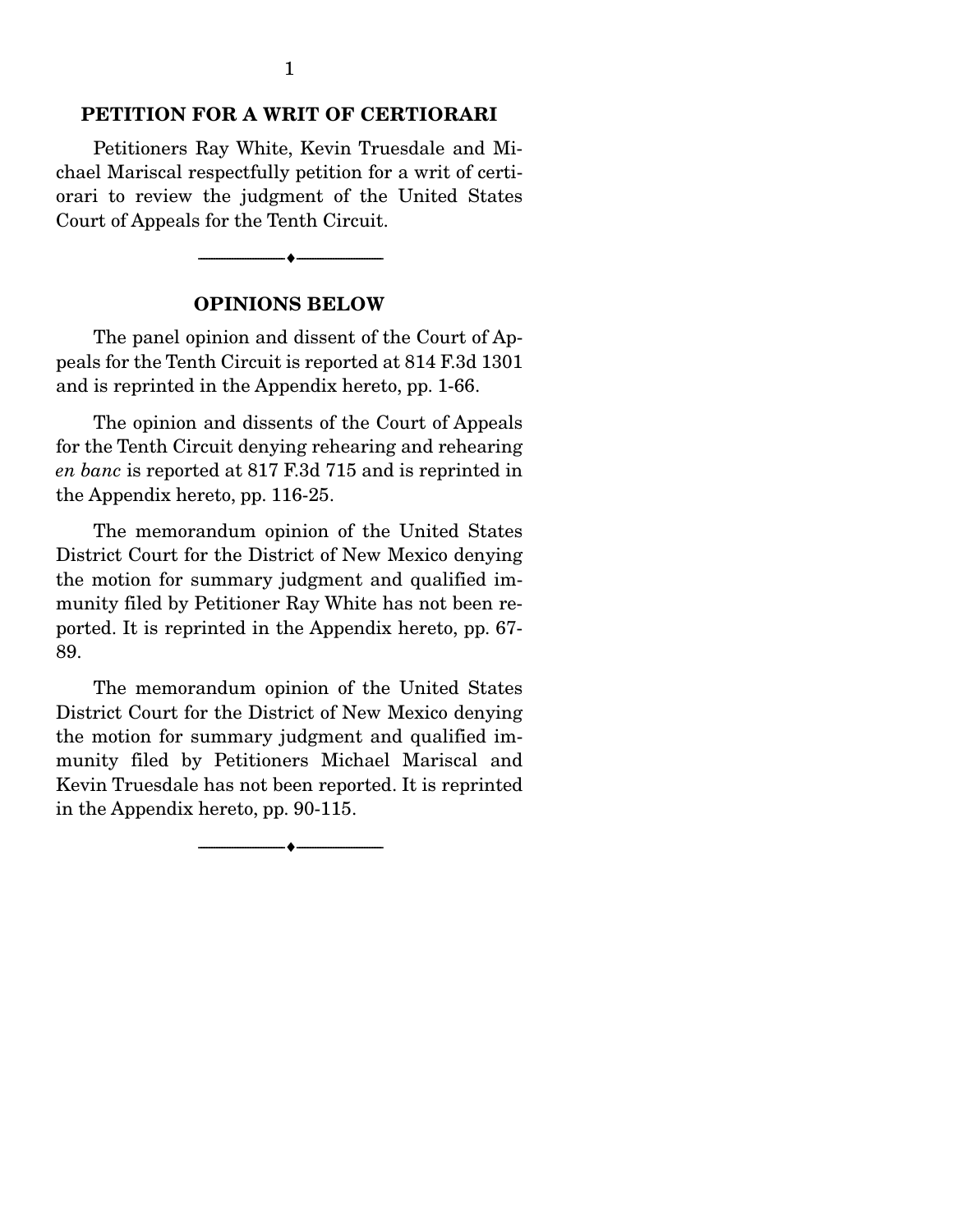### JURISDICTION

 The Tenth Circuit had appellate jurisdiction because the district court's orders denying Petitioners' motions for summary judgment were "final decisions" within the meaning of 28 U.S.C. § 1291 and the collateral order doctrine. *Mitchell v. Forsyth*, 472 U.S. 511, 527-30 (1985).

 An equally divided Tenth Circuit denied *en banc* review on April 11, 2016. The author of one of the dissenting opinions openly invited this Court to review this case and "clarify the governing law." Accordingly, Petitioners filed this timely petition for writ of certiorari on July 11, 2016. *See* Sup. Ct. R. 13(1), (3). This Court has jurisdiction under 28 U.S.C. § 1254(1).

### CONSTITUTIONAL AND STATUTORY PROVISIONS INVOLVED

--------------------------------- ---------------------------------

 Respondents brought the underlying action under 42 U.S.C. § 1983, which states:

Every person who, under color of any statute, ordinance, regulation, custom, or usage, of any State or Territory or the District of Columbia, subjects, or causes to be subjected, any citizen of the United States or other person within the jurisdiction thereof to the deprivation of any rights, privileges, or immunities secured by the Constitution and laws, shall be liable to the party injured in an action at law, suit in equity, or other proper proceeding for redress,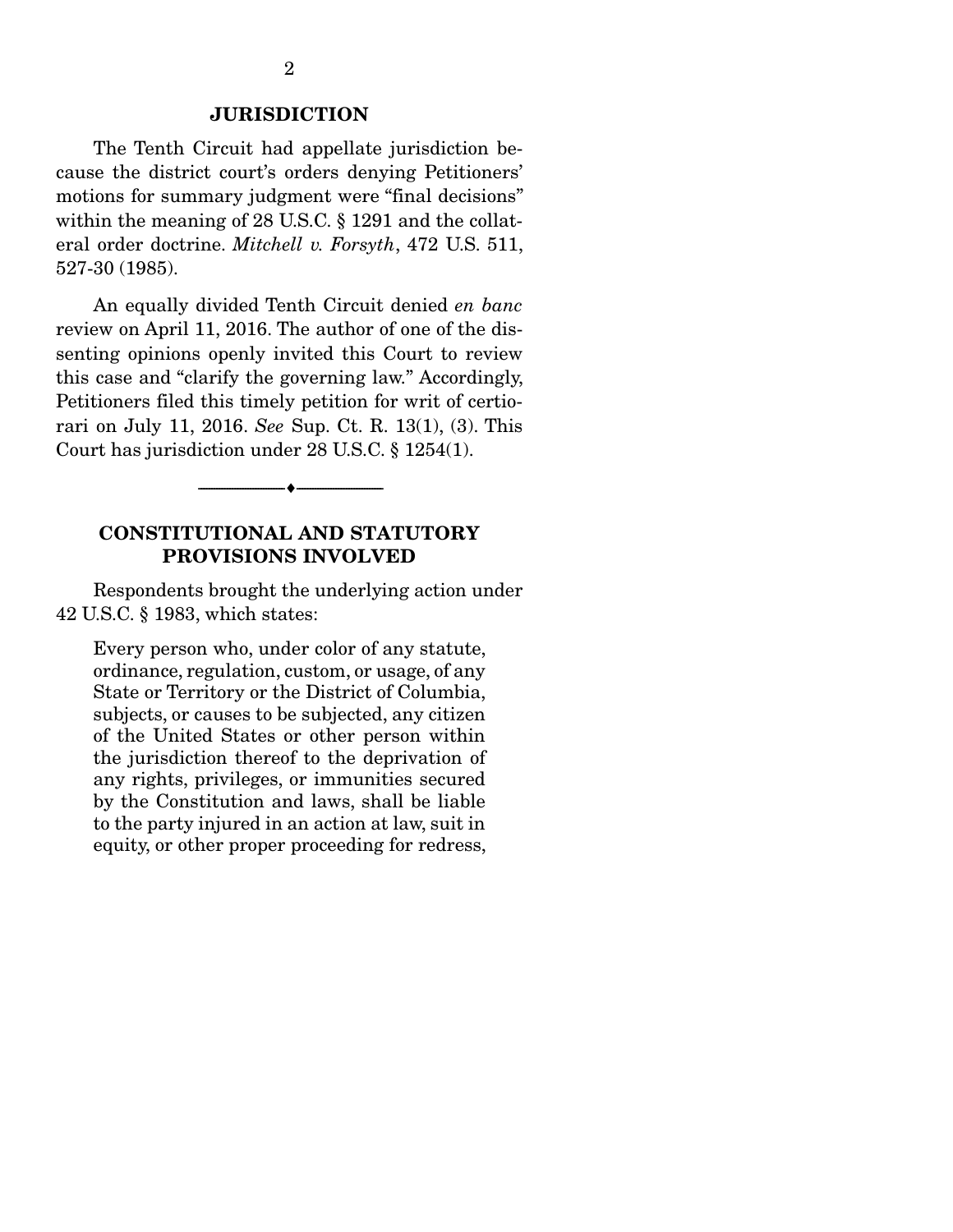except that in any action brought against a judicial officer for an act or omission taken in such officer's judicial capacity, injunctive relief shall not be granted unless a declaratory decree was violated or declaratory relief was unavailable. For the purposes of this section, any Act of Congress applicable exclusively to the District of Columbia shall be considered to be a statute of the District of Columbia.

 Respondents allege that petitioners violated their rights under the United States Constitution's Fourth Amendment, which states:

The right of the people to be secure in their persons, houses, papers, and effects, against unreasonable searches and seizures, shall not be violated, and no Warrants shall issue, but upon probable cause, supported by Oath or affirmation, and particularly describing the place to be searched, and the persons or things to be seized.

#### STATEMENT OF THE CASE

--------------------------------- ---------------------------------

 On the evening of October 4, 2011, Daniel Pauly became involved in a road rage incident with a car driven by two women on the interstate highway going north from Santa Fe, N.M. App. 4. One of the women called 911 and reported a "drunk driver" who was swerving and turning his lights on and off. *Id.* Pauly stopped at the highway's Glorieta, N.M. exit, as did the female drivers. *Id.* Pauly confronted the women at the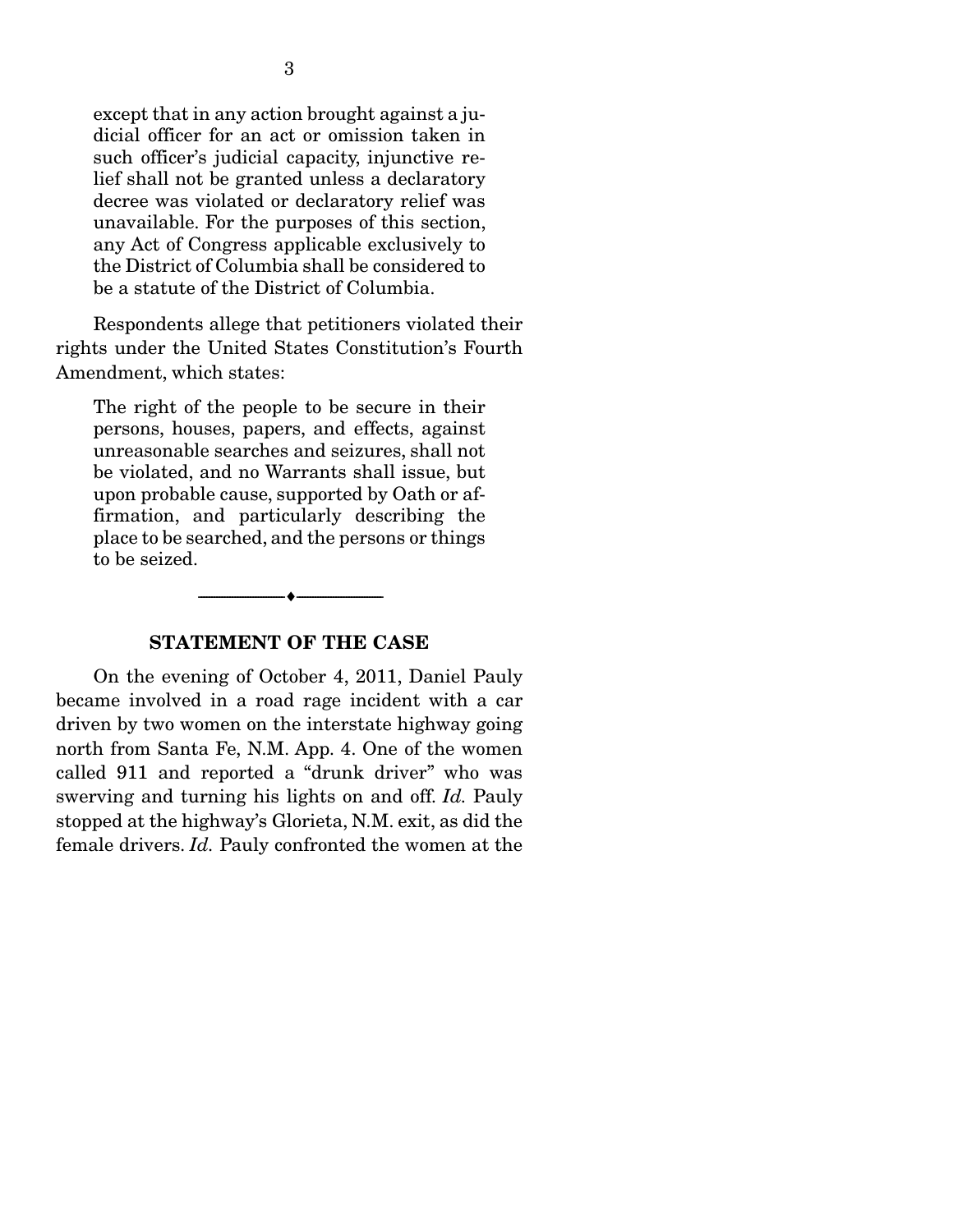exit and one of the women claimed Pauly was "throwing up gang signs." *See id.* 

 Pauly then drove a short distance to a house that he rented with his brother, Samuel Pauly. App. 4. The house is located in a rural wooded area on a hill behind another house. *Id.* 

 A New Mexico State Police dispatcher contacted Officer Kevin Truesdale regarding the 911 call received from the young women. App. 4. Officer Truesdale arrived at the Glorieta off-ramp to speak to the two women about the incident. *Id*. Officers Raymond White and Michael Mariscal were en route to provide Officer Truesdale with back-up assistance. *Id.* The women informed Officer Truesdale about Daniel Pauly's reckless and dangerous driving. *Id.*; App. 73*.*  The women also described Pauly's vehicle as a gray Toyota pickup truck and provided a license plate number. App. 4-5. The dispatcher informed Officer Truesdale that the Toyota was registered to an address on Firehouse Road near the Glorieta off-ramp. App. 5.

 Officers Mariscal and White joined Officer Truesdale at the Glorieta off-ramp. App. 5. Officer Truesdale decided to speak with Daniel Pauly to determine if he was intoxicated, "to make sure nothing else happened," and to get Pauly's version of the incident. *Id.*; App. 73*.*  The officers then determined that Officers Truesdale and Mariscal should go, in separate patrol units, to see if they could locate Daniel Pauly's pickup truck at the Firehouse Road address, while Officer White should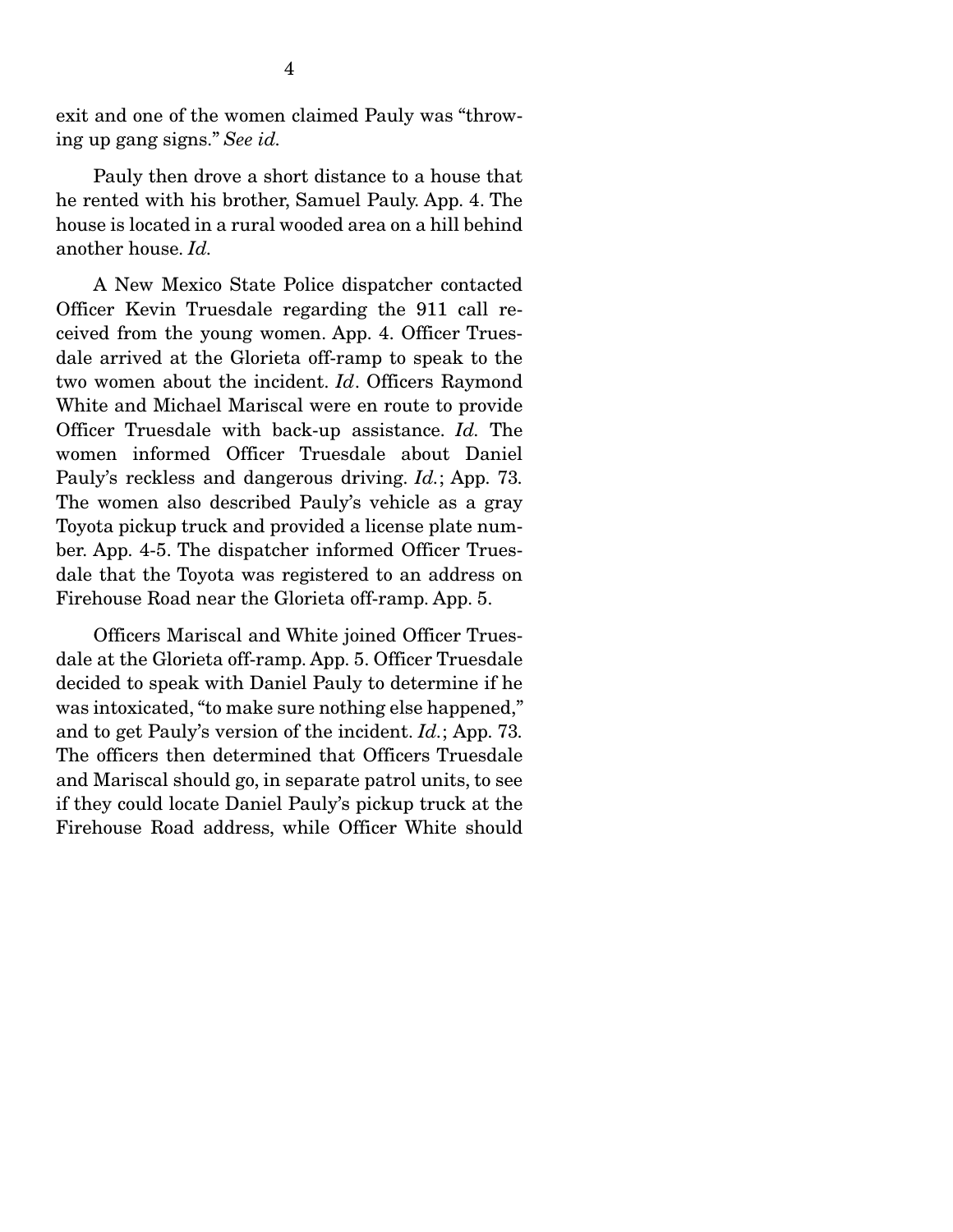stay at the off-ramp to prevent Daniel Pauly from circling back and re-entering the Interstate. *See id.*

 Officers Truesdale and Mariscal drove a short distance down Firehouse Road and parked their vehicles in front of the main house. App. 5. Both vehicles had their headlights on, and one vehicle had its takedown lights on. *Id.* As the officers got out of their vehicles, they did not see Daniel Pauly's truck at the main house. *Id.*

 Officers Truesdale and Mariscal did see a porch light and lights on in another house behind the main house. App. 5. They decided to walk up to the second house, which was the Pauly residence, to see if Daniel's truck was there. *Id.* The officers approached the house cautiously in an attempt to ensure officer safety. App. 6. They used their flashlights periodically until they got close to the front of the house, when Officer Truesdale turned his flashlight on. *Id.* The officers observed Daniel's truck in front of the house and saw two males moving back and forth through the front window. App. 75. They radioed Officer White to notify him they had located the truck, and Officer White left the Interstate off-ramp to join the other officers. *See id.*

 Back at the house, the Paulys noticed the flashlights outside, and called out "Who are you?" and "What do you want?" App. 6. The officers responded, "Open the door, State Police, open the door." *See id.* Although Officers Truesdale and Mariscal did not intend to go inside the house, in an attempt to get the brothers to come out and talk with them, one of the officers also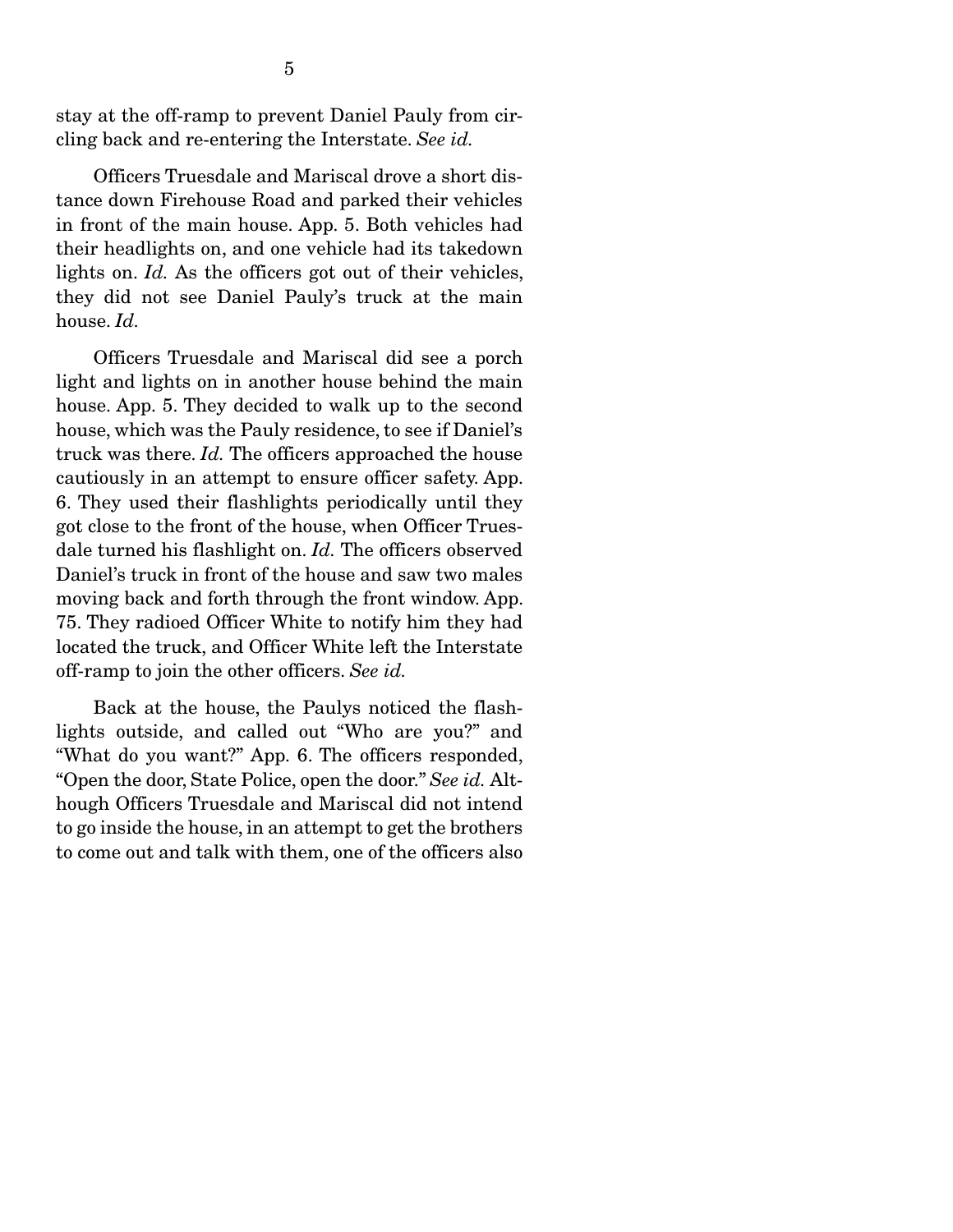said "Come out or we're coming in." *See* App. 75-76; 76 n.5.

 Samuel Pauly retrieved a shotgun and a box of shells for Daniel, and procured a loaded handgun for himself. App. 7. Samuel then went back to the front room, and Daniel went to the back of the house. *Id.* Observing Daniel run towards the back of the house, Officer Truesdale headed to the far back corner of the house. *Id.* Officer Mariscal stayed in front of the house, where he was then joined by Officer White, who had not been present at the Pauly house until this point. *See id.*

 Moments after Officer White arrived, from inside the house, one of the Pauly brothers yelled out "We have guns." *Id*. Upon hearing that threat, Officer White took cover behind a short stone wall located fifty feet from the front of the house and drew his duty weapon; Officer White's head and arms remained fully exposed as he kneeled behind the wall. *See id.*; App. 57 n.5*.* Officer Mariscal took cover behind a Ford pickup truck. App. 7.

 Seconds after one of the brothers yelled "We have guns," Daniel Pauly stepped out of the back of the house and fired off both barrels from his shotgun. App. 8. Having heard the two shotgun blasts adjacent to Officer Truesdale's position at the back of the house, Officer White thought that Officer Truesdale had been shot. *See id.*; App. 54 n.1.

 Just after hearing Daniel Pauly's shotgun blasts, Officers White and Mariscal saw Samuel Pauly open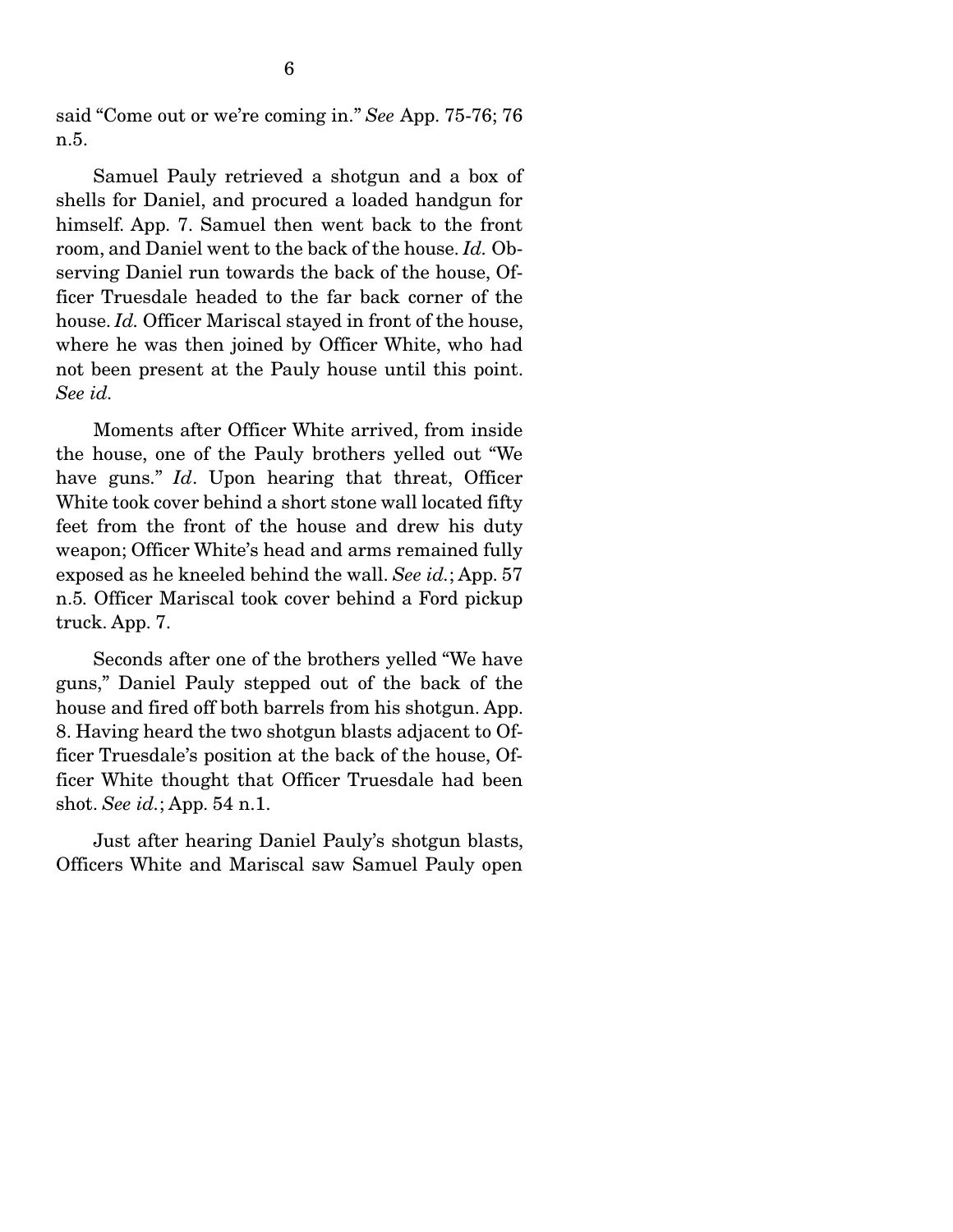the front window and hold his arm out with a handgun, pointing the handgun towards Officer White. App. 8. The District Court found that Officer Mariscal then shot towards Samuel Pauly, missing him. App. 79. Four to five seconds after Samuel Pauly pointed his handgun at Officer White, Officer White shot Samuel Pauly, killing him. App. 8. At no time did Officer Truesdale fire, attempt to fire, or utilize any force at all against either of the Pauly brothers.

 Petitioners moved the District Court for summary judgment and qualified immunity, arguing that the use of force against Samuel Pauly was objectively reasonable under the tense, uncertain and rapidly-evolving circumstances presented on the night of October 4, 2011. Specifically, Petitioners argued that Officer White's use of deadly force to defend himself was reasonable where, *inter alia*: (1) moments after Officer White arrived on scene, one of the men inside the house suddenly yelled out "We have guns"; (2) seconds later, someone inside the house fired two shotgun blasts near Officer Truesdale's position at the back of the house; (3) given Officer Truesdale's location in relation to the gunshots, Officer White believed Officer Truesdale had just been shot; and (4) a man then aimed a handgun directly at Officer White out the front window of the house.

 United States District Judge Kenneth Gonzalez denied Petitioners' summary judgment motions in February of 2014. The District Court found that the record contained disputes of material fact regarding whether Officers Truesdale and Mariscal's conduct prior to the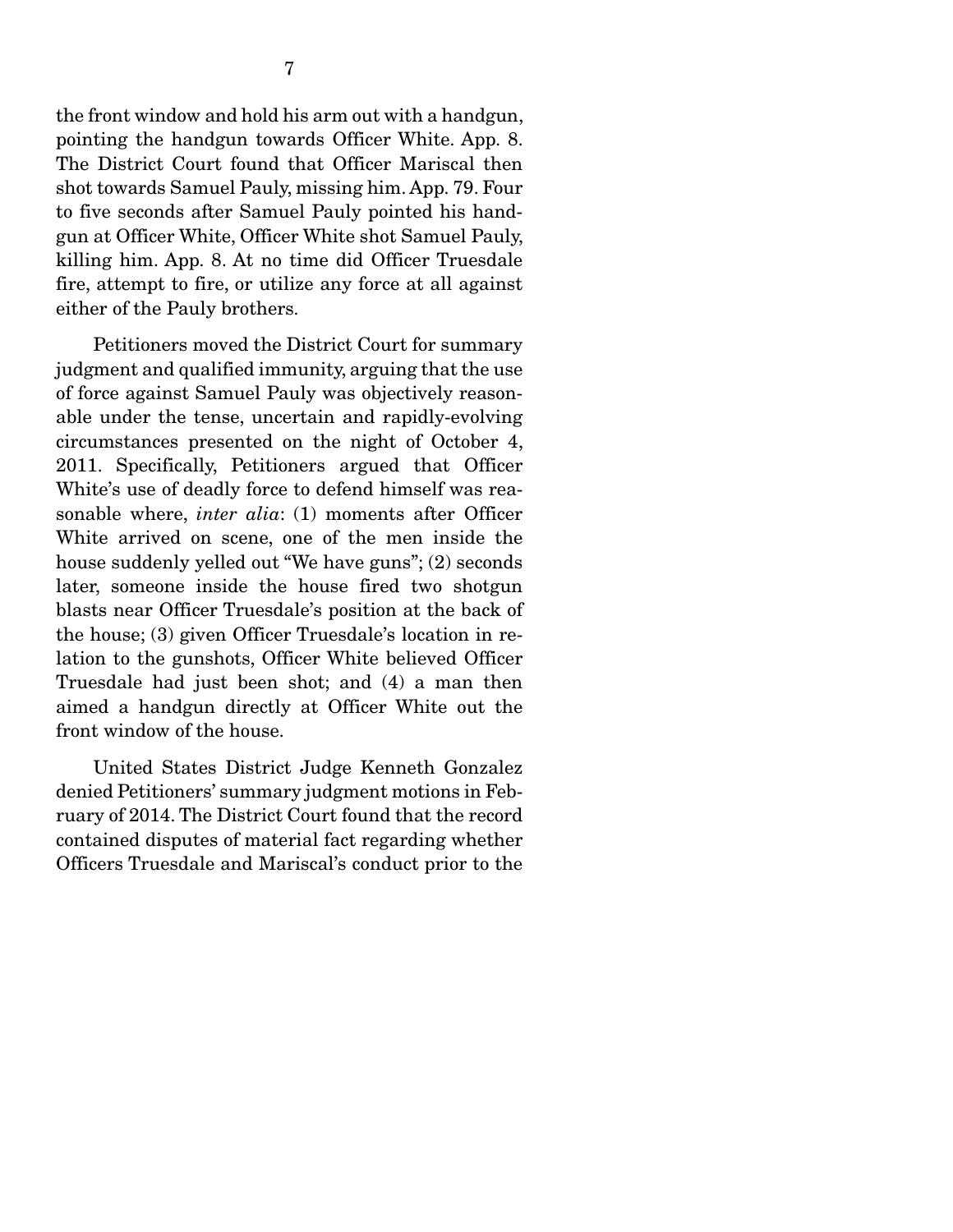shooting of Samuel Pauly was reckless and unreasonably precipitated Officer White's need to shoot Samuel Pauly. These purported disputes included whether or not (1) the Officers adequately identified themselves; (2) the Pauly brothers could, nonetheless, see the Officers considering the ambient light and other light sources; and (3) it was feasible for Officer White to warn Samuel Pauly before firing. App. 83-84. The District Court ruled that a reasonable jury could then find that, under the totality of the circumstances, the Officers' conduct was "immediately connected" to Samuel Pauly arming himself and pointing a handgun at Officer White, and the Officers' conduct reflected "wanton or obdurate disregard or complete indifference" to the risk of an occupant of the house being subject to deadly force in the course of protecting his house and property against threatening and unknown persons. App. 85.

 Relying upon the facts as found by the District Court, Petitioners appealed to the Tenth Circuit under the collateral order doctrine. On appeal, a divided Tenth Circuit panel affirmed the District Court. Purporting to "tak[e] the facts as the district court determined them in the light most favorable to plaintiff estate," the panel majority surmised that this case involved

an officer outside someone's home in the dark of night with no probable cause to arrest anyone and behind the cover of a wall 50 feet away from a possible threat, with no warning shot a man pointing his gun out of his welllighted window at an unknown person in his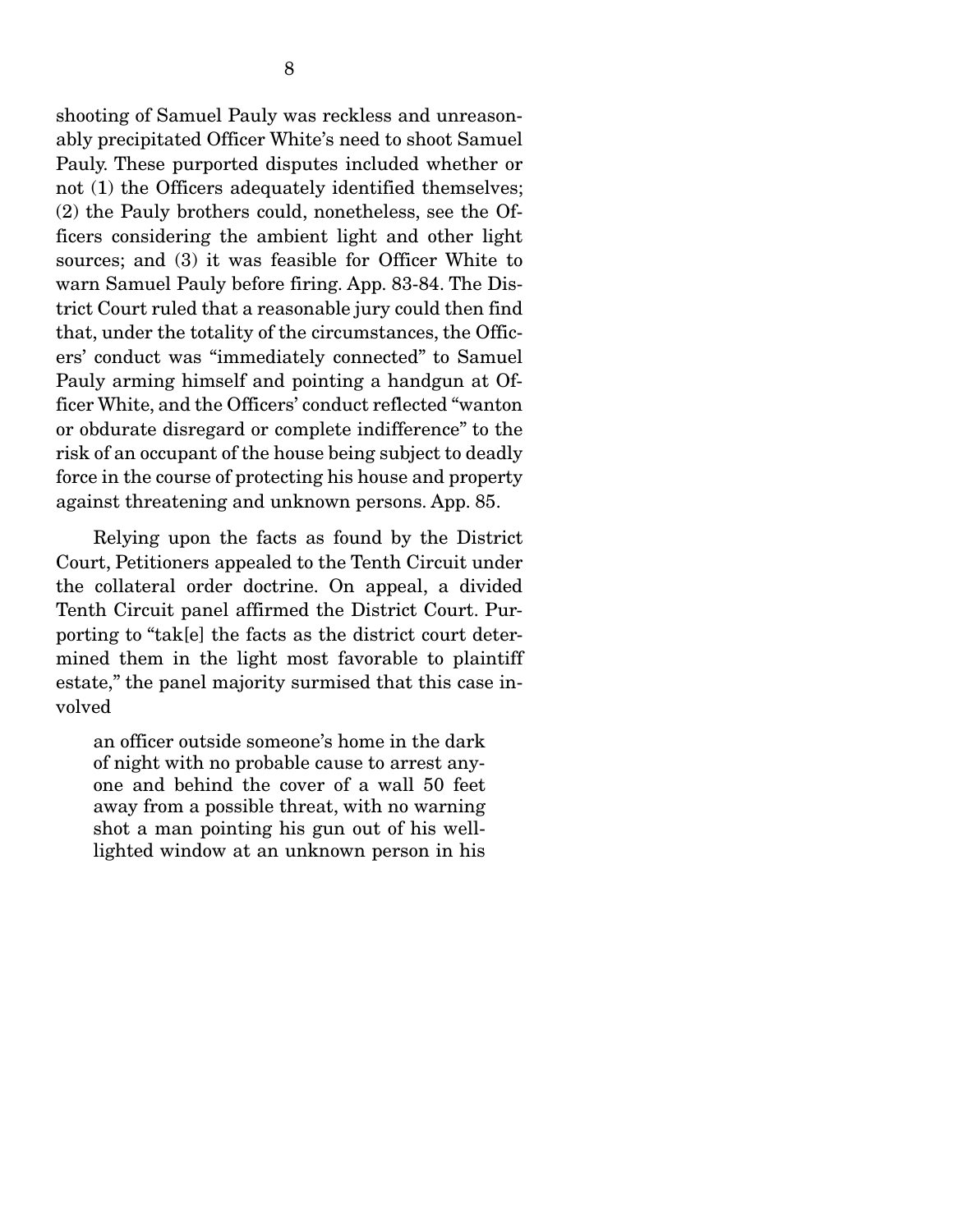yard while the man's brother fired protective shots in the air from behind the house.

App. 48. The panel found that "a reasonable jury could find that Officer White was not in immediate fear for his safety or the safety of others." *Id.*

 Tenth Circuit Judge Nancy Moritz issued a compelling dissent. *See generally* App. 49-66. Judge Moritz found that, "[e]ven under plaintiffs' version of the facts . . . Officer White's use of deadly force was unquestionably justified." App. 54. Judge Moritz also disagreed with the majority's ultimate conclusion that a reasonable officer in Officer White's position should have understood, based on clearly established law, that (1) he was not entitled to use deadly force unless he was in danger at the exact moment of the threat of force; and (2) he was required, under the circumstances, to warn Samuel Pauly to drop his weapon. App. 61-62 (quotation omitted). Ultimately, Judge Moritz concluded that "Officer White did what any objectively reasonable officer in his position would do – respond in kind to the immediate threat of deadly force." App. 65. As such, Judge Moritz concluded that all three Officers were entitled to qualified immunity. *Id.*

 Petitioners then sought both rehearing and *en banc* review in the Tenth Circuit. Petitioners' request for panel rehearing was denied. By an equally divided vote of all Tenth Circuit judges who are in regular active service, Petitioners' request for rehearing *en banc* was also denied. As she did with the original panel opinion, Judge Moritz issued a dissent from the denial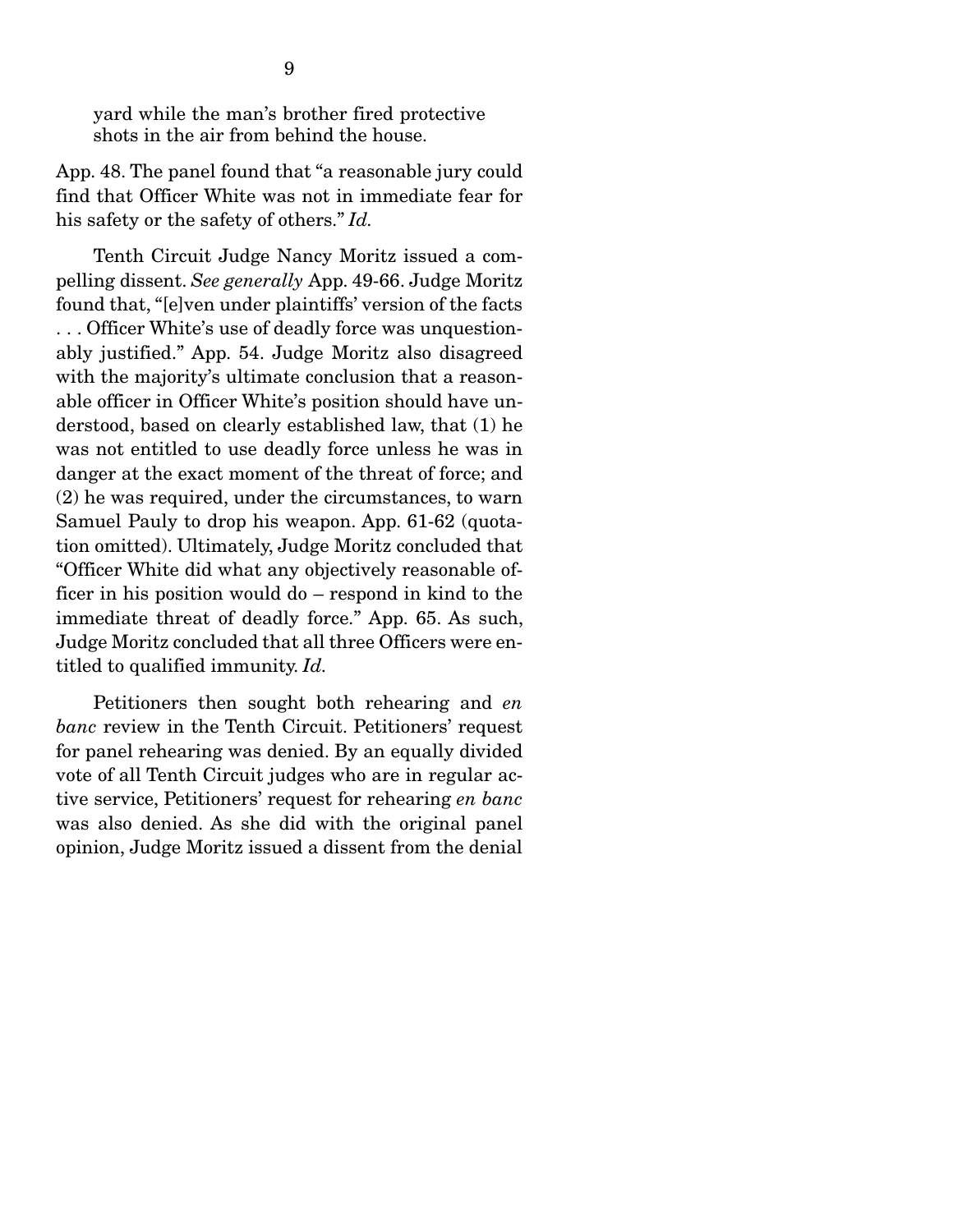of rehearing, noting that the majority opinion flouted the Tenth Circuit's prior "admonitions against secondguessing officers' split-second judgments and defining clearly established law at a high level of generality . . . first by finding Officer White's use of deadly force objectively unreasonable, and second by finding his actions violated clearly established law." App. 125. Judge Harris Hartz joined in Judge Moritz's dissent. App. 123-24.

#### BASIS FOR FEDERAL JURISDICTION

--------------------------------- ---------------------------------

 Respondents filed their complaint in New Mexico state district court. Petitioners, along with all defendants, removed the case to the United States District Court for the District of New Mexico based upon federal question jurisdiction, 28 U.S.C. § 1331. The petitioners sought qualified immunity and summary judgment. The respondents filed a cross-motion for summary judgment. The district court denied petitioners' motions and denied respondents' motion. Petitioners appealed to the United States Court of Appeals for the Tenth Circuit; the Tenth Circuit exercised jurisdiction under 28 U.S.C. § 1291.

--------------------------------- ---------------------------------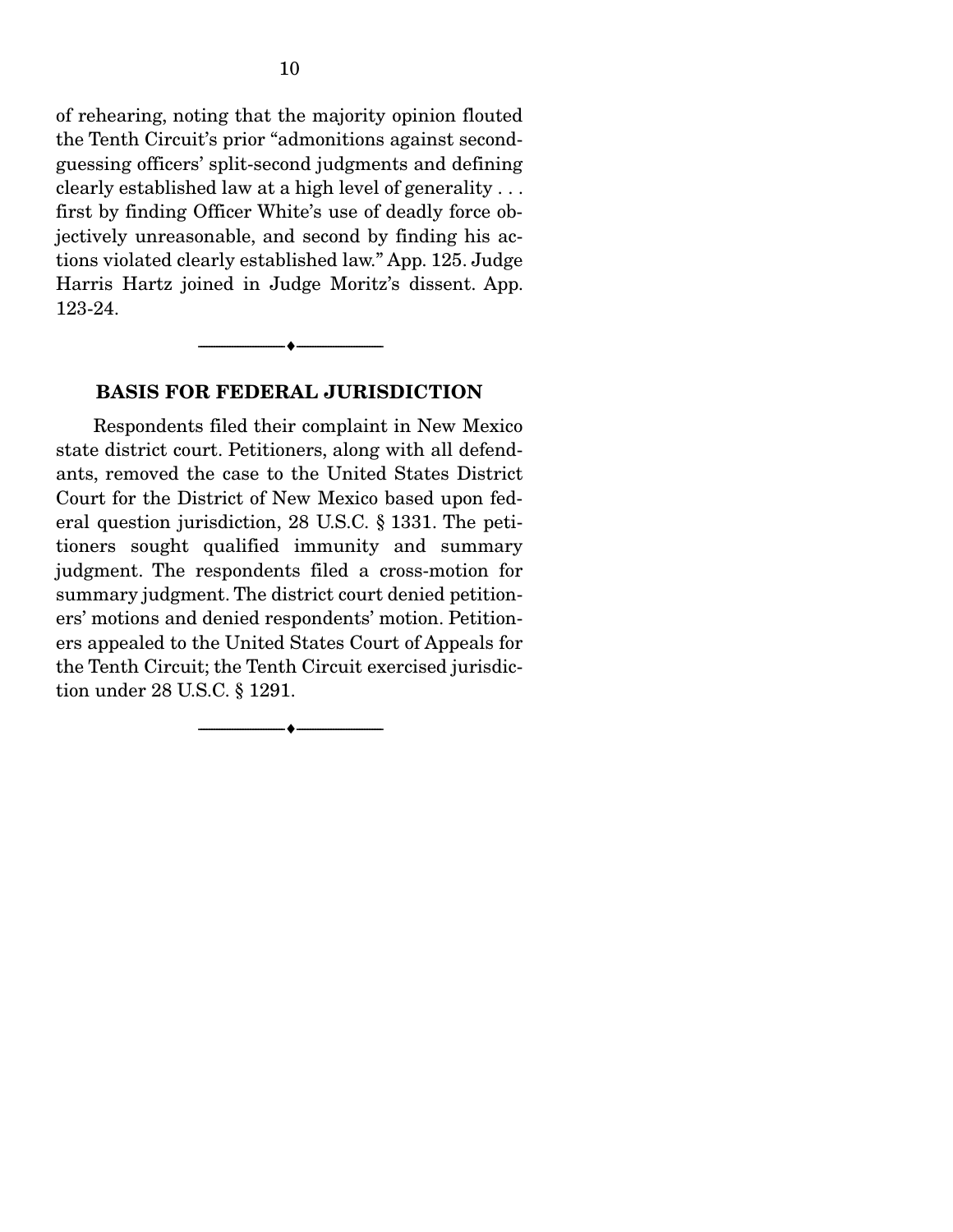### REASONS FOR GRANTING THE PETITION

I. REVIEW IS WARRANTED BECAUSE THE TENTH CIRCUIT PANEL'S OPINION CON-TRAVENES LONG-STANDING JURISPRU-DENCE FROM THIS COURT AND THE CIRCUIT COURTS BY ASSESSING THE USE OF FORCE NOT FROM THE PER-SPECTIVE OF A REASONABLE POLICE OFFICER ON THE SCENE, BUT FROM THE PERSPECTIVE OF THE PERSON AS-SAULTING THE OFFICER.

 Police officers confronted by armed assailants must assess issues of officer safety and the protection of the general public within the confines of the Fourth Amendment. This Court has long required courts to apply an objective reasonableness test when considering whether officers used excessive force, which requires that a court carefully balance the "nature and quality of the intrusion on the individual's Fourth Amendment interests against the countervailing governmental interests at stake." *See generally Graham v. Connor*, 490 U.S. 386, 395-96 (1989) (internal quotation marks omitted); *see also Plumhoff v. Rickard*, 134 S.Ct. 2012, 2020 (2014); *accord Ciminillo v. Streicher*, 434 F.3d 461, 466-67 (6th Cir. 2006). Such a test "is not capable of precise definition or mechanical application," *Bell v. Wolfish*, 441 U.S. 520, 559 (1979), and no precise or "rigid preconditions" exist for determining when an officer's use of deadly force is excessive. *See Scott v. Harris*, 550 U.S. 372, 382 (2007).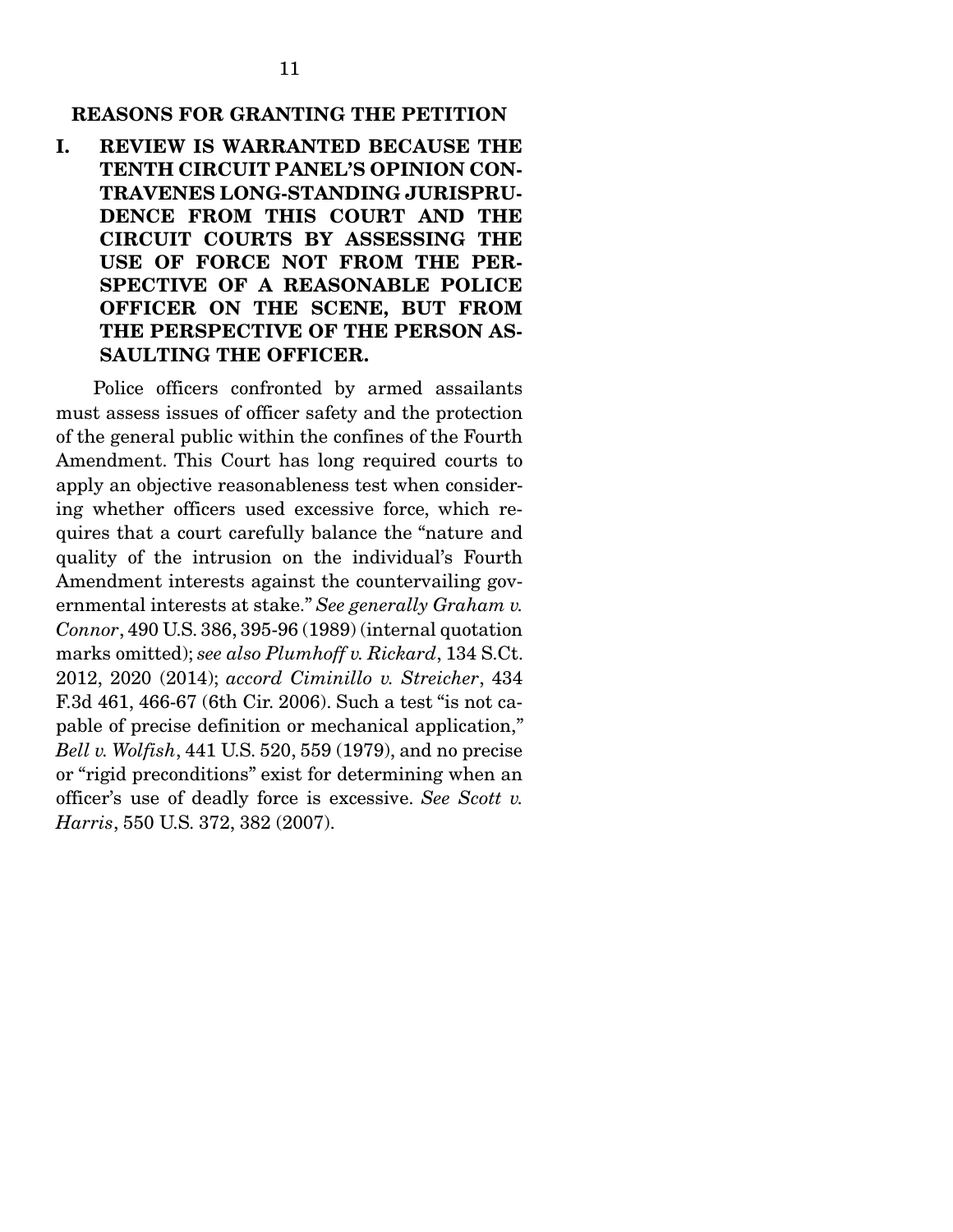When determining reasonableness in the use of excessive force context a court considers, among other factors: (1) the severity of the suspected crime; (2) whether the suspect posed an immediate threat to the safety of officers; and (3) the suspect's degree of resistance. *See*, *e.g.*, *Graham*, 490 U.S. at 396; *Fogarty v. Gallegos*, 523 F.3d 1147, 1160 (10th Cir. 2008); *see also McCullough v. Antolini*, 559 F.3d 1201, 1206 (11th Cir. 2009) ("[i]n determining the reasonableness of the force applied, we look at the fact pattern from the perspective of a reasonable officer on the scene with knowledge of the attendant circumstances and facts, and balance the risk of bodily harm to the suspect against the gravity of the threat the officer sought to eliminate.").

 It is well settled that excessive force evaluations and judgments of officer decisions regarding safety in the field should not be evaluated from the perspective of judges sitting in the comfort and peace of their chambers with 20/20 hindsight, but rather from the perspective of the officer in the field. *See generally Saucier v. Katz*, 533 U.S. 194, 209 (2001). The use of force is to be "assessed from the perspective of a reasonable officer on the scene making a split-second judgment under tense, uncertain, and rapidly evolving circumstances without the advantage of 20/20 hindsight." *See Burgess v. Fischer*, 735 F.3d 462, 473 (6th Cir. 2013); *accord Graham*, 490 U.S. at 396. This Court has cautioned judges against "second-guessing a police officer's assessment, made on the scene, of the danger presented by a particular situation." *Ryburn v. Huff*,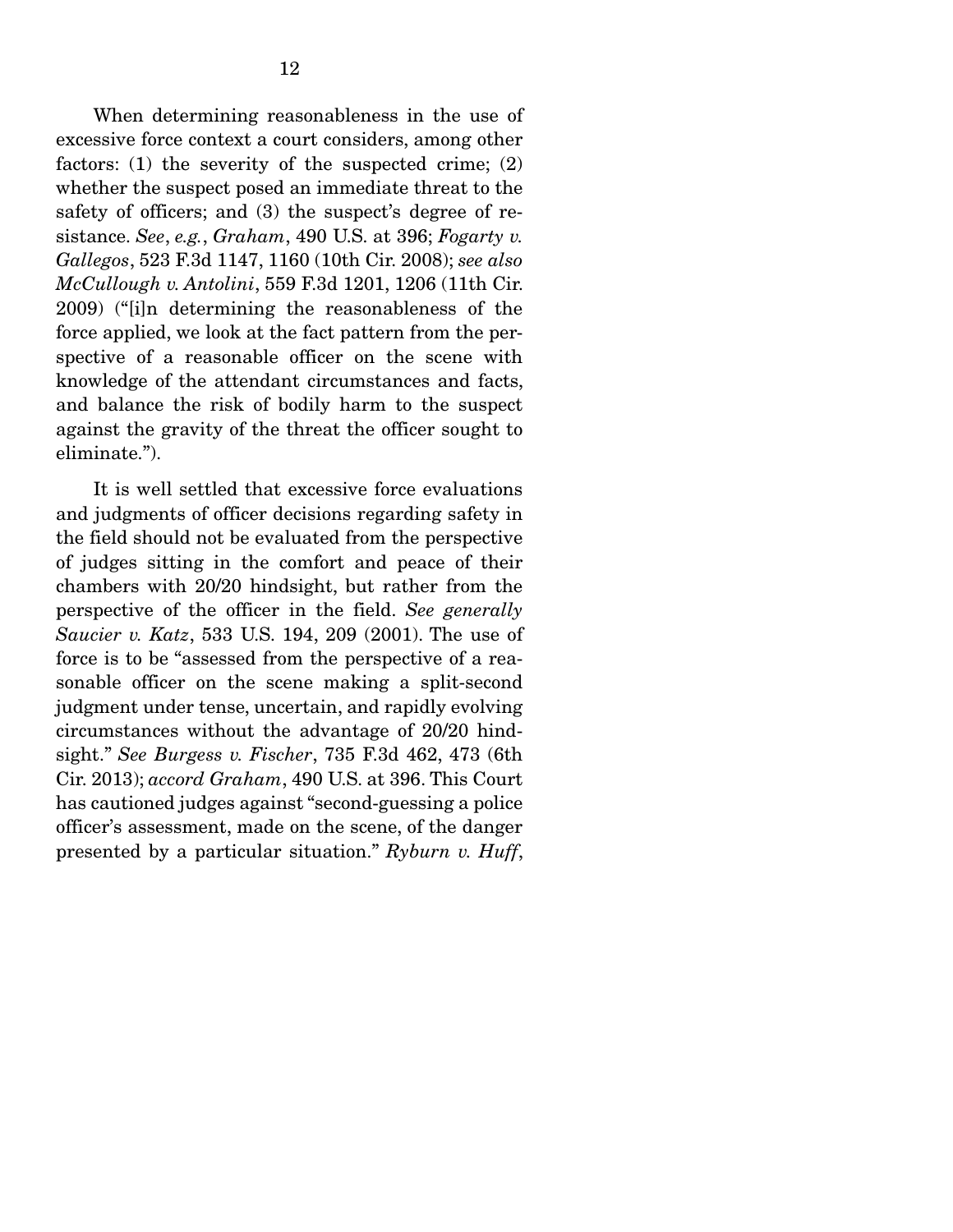132 S.Ct. 987, 991-92 (2012). The Court must consider only the facts known to the officer "when the conduct occurred." *Saucier*, 533 U.S. at 207.

 This Court recently reiterated that, under 42 U.S.C. § 1983, the plaintiff must show that the force purposely or knowingly used against him was objectively unreasonable to prevail on an excessive force claim. *Kingsley v. Hendrickson*, 135 S.Ct. 2466, 2470 (2015). This determination must be made from the perspective of a reasonable officer on the scene, including what the officer knew at the time. *Id.* (citing *Graham*, *supra*, 490 U.S. at 396). Considerations such as the following may bear on the reasonableness or unreasonableness of the force used: the relationship between the need for the use of force and the amount of force used; the extent of the plaintiff 's injury; any effort made by the officer to temper or to limit the amount of force; the severity of the problem at issue; the threat reasonably perceived by the officer; and whether the plaintiff was actively resisting. *Kingsley*, 135 S.Ct. at 2473 (citing *Graham*, 490 U.S. at 396). Of course, this list of factors is not exclusive, and merely illustrates the types of objective circumstances potentially relevant to a determination of excessive force. *Kingsley*, 135 S.Ct. at 2473. While much of *Kingsley*'s holding pertains only to dueprocess issues that arise in the context of operating a detention facility, the aspects cited here would apply to excessive-force claims against police officers regardless of whether the purported violation occurred during an arrest or during pretrial detention. *See*, *e.g.*,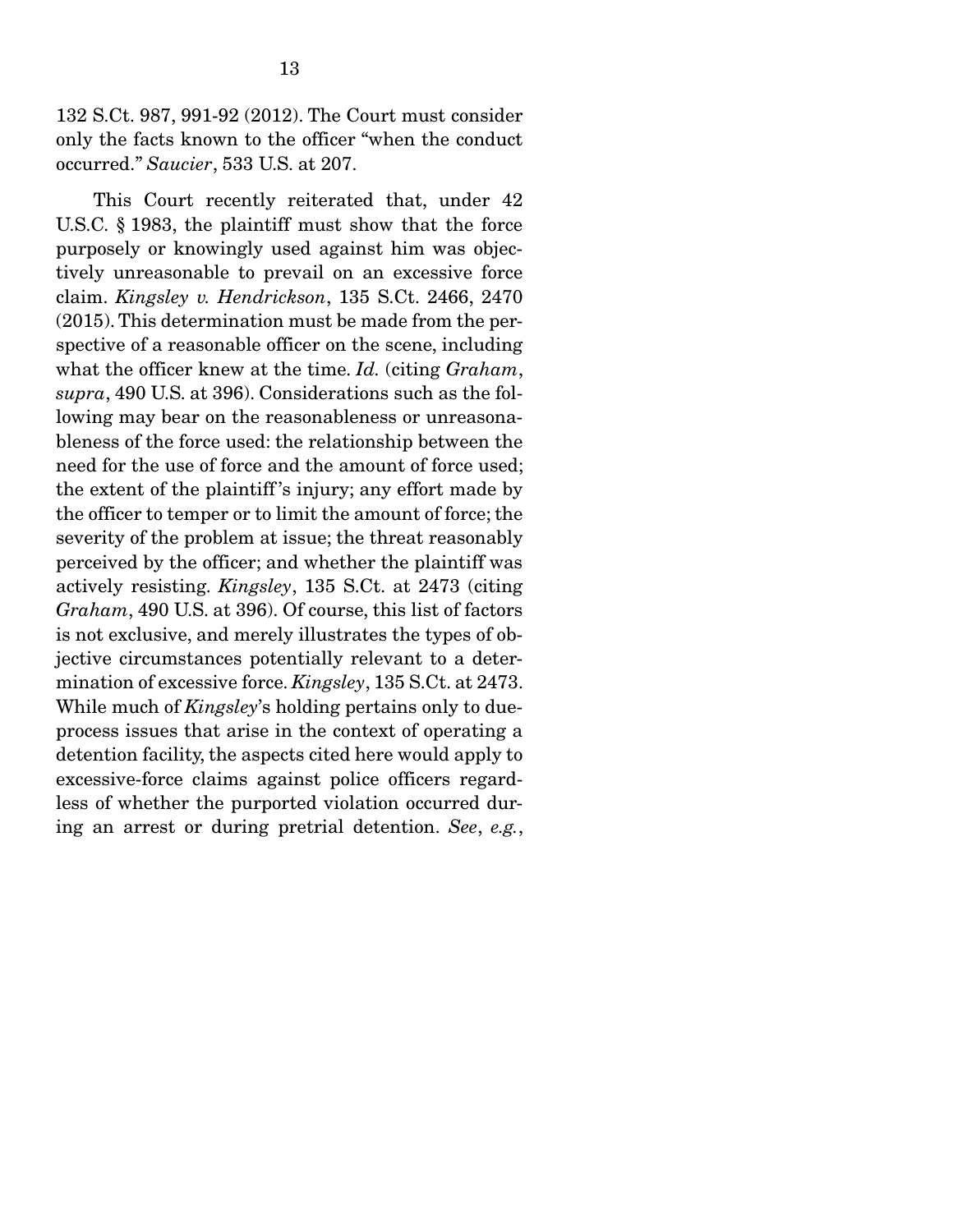*Ondo v. City of Cleveland*, 795 F.3d 597, 610 n.5 (6th Cir. 2015).

 Against the well-established legal backdrop set forth above, the Tenth Circuit took precisely the opposite view of the law. Instead of examining the incident underlying this case from the perspective of a reasonable officer on the scene, the Tenth Circuit panel took the opposite tack, viewing the facts from the perspective of Daniel and Samuel Pauly. In so doing, the Tenth Circuit ignored this Court's well-established legal guidance and its own precedent. Its failure to follow established precedent is reversible error.

 The Tenth Circuit's panel opinion specifically focused on issues such as whether the Pauly brothers could hear the Officers identify themselves as State Police officers, and whether the Pauly brothers could see the Officers considering the ambient light and other light sources. The panel's opinion also focused on the brothers' fear that the Officers were in fact assailants from the road rage incident, notwithstanding the Officers' clear and unmistakable identification of themselves as "State Police." In doing so, the panel opinion requires officers to determine what their assailants perceive before responding to a threat, a burden that has never been imposed upon police officers by this Court.

 Viewed consistently with this Court's precedent, Officer White's use of force on Samuel Pauly was plainly and unequivocally reasonable. Officer White was confronted with one man pointing a gun at him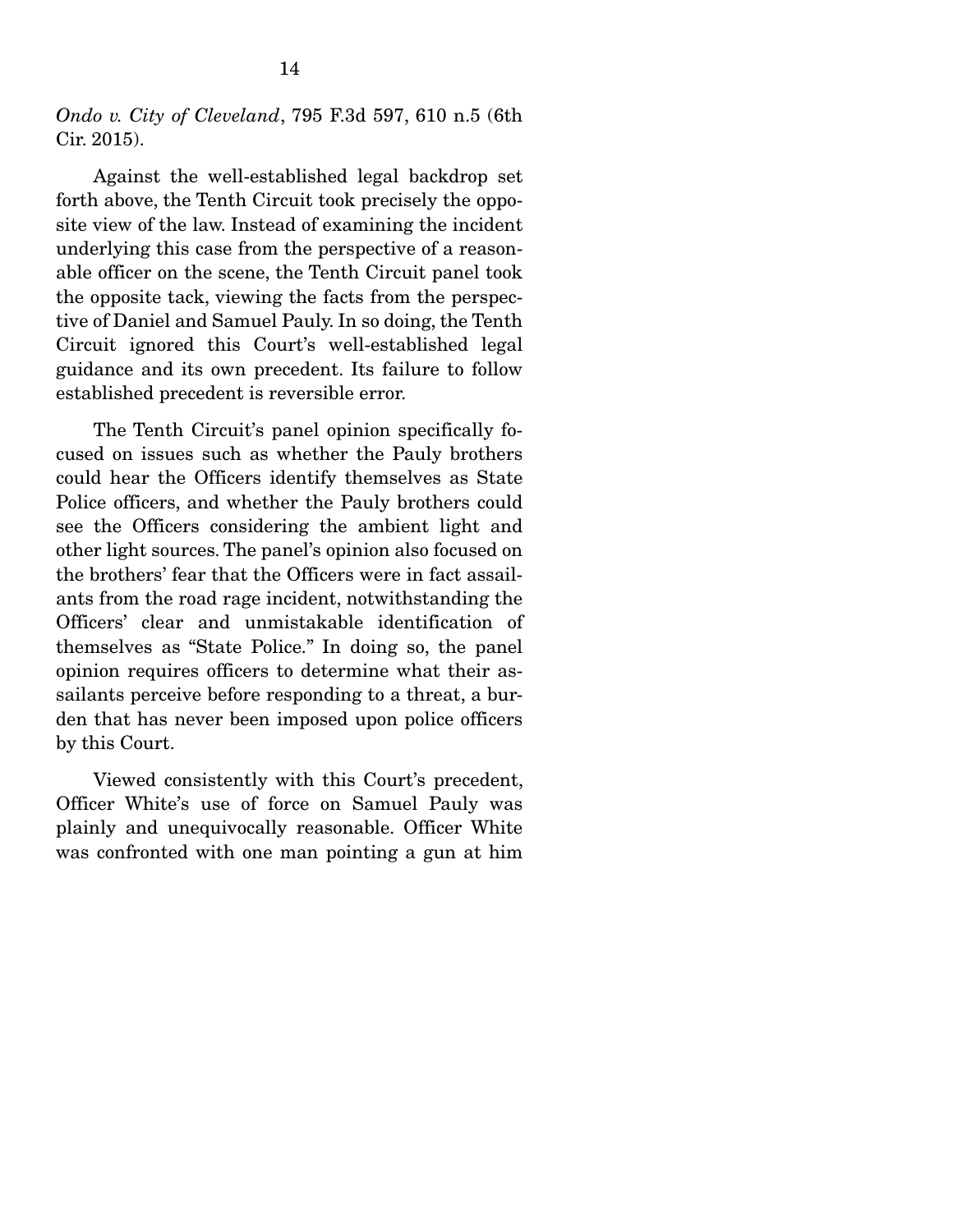after another man had just fired two shotgun blasts which he believed had hit his partner and after someone in the house had yelled "We have guns." Despite these uncontroverted facts, the panel opinion appears to read into this Court's existing case law the requirement that police officers must witness or perceive that someone (such as a fellow officer or member of the public) was actually hit by the suspect's shot, not just that they were shot at. App. 8 n.3; *see also* App. 33-34. Rather than asking whether Officer White made a reasonable decision, the Tenth Circuit asked whether he made the *right* decision based upon information he did not have.

 Instead of considering the significance of those threats to a reasonable officer on the scene, the panel below labored to downplay the risk presented by the Pauly brothers: "Because it was objectively reasonable under the circumstances about which the officers were aware that the brothers might believe the officers were intruders, a reasonable jury could find that it was foreseeable the brothers would arm themselves in defense of their home as permitted by New Mexico state law." App. 24; *see also* App. 48.

 The panel's rationalization of the Paulys' actions is misguided for several reasons. First, whether or not the Paulys actually feared that the Officers were "intruders" is irrelevant; they had already threatened the Officers by shouting "We have guns" and by firing two shotgun blasts. Of course, under clearly established precedent (including that of the Tenth Circuit), once Samuel Pauly visibly aimed a handgun towards Officer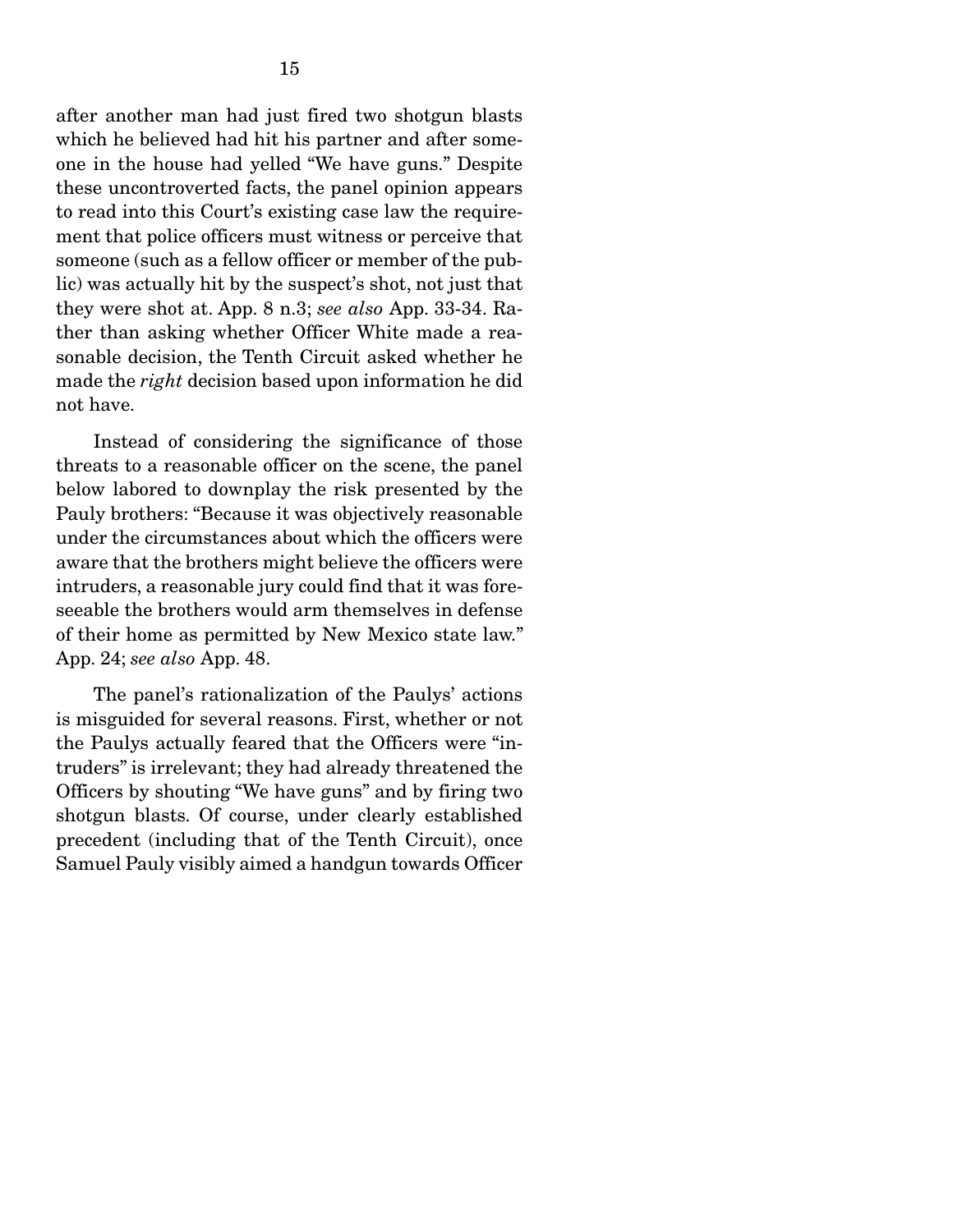White during the encounter, Officers White and Mariscal did not have the luxury of waiting to see if Samuel Pauly would actually fire upon Officer White; the Officers had to take the potential threat seriously. *See*, *e.g.*, *Estate of Larsen v. Murr*, 511 F.3d 1255, 1260 (10th Cir. 2008); *Montoute v. Carr*, 114 F.3d 181, 185 (11th Cir. 1997) ("an officer is not required to wait until an armed and dangerous felon has drawn a bead on the officer or others before using deadly force."); *cf. Scott*, 550 U.S. at 385 (rejecting the argument that police should have ceased the pursuit instead of ramming the suspect's car, explaining that "the police need not have taken that chance and hoped for the best"). Indeed, in *Scott*, an officer's use of potentially lethal force was deemed objectively reasonable because of "an actual and imminent threat to the lives of any pedestrians *who might have been present*, to other civilian motorists, *and to the officers involved*" (emphasis supplied). *Scott*, 550 U.S. at 384. The panel's opinion is quite clearly inconsistent with the wealth of authority supporting the reasonableness of Petitioners' actions when confronted by Samuel Pauly pointing a gun in their direction.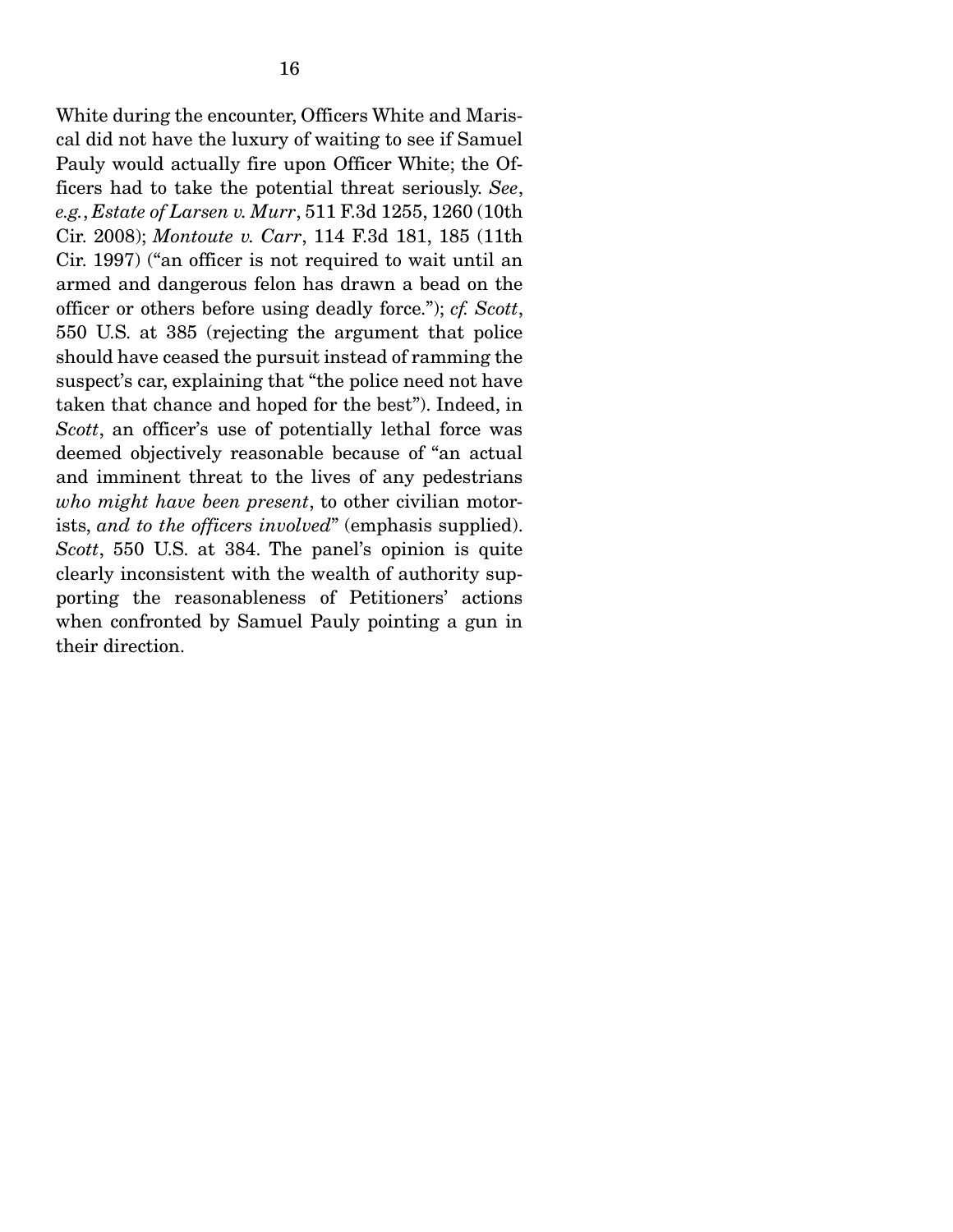### A. THE TENTH CIRCUIT DECISION STANDS IN OPPOSITION TO ITS OWN AND OTHER CIRCUITS' LONG-STANDING PRECEDENT ESTABLISH-ING THAT A POLICE OFFICER IS EN-TITLED TO QUALIFIED IMMUNITY WHERE, WHILE REASONABLY FEAR-ING FOR HIS SAFETY AND THE SAFETY OF OTHERS, THE OFFICER USES DEADLY FORCE IN RESPONSE TO AN APPARENT THREAT

 This case warrants review because, under clearly established case law from this Court and from across the Circuit Courts, the actions of Officers Ray White, Michael Mariscal and Kevin Truesdale were reasonable under the circumstances. The Tenth Circuit's denial of qualified immunity stands in contrast to this Court's precedent, the Tenth Circuit's own precedent, and the precedent of other circuits.

 Under the Tenth Circuit's own precedent, deadly force is "justified under the Fourth Amendment if a reasonable officer in Defendants' position would have had probable cause to believe that there was a threat of serious physical harm to themselves or to others" (emphasis omitted). *Larsen*, *supra*, 511 F.3d at 1260. Police officers may use deadly force to stop an assailant before the assailant fires a shot or otherwise attempts to use a weapon. *See*, *e.g.*, *Thomson v. Salt Lake Cnty.*, 584 F.3d 1304, 1317-18 (10th Cir. 2009) (officer justified in shooting armed suspect where suspect was moving a gun up and down and had previously aimed the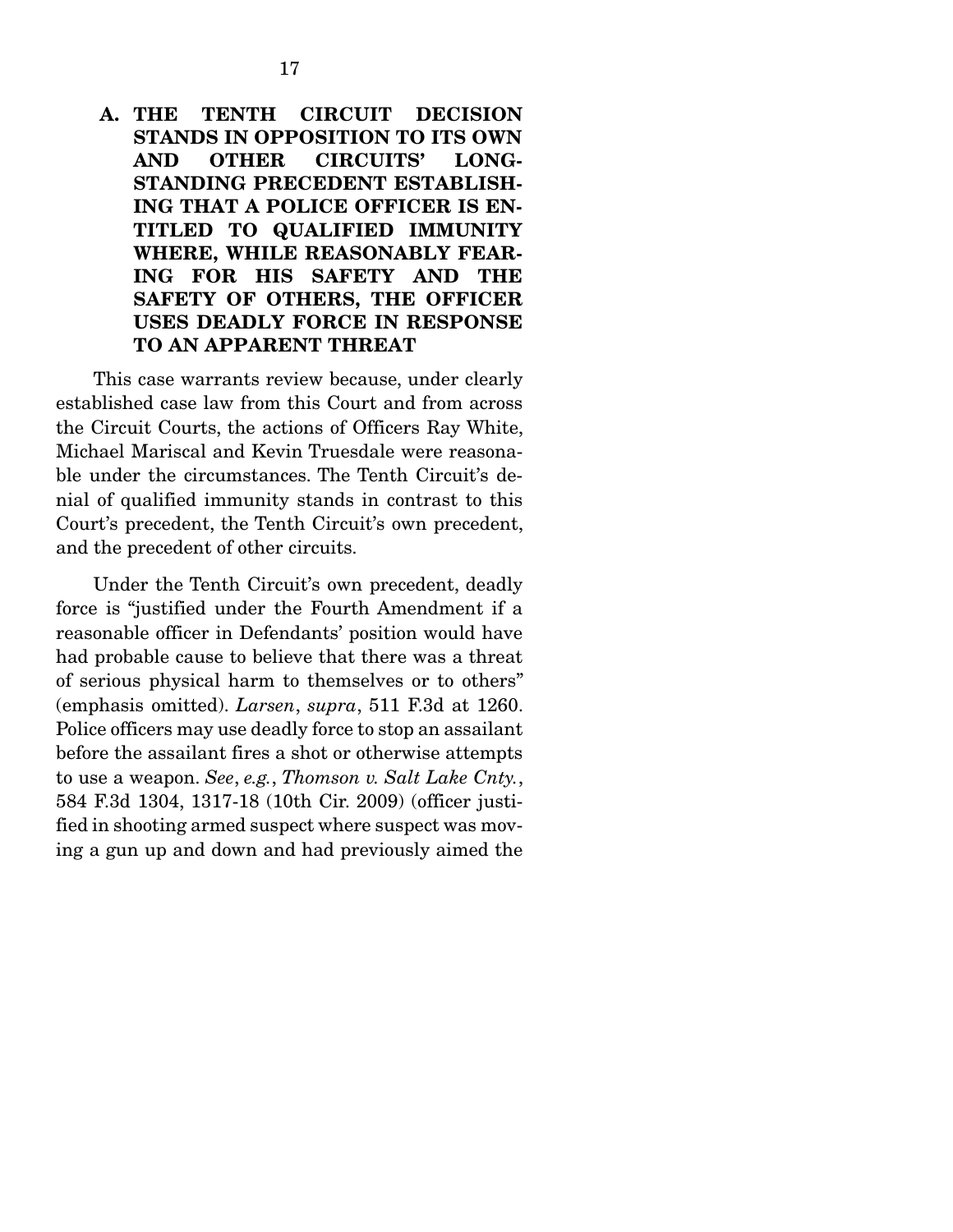weapon at officers, even where, at the moment the officer fired the fatal shot, the suspect was pointing the gun towards his own head and not towards the officer); *Larsen*, 511 F.3d at 1260 (officer justified in shooting man with knife raised even if man did not make stabbing or lunging motions towards him, as a "reasonable officer need not await the 'glint of steel' before taking self-protective action; by then, it is 'often too late to take safety precautions' ") (quoting *People v. Morales*, 198 A.D.2d 129, 130 (N.Y. App. Div. 1993)); *Wilson v. Meeks*, 52 F.3d 1547, 1553-54 (10th Cir. 1995) (use of deadly force reasonable where suspect aimed pistol in officer's direction).

 This is consistent with the law of other circuits. *See*, *e.g.*, *Smith v. City of Hemet*, 394 F.3d 689, 704 (9th Cir. 2005) (*en banc*) ("where a suspect threatens an officer with a weapon such as a gun or a knife, the officer is justified in using deadly force"). "An officer's use of deadly force is not excessive, and thus no constitutional violation occurs, when the officer reasonably believes that the suspect poses a threat of serious harm to the officer or to others." *Manis v. Lawson*, 585 F.3d 839, 843 (5th Cir. 2009). When deadly force is used, "the severity and immediacy of the threat of harm to officers or others are paramount to the reasonableness analysis." *Cole v. Carson*, 802 F.3d 752, 758 (5th Cir. 2015). The panel opinion below not only diverges immensely from the Tenth Circuit's own jurisprudence, it also creates a split with other circuits' approach to analyzing the use of deadly force by police officers.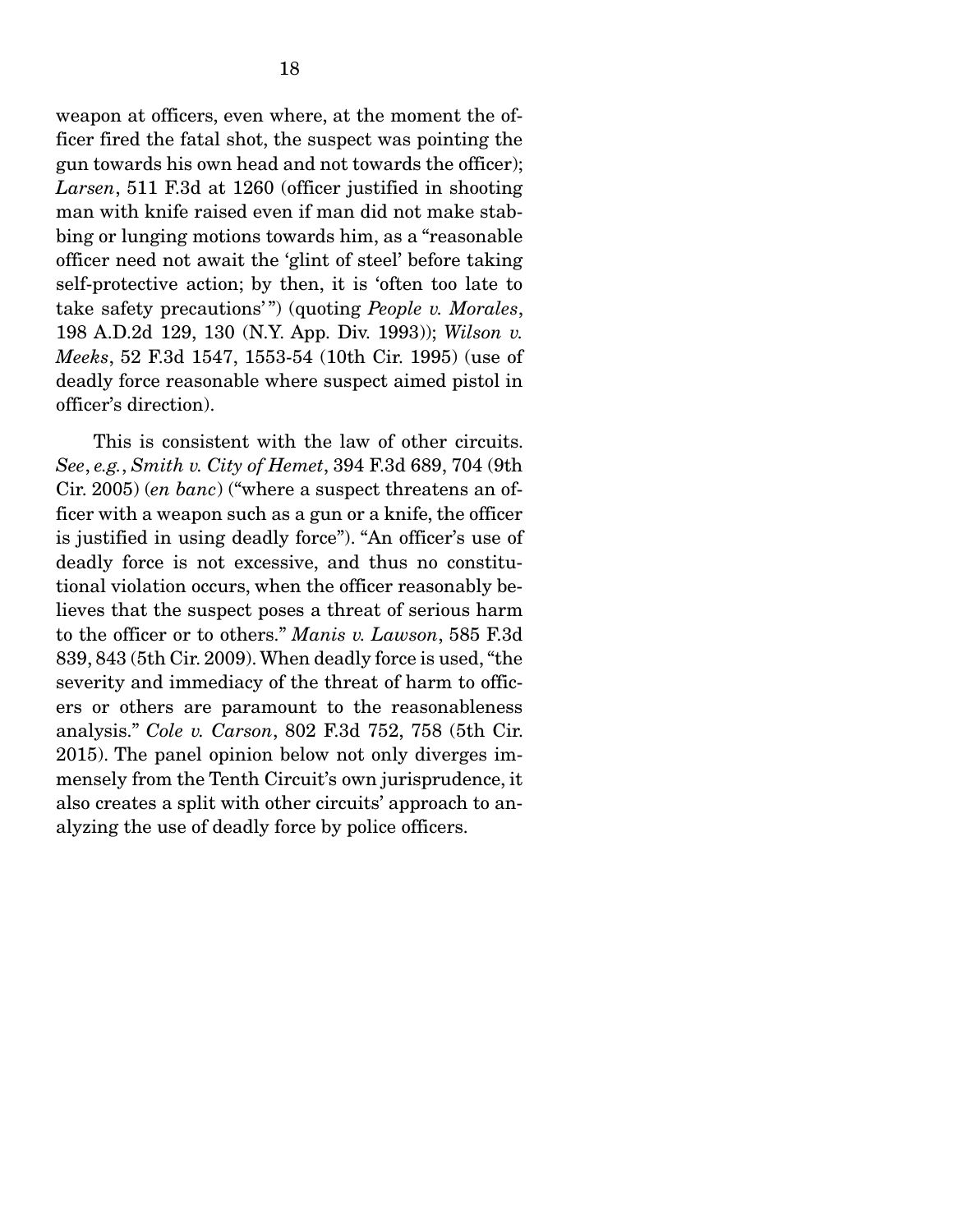In *Estate of Larsen v. Murr*, *supra*, the Tenth Circuit affirmed the grant of qualified immunity to two officers who shot and killed a knife-wielding man who had called 911 threatening to "kill someone or himself." *Larsen*, 511 F.3d at 1258. Standing at a distance of twenty feet from the officers, Larsen lifted the knife above shoulder-level and pointed it toward them. *Id.* at 1258, 1260-61. After commanding him to drop the knife, one of the officers fired twice at Larsen, killing him. *Id.* at 1258-59. Notably, even where Larsen stood twenty feet from the officers when he took his first step, the officers were outside and had the ability to safely retreat to avoid any need to use deadly force, no other people were at risk, and where Larsen would have to negotiate steps, hedges, and other obstacles before reaching the officers, the Tenth Circuit found that the officers were entitled to qualified immunity. *See generally id.* at 1262-64.

 Similarly, in *Wilson v. Meeks*, the Tenth Circuit found that the officer was entitled to qualified immunity, reasoning that the confrontation leading to the fatal shooting "transpired in less than a minute," the plaintiffs failed to produce evidence to rebut the officer's assertion that the decedent aimed a handgun at the officer, and "[a]ny police officer in [the officer's] position would reasonably assume his life to be in danger when confronted with a man whose finger was on the trigger of a .357 magnum revolver pointed in his general direction." *Wilson*, 52 F.3d at 1549, 1554. As was the officer in *Wilson*, Officer White was in danger of being shot: the uncontroverted evidence was that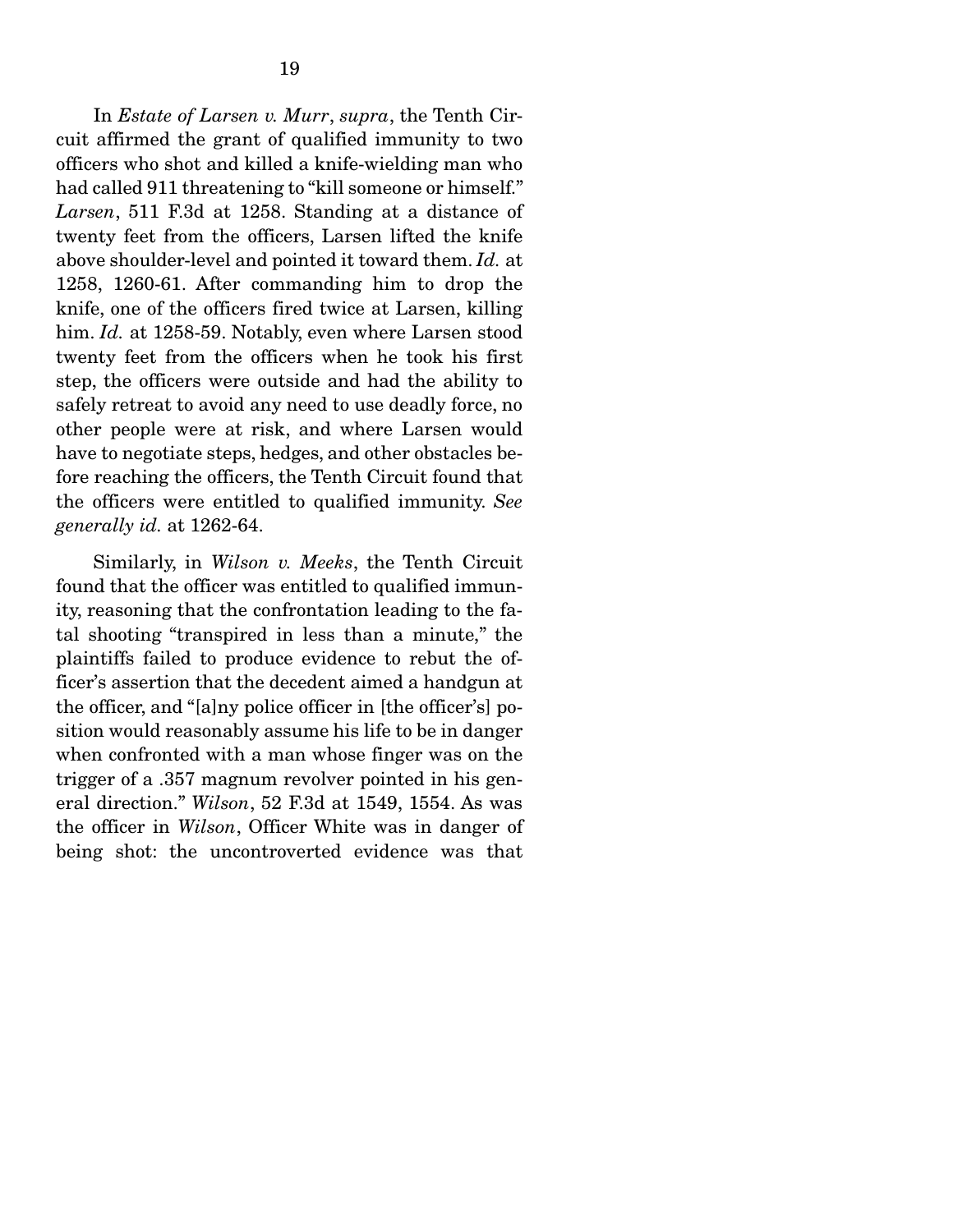White knelt behind a rock wall, resting his arms on top of it as he pointed his gun in the direction of the Pauly house while his head and arms remained fully exposed. *See* App. 43; *see also* App. 57 n.5. As in *Wilson*, any reasonable officer in the position of either Officer White or Mariscal would reasonably assume his life to be in danger when confronted with a man pointing a handgun out a window in the officer's direction (especially within the context of another man having just yelled "We have guns" and firing off both barrels of a 12 gauge shotgun near the location of the third officer).

 In *Mullins v. Cyranek*, 805 F.3d 760 (6th Cir. 2015), an officer pushed a young man to the ground that he suspected of illegally carrying a gun. The suspect eventually brandished a gun. The officer, still pinning the suspect to the ground, told him to drop the gun, and in response the suspect threw the gun over the officer's shoulder. *Id.* at 763. Five seconds later, the officer fired two shots at the suspect, killing him. *Id.* at 764. Nonetheless, the Sixth Circuit affirmed the district court's decision to grant qualified immunity to the officer, holding that the officer's actions were not unreasonable. Noting that the suspect initially had his finger on the trigger of a gun (posing a significant threat to the officer and others), the Sixth Circuit reasoned that "[w]hile [the officer]'s decision to shoot [the suspect] after he threw his weapon away may appear unreasonable in the 'sanitized world of our imagination,' [the officer] was faced with a rapidly escalating situation, and his decision to use deadly force in the face of a severe threat to himself and the public was reasonable."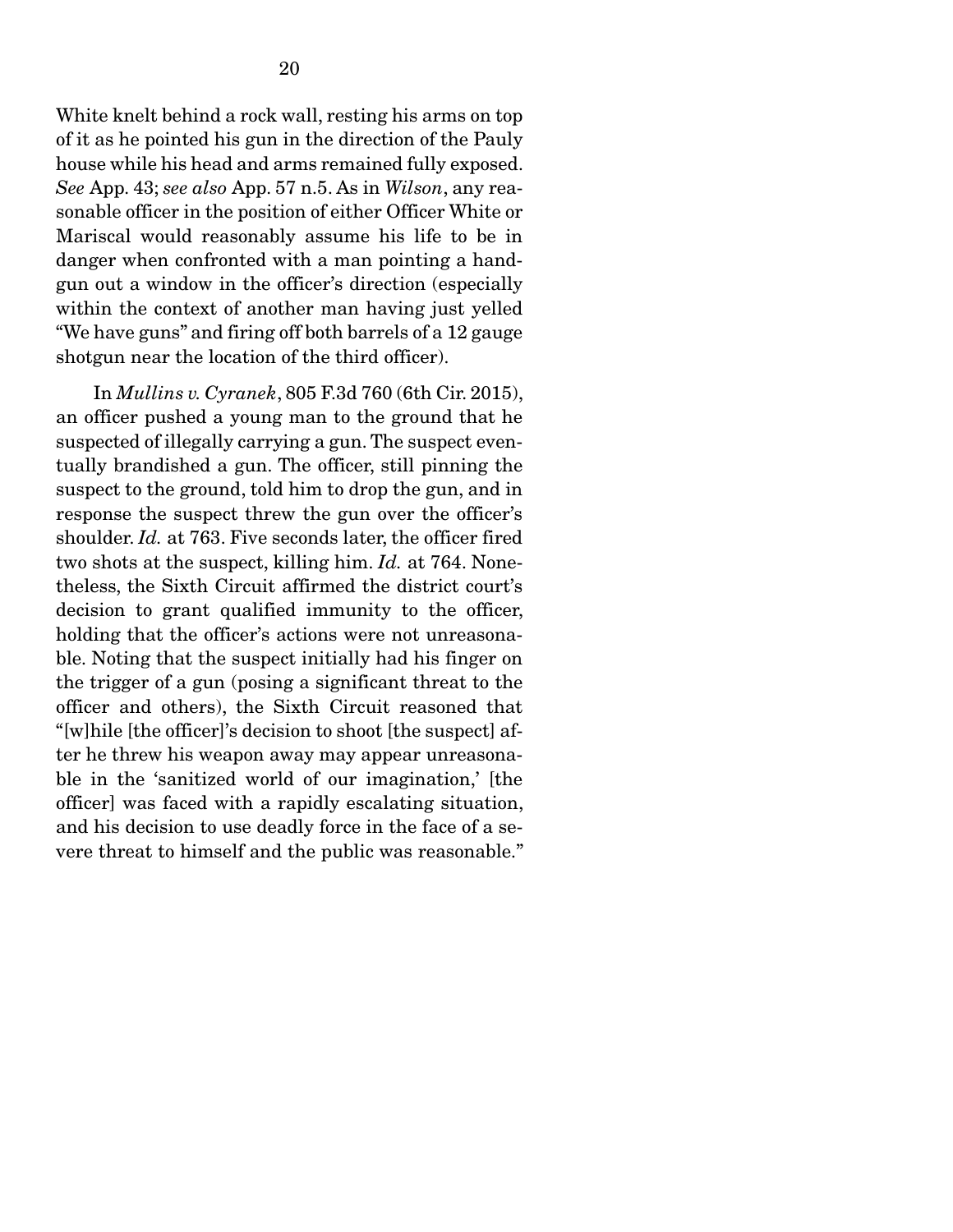*Mullins*, 805 F.3d at 767 (quoting *Dickerson v. McClellan*, 101 F.3d 1151, 1163 (6th Cir. 1996)). Based upon a host of cases from various circuits, the Court concluded that "[w]hile hindsight reveals that [the suspect] was no longer a threat when he was shot," officers should not be denied qualified immunity "in situations where they are faced with a threat of severe injury or death and must make split-second decisions, albeit ultimately mistaken decisions, about the amount of force necessary to subdue such a threat." *Mullins*, 805 F.3d at 767-68 (collecting cases).

 Similarly, in *Quiles v. City of Tampa Police Dep't*, 596 F. App'x 816 (11th Cir. Jan. 5, 2015) (unpublished) (per curiam), the Eleventh Circuit held that an officer did not violate the Fourth Amendment by shooting an unarmed suspect who was attempting to escape from an arrest on foot. Because the officer "believed reasonably (although mistakenly) that [he] had stolen and was still in possession of [another officer's] gun," the use of deadly force was reasonable even though the suspect "was running away . . . when he was shot and had not threatened definitely the officers with a gun." *Quiles*, 596 F. App'x at 819. Here, the decedent actually had a gun pointed at two of the Petitioner Officers, only moments after his brother had fired two shotgun blasts in the proximity of the third.

 In *Loch v. City of Litchfield*, 689 F.3d 961 (8th Cir. 2012), the Eighth Circuit ruled that an officer did not violate the Fourth Amendment when he fired eight shots at an unarmed suspect who was approaching him on foot with his hands raised or extended to his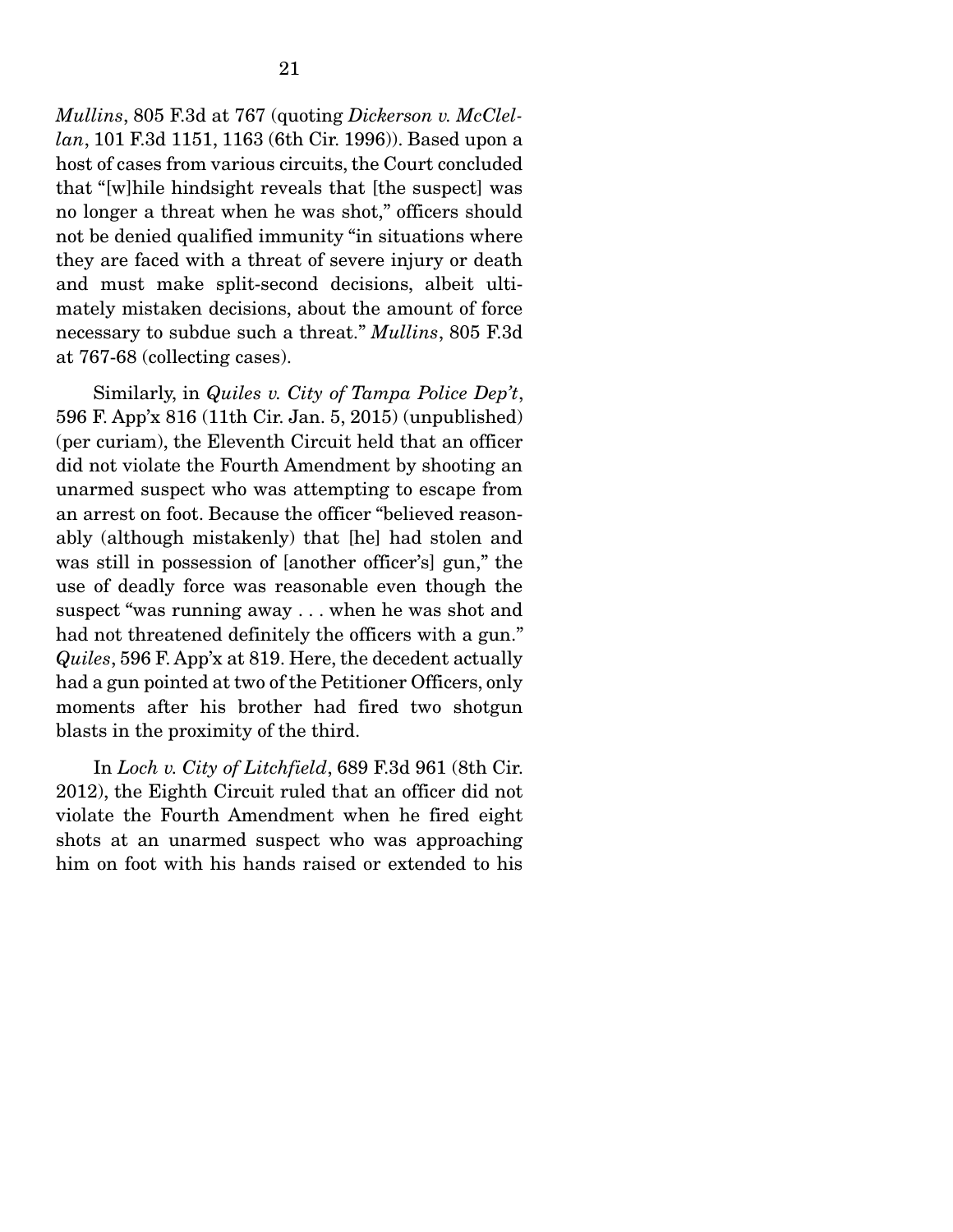sides. The victim had not brandished a firearm and bystanders yelled that the suspect was unarmed. The officer's use of deadly force was nevertheless deemed reasonable because the suspect was intoxicated, the officer had been told that the suspect was armed, and the officer "was in no position – with [the victim] continuing toward him – to verify which version was true." *Loch*, 689 F.3d at 966-67. Again, in the present case, the decedent was in fact armed, and had his gun aimed at Officer White.

 Strikingly, the Majority opinion acknowledged that "this case presents a unique set of facts and circumstances, particularly in the case of Officer White who arrived late on the scene and heard only 'We have guns,' . . . before taking cover behind a stone wall fifty feet away from the Pauly's residence." App. 31. However, the Majority repeatedly refers to Daniel Pauly's two shotgun blasts as "warning shots" or "protective shots," *see* App. 7-8, 48, and notes that the Pauly brothers subjectively believed that the Officers might have been "intruders related to the prior road rage altercation." App. 6. Neither of these purported facts – that the Pauly brothers surmised that the officers were intruders notwithstanding the officers being in uniform and having loudly identified themselves as State Police officers, or that the two shotgun blasts fired near Officer Truesdale were mere "warning shots" could have been readily apparent to Officer White when he arrived on the scene.

 The Tenth Circuit's panel opinion consequently requires police officers to divine exactly what suspects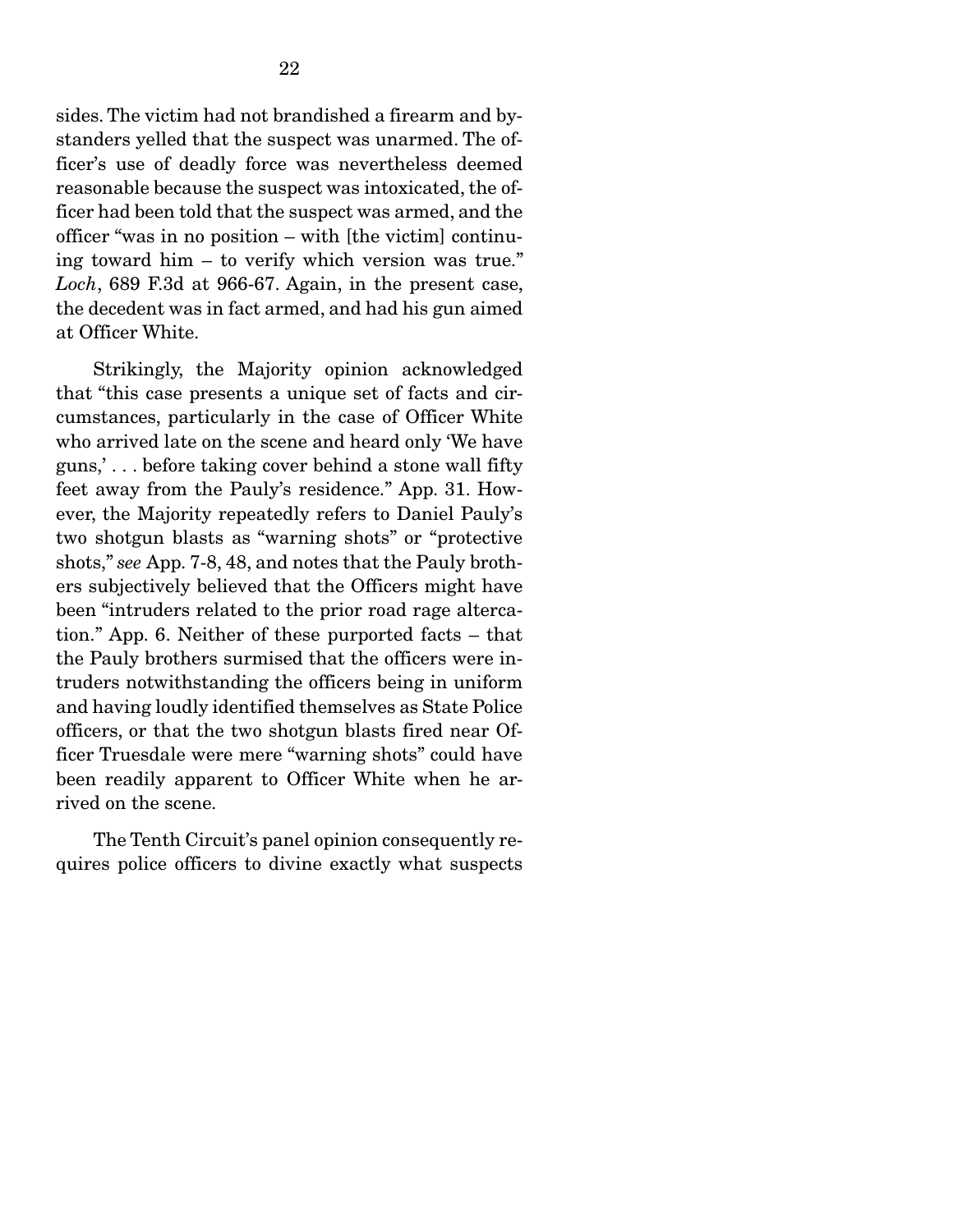are thinking when the suspects are threatening or firing upon them, despite the Tenth Circuit having previously held that "qualified immunity does not require that the police officer know what is in the heart or mind of his assailant. It requires that he react reasonably to a threat." *Wilson v. Meeks*, *supra*, 52 F.3d at 1553-54 (rejecting plaintiffs' contention that the way decedent was holding his gun suggested he intended to surrender: "the inquiry here is not into [decedent's] state of mind or intentions, but whether, from an objective viewpoint and taking all factors into consideration, [the officer] reasonably feared for his life"); *see also Bell v. City of East Cleveland*, 125 F.3d 855, 1997 WL 640116, \*3 (6th Cir. Oct. 14, 1997) (unpublished) ("In determining whether the use of deadly force was justified, the relevant consideration 'is whether a reasonable officer in [Defendants]' shoes would have feared for his life, not what was in the mind of [the decedent] when he turned around with the gun in his hand."). The panel opinion directly contravenes this Court's mandate that the facts must be viewed from the vantage point of a reasonable police officer on the scene, and that only the manifest intentions of the suspect are to be considered.

 Contrary to the panel opinion's assertion regarding Samuel Pauly's manifest intentions being "somewhat neutral," App. 36, the Paulys' manifest intentions to an objectively reasonable officer in Officer White's position were both plain – and plainly hostile – from the time White arrived at the scene. The Paulys' intentions as manifested consisted in threatening "We have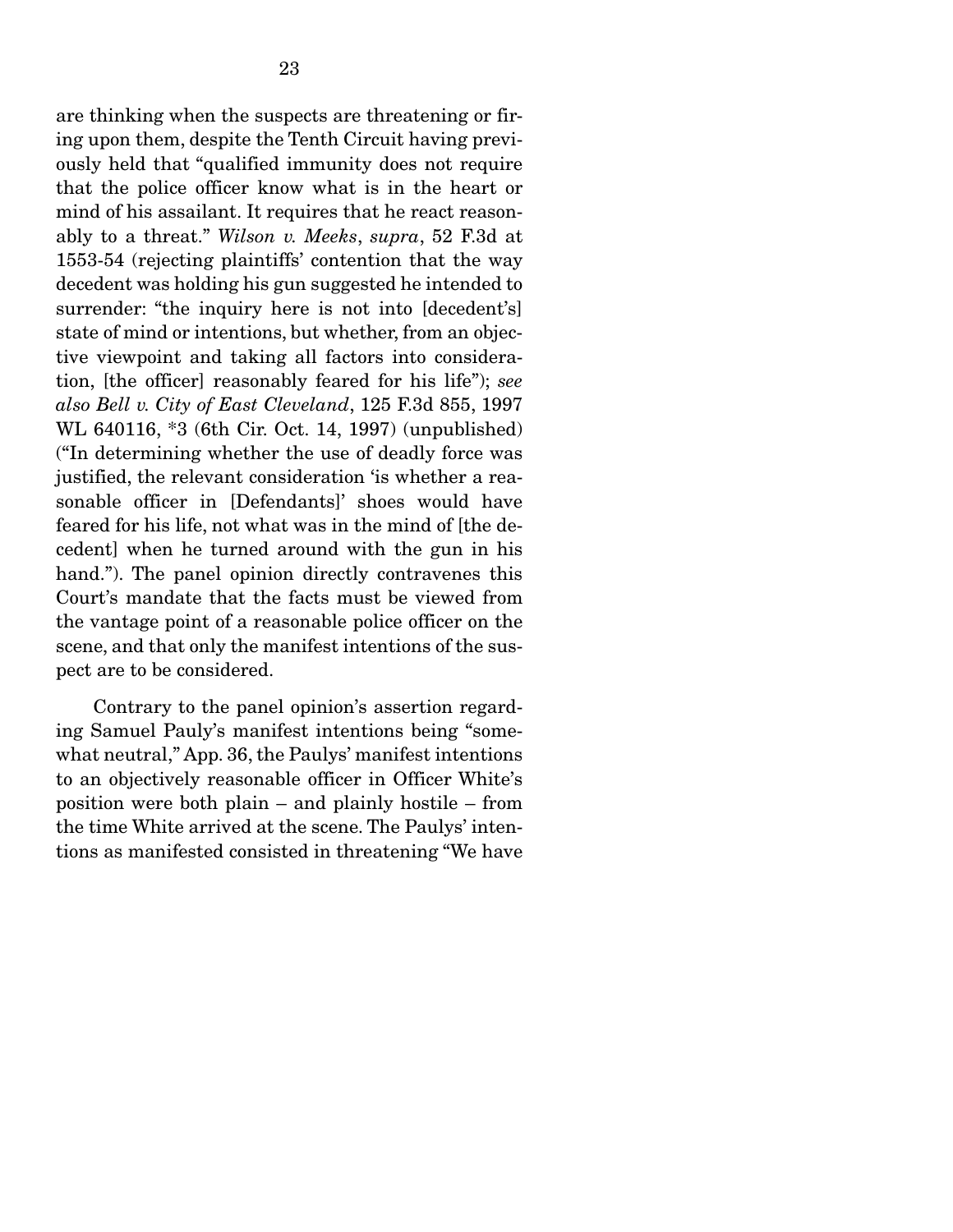guns," followed moments later by two shotgun blasts adjacent to Officer Truesdale at the back of the house, which Officer White believed were fired at Truesdale, and Samuel Pauly aiming his handgun directly towards Officer White from the front window. The Paulys' manifest intentions were not "somewhat neutral." A reasonable police officer would have believed the Paulys' actions to have been objectively hostile.

 The Tenth Circuit's panel opinion violates its own and this Court's precedent – that the scene must be viewed from the perspective of the officer based on facts known to the officer – by failing to consider the facts from Petitioners' perspective. Instead, with the benefit of 20/20 hindsight, the panel judged Petitioners' conduct to be unreasonable based on facts not available to them, i.e., that the Paulys were afraid and only intended to fire "warning" or "protective" shots at the suspected "intruders." As noted above, Officer White fired shots only seconds after seeing Samuel Pauly point a gun in his direction, and without knowing any of what had transpired prior to his arrival. "Within a few seconds of reasonably perceiving a sufficient danger, officers may use deadly force even if in hindsight the facts show that the persons threatened could have escaped unharmed." *Untalan v. City of Lorain*, 430 F.3d 312, 315 (6th Cir. 2005).

 The panel opinion repeatedly emphasized two facts in order to arrive at its conclusion that Officer White did not have probable cause to believe Samuel Pauly posed an immediate threat: one, that Officer White was positioned fifty feet away when he fired, and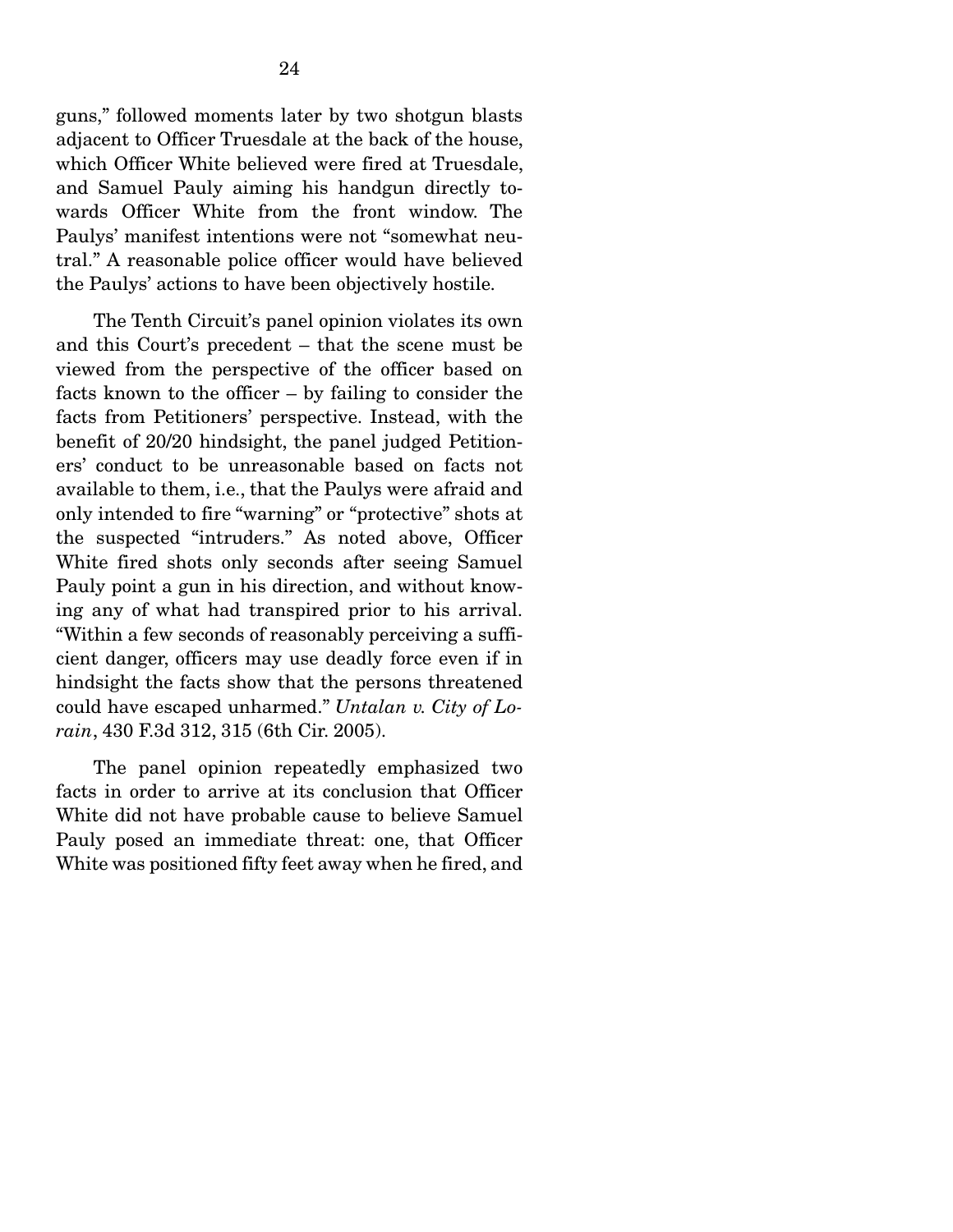two, that Officer White fired from a position of some cover. *See*, *e.g.*, App. 31, 33, 34, 36, 42, 45, 48, 53-55. However, with regard to distance, there is no clearly established law – and indeed, Petitioners are unaware of any published case law which suggests – that a distance of fifty feet is in any way relevant when the suspect is armed with a firearm as opposed to a knife or similar weapon. From the perspective of a reasonable officer, an assailant fifty feet away and armed with a gun is far more threatening than one twenty feet away and armed with a knife. *See Larsen*, *supra*, 511 F.3d at 1258, 1260-61.

 With regard to cover, the Tenth Circuit has previously "suggested that an officer's failure to take cover is 'at issue only insofar as it [bears] upon whether the officer's life [is] truly in danger.' " *Medina v. Cram*, 252 F.3d 1124, 1132 (10th Cir. 2001) (quoting *Wilson*, 52 F.3d at 1554). Here, the fact that Officer White ran to the nearest available cover simply suggests that his life was "truly in danger," and, in fact, forms part of the totality of circumstances confirming the immediacy of the threat. Officer White's split-second decision to seek cover from threatening suspects should not be held against him when evaluating the reasonableness of his subsequent use of force, and again, Appellants are unaware of any prior case law which does so. Had Officer White failed to seek cover, that fact would surely be asserted to show he exaggerated the nature of the threat, lending credence to the Dissent's astute observation that the Majority's reasoning on this point " seems the epitome of 'second guessing.'" App. 58.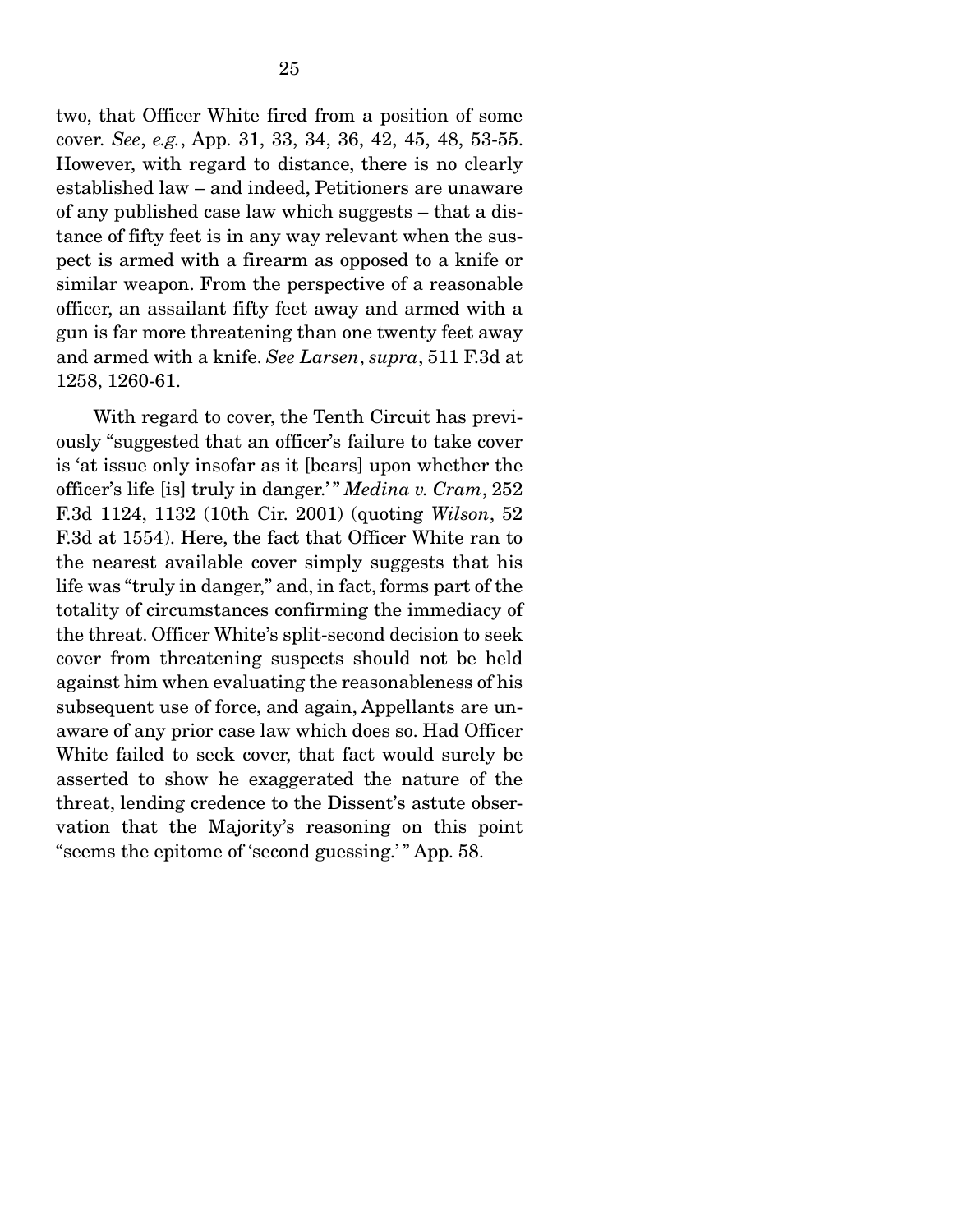Finally, Appellants note that it is undisputed that the upper portion of Officer White's body (and particularly, his head) remained exposed throughout this encounter – this is an uncontroverted fact, and does not require that any particular reasonable inference be drawn in favor of the non-movant. *See* App. 42-43; *see also* App. 57 n.5. As such, the panel's emphasis on Officer White's cover is misplaced and inconsistent with prior opinions from both this Court and the Circuit Courts.

# B. THE OFFICERS' FAILURE TO PROVIDE ANOTHER WARNING TO THE PAULY BROTHERS PRIOR TO DEFENDING THEMSELVES IS INSUFFICIENT TO DENY QUALIFIED IMMUNITY

 The District Court and the Tenth Circuit identified as an issue of disputed material fact whether it was feasible for Officer White to have warned Samuel Pauly before shooting him. App. 39-40, 83-84. The panel opinion also faulted Officer White for failing to order Samuel Pauly to drop his pistol in the four to five seconds White had to process the threat and respond. App. 38-39, 49. This Court has cautioned that, in excessive force situations, a warning need only be given "*where feasible*" (emphasis supplied). *Tennessee v. Garner*, 471 U.S. 1, 11-12 (1985); *see also Thomson v. Salt Lake Cnty.*, *supra*, 584 F.3d at 1321 (rejecting plaintiff 's argument that unleashing police dog without a warning created the need to use deadly force and concluding "[a] warning is not invariably required even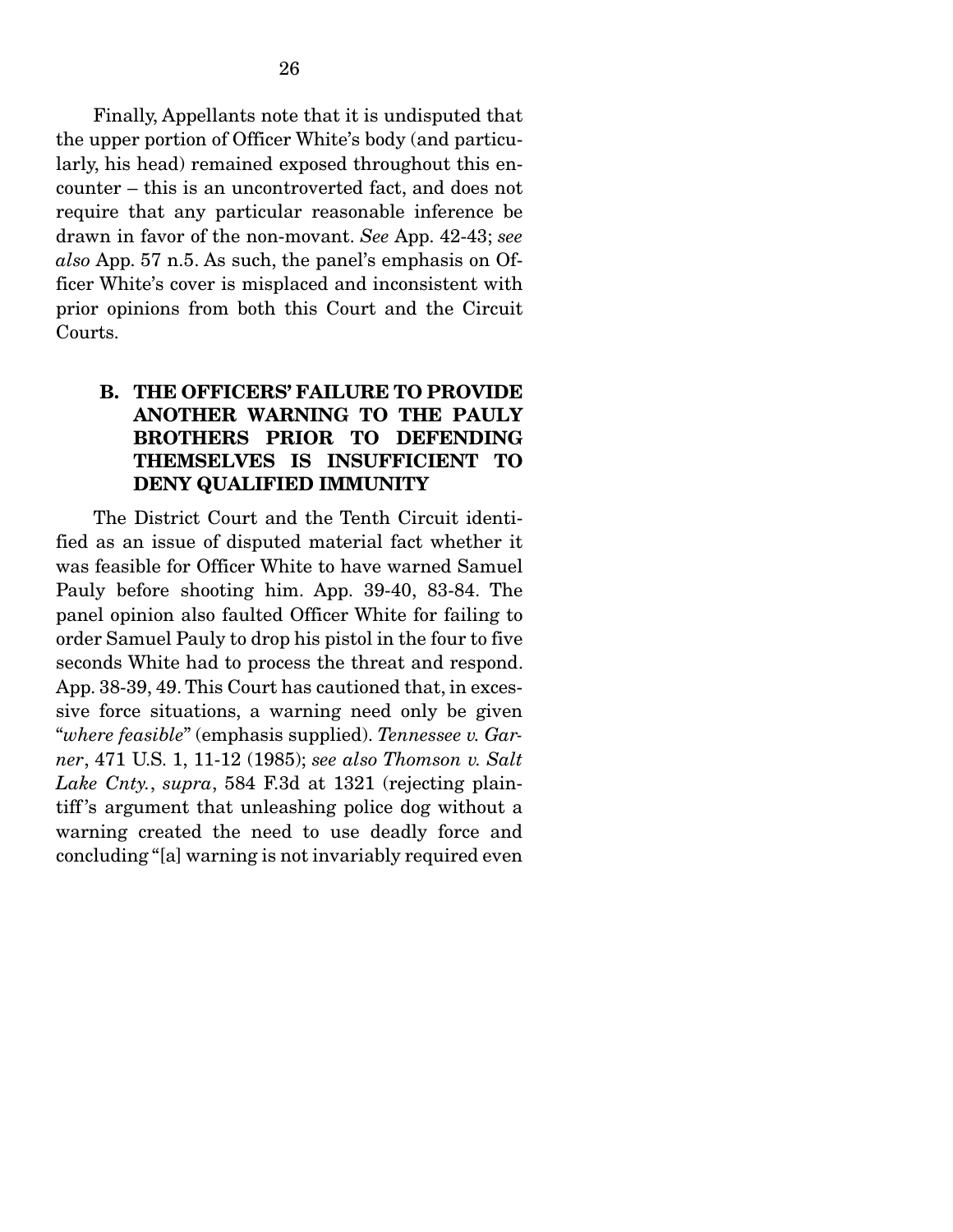before the use of deadly force"); *Wilson*, *supra*, 52 F.3d at 1554 (rejecting plaintiffs' argument that the defendant officer "must verbally warn a suspect before using lethal force").

 Officers facing armed assailants "are often forced to make split-second judgments – in circumstances that are tense, uncertain, and rapidly evolving." *Kingsley*, *supra*, 135 S.Ct. at 2474 (quoting *Graham*, 490 U.S. at 397); *cf. Pasco v. Knoblauch*, 566 F.3d 572, 580 (5th Cir. 2009) ("it would be unreasonable to expect a police officer to make the numerous legal conclusions necessary to apply *Garner* to a high-speed car chase"). Given the extremely short interval between the Paulys' objectively threatening actions and White's use of force, a warning was not clearly mandated. Not only was giving a warning not feasible, even if it had been feasible, Officer White's failure to give such a warning under the stressful, rapidly evolving circumstances he faced (in a matter of seconds Daniel Pauly firing off both barrels of his shotgun and Samuel Pauly aiming a handgun directly at him) would not rise to the level of recklessness, nor would it render his use of force unconstitutional.

# II. THE PANEL OPINION IMPROPERLY DE-NIES QUALIFIED IMMUNITY BY AS-SESSING THE OFFICERS' CONDUCT AT A HIGHLY GENERALIZED LEVEL

 The Tenth Circuit's panel opinion also fails to heed numerous admonitions from this Court about defining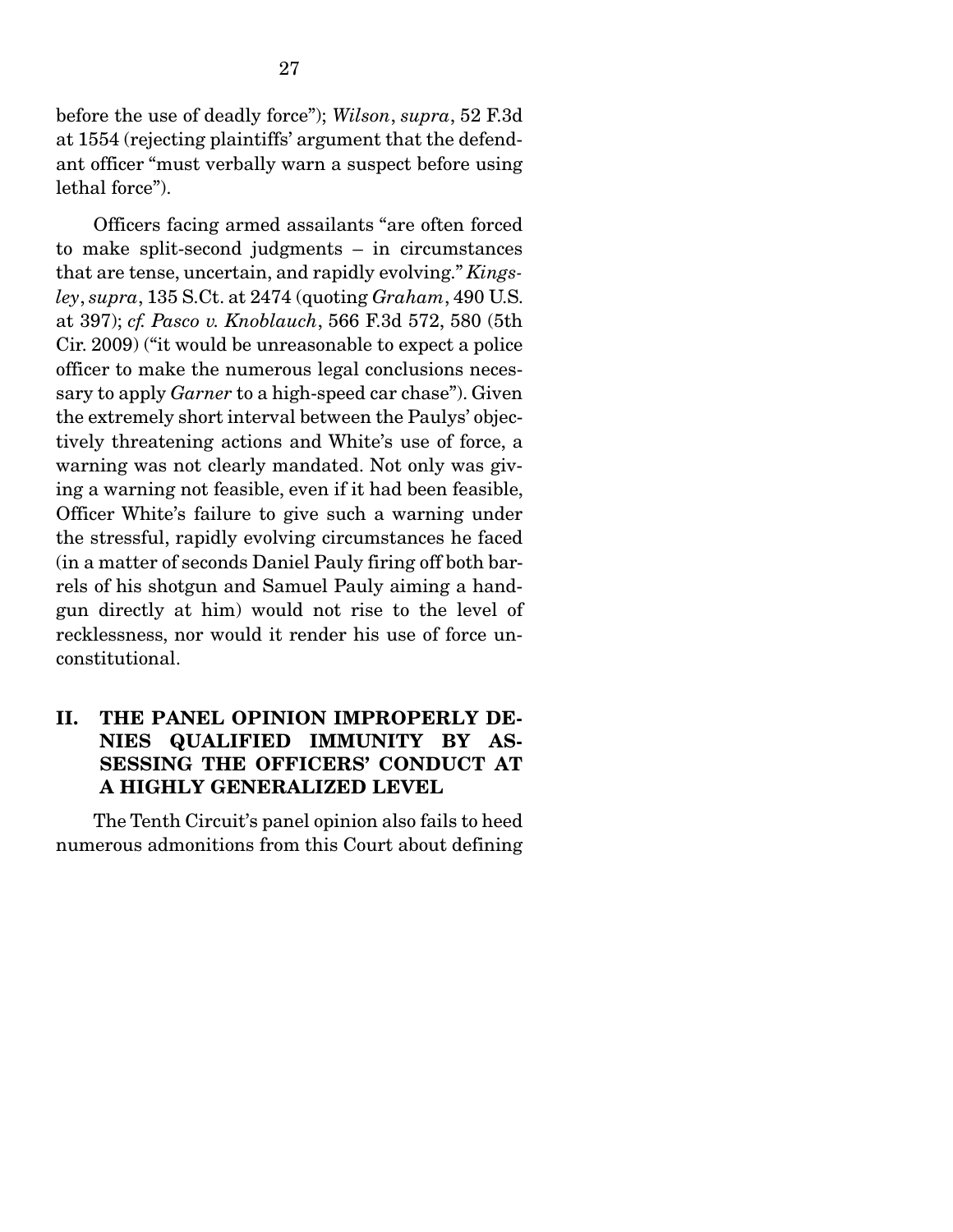"clearly established" constitutional rights too generally. This Court's recent repeated unanimous awards of qualified immunity emphasize the narrow circumstances in which government officials may be held personally liable for their actions in suits for money damages. *See*, *e.g*., *Taylor v. Barkes*, 135 S.Ct. 2042, 2044 (2015); *Carroll v. Carman*, 135 S.Ct. 348, 350-52 (2014) (per curiam); *Lane v. Franks*, 134 S.Ct. 2369, 2383 (2014); *Wood v. Moss*, 134 S.Ct. 2056, 2070 (2014); *Plumhoff v. Rickard*, *supra*, 134 S.Ct. at 2023-24; *Stanton v. Sims*, 134 S.Ct. 3, 7 (2013). Because of the importance of qualified immunity "to society as a whole," *Harlow v. Fitzgerald*, 457 U.S. 800, 814 (1982), this Court often corrects lower courts when they wrongly subject individual officers to liability. *See City and Cnty. of San Francisco v. Sheehan*, 135 S.Ct. 1765, 1774 n.3 (2015) (collecting cases); *see also Wesby v. Dist. of Columbia*, 816 F.3d 96, 102 (D.C. Cir. 2016) (Kavanaugh, J., dissenting from denial of rehearing *en banc*) ("in just the past five years, the Supreme Court has issued 11 decisions reversing federal courts of appeals in qualified immunity cases, including five strongly worded summary reversals") (collecting cases), *petition for cert. filed* June 8, 2016; *cf. Wearry v. Cain*, 136 S.Ct. 1002, 1007 (2016) ("th[is] Court has not shied away from summarily deciding fact-intensive cases where, as here, lower courts have egregiously misapplied settled law").

 Strikingly, the panel below gave scant consideration to this Court's recent opinion in *Mullenix v. Luna*, 136 S.Ct. 305 (2015) (per curiam), a deadly force case,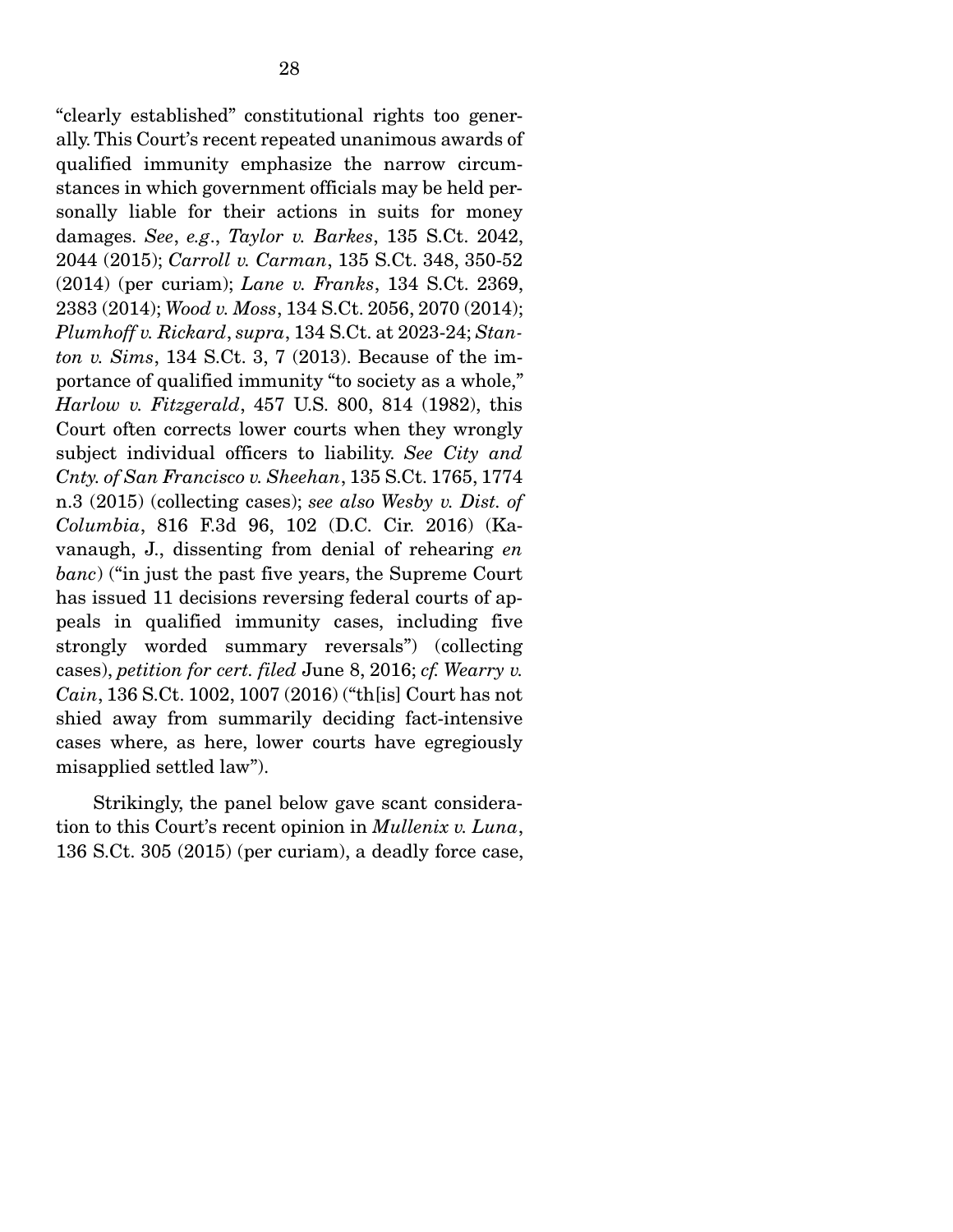simply concluding that *Mullenix* was distinguishable "because there were clearly other cases on point there that had rejected the argument used to form the basis of the Fifth Circuit's decision." App. 46-47. In *Aldaba v. Pickens*, 777 F.3d 1148 (10th Cir. 2015), the Tenth Circuit affirmed the denial of qualified immunity to police officers in an excessive force case. However, in *Pickens v. Aldaba*, 136 S.Ct. 479 (2015), this Court vacated the Tenth Circuit's opinion and remanded the case for further consideration in light of *Mullenix*. *See also Middaugh v. City of Three Rivers*, 2015 WL 6457994 (6th Cir. Oct. 26, 2015) (unpublished) (affirming denial of qualified immunity to police officers in due process/wrongful seizure case), *vacated and remanded*, *Piper v. Middaugh*, No. 15-964 (June 6, 2016) (slip op.). Over the past several months, this Court has signaled that *Mullenix* should be applied broadly to Section 1983 claims made against police officers. The panel below applied this Court's opinion too narrowly, warranting review and reversal.

 This Court's recent precedent has generally expanded the qualified immunity defense, beginning with *Ashcroft v. al-Kidd*, 131 S.Ct. 2074 (2011), where this Court reformulated the qualified immunity standard to require "*every* 'reasonable official . . . [to] underst[an]d that what he is doing violates that right.'" *Ashcroft*, 131 S.Ct. at 2083 (quoting *Anderson v. Creighton*, 483 U.S. 635, 640 (1987)) (emphasis added). Qualified immunity now protects "all but the plainly incompetent or those who knowingly violate the law."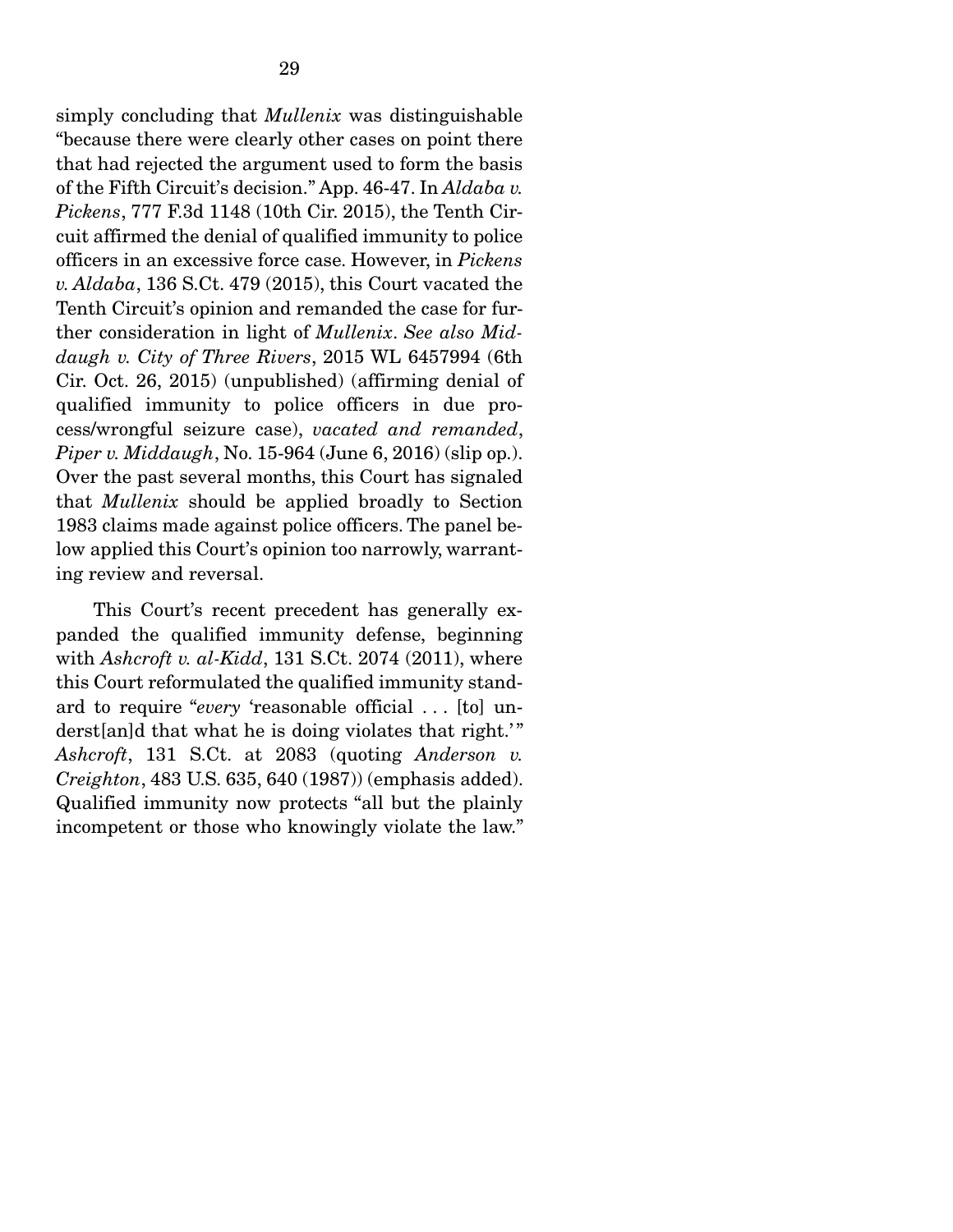*Mullenix*, 136 S.Ct. at 308. Absent from this Court's recent statements of qualified immunity law is any reference to the plaintiff's countervailing interests in vindicating constitutional rights and compensation for constitutional injury, which this Court previously recognized in *Harlow v. Fitzgerald*, *supra*, 457 U.S. at 813- 14.

 An officer enjoys qualified immunity and is not liable for excessive force unless he has violated a "clearly established" right, such that "it would [have been] clear to a reasonable officer that his conduct was unlawful in the situation he confronted." *Kingsley v. Hendrickson*, *supra*, 135 S.Ct. at 2474 (quoting *Saucier v. Katz*, *supra*, 533 U.S. at 202). The plaintiff 's burden to rebut a showing of qualified immunity is a demanding standard. *See Kingsley*, 135 S.Ct. at 2474-75; *see also Vincent v. City of Sulphur*, 805 F.3d 543, 547 (5th Cir. 2015). It is one which can only be met by assessing the specific evidence and context of the case, and not by taking refuge in lofty principles wholly divorced from the realities actually confronted by police officers.

 The correct inquiry is "whether the violative nature of *particular conduct* is clearly established" (emphasis supplied). *Ashcroft v. al-Kidd*, *supra*, 131 S.Ct. at 2084. "[E]xisting precedent must have placed the statutory or constitutional question *beyond debate*" (emphasis supplied). *Id.* at 2083; *see also Mullenix*, 136 S.Ct. at 308; *Stanton*, *supra*, 134 S.Ct. at 5. To find the existence of a clearly established right, the court must "conclude that the firmly settled state of the law, established by a forceful body of persuasive precedent,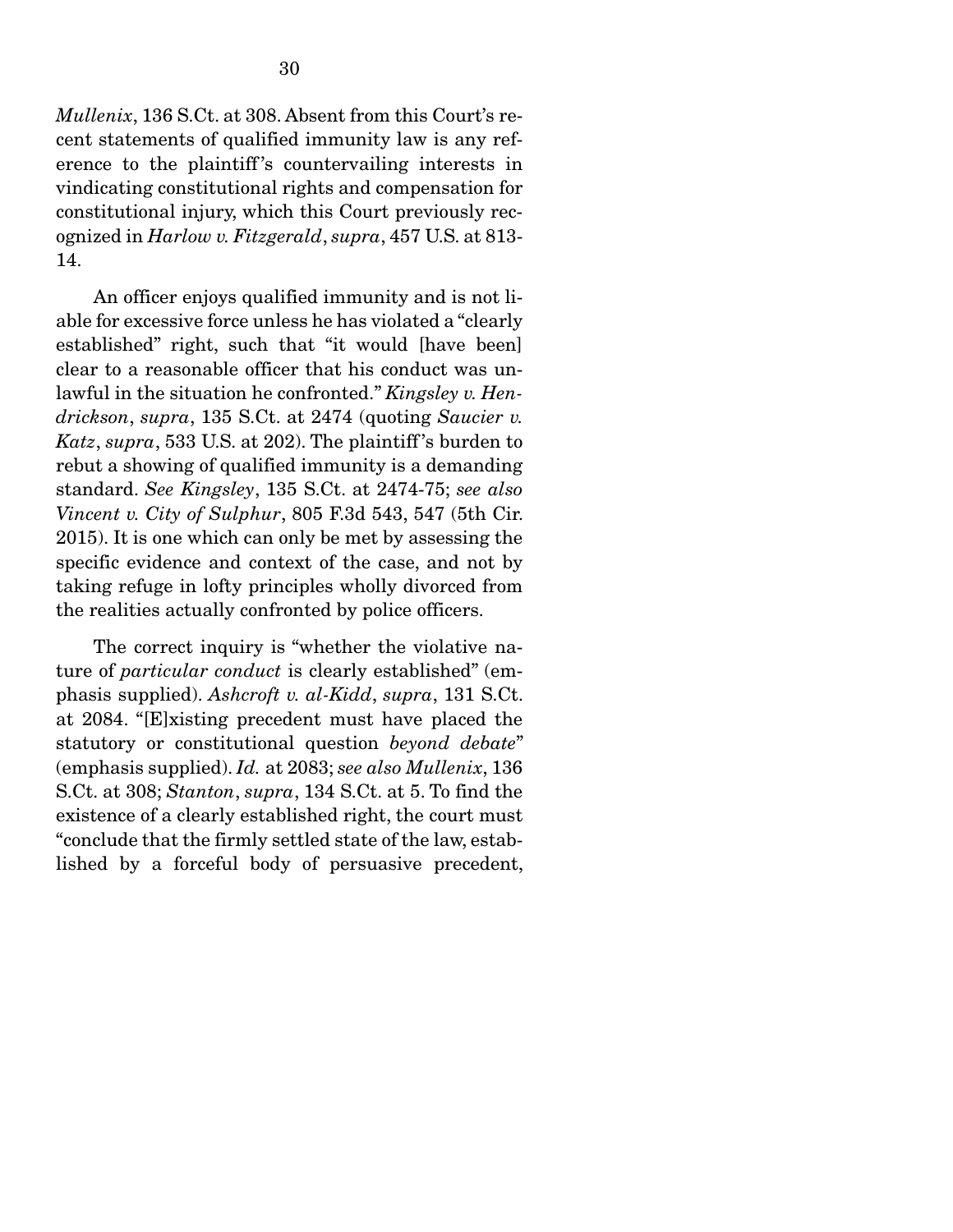would place a reasonable official on notice that his actions obviously violated a clearly established constitutional right." *Spady v. Bethlehem Area Sch. Dist.*, 800 F.3d 633, 639 (3d Cir. 2015).

 This Court has repeatedly warned the lower courts not to analyze clearly established law at too high a level of generality. *See Mullenix*, 136 S.Ct. at 311; *see also City and Cnty. of San Francisco v. Sheehan*, 135 S.Ct. 1765, 1775-76 (2015); *Wilson v. Layne*, 526 U.S. 603, 615-16 (1999); *Anderson v. Creighton*, *supra*, 483 U.S. at 639. In all Section 1983 cases, courts must undertake the qualified immunity analysis "in light of the specific context of the case, not as a broad general proposition." *Mullenix*, 136 S.Ct. at 308 (quoting *Brosseau v. Haugen*, 543 U.S. 194, 198 (2004) (per curiam)); *Post v. City of Fort Lauderdale*, 7 F.3d 1552, 1557 (11th Cir. 1993) (a plaintiff cannot rely on "general, conclusory allegations" or "broad legal truisms" to show that a right is clearly established) (quotations omitted). Put another way, the court must enunciate "a concrete, particularized description of the right." *Hagans v. Franklin Cnty. Sheriff 's Office*, 695 F.3d 505, 508 (6th Cir. 2012); *see also Spady*, 800 F.3d at 638 (the right at issue must be framed "in a more particularized, and hence more relevant, sense, in light of the case's specific context").

 In the present case, the panel opinion stated that "all claims that law enforcement officers have used excessive force – deadly or not – in the course of an arrest, investigatory stop, or other 'seizure' of a free citizen should be analyzed under the Fourth Amendment and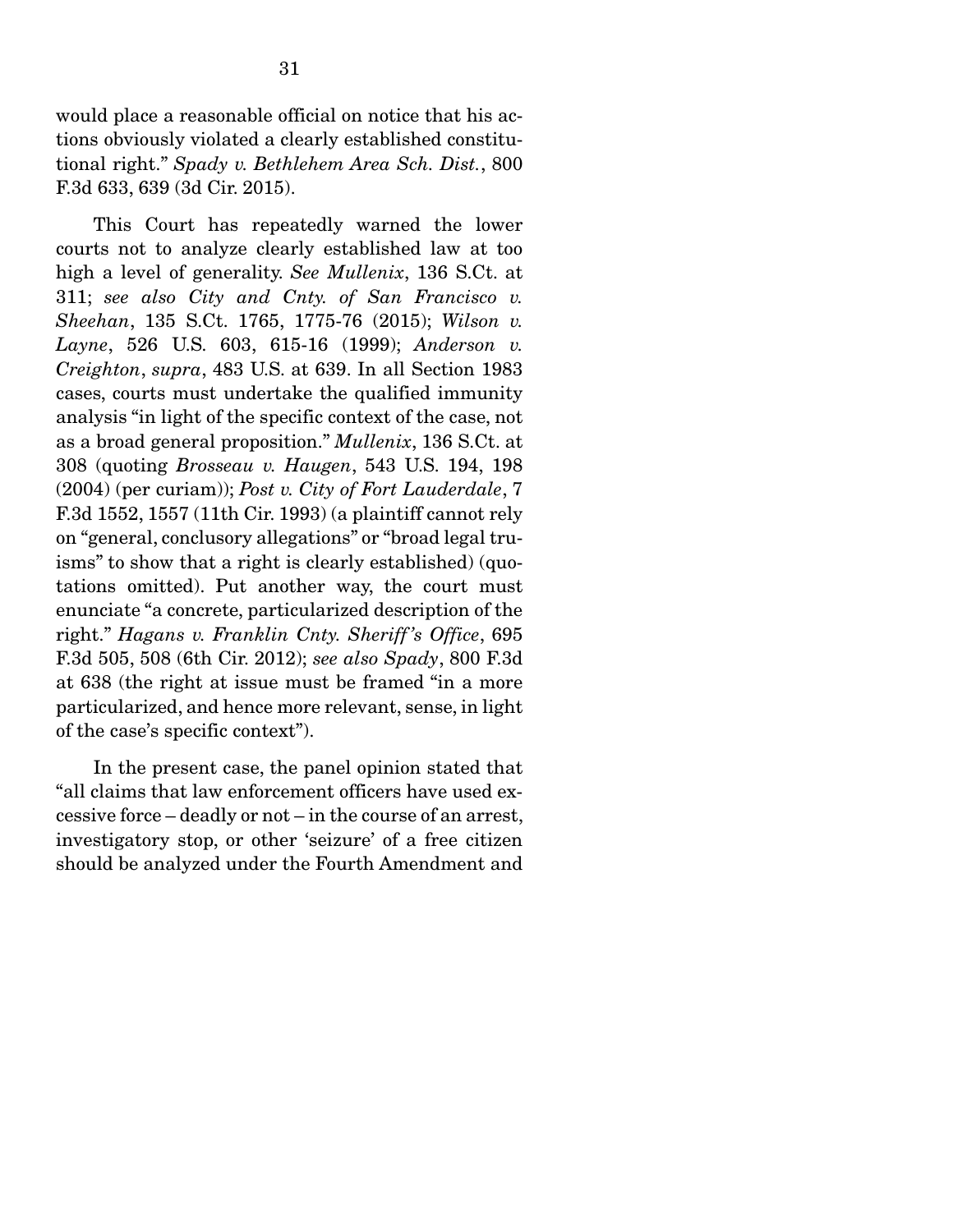its 'reasonableness' standard." App. 15 (quoting *Graham v. Connor*, *supra*, 490 U.S. at 396). The panel also noted that "a general constitutional rule already identified in the decisional law may apply with obvious clarity to the specific conduct in question, even though the very action in question has not previously been held unlawful." App. 28 (quoting *Hope v. Pelzer*, 536 U.S. 730, 741 (2002) (internal quotation marks omitted)). Relying on, *inter alia*, *Graham*, the panel concluded that "a reasonable officer in Officer White's position should have understood, based on clearly established law, that . . . he was not entitled to use deadly force unless he was in danger at the exact moment of the threat of force." App. 48-49.

 The Tenth Circuit thus defined the right at issue as simply the Fourth Amendment right to be free from the excessive use of force absent a threat or danger. This formulation lacks the required level of specificity and does not address the question that needs to be answered in this context because it does not describe the specific situation that the officers confronted. *See Estep v. Mackey*, 2016 WL 574029, \*3 (3d Cir. Feb. 12, 2016) (unpublished) (citing *Mullenix*, 136 S.Ct. at 309). Indeed, a prior Tenth Circuit panel criticized this type of generic formulation of the law, noting that "[w]hile this general principle is correct, it still begs the question of what constitutes a sufficient threat." *Cordova v. Aragon*, 569 F.3d 1183, 1193 (10th Cir. 2009). If qualified immunity depends on the application of general principles, an officer's individual liability will likely hinge on an arbitrary choice among various general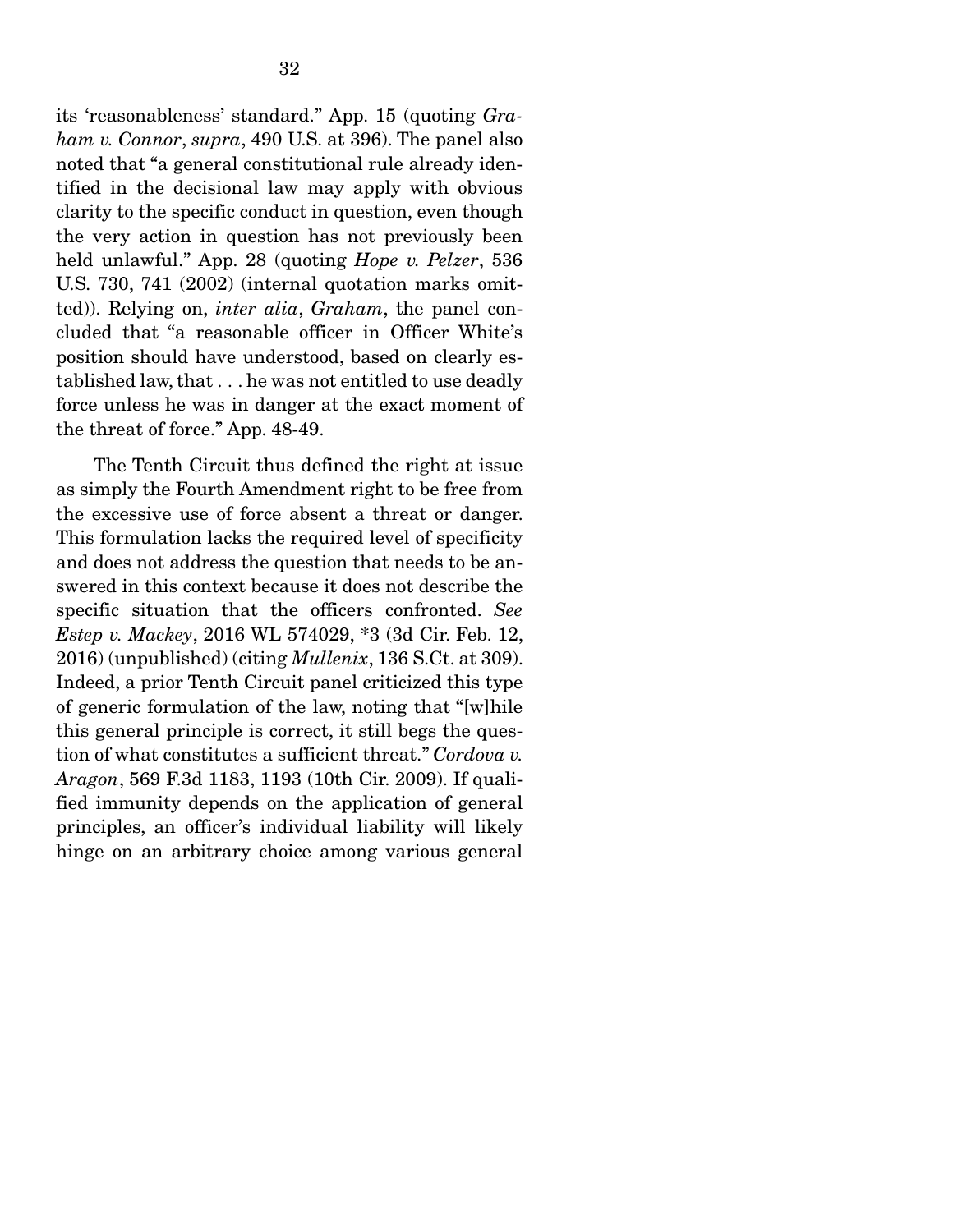propositions. In this case, for instance, the court could have found clear support for the Officers' use of force in the general standard of *Tennessee v. Garner*: "Where the officer has probable cause to believe that the suspect poses a threat of serious physical harm, either to the officer or to others, it is not constitutionally unreasonable to prevent escape by using deadly force." *Garner*, 471 U.S. at 11. The actions of the Pauly brothers gave Officer White probable cause to believe that he and Officers Mariscal and Truesdale faced a risk of serious injury or death.

 The Tenth Circuit panel fell back on general principles in holding that an officer may not use deadly force unless he or she faces the immediate threat of physical harm. Contrary to what the panel found, *see*  App. 28-29, even *Graham v. Connor* is itself cast at a high level of generality and therefore cannot provide clear notice in most cases. *See*, *e.g.*, *Brosseau*, *supra*, 543 U.S. at 199 (holding that the court of appeals erred when it "proceeded to find fair warning in the general tests set out in *Graham* and *Garner*"). As the panel below acknowledged, this case presents a unique set of facts and circumstances; as in *Brosseau*, "[t]he present case is far from the obvious one" that can be decided upon generalities. *See id.* Consequently, the panel's reliance on *Graham* to define the clearly established law governing this case directly contravenes this Court's warnings. *Mullenix*, 136 S.Ct. at 308 (quoting *Ashcroft v. al-Kidd*, *supra*, 131 S.Ct. at 2084).

 By contrast, other Circuits have become far more precise in their definition of clearly established rights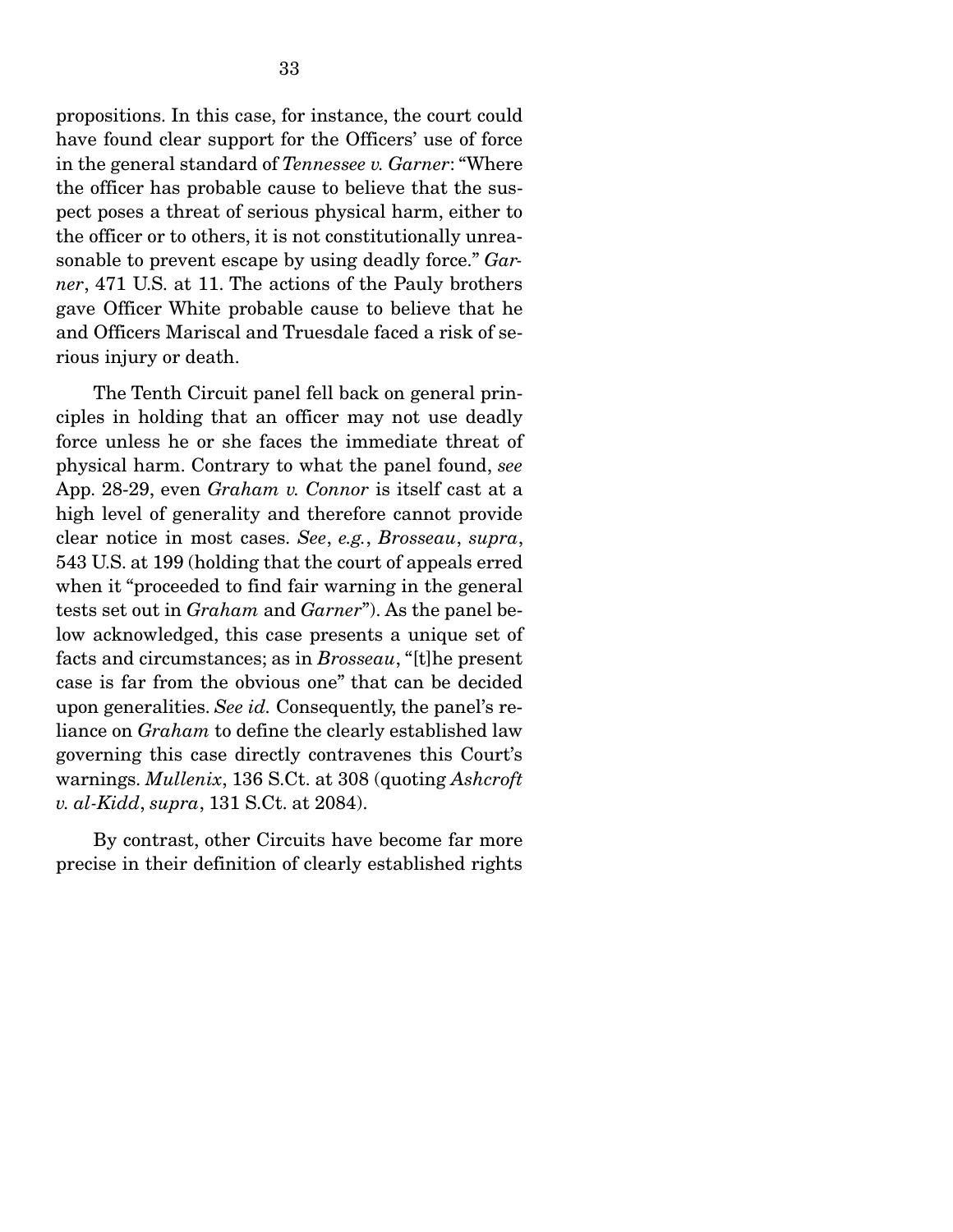at issue in particular cases. *See*, *e.g.*, *Estate of Armstrong v. Village of Pinehurst*, 810 F.3d 892, 907-08 (4th Cir. 2016) ("[t]he constitutional right in question in the present case, defined with regard for Appellees' particular violative conduct, is Armstrong's right not to be subjected to tasing while offering stationary and nonviolent resistance to a lawful seizure") (citing *Hagans v. Franklin Cnty. Sheriff 's Office*, *supra*, 695 F.3d at 509 (" $d$ ]efined at the appropriate level of generality – a reasonably particularized one – the question at hand is whether it was clearly established in May 2007 that using a taser repeatedly on a suspect actively resisting arrest and refusing to be handcuffed amounted to excessive force")).

 Contrary to what was suggested by the Tenth Circuit panel below, the law was not clearly established that Officer White could not use deadly force in the circumstances actually confronting him. *See Estate of Armstrong*, 810 F.3d at 908 (citing *Mullenix*, 136 S.Ct. at 308; *Reichle v. Howards*, 132 S.Ct. 2088, 2093 (2012)). Officer White, as well as the other Officers, had the right to rely on this Court's guidance as well as the Tenth Circuit's prior published opinions in *Larsen*, *Wilson* and *Thomson*, among others. Each of those opinions held that police officers were entitled to qualified immunity under similar circumstances as faced by the Officers when confronted by an armed Samuel Pauly. Given the long-standing state of the law, it is impossible for the plaintiff estate to show any excessive-force claim was clearly established as a matter of law.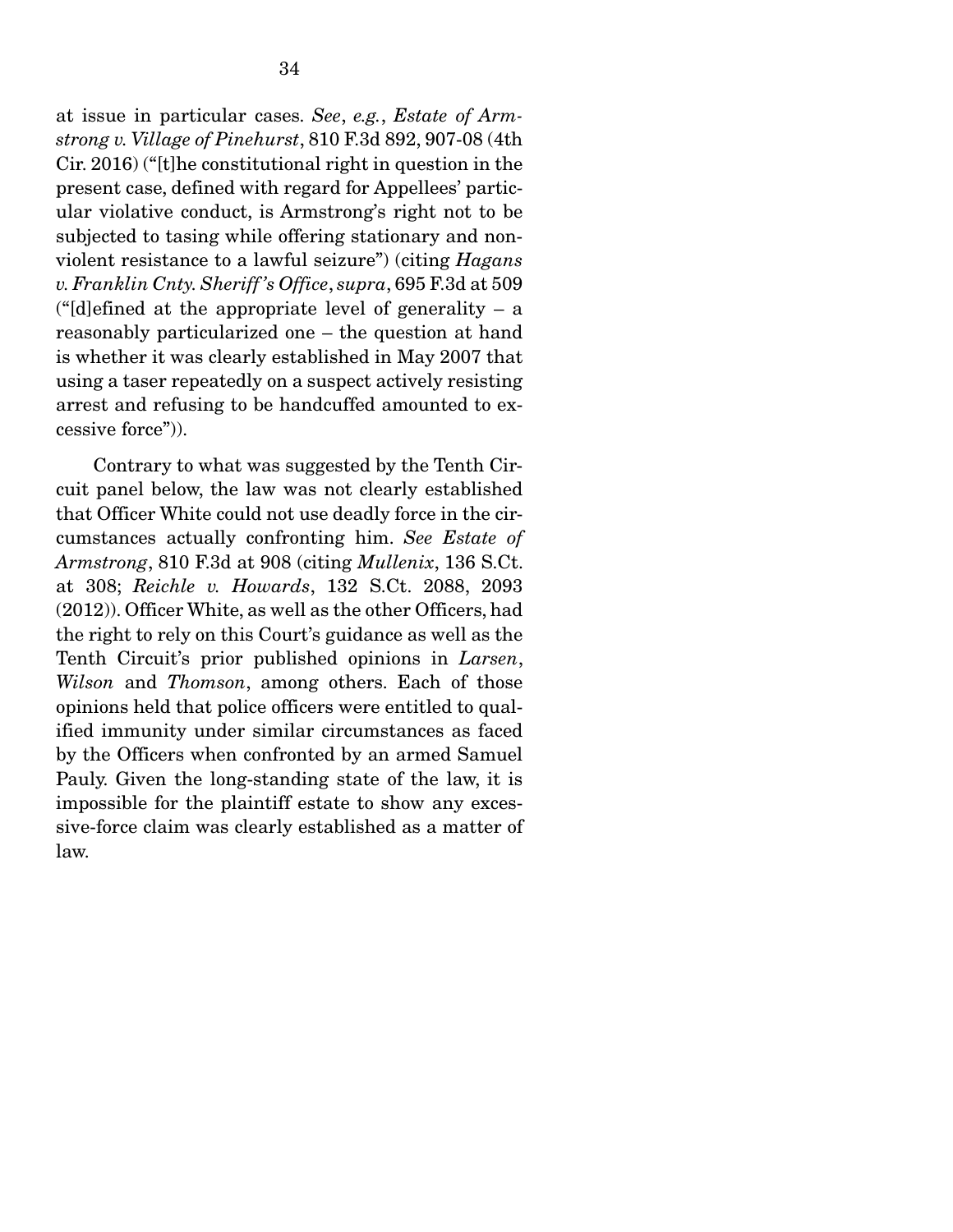In sum, the Tenth Circuit's decision below ignores this Court's clear dictates. The Tenth Circuit denied qualified immunity despite the wealth of clearly established Fourth Amendment excessive force jurisprudence by this Court and the Circuit Courts. For every police officer on the street, the clear articulation of governing law makes this a matter of exceptional importance such that review and reversal is necessary.

#### **CONCLUSION**

--------------------------------- ---------------------------------

 The Tenth Circuit's majority decision in this case muddies decades' worth of clearly-established jurisprudence on qualified immunity in Fourth Amendment excessive force cases. As astutely noted by Judge Nancy Moritz in her opinion dissenting from the denial of Petitioners' request for rehearing *en banc*, the panel's opinion

requires an officer who has taken some form of cover to hesitate and call out a warning before using deadly force – even as a suspect points a gun directly at that officer, even as a second suspect is loose and has fired shots near a second officer, and even as a third officer has already shot and missed the suspect pointing the gun at the first officer.

App. 125. "The majority's fundamentally flawed decision doesn't just violate existing precedent; it creates new precedent with potentially deadly ramifications for law enforcement officers in" the Tenth Circuit. *Id.*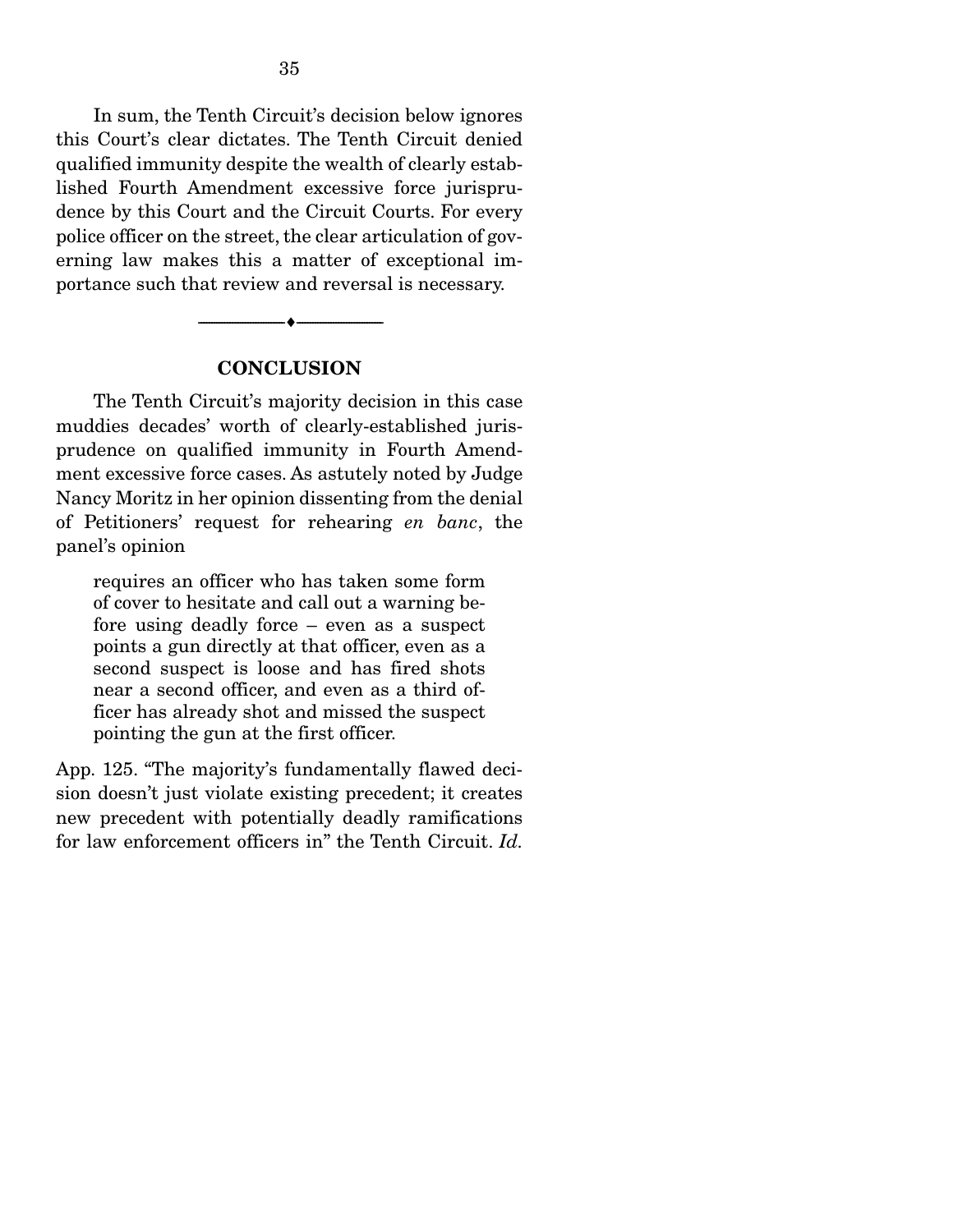Moreover, as Judge Harris Hartz correctly recognized, there is no

clearly established law that suggests, much less requires, that an officer in that circumstance who faces an occupant pointing a firearm in his direction must refrain from firing his weapon but, rather, must identify himself and shout a warning while pinned down, kneeling behind a rock wall, hoping that no one will be aiming in his direction when he decides to look around or move.

App. 124. Judge Hartz openly invited this Court to review this case and "clarify the governing law." *Id.*; *cf. Varsity Brands, Inc. v. Star Athletica, LLC*, 799 F.3d 468, 496-97 (6th Cir. 2015) (McKeague, J., dissenting) (lamenting that copyright law with respect to garment design "is a mess" such that "either Congress or the Supreme Court (or both) must" provide the lower courts with "much-needed clarification" on the matter), *cert. granted*, *Star Athletica, LLC v. Varsity Brands, Inc.*, No. 15-866 (May 2, 2016).

 This Court should accept Judge Hartz's invitation to clarify the law governing the proper application of qualified immunity and reaffirm the clearly established principle that a police officer may use force – even deadly force – in response to a reasonably perceived threat.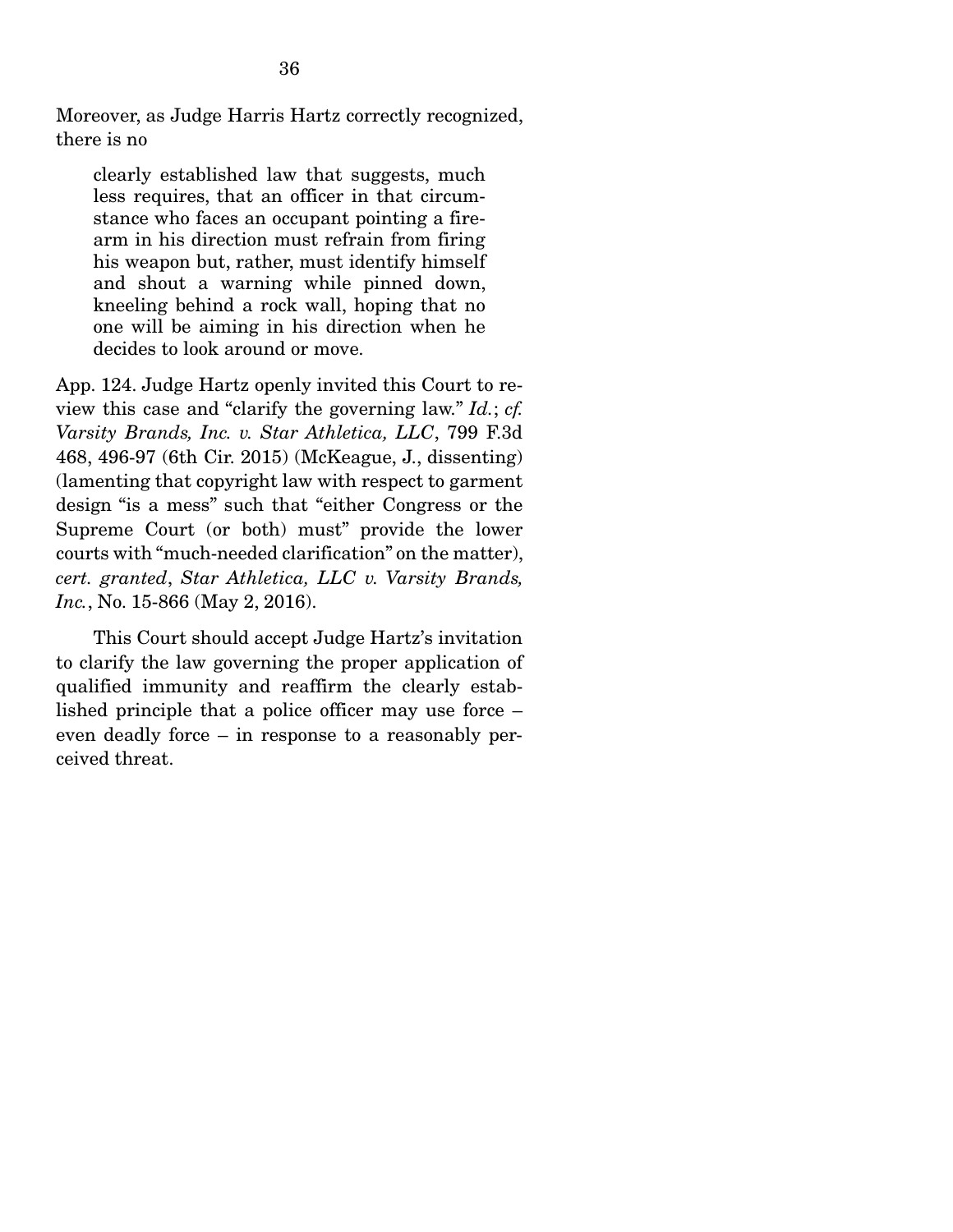This Court should grant the petition for a writ of certiorari and reverse the decision of the Tenth Circuit Court of Appeals.

Respectfully submitted,

MARK D. STANDRIDGE  *Counsel of Record*  JARMIE & ASSOCIATES PO Box 344 Las Cruces, New Mexico 88004 Telephone: (575) 526-3338 Facsimile: (575) 526-6791 E-mail: mstandridge@jarmielaw.com

MARK D. JARMIE JARMIE & ASSOCIATES PO Box 26416 Albuquerque, New Mexico 87125-6416 Telephone: (505) 243-6727 Facsimile: (505) 242-5777 E-mail: mjarmie@jarmielaw.com

*Attorneys for Petitioners*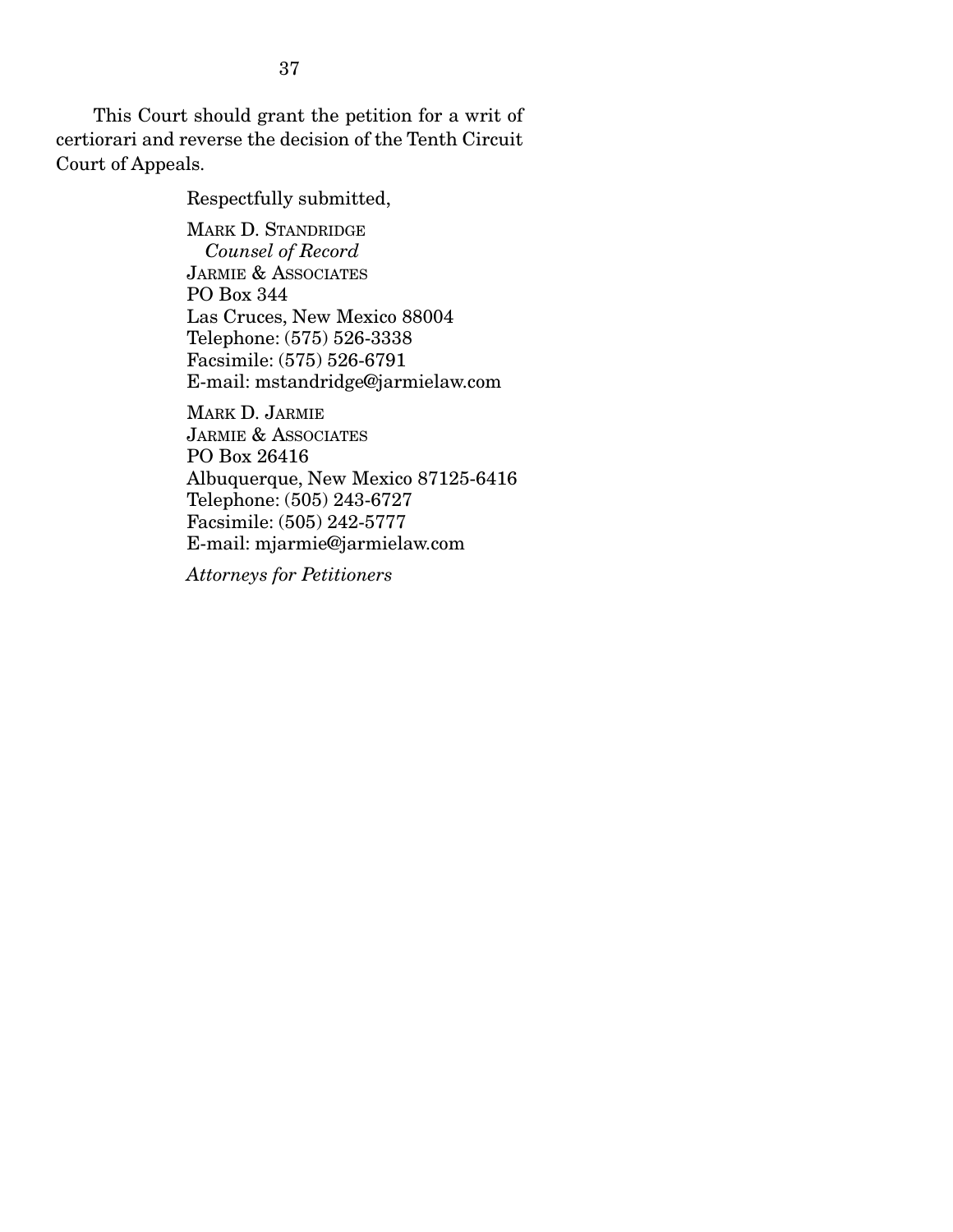App. 1

# PUBLISH

# UNITED STATES COURT OF APPEALS

# TENTH CIRCUIT

---------------------------------------------------------------------------------------------------------------------------------

No. 14-2035

DANIEL T. PAULY, as personal representative of the estate of Samuel Pauly, deceased; DANIEL B. PAULY,

Plaintiffs-Appellees,

v.

RAY WHITE; MICHAEL MARIS-CAL; KEVIN TRUESDALE,

Defendants-Appellants,

and

STATE OF NEW MEXICO, DEPARTMENT OF PUBLIC SAFETY,

Defendant.

# Appeal from the United States District Court for the District of New Mexico (D.C. No. 1:12-CV-01311-KG-WPL)

---------------------------------------------------------------------------------------------------------------------------------

(Filed Feb. 9, 2016)

---------------------------------------------------------------------------------------------------------------------------------

Matthew D. Bullock (Mark D. Jarmie on the briefs) of Jarmie & Associates, Albuquerque, New Mexico, for Defendants-Appellants.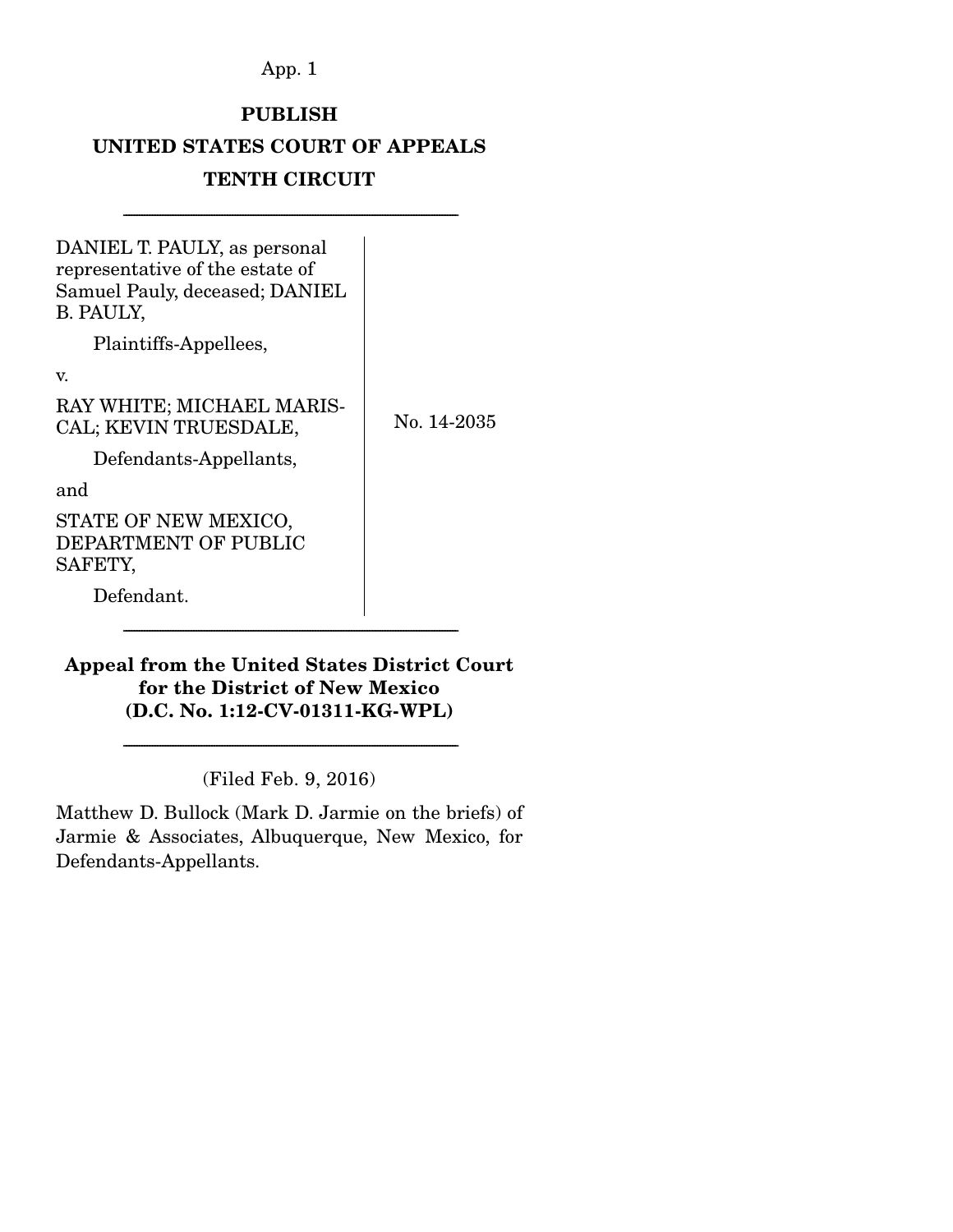## App. 2

Lee R. Hunt of Lee Hunt Law, LLC, Santa Fe, New Mexico (Daniel J. O'Friel and Pierre Levy of O'Friel and Levy, P.C., with him on the brief), for Plaintiffs-Appellees.

Before PHILLIPS, SEYMOUR, and MORITZ, Circuit Judges.

---------------------------------------------------------------------------------------------------------------------------------

---------------------------------------------------------------------------------------------------------------------------------

SEYMOUR, Circuit Judge.

 On a dark and rainy night in October 2011, Samuel Pauly was shot to death through the window of his rural New Mexico home by one of three state police officers investigating an earlier road rage incident on Interstate 25 involving his brother. On behalf of Samuel Pauly's estate, his father filed a civil rights action against the three officers, the State of New Mexico Department of Public Safety, and two state officials, claiming defendants violated his son's Fourth Amendment right against the use of excessive force.<sup>1</sup> The officers moved for summary judgment, asserting qualified immunity. The district court denied their motions, and they appeal. We affirm.

<sup>&</sup>lt;sup>1</sup> The father also asserted state law claims for negligent training (Count Two), wrongful death under the New Mexico Tort Claims Act (Count Three), and violation of New Mexico Constitution, art. II, § 10 (Count Four). Samuel Pauly's brother, Daniel Pauly, asserted a claim for loss of consortium (Count Five). The parties stipulated to dismissal of Count Two. Only the excessive force claim is at issue in this appeal.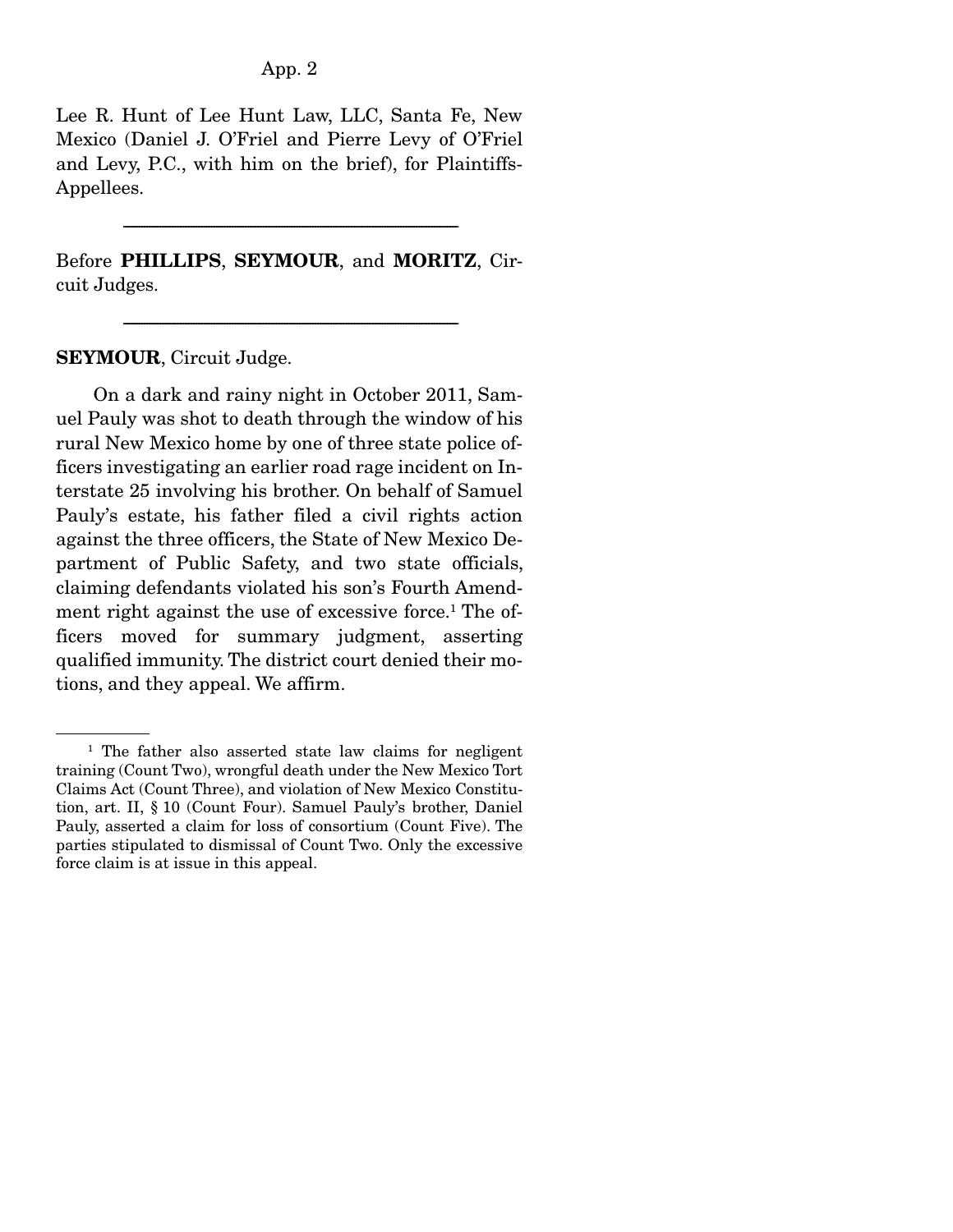# I

#### Background

 In reviewing an interlocutory appeal from the denial of qualified immunity, "we 'take, as given, the facts that the district court assumed when it denied summary judgment.'" Morris v. Noe, 672 F.3d 1185, 1189 (10th Cir. 2012) (quoting *Johnson v. Jones*, 515 U.S. 304, 319 (1995)). To be sure, "[w]e may review whether the set of facts identified by the district court is sufficient to establish a violation of a clearly established constitutional right, but we may not consider whether the district court correctly identified the set of facts that the summary judgment record is sufficient to prove." *Id.* (internal quotation marks omitted). When we recite the facts of the case, "we view the evidence in the light most favorable to the non-moving party." *Weigel v. Broad*, 544 F.3d 1143, 1147 (10th Cir. 2008) (internal quotation marks omitted). Accordingly, the following facts are taken directly from the material facts section in the district court orders denying qualified immunity,<sup>2</sup> where the court noted that its "recitation of material facts and reasonable references reflect the Plaintiffs' version of the facts as gleaned from the evidence of record and excludes facts, contested or otherwise, which are not properly before this Court in the motions for summary judgment." Aplt. App. at 693.

<sup>2</sup> The district court's recitation of the facts is identical in the order denying qualified immunity to Officers Mariscal and Truesdale and the separate order denying qualified immunity to Officer White. We therefore cite primarily to the latter order when setting out the facts.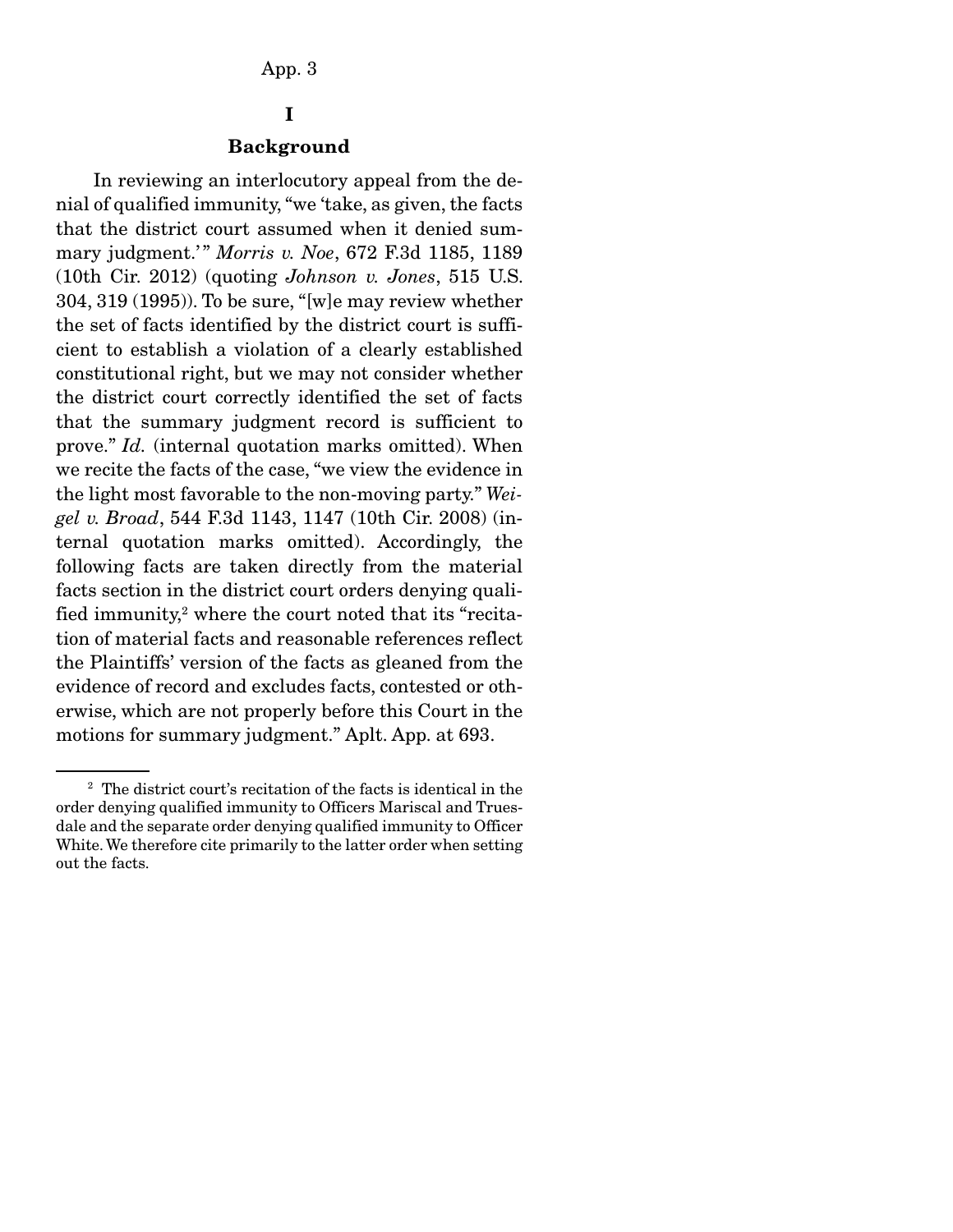## *A. Facts*

 The incidents underlying this action started the evening of October 4, 2011, when Daniel Pauly became involved in a road rage incident with two females on the interstate highway going north from Santa Fe, New Mexico. One of the women called 911 to report a "drunk driver," claiming the driver was "swerving all crazy" and turning his lights off and on. *Id.* at 694. The women then started to follow Daniel on Interstate 25, apparently tailgating him.

 Daniel pulled his truck over at the Glorieta exit, as did the female driver of the car. Daniel felt threatened by the women and asked them why they were following him with their bright lights on. During this confrontation one of the women claimed Daniel was "throwing up gang signs." *Id.* He then left the off-ramp and drove a short distance to the house where he lived with his brother, Samuel. The house is located in a rural wooded area on a hill behind another house.

 At some point between 9:00 and 10:00 p.m., a state police dispatcher notified Officer Truesdale about the 911 call. Officer Truesdale proceeded to the Glorieta off-ramp to speak to the women about the incident. Daniel had already left when Officer Truesdale arrived on scene. Officers Mariscal and White were also on their way to the off-ramp to assist Officer Truesdale. The women told Officer Truesdale that Daniel was driving recklessly. They described his vehicle as a gray Toyota pickup truck and provided dispatch with his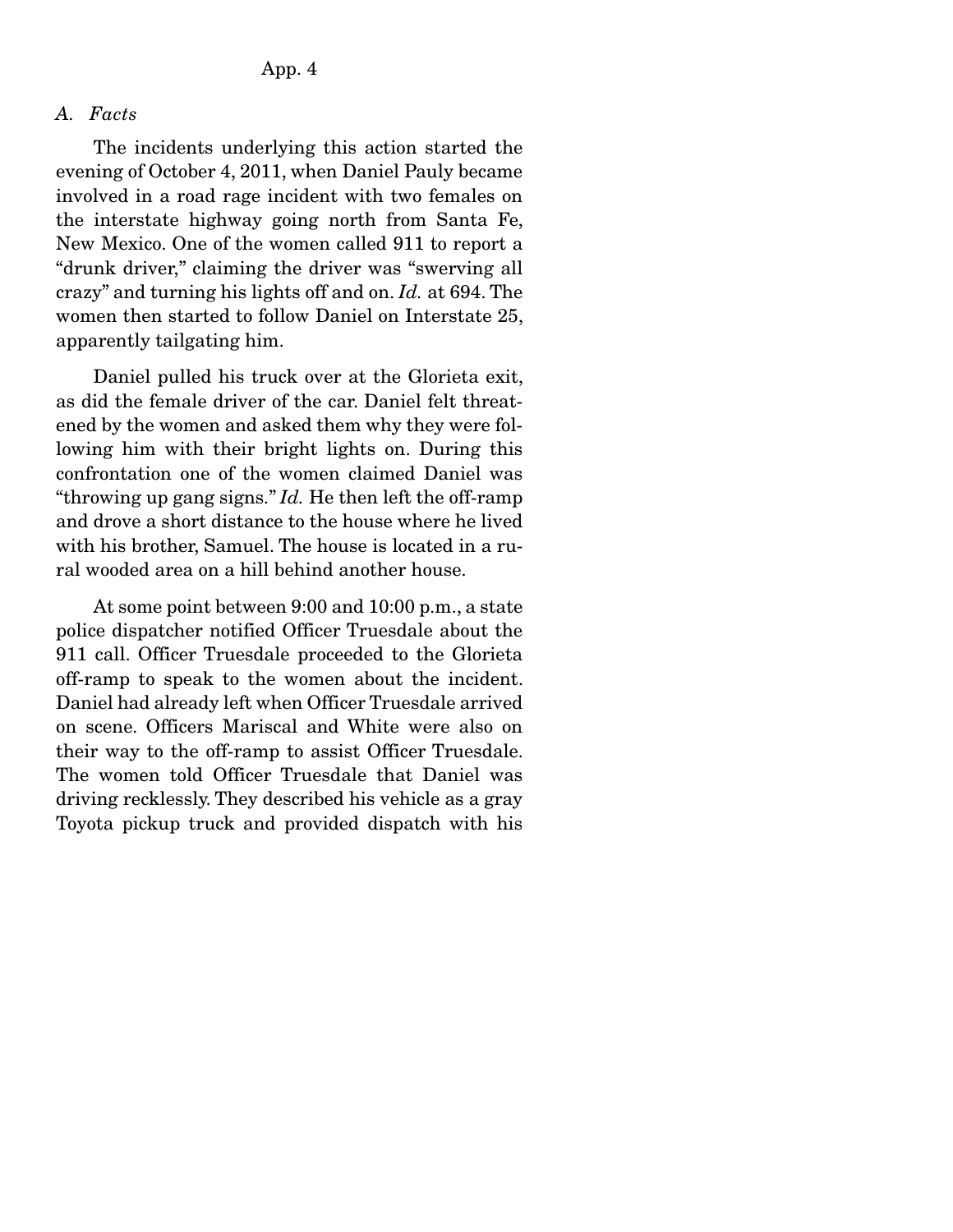license plate number. Dispatch notified Officer Truesdale that the Toyota pickup truck was registered to an address on Firehouse Road near the Glorieta off-ramp.

 The women then went on their way, and at that point "any threat to [them] was over." *Id.* at 676. Officers White and Mariscal arrived to join Officer Truesdale. The officers all agreed that there was not enough evidence or probable cause to arrest Daniel, and that no exigent circumstances existed at the time. Nevertheless, the officers decided to try and speak with Daniel to get his side of the story, "to make sure nothing else happened," and to find out if he was intoxicated. Id. at 677. Officers Truesdale and Mariscal decided they should take separate patrol units to the Firehouse Road address in Glorieta to see if they could locate Daniel's pickup truck. Officer White stayed at the offramp in case Daniel returned. Although it was dark and raining by that time, none of the officers were wearing raincoats.

 Officers Mariscal and Truesdale proceeded to the Firehouse Road address and parked along the road in front of the main house. Both vehicles had their headlights on and one vehicle had its takedown lights on, but neither vehicle had activated its flashing lights. The officers did not see Daniel's truck at the main house but behind it they noticed a second house with its lights and porch lights on. They decided to approach the second house in an attempt to locate Daniel's pickup truck. As they walked towards that house, the officers did not activate their security lights.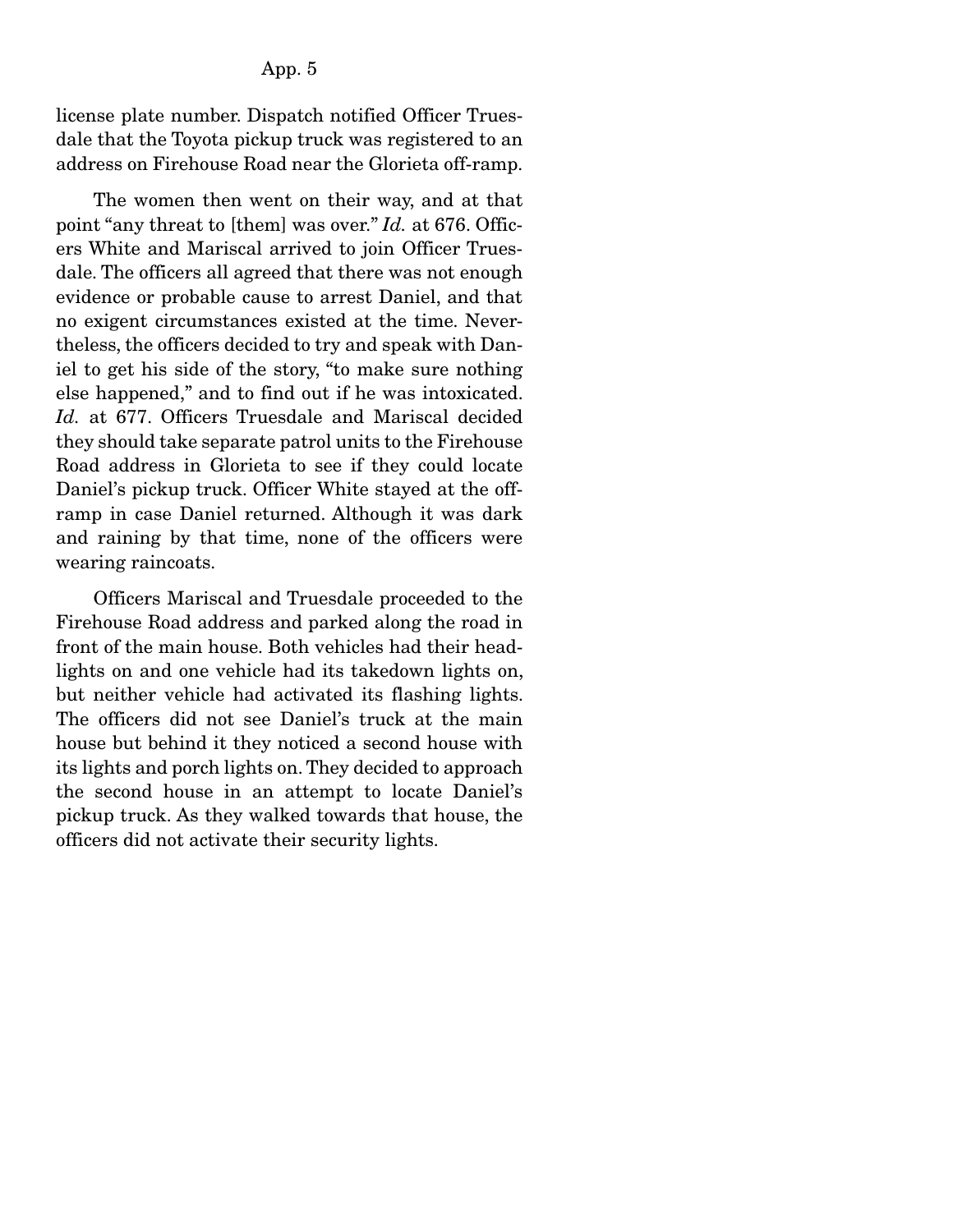To maintain officer safety, Officers Mariscal and Truesdale approached the second house in a manner such that neither brother knew the officers were at the property. The officers did not use their flashlights at first, and then only used them intermittently. Officer Truesdale turned on his flashlight as he got closer to the front door of the brothers' house. Through the front windows, the officers could see two males moving inside the house. When they located Daniel's Toyota pickup truck, they contacted Officer White to so advise him. Officer White then left to join them.

 At roughly 11:00 p.m., the brothers could see "through the front window two blue LED flashlights, five or seven feet apart, coming towards the house." *Id.* at 678. Daniel could not tell who was holding the flashlight approaching the house because of the dark and the rain but he feared it could be intruders related to the prior road rage altercation. "[I]t did not enter Daniel Pauly's mind that the figures could have been police officers." *Id.* The brothers hollered several times, "Who are you?" and, "What do you want?" *Id.* In response, the officers laughed and said: "Hey, (expletive), we got you surrounded. Come out or we're coming in." *Id.* Officer Truesdale also shouted once, "Open the door, State Police, open the door," while Officer Mariscal stated, "Open the door, open the door." *Id.* at 678-79. Daniel did not hear anyone say "State Police" until after the entire altercation was over. *Id.*

 Fearing for their lives and the safety of their dogs, the brothers decided to call the police to report the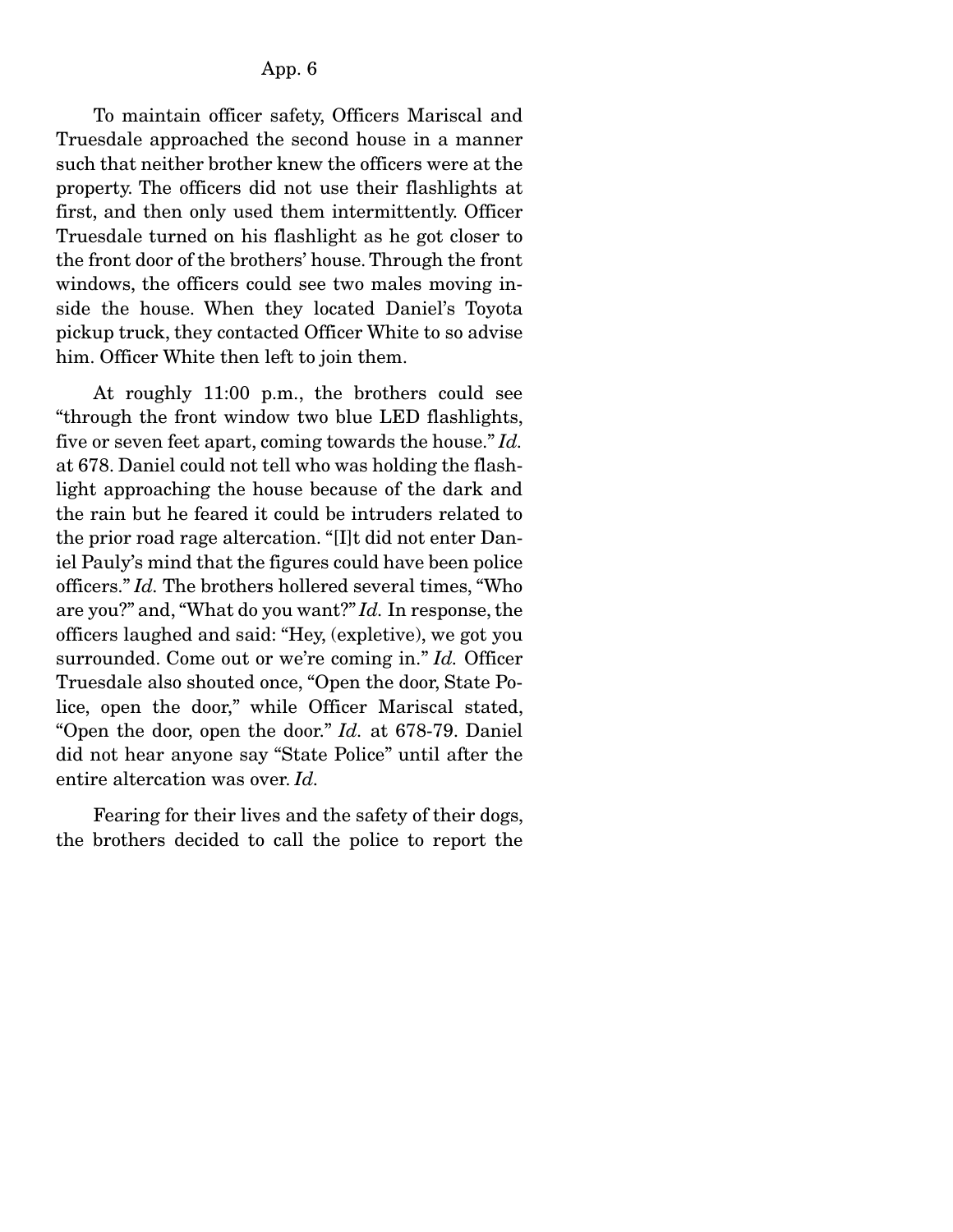unknown intruders. Before Daniel could call 911, however, he heard someone yell: "We're coming in. We're coming in." *Id.* at 679. Believing that an invasion of their home was imminent, Samuel retrieved a loaded handgun for himself as well as a shotgun and ammunition for Daniel. Daniel told his brother he would fire some warning shots while Samuel went back to the front of the house. One of the brothers then hollered, "We have guns." *Id.* at 679. The officers saw an individual run to the back of the house, so Officer Truesdale proceeded to position himself towards the rear of the house. He then shouted, "Open the door, come outside." *Id.*

 While Officers Truesdale and Mariscal were attempting to get the brothers to come outside, Officer White arrived at the Firehouse Road address and approached the house in the back, using his flashlight periodically. He saw individuals moving inside the house and arrived just as one of the brothers said: "We have guns." *Id.* at 680. Officer White testified in his deposition that when he heard this statement he immediately drew his weapon and took cover behind a stone wall fifty feet away from the front of the brothers' house. *Id.* at 221; *see also id.* at 680. Officer Mariscal also took cover behind a pickup truck, while Officer Truesdale remained in his position at the back of the house.

 Because of the prior threatening statements made by Officer Truesdale and Mariscal, Daniel did not feel comfortable stepping out of the front door to fire warning shots. But a few seconds after the officers heard,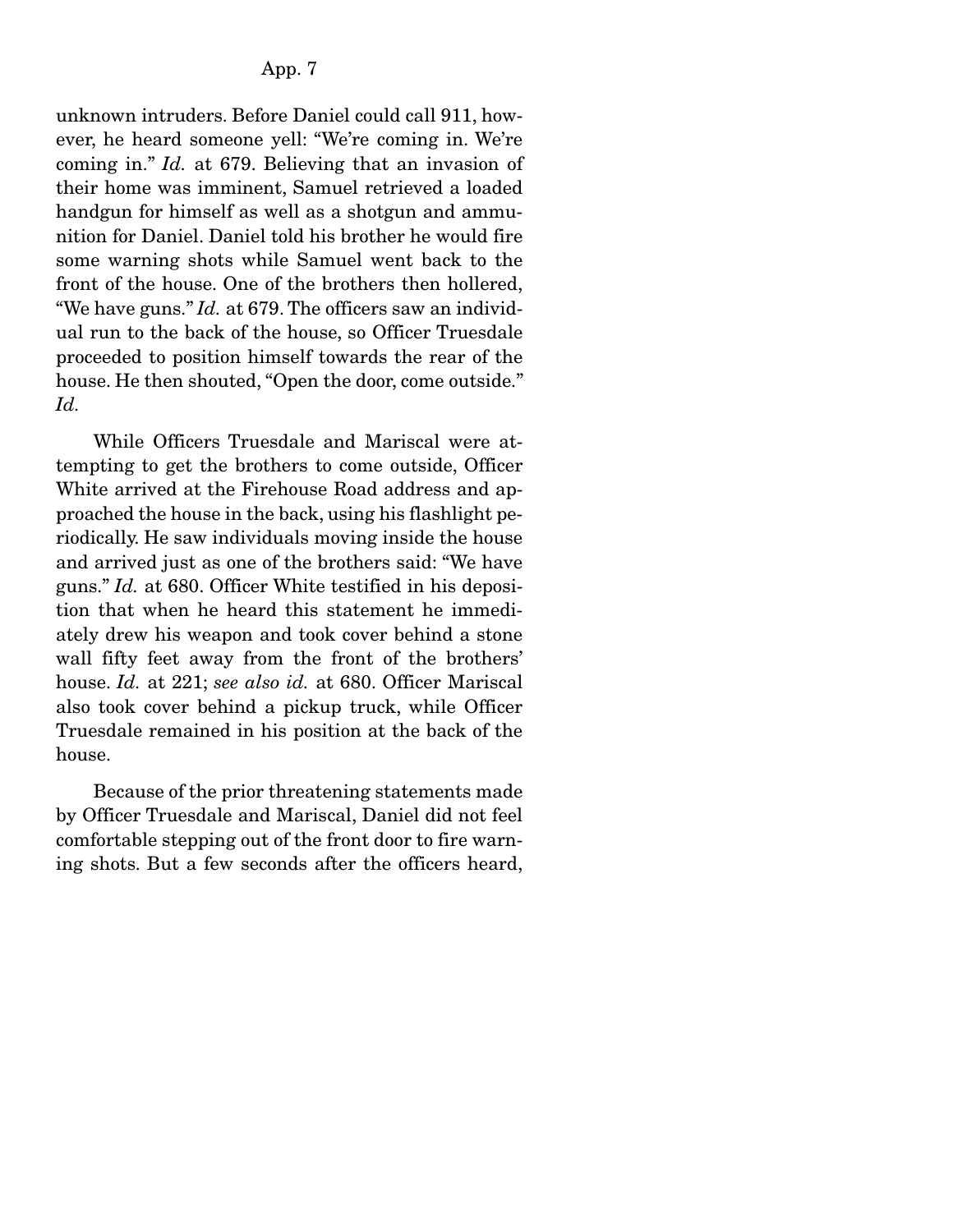"We have guns," *id.* at 680, Daniel stepped partially out of the back door and fired two warning shots while screaming loudly to scare anyone off. Officer White thought Officer Truesdale had been shot after hearing the two shotgun blasts.3 A few seconds after Daniel fired the warning shots, Officer Mariscal and White noticed Samuel open the front window and point a handgun in Officer White's direction. Officer Mariscal testified he immediately shot at Samuel but missed. "Four to five seconds after Samuel Pauly pointed his handgun at Officer White, Officer White shot Samuel" from his covered position fifty feet away. *Id.* at 681. The entire incident took less than five minutes.

### *B. Procedural History*

 Plaintiff Daniel T. Pauly, as the personal representative of the Estate of Samuel Pauly, filed suit against Officers Mariscal, Truesdale, and White, the State of New Mexico Department of Public Safety (NMDPS), and two state officials. He alleged an excessive force claim under 42 U.S.C. § 1983 and several state law claims. Plaintiffs seek compensatory damages, punitive damages, pre- and post-judgment interest, and costs and attorneys' fees on their federal and state law claims. Relevant here is plaintiff estate's

<sup>&</sup>lt;sup>3</sup> Officer White testified in his deposition that after he heard the shots at the back of the house, "I believed Officer Truesdale had been shot at that point, being that I believed he was at the rear of the residence." Aplt. App. at 223, White dep. at 137. He also admitted, however, that "I did not hear anything that would suggest a person had been hit." *Id.*, White dep. at 139.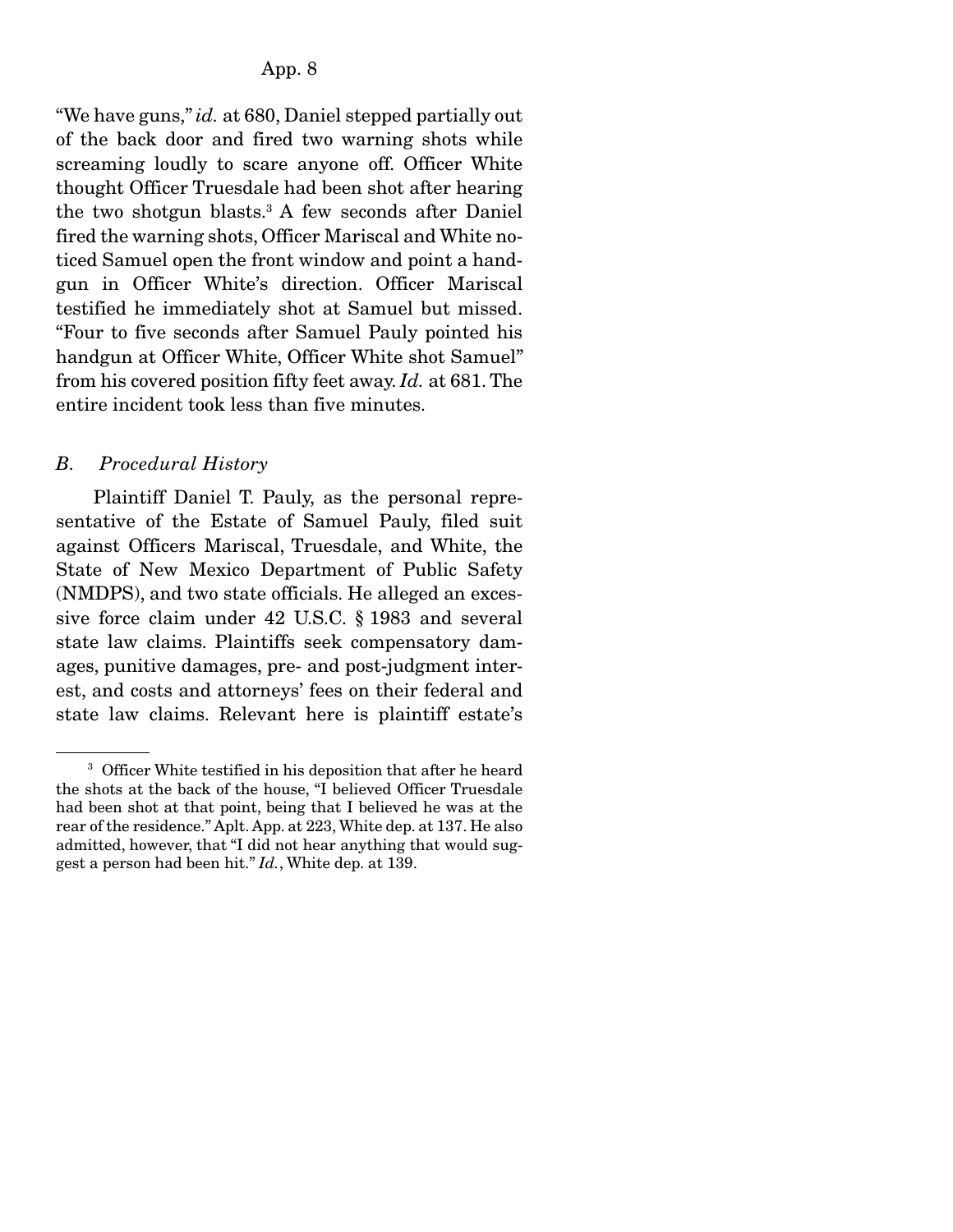§ 1983 claim against all three officers for violating Samuel Pauly's Fourth Amendment right to be free from excessive force.

 All three officers moved for summary judgment and raised the defense of qualified immunity with respect to the § 1983 excessive force claim. Defendants analyzed the excessive force claim by reviewing the actions of each deputy individually, not their actions as a whole. They all argued they were entitled to qualified immunity because plaintiff estate could not show Samuel's claimed Fourth Amendment rights were clearly established or violated, and in any event their actions were objectively reasonable.

 Specifically, Officer White asserted that when Samuel pointed the gun in his direction, any police officer would have reasonably assumed his life was in danger whether or not Samuel intended to fire, and deadly force was therefore justified under the totality of the circumstances. He contended it was not feasible for him to warn Samuel to drop his weapon.

 Officer Truesdale argued it was undisputed that he did not fire his weapon at Samuel Pauly and therefore he could only be liable if his pre-seizure conduct "created the need for deadly force in this incident through his own reckless, deliberate conduct" that "was immediately connected to Officer White's use of force in self-defense." Aplt. App. at 359. He then argued that his actions leading up to the use of force were reasonable and that even if he made mistakes in how he approached the house, none of his conduct preceding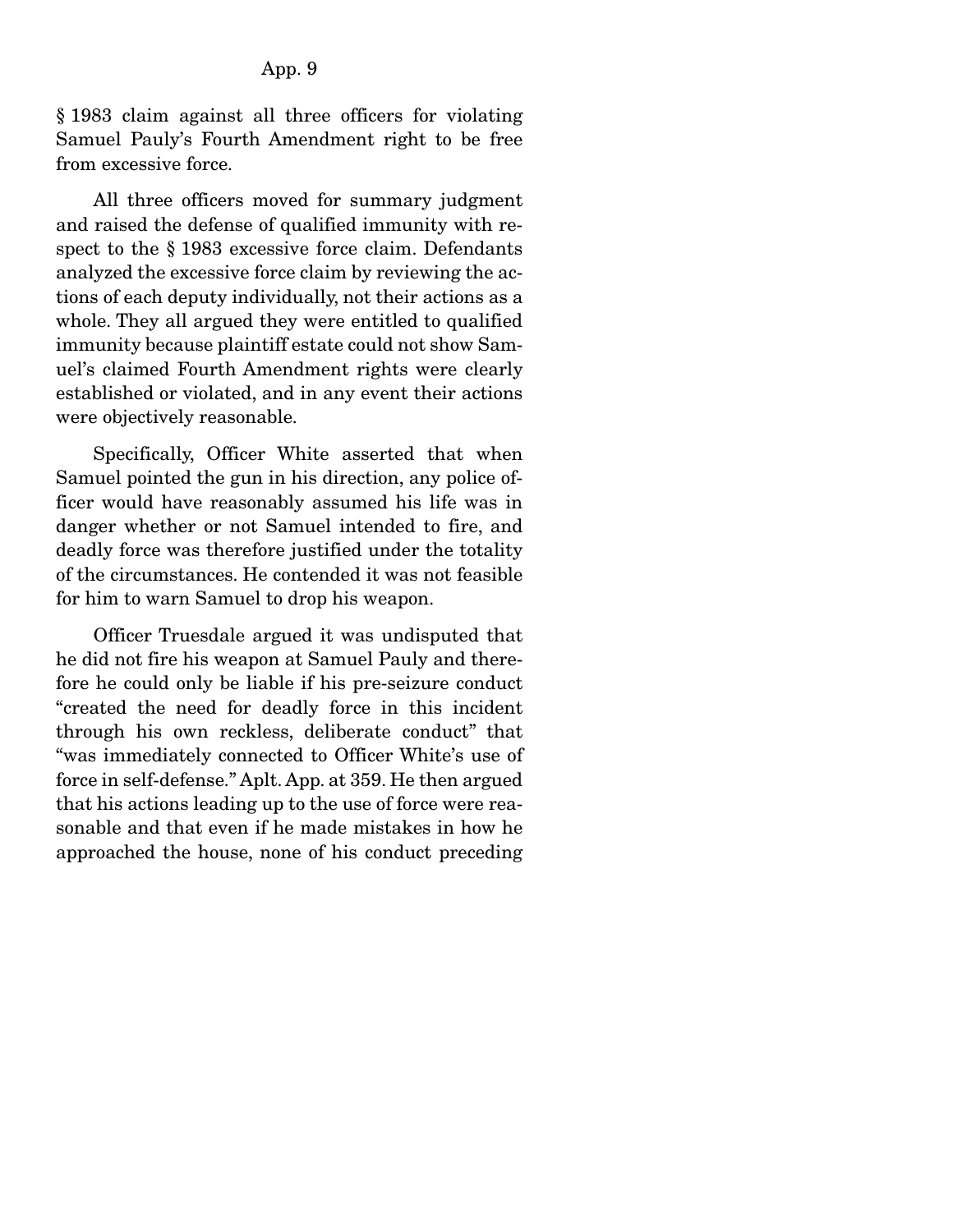the use of force by Officer White was reckless or deliberate. He further claimed his actions were not the but for or proximate cause of Samuel's death because the brothers' own actions were "independent and unexpected intervening events" amounting to a superseding cause of death that defeated any liability on his part. *Id.* at 363-64.

 Officer Mariscal argued that when he saw Samuel point the gun at Officer White, "he was clearly justified in using deadly force in defense of Officer White's life." *Id.* at 392-93. Like Officer Truesdale, Officer Mariscal contended that his actions leading up to the use of force were not reckless or deliberate, and that his preseizure conduct was not the but for or proximate cause of Samuel's death.

 The district court issued two orders, denying summary judgment on all claims. In its first order, the court denied Officer White qualified immunity, concluding that "the record contains genuine disputes of material fact regarding whether the officers' conduct prior to the shooting of Samuel Pauly was at the very least reckless and unreasonably precipitated Officer White's need to shoot Samuel Pauly." *Id.* at 684. Based on the record, the court also determined that

it is disputed whether (1) the Officers adequately identified themselves, either verbally or by using a flashlight; (2) the brothers could, nonetheless, see the Officers considering the ambient light and other light sources; and (3) it was feasible for Officer White to warn Samuel Pauly before shooting him.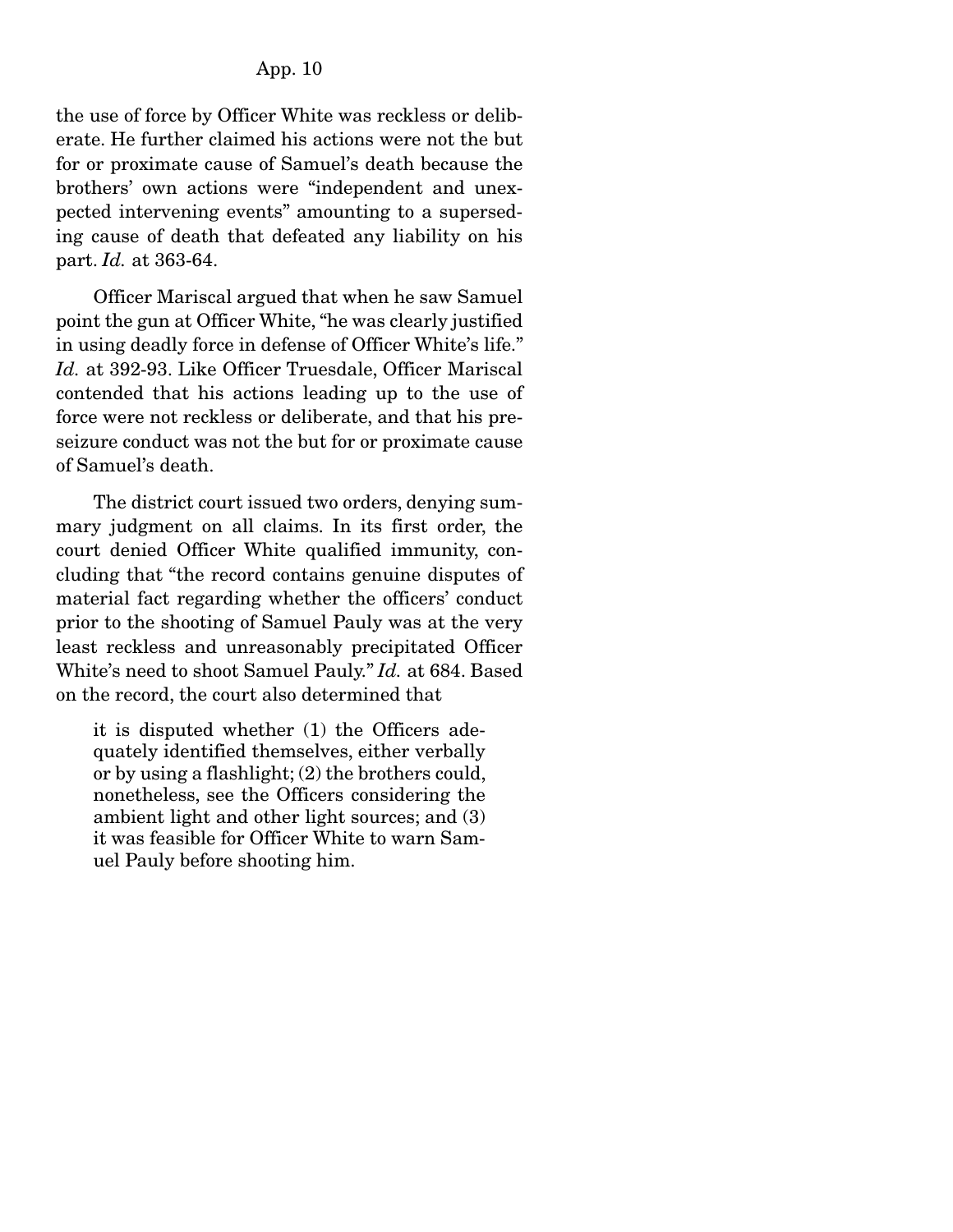Furthermore, viewing the evidence in the light most favorable to Plaintiffs, a reasonable jury could find the following: there were no exigent circumstances requiring the Officers to go to Daniel Pauly's house at 11:00 p.m.; Officers Truesdale and Mariscal purposefully approached the house in a surreptitious manner; despite the porch light and light from the house, the rain and darkness made it difficult for the brothers to see who was outside their house; the fact that the brothers' house is located in a rural wooded area would have heightened the brothers' concern about intruders; the Officers provided inadequate police identification by yelling out "State Police" once; the Officers' use of a hostile tone in stating, "we got you surrounded. Come out or we're coming in" was threatening; statements by Officers Truesdale and Mariscal of "open the door" and other statements of "we're coming in" were, likewise, threatening; it would have been reasonable for the Officers to conclude that Daniel Pauly could believe that persons coming up to his house at 11:00 p.m. were connected to the road rage incident which had occurred a couple of hours previously; that under these circumstances, the occupants of the house would feel a need to defend themselves and their property with the possible use of firearms; and the incident occurred in less than five minutes.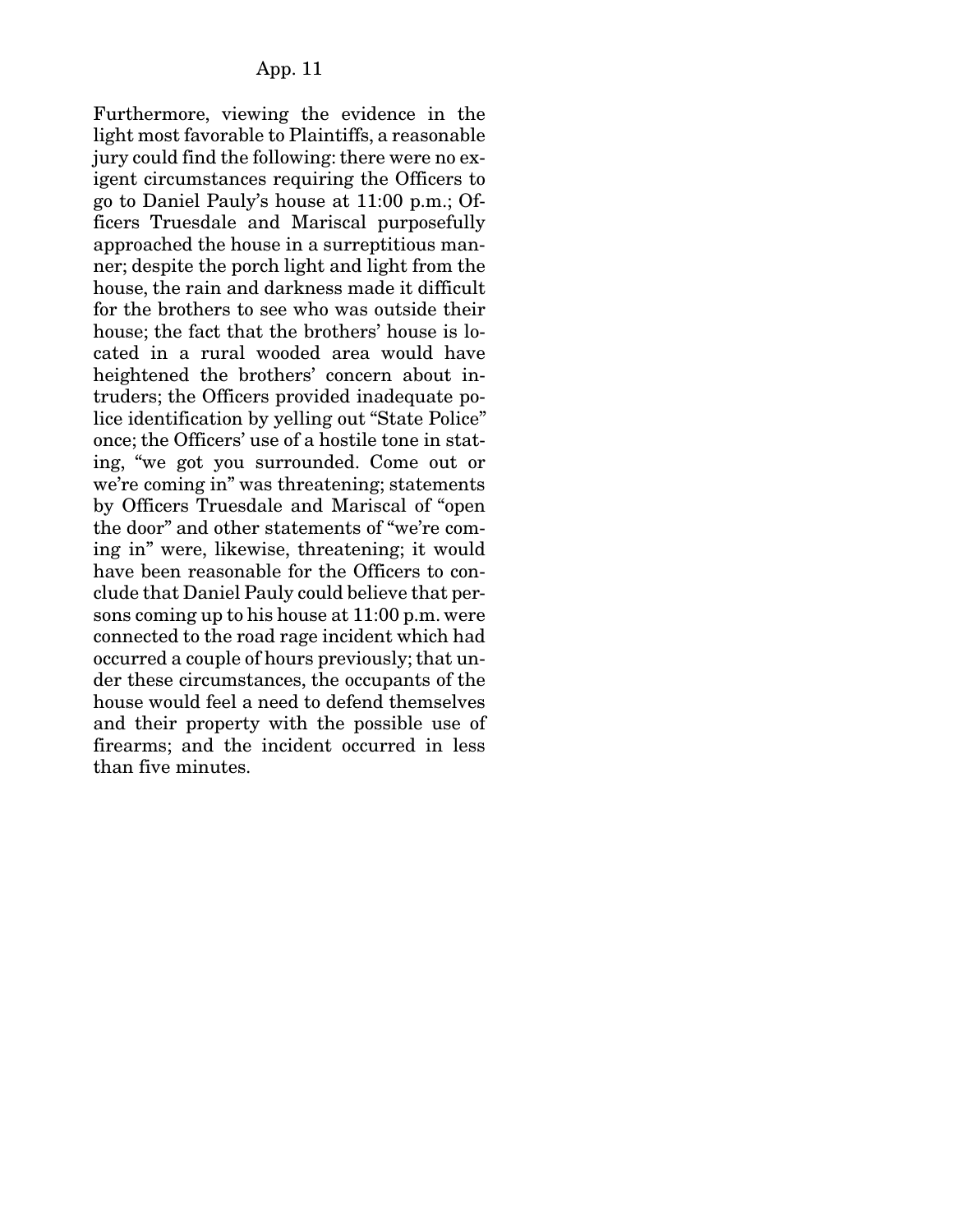*Id.* at 684-85. The court made virtually the same determinations in its separate order denying qualified immunity to Officers Truesdale and Mariscal. *Id.* at 703- 04.

 All officers appeal the denial of their qualified immunity.

## II

## Jurisdiction

 We have jurisdiction under 28 U.S.C. § 1291 to review "all final decisions of the district courts of the United States." Generally, "[o]rders denying summary judgment are . . . not appealable final orders for purposes of 28 U.S.C. § 1291." *Roosevelt-Hennix v. Prickett*, 717 F.3d 751, 753 (10th Cir. 2013); *see also Coopers & Lybrand v. Livesay*, 437 U.S. 463, 467 (1978). "The denial of qualified immunity to a public official, however, is immediately appealable under the collateral order doctrine to the extent it involves abstract issues of law." *Fancher v. Barrientos*, 723 F.3d 1191, 1198 (10th Cir. 2013); *accord Mitchell v. Forsyth*, 472 U.S. 511, 530 (1985) ("[W]e hold that a district court's denial of a claim of qualified immunity, to the extent that it turns on an issue of law, is an appealable 'final decision' within the meaning of 28 U.S.C. § 1291 notwithstanding the absence of a final judgment."). Appealable matters thus involve "disputes about the substance and clarity of pre-existing law," not about "what occurred, or why an action was taken or omitted." *Ortiz v. Jordan*, 562 U.S. 180, 190 (2011).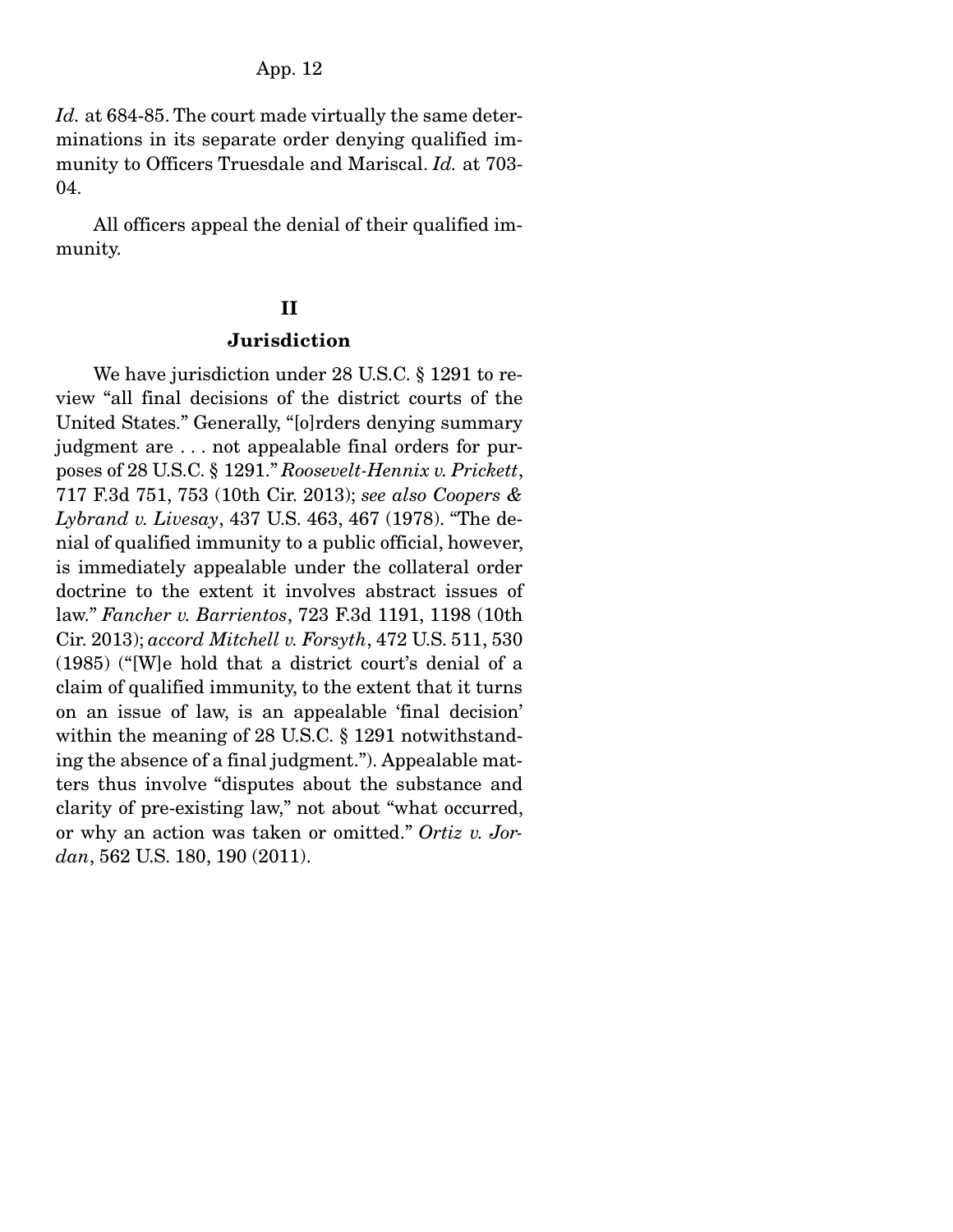Accordingly, under our limited jurisdiction we may review "(1) whether the facts that the district court ruled a reasonable jury could find would suffice to show a legal violation, or (2) whether that law was clearly established at the time of the alleged violation.'" Roosevelt-Hennix, 717 F.3d at 753 (quoting All*state Sweeping, LLC v. Black*, 706 F.3d 1261, 1266-67 (10th Cir. 2013)). "Ordinarily speaking, it is only these latter two questions – and not questions about what facts a jury might reasonably find – that we may consider in appeals from the denial of qualified immunity at summary judgment." *Lewis v. Tripp*, 604 F.3d 1221, 1225 (10th Cir. 2010).

 In contrast, we have no interlocutory jurisdiction to review "whether or not the pretrial record sets forth a 'genuine' issue of fact for trial." *Johnson v. Jones*, 515 U.S. 304, 320 (1995). "[T]he Supreme Court [has] indicated that, at the summary judgment stage at least, it is generally the district court's exclusive job to determine which *facts* a jury could reasonably find from the evidence presented to it by the litigants." *Lewis*, 604 F.3d at 1225 (citing *Jones*, 515 U.S. at 313). Thus, "if a district court concludes that a reasonable jury could find certain specified facts in favor of the plaintiff, the Supreme Court has indicated that we usually must take them as true – and do so even if our own *de novo* review of the record might suggest otherwise as a matter of law." *Id.*; *see also Cortez v. McCauley*, 478 F.3d 1108, 1115 (10th Cir. 2007) ("Our interlocutory jurisdiction is limited to legal questions drawn from facts that are deemed undisputed for appellate purposes.").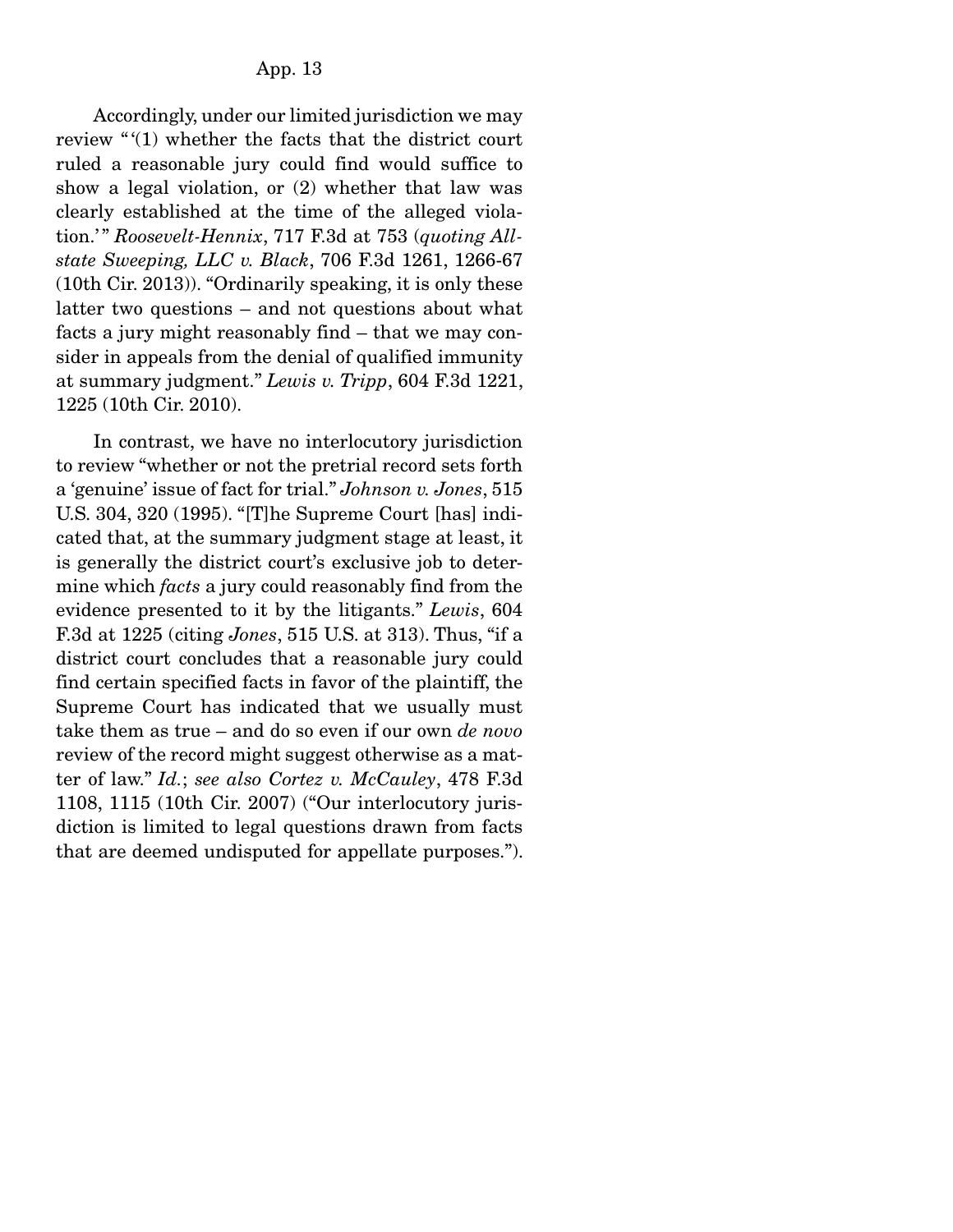To the extent the officers raise only issues of law in their appeals, we have jurisdiction.

## III

## Applicable Law

### *A. Section 1983 and Qualified Immunity*

 Title "42 U.S.C. § 1983 allows an injured person to seek damages against an individual who has violated his or her federal rights while acting under color of state law." *Cillo v. City of Greenwood Village*, 739 F.3d 451, 459 (10th Cir. 2013). "Individual defendants named in a § 1983 action may raise a defense of qualified immunity," *id.*, which "protects 'government officials performing discretionary functions' and shields them from 'liability for civil damages insofar as their conduct does not violate clearly established statutory or constitutional rights of which a reasonable person would have known.'" Swanson v. Town of Mountain *View, Colo.*, 577 F.3d 1196, 1199 (10th Cir. 2009) (quoting *Harlow v. Fitzgerald*, 457 U.S. 800, 818 (1982)). "When a defendant asserts qualified immunity at summary judgment, the burden shifts to the plaintiff to show that: (1) the defendant violated a constitutional right and (2) the constitutional right was clearly established." *Martinez v. Beggs*, 563 F.3d 1082, 1088 (10th Cir. 2009); *Pearson v. Callahan*, 555 U.S. 223, 232  $(2009)$ . "If the plaintiff[s] satisfy[] this two-part test, 'the defendant bears the usual burden of a party moving for summary judgment to show that there are no genuine issues of material fact and that he or she is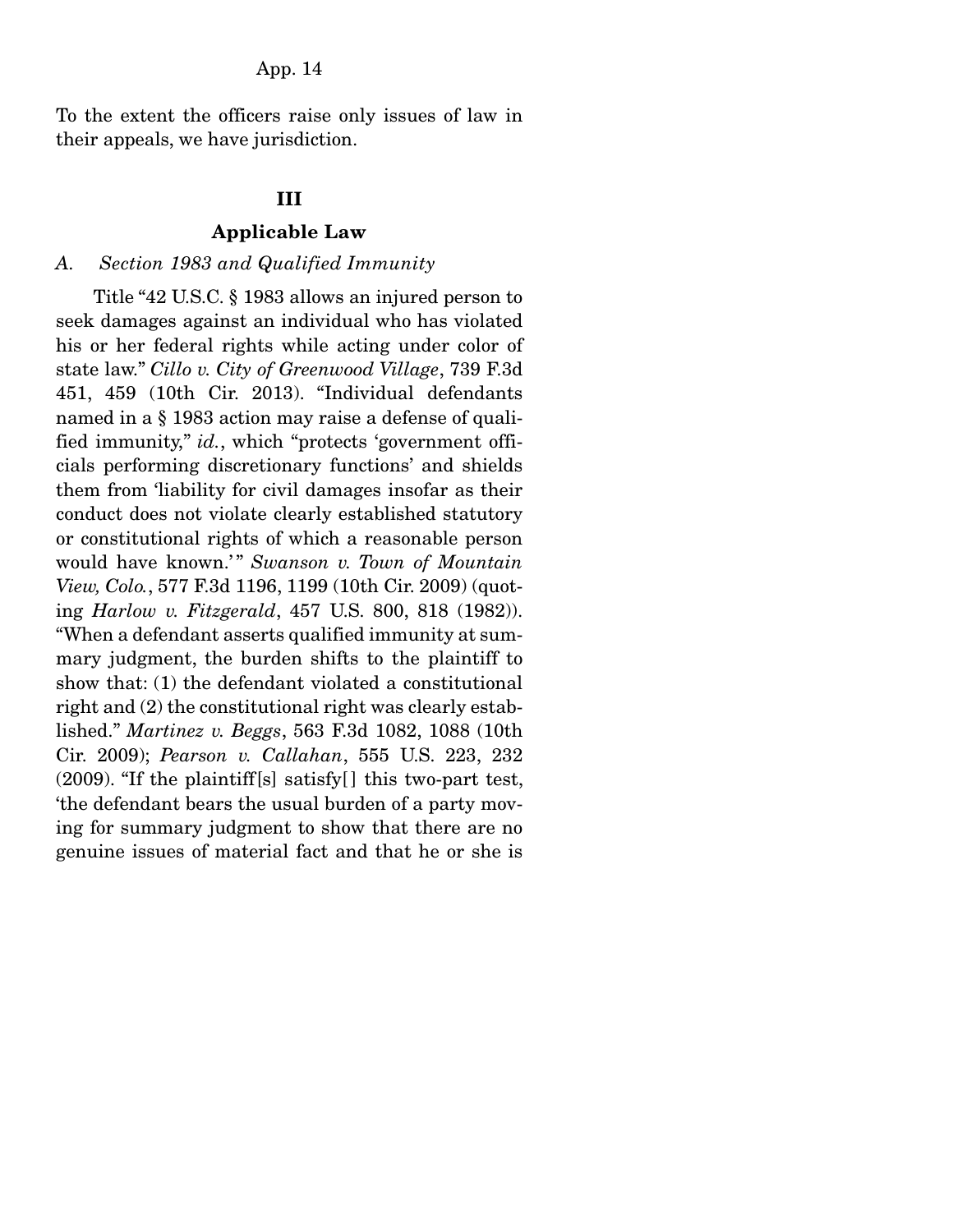entitled to judgment as a matter of law.'" Trask v. *Franco*, 446 F.3d 1036, 1043 (10th Cir. 2006) (quoting *Axson-Flynn v. Johnson*, 356 F.3d 1277, 1299 (10th Cir. 2004)).

# *B. Excessive Force*

 "We review Fourth Amendment claims of excessive force under a standard of objective reasonableness, judged from the perspective of a reasonable officer on the scene." *Tenorio v. Pitzer*, 802 F.3d 1160, 1162 (10th Cir. 2015) (citing *Graham v. Connor*, 490 U.S. 386, 396-97 (1989)). And "[t]he calculus of reasonableness must embody allowance for the fact that police officers are often forced to make split-second judgments – in circumstances that are tense, uncertain, and rapidly evolving – about the amount of force that is necessary in a particular situation." *Id.* (quoting *Graham*, 490 U.S. at 396-97). In *Graham*, 490 U.S. at 396, the Supreme Court held "*all* claims that law enforcement officers have used excessive force – deadly or not – in the course of an arrest, investigatory stop, or other 'seizure' of a free citizen should be analyzed under the Fourth Amendment and its 'reasonableness' standard."

 In an excessive force case such as this, we ask " 'whether the officers' actions are 'objectively reasonable' in light of the facts and circumstances confronting them, without regard to their underlying intent or motivation.'" *Thomson v. Salt Lake Cnty.*, 584 F.3d 1304, 1313 (10th Cir. 2009) (quoting *Graham*, 490 U.S. at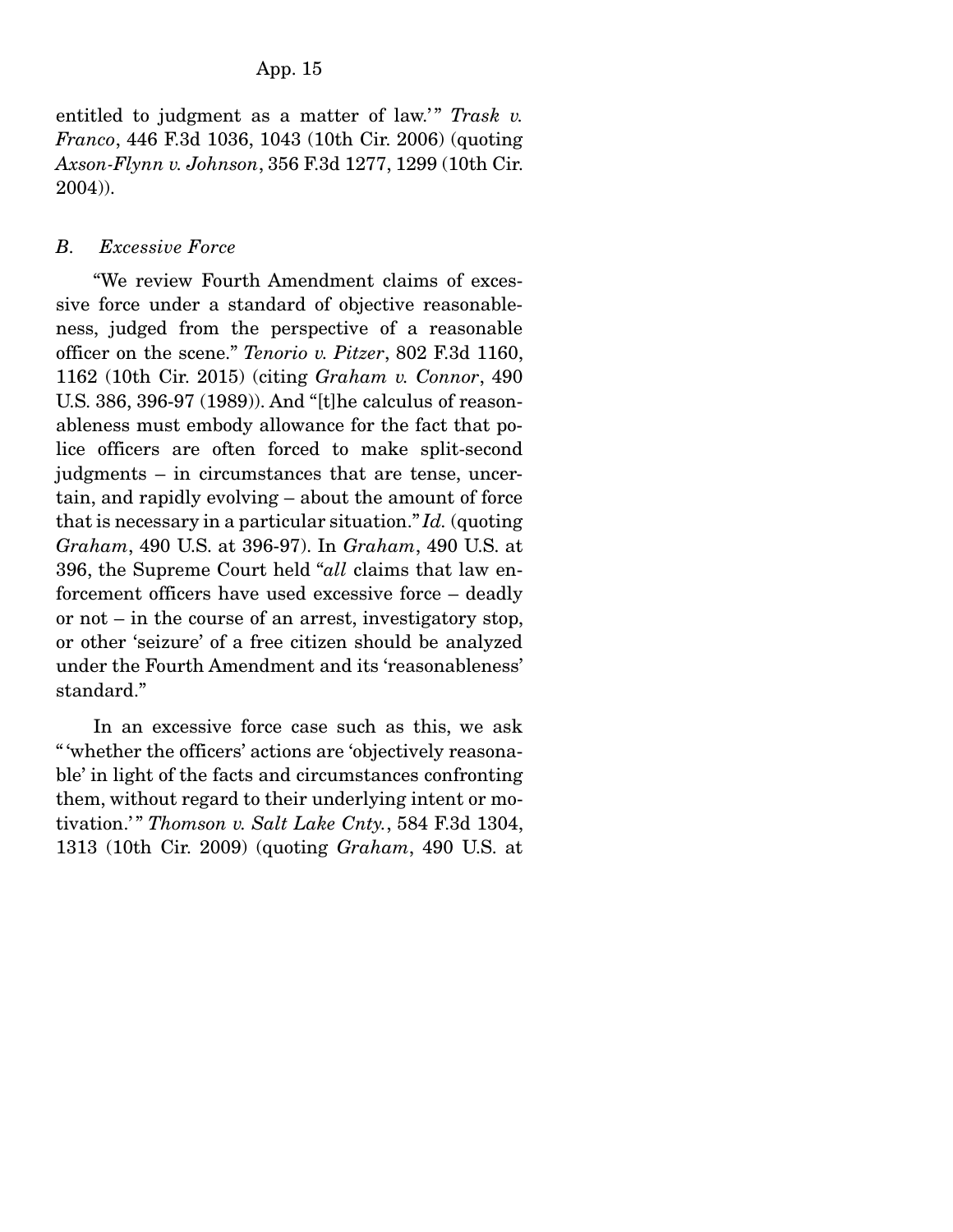397). "Determining whether the force used to effect a particular seizure is 'reasonable' under the Fourth Amendment requires a careful balancing of the nature and quality of the intrusion on the individual's Fourth Amendment interests against the countervailing governmental interest at stake." *Graham*, 490 U.S. at 396 (internal quotation marks omitted); *see also Scott v. Harris*, 550 U.S. 372, 383 (2007) ("[W]e must balance the nature and quality of the intrusion on the individual's Fourth Amendment interests against the importance of the governmental interests alleged to justify the intrusion." (quoting *United States v. Place*, 462 U.S. 696, 703 (1983))). Indeed, this balancing test "requires careful attention to the facts and circumstances of each particular case, including the severity of the crime at issue, whether the suspect poses an immediate threat to the safety of the officers or others, and whether he is actively resisting arrest or attempting to evade arrest by flight." *Graham*, 490 U.S. at 396.

 "In determining whether an officer's use of force was excessive, many [of our] cases have focused solely on the three factors specifically described in *Graham.*" *Id.* (citing *Casey v. City of Fed. Heights*, 509 F.3d 1278, 1281 (10th Cir. 2007)). "However, these three factors were not intended to be exclusive, and the circumstances of a particular case may require the consideration of additional factors." *Id.* When confronted with whether the use of deadly force was reasonable, we have held that "an officer's use of that force is reasonable only 'if a reasonable officer in Defendants' position would have had probable cause to believe that there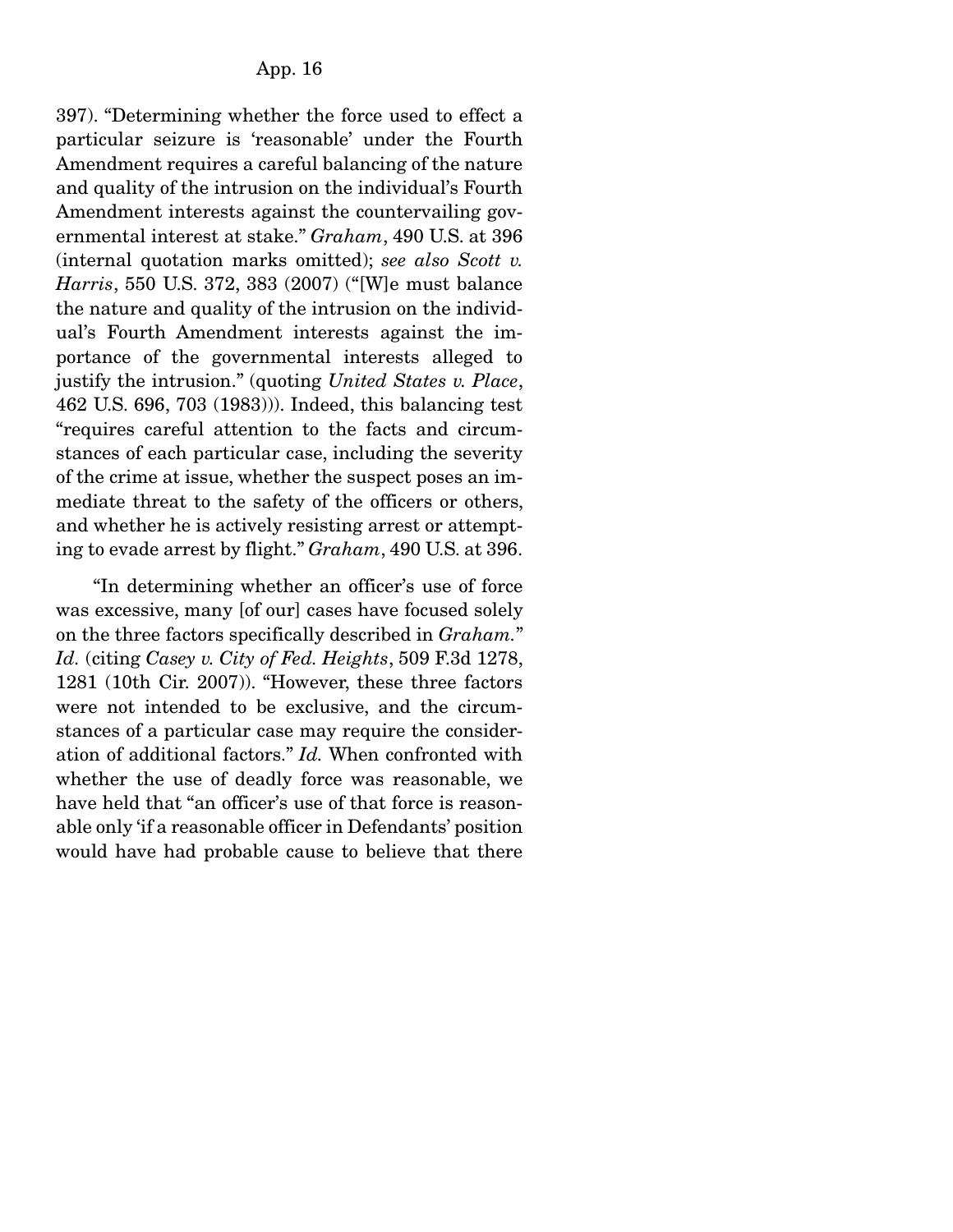## App. 17

was a threat of serious physical harm to themselves or others.' "4 *Thomson*, 584 F.3d at 1313 (quoting *Estate of Larsen*, 511 F.3d at 1260); *accord Jiron v. City of Lakewood*, 392 F.3d 410, 415 (10th Cir. 2007) ("In other words, '[a]n officer's use of deadly force in self-defense is not constitutionally unreasonable." (quoting *Romero v. Bd. of County Comm'rs*, 60 F.3d 702, 703-04 (10th Cir. 1995))). Moreover,

In assessing the degree of threat the suspect poses to the officers, we consider factors that include, but are not limited to: "(1) whether the officers ordered the suspect to drop his weapon, and the suspect's compliance with police commands; (2) whether any hostile motions were made with the weapon towards the officers; (3) the distance separating the officers and the suspect; and (4) the manifest intentions of the suspect."

*Thomson*, 584 F.3d at 1314-15 (quoting *Estate of Larsen*, 511 F.3d at 1260).

 In addition, we have held that "[t]he reasonableness of the use of force depends not only on whether the officers were in danger at the precise moment that they used force, but also on whether the officers' own

<sup>4</sup> "Deadly force is 'force that the actor uses with the purpose of causing or that he knows to create a substantial risk of causing death or serious bodily harm. Purposefully firing a firearm in the direction of another person . . . constitutes deadly force.'" *Jiron v. City of Lakewood*, 392 F.3d 410, 415 n.2 (10th Cir. 2004) (quoting *Ryder v. City of Topeka*, 814 F.2d 1412, 1416 n.11 (10th Cir. 1987)).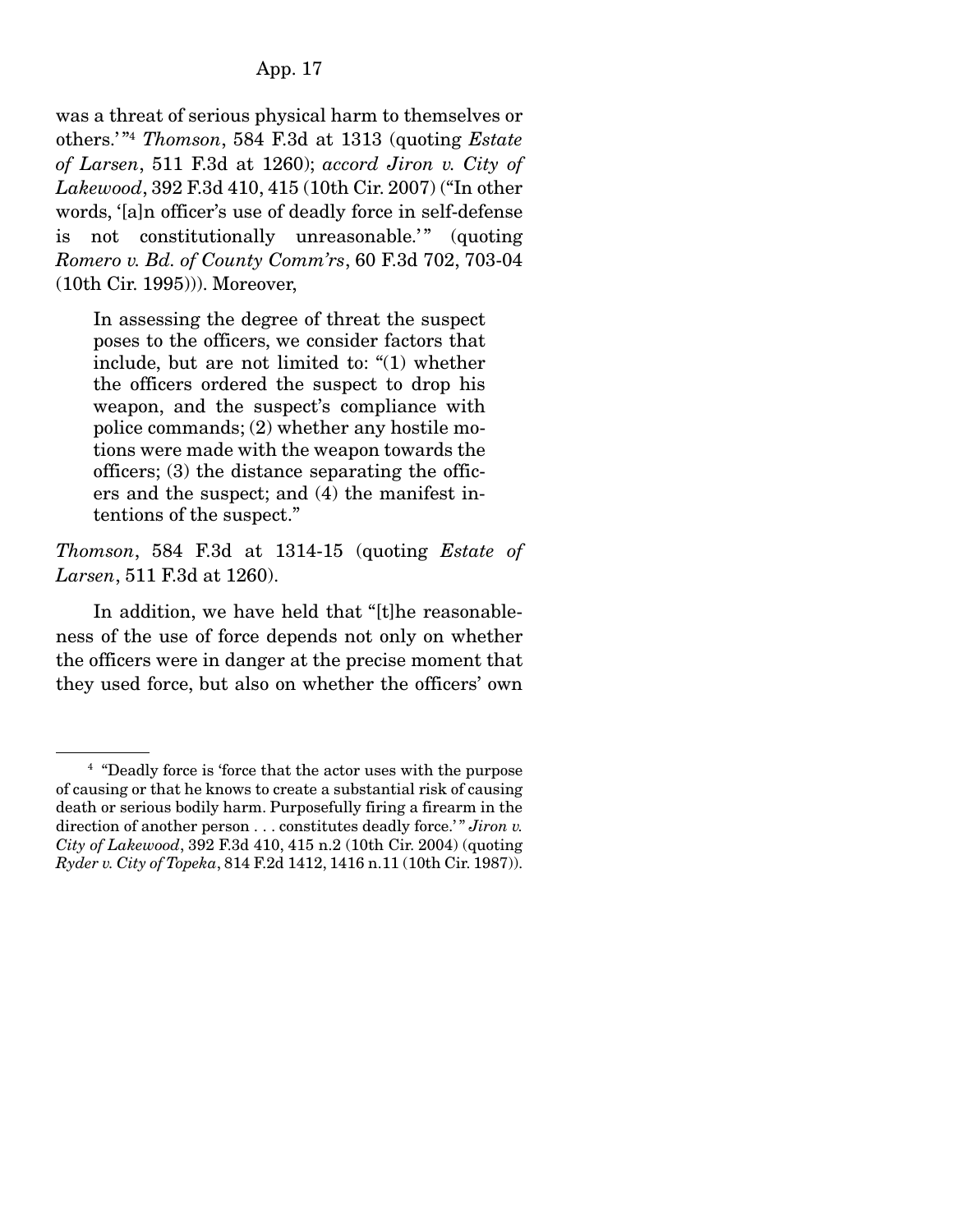'reckless or deliberate conduct during the seizure unreasonably created the need to use such force.'" Jiron, 392 F.3d at 415 (quoting *Sevier v. City of Lawrence, Kan.*, 60 F.3d 695, 699 (10th Cir. 1995)). To be sure, we "consider an officer's conduct prior to the suspect's threat of force if the conduct is 'immediately connected' to the suspect's threat of force." *Allen v. Muskogee*, 119 F.3d 837, 840 (10th Cir. 1997) (quoting *Romero*, 60 F.3d at 705 n.5); *c.f., Tennessee v. Garner*, 471 U.S. 1, 8 (1985) ("[I]t is plain that reasonableness depends on not only when a seizure is made, but also how it is carried out."). "Mere negligent actions precipitating a confrontation would not, of course, be actionable under § 1983." *Sevier*, 60 F.3d at 699 & n.7.

 We recognize that "officers are sometimes 'forced to make split-second judgments' in uncertain and dangerous circumstances," and "[w]hat may later appear to be unnecessary when reviewed from the comfort of a judge's chambers may nonetheless be reasonable under the circumstances presented to the officer at the time." *Phillips v. James*, 422 F.3d 1075, 1080 (10th Cir. 2005) (quoting *Graham*, 490 U.S. at 395, 396-97). Ultimately, however, "the inquiry is always whether, from the perspective of a reasonable officer on the scene, the totality of the circumstances justified the use of force." *Estate of Larsen*, 511 F.3d at 1260.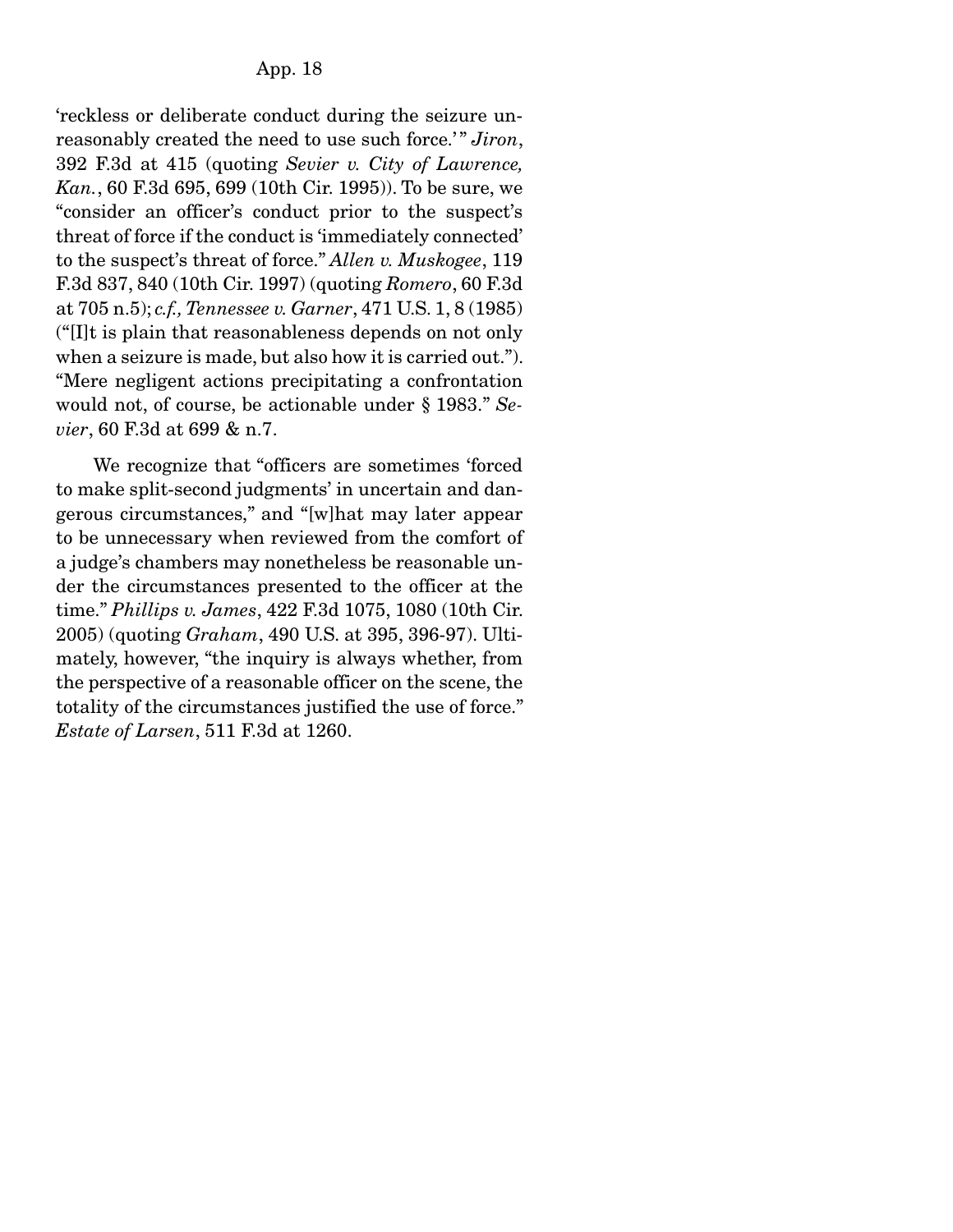#### App. 19

#### IV

#### **Discussion**

 "Although we frequently conduct separate qualified immunity analyses for different defendants, we have not always done so at the summary judgment stage of excessive force cases." *Estate of Booker v. Gomez*, 745 F.3d 405, 421 (10th Cir. 2014). Indeed, when appropriate we will consider the officers' conduct in the aggregate. *See, e.g.*, *Lundstrom v. Romero*, 616 F.3d 1108, 1126-27 (10th Cir. 2010); *Fisher v. City of Las Cruces*, 584 F.3d 888, 895-902 (10th Cir. 2009); *York v. City of Las Cruces*, 523 F.3d 1205, 1210-11 (10th Cir. 2008); *Weigel v. Broad*, 544 F.3d 1143, 1155 (10th Cir. 2008). However, we have also analyzed the conduct of each officer individually in excessive force cases at the summary judgment stage. *See, e.g.*, *Casey*, 509 F.3d at 1282-87; *Walker v. City of Orem*, 451 F.3d 1139, 1159-61 (10th Cir. 2006); *Currier v. Doran*, 242 F.3d 905, 919-25 (10th Cir. 2001).

 The facts and circumstances of the present case warrant analyzing the conduct of Officer White separately from the other officers, while considering the conduct of Officer Mariscal and Truesdale in the aggregate. Accordingly, we will follow the district court in analyzing the reasonableness of Officers Truesdale's and Mariscal's actions together in one section, and then the conduct of Officer White in a separate section.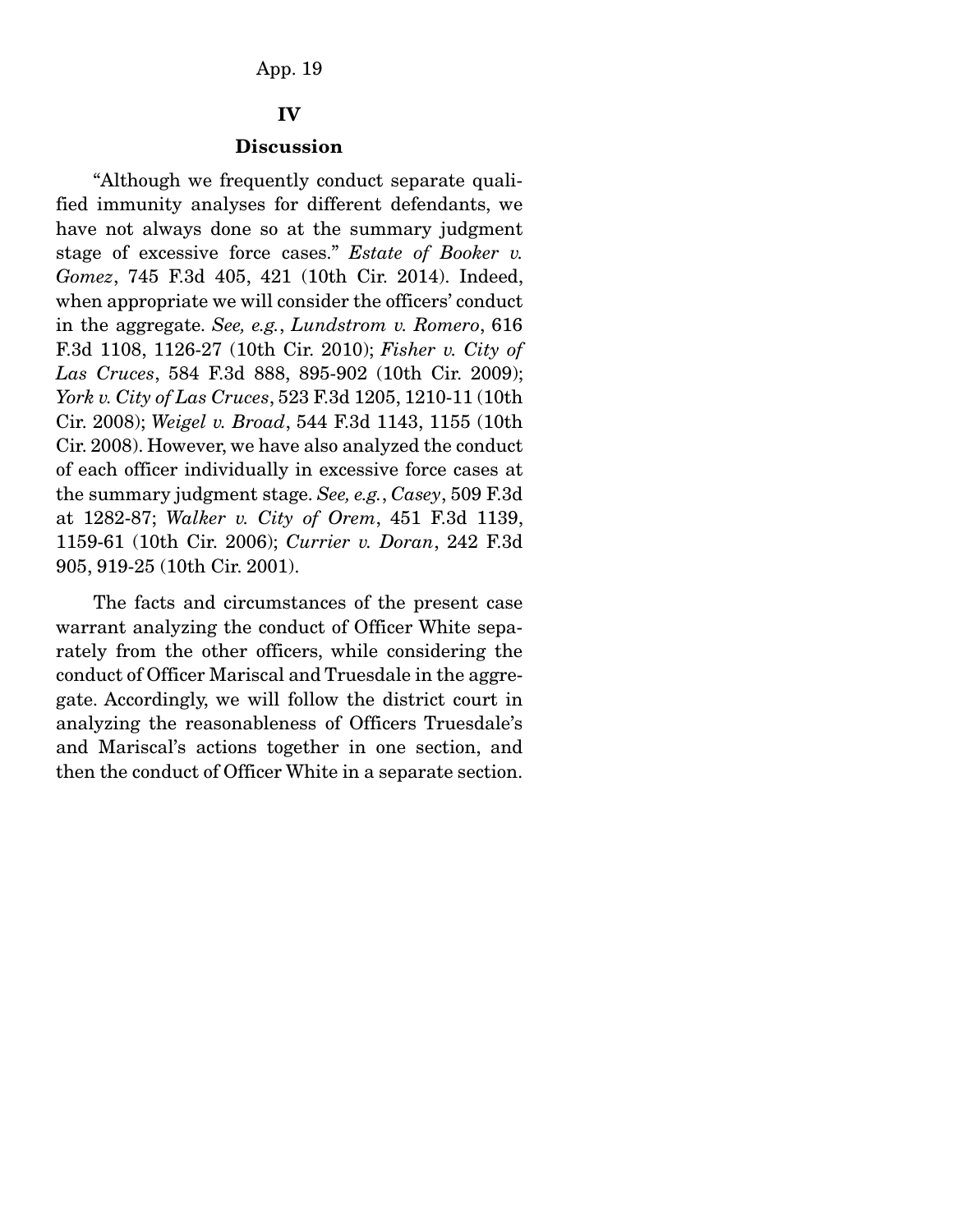#### App. 20

## *A Officers Mariscal and Truesdale*

 Officers Mariscal and Truesdale argue on appeal that even viewing the facts found by the district court in the light most favorable to plaintiffs and accepting them as true, the officers' actions were objectively reasonable under the circumstances. Specifically, Officer Mariscal argues a reasonable officer in his position would have believed Officer White's life was in danger, and thus his use of force was objectively reasonable. Officer Truesdale contends that since he was at the rear of the house when Officer White shot Samuel Pauly, his use of force is not even at issue. Both Officers claim they cannot be held liable for Officer White's objectively reasonable use of force because neither officers' pre-seizure conduct was reckless nor the proximate cause of Samuel Pauly's death.

#### *1. Pre-seizure conduct and proximate cause*

 "Section 1983 imposes liability on a government official who 'subjects, or causes to be subjected, any citizen . . . to the deprivation of any rights.' " *Martinez v. Carson*, 697 F.3d 1252, 1255 (10th Cir. 2012) (quoting 42 U.S.C. § 1983). We have stated accordingly that "[a]nyone who 'causes' any citizen to be subjected to a constitutional deprivation is also liable." *Trask*, 446 F.3d at 1046. "The requisite causal connection is satisfied if the defendant[s] set in motion a series of events that the defendant[s] knew or reasonably should have known would cause others to deprive the plaintiff of his constitutional rights.'" *Id.* (quoting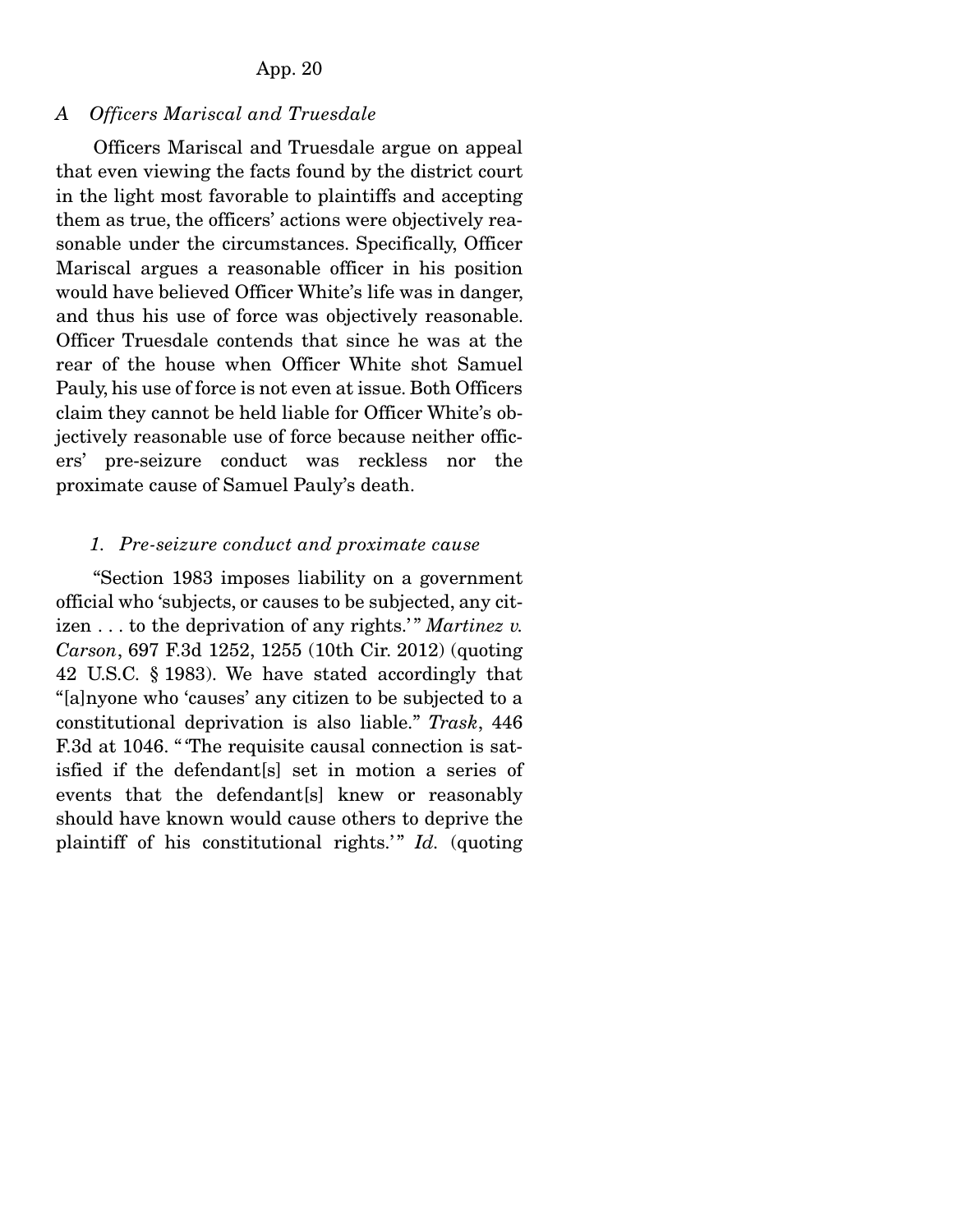*Snell v. Tunnell*, 920 F.2d 673, 700 (10th Cir. 1990)). To be sure, "[s]ection [1983] should be read against the background of tort liability that makes a man responsible for the natural consequences of his actions." *Martinez*, 697 F.3d at 1255.

 In other words, Officers Mariscal and Truesdale may be held liable if their conduct immediately preceding the shooting was the but-for cause of Samuel Pauly's death, and if Samuel Pauly's act of pointing a gun at the officers was not an intervening act that superseded the officers' liability. "Foreseeable intervening forces are within the scope of the original risk, and . . . will not supercede the defendant's responsibility." *Trask*, 446 F.3d at 1047 (internal quotation marks omitted). Both officers claim they cannot be the proximate cause of Samuel Pauly's death, even assuming their pre-seizure conduct was negligent or reckless, because "neither officer could have foreseen that the two males inside the residence would suddenly threaten them and open fire," and "[u]nder the circumstances, the brothers' wholly disproportionate and unexpected response constituted superseding events that relieved" the officers from liability. Aplt. Br. at 55. We are not persuaded.

 Here, taking the facts and reasonable inferences the district court determined, the brothers were in their home when Officers Truesdale and Mariscal approached it at night when it was raining and made threatening comments about intruding into the home to get the brothers. The Supreme Court has long recognized – and continues to recognize – the individual's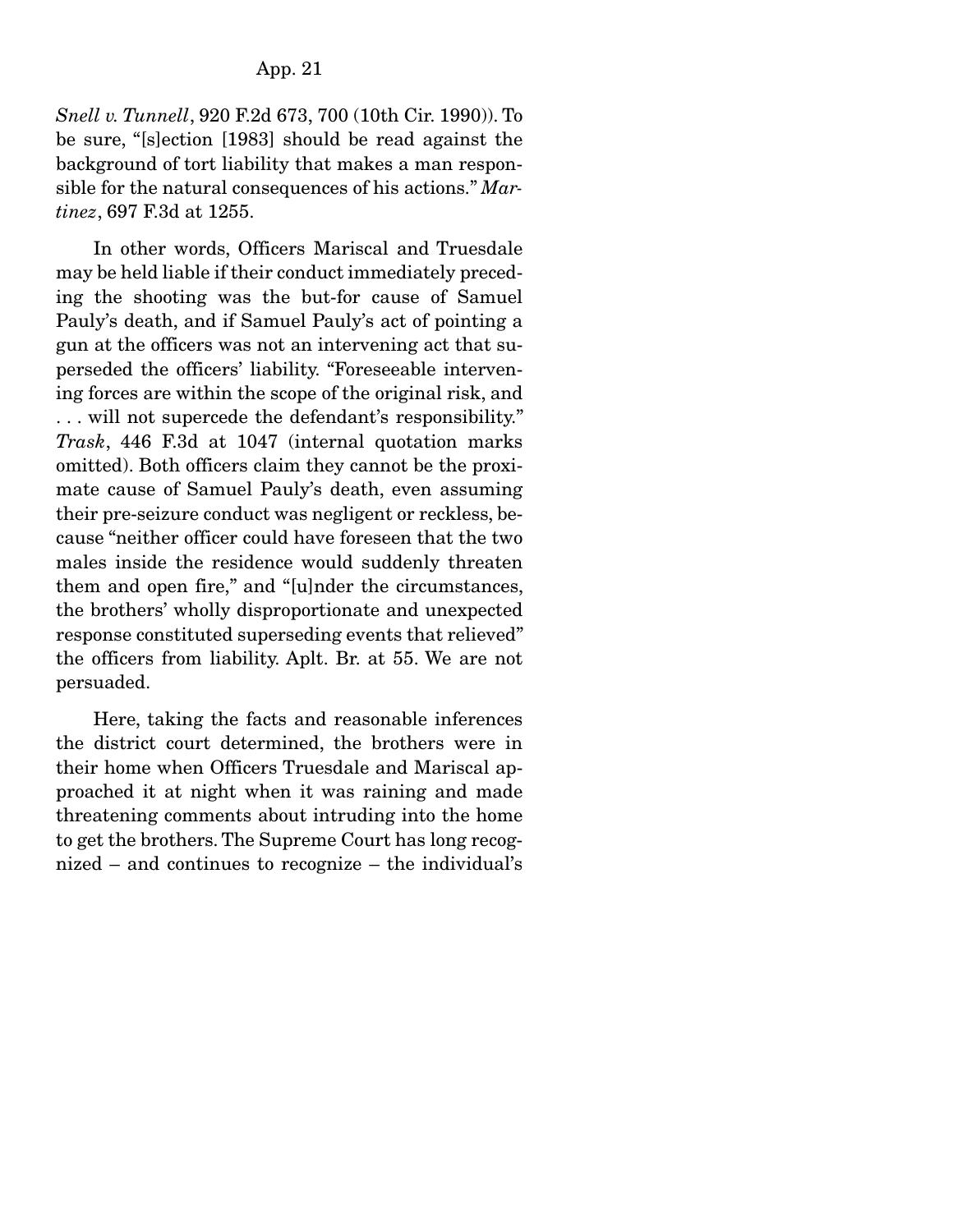## App. 22

constitutional right to use arms to protect his home. *See District of Columbia v. Heller*, 554 U.S. 570, 628-29 (2008) (striking down a District of Columbia statute prohibiting the possession of handguns in the home). The Court stated:

[T]he inherent right of self-defense has been central to the Second Amendment right. The handgun ban amounts to a prohibition of an entire class of "arms" that is overwhelmingly chosen by American society for that lawful purpose. *The prohibition extends, moreover, to the home, where the need for defense of self, family, and property is most acute.* Under any of the standards of scrutiny that we have applied to enumerated constitutional rights, banning from the home the most preferred firearm in the nation to keep and use for protection of one's home and family . . . would fail constitutional muster.

*Heller*, 554 U.S. at 628-29 (emphasis added) (footnote, citation, and quotation marks omitted).

 In *State v. Boyett*, 144 N.M. 184, 185 P.3d 355, 358- 59 (2008), the Supreme Court of New Mexico reiterated that the "[d]efense of habitation has long been recognized in New Mexico," and that "[i]t gives a person the right to use lethal force against an intruder when such force is necessary to prevent the commission of a felony in his or her home." The court explained that "[t]he defense is grounded in the theory that '[t]he home is one of the most important institutions of the state, and has ever been regarded as a place where a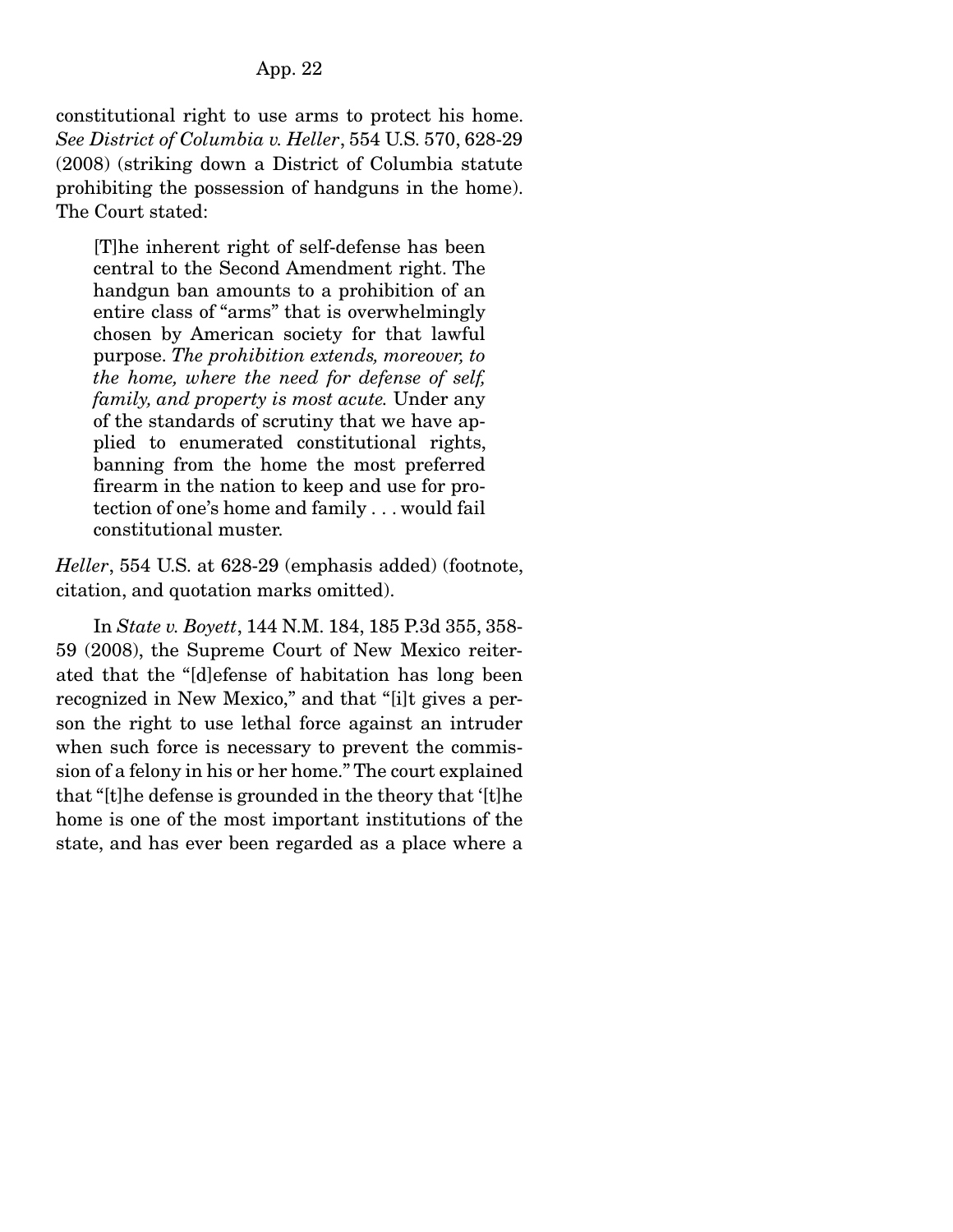person has a right to stand his [or her] ground and repel, force by force, to the extent necessary for its protection.'" *Id.* at 359 (second and third alteration in original) (quoting *State v. Couch*, 193 P.2d 405, 409, (1946)). Accordingly, "in every purported defense of habitation, the use of deadly force is justified only if the defendant reasonably believed that the commission of a felony in his or her home was immediately at hand and that it was necessary to kill the intruder to prevent the occurrence." *Id.* (citations omitted).

 Significantly, the court in *Boyett* recognized it had "never held that entry into the defendant's home is a prerequisite for the defense. On the contrary, the seminal New Mexico case on defense of habitation was clear that, in certain circumstances, it may justify an occupant's use of lethal force against an intruder who is outside the home." *Id.* (citing *State v. Bailey*, 198 P. 529, 534 (N.M. 1921)). Relying on *Bailey*, the court explained that the "defense of habitation justifies killing an intruder who is assaulting the defendant's home with the intent of reaching its occupants and committing a felony against them" precisely because "[p]rotecting a defendant's right to prevent forced entry necessitates that the defense apply when an intruder is outside the home but endeavoring to enter it." *Id.*

 The defense is relevant here because, as the district court determined, it is disputed whether the officers "adequately identified themselves" and whether the brothers could see the officers outside the lighted house "considering the ambient light and other light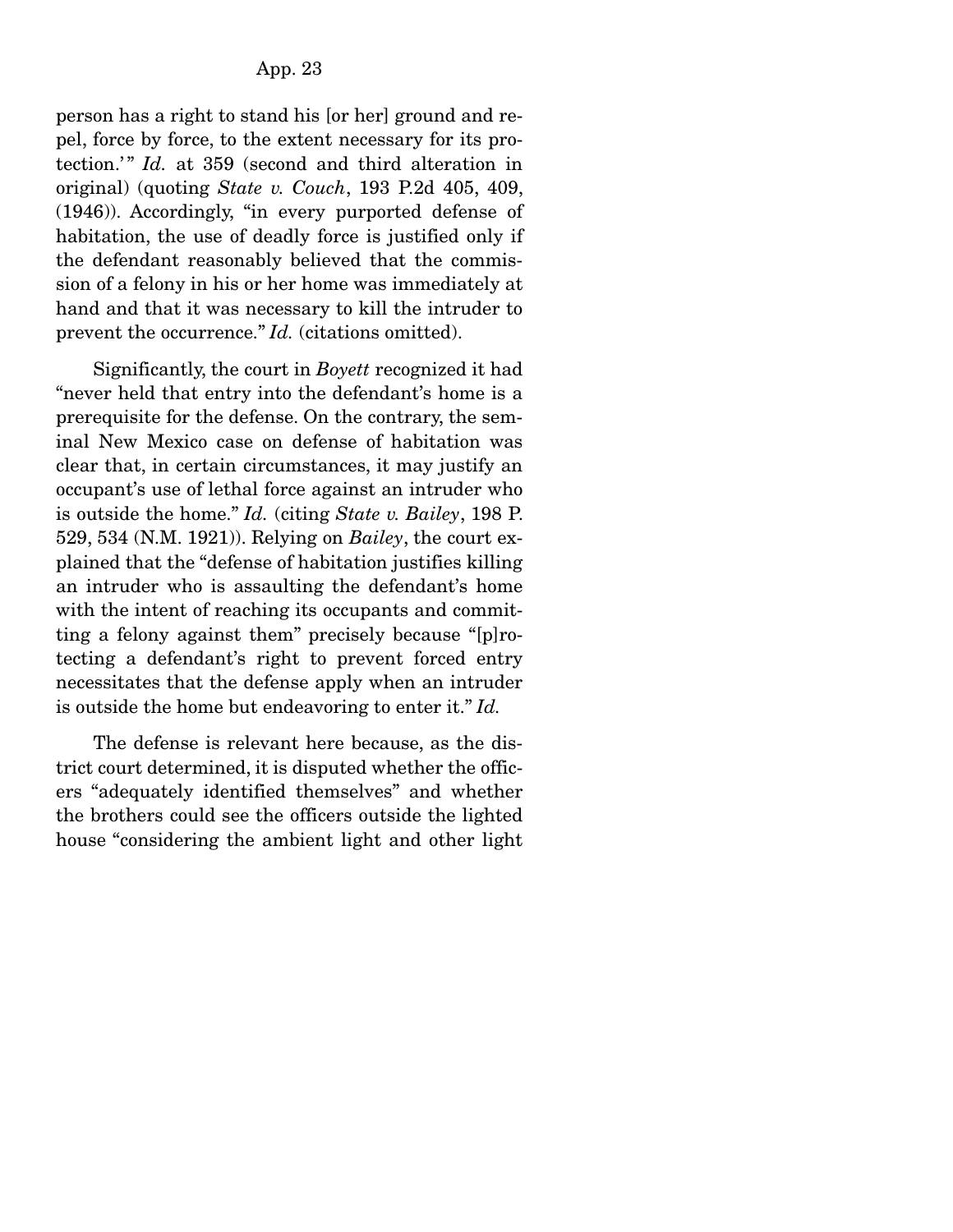sources." Aplt. App. at 703. The district court correctly pointed out that "[t]he outcome of these factual disputes is material to whether the brothers knew that State Police Officers were outside their house prior to Officer White shooting Samuel Pauly." *Id.* Because it was objectively reasonable under the circumstances about which the officers were aware that the brothers might believe the officers were intruders, a reasonable jury could find that it was foreseeable the brothers would arm themselves in defense of their home as permitted by New Mexico state law. *Boyett*, 185 P.3d at 358-59. Thus, Samuel Pauly's act of pointing a gun out the window in defense of his home would not be an intervening act superseding the liability of the officers.

 Our opinion in *Trask v. Franco*, 446 F.3d 1036, is particularly instructive. There, state probation officers visited the residence of Carly Bliss and Dale Trask for a routine probation field inspection of Ms. Bliss. *Id.* at 1039. The officers believed Ms. Bliss was still on probation, but her probation had actually been discharged one month earlier. *Id.* Nobody answered the probation officers' knock on the door, but the officers could see movement in the house and believed, based on a previous statement Ms. Bliss had made to one of the officers about her abusive relationship with Mr. Trask, that she was afraid to open the door because of him. *Id.* at 1040. The probation officers therefore requested police assistance to provide support during the inspection. When a New Mexico State Police officer and a sheriff 's deputy arrived, Mr. Trask eventually opened the front door. *Id.* He was wearing at least two knives in sheaths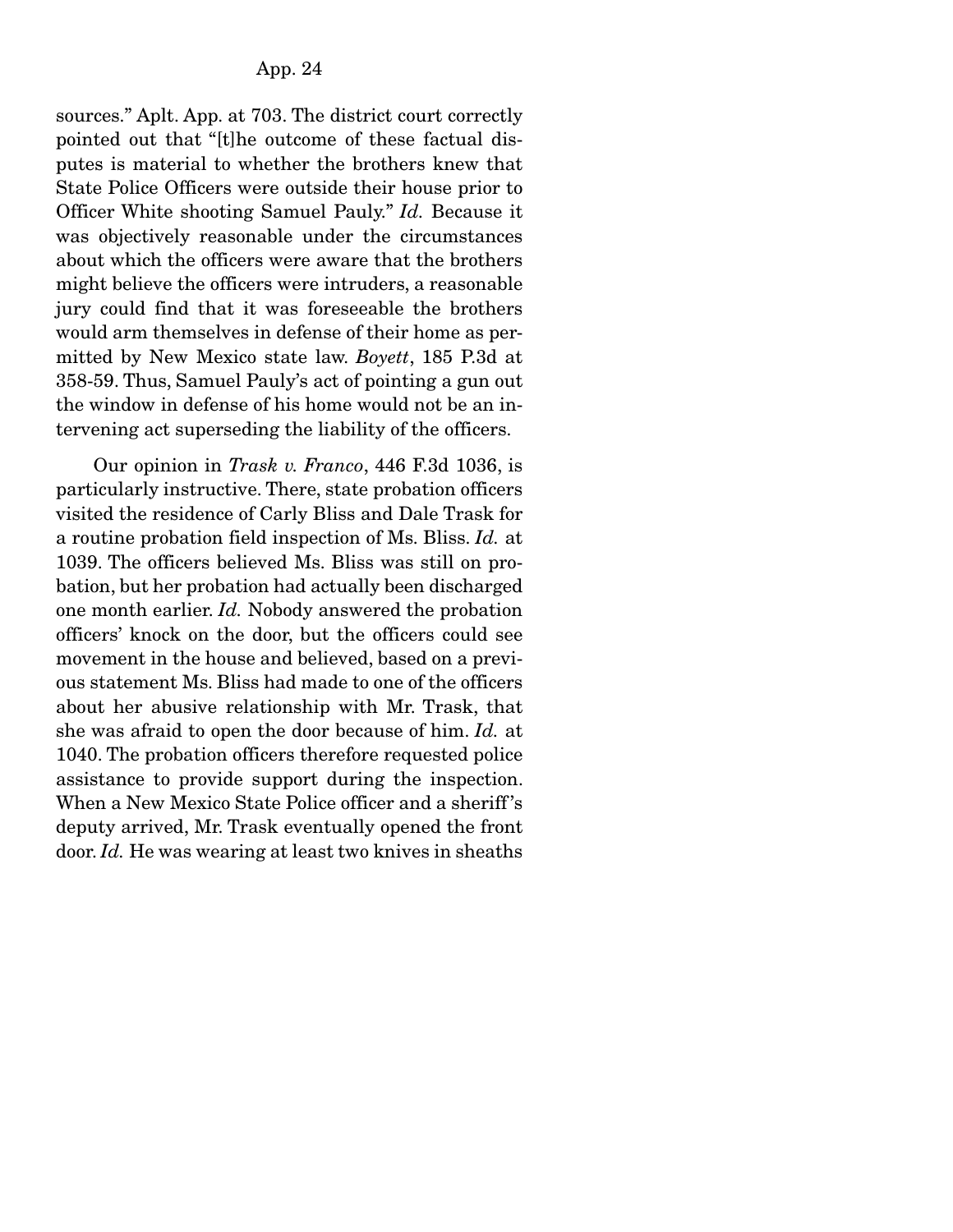on his belt. *Id.* A lengthy search of the residence ensued, and the state police officer arrested Mr. Trask. *Id.* Both Ms. Bliss and Mr. Trask brought a § 1983 action against the probation officers, among others, with Mr. Trask asserting claims for unlawful detention and arrest. *Id.* at 1040-41. The district court granted summary judgment to the probation officers on Mr. Trask's unlawful detention and arrest claims, finding no affirmative link between the alleged constitutional deprivations by the state police officer and the probation officers' duty to control him. *Id.* at 1041.

 We explained that the probation officers could be held liable if they were the proximate cause of the harm but that "a superseding cause, as we traditionally understand it in tort law, relieves a defendant of liability." *Id.* at 1046. Thus, the question was "[w]hether Mr. Trask's appearance with knives was a superseding act that limited the probation officers' liability," and that depended "upon what the probation officers reasonably foresaw when they first called for backup." *Id.* at 1046-47. The court held "the record on appeal leaves too much unanswered, and it is premature without more evidence to discern what the probation officers reasonably foresaw when they called for backup." *Id.* at 1047. Significantly, we explained:

[T]he reasonable foreseeability of [an intervening act's occurrence] is a factor in determining whether the intervening act relieves the actor from liability for his antecedent [wrongful act], and under the undisputed facts there is room for reasonable difference of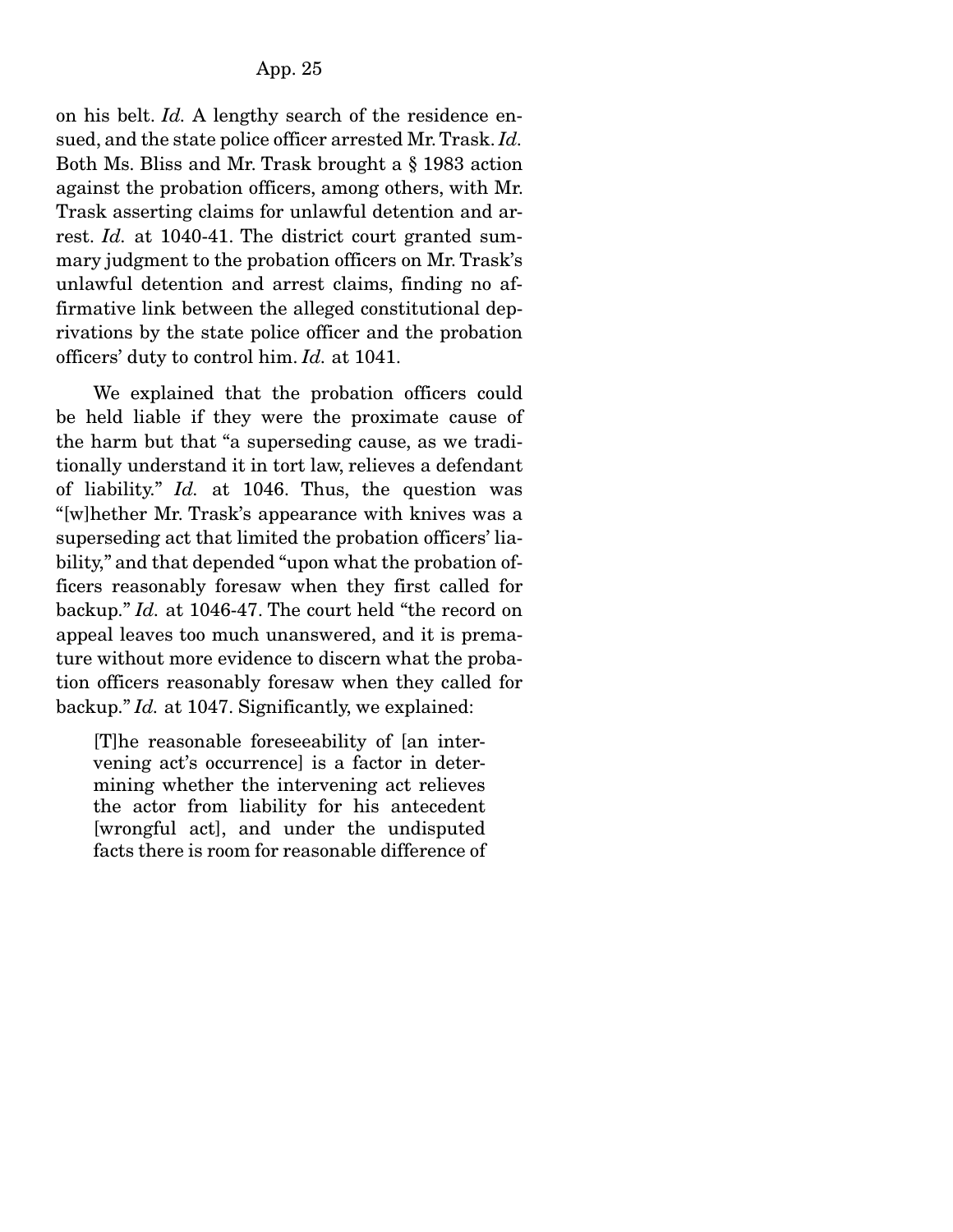opinion as to whether such act was [wrongful] or foreseeable, the question should be left for the jury.

### Id. (second, third, and fourth alteration in original).

 Similarly, fact questions remain at a minimum as to whether the officers here could reasonably foresee that the brothers would defend their home with deadly force based on the prior circumstances that night and the officers' conduct in shouting "we got you surrounded. Come out or we're coming in."5 Thus, because disputed facts remain concerning whether the officers properly identified themselves and whether the brothers knew Officers Mariscal and Truesdale were intruders or state police, summary judgment is not appropriate.

## *2. Clearly established law*

 "The relevant, dispositive inquiry in determining whether a right is clearly established is whether it would be clear to a reasonable officer that his conduct was unlawful in the situation he confronted." *Saucier v. Katz*, 533 U.S. 194, 207 (2001); *Casey*, 509 F.3d at 1283-84 (quoting *Saucier*).

<sup>5</sup> In *United States v. Jerez*, 108 F.3d 684, 690 (7th Cir. 1997), the Seventh Circuit explained that its "jurisprudence interpreting the Fourth Amendment has long recognized that police encounters at a person's dwelling in the middle of the night are especially intrusive," and that "when a knock at the door comes in the dead of night, the nature and effect of the intrusion into the privacy of the dwelling must be examined with the greatest of caution."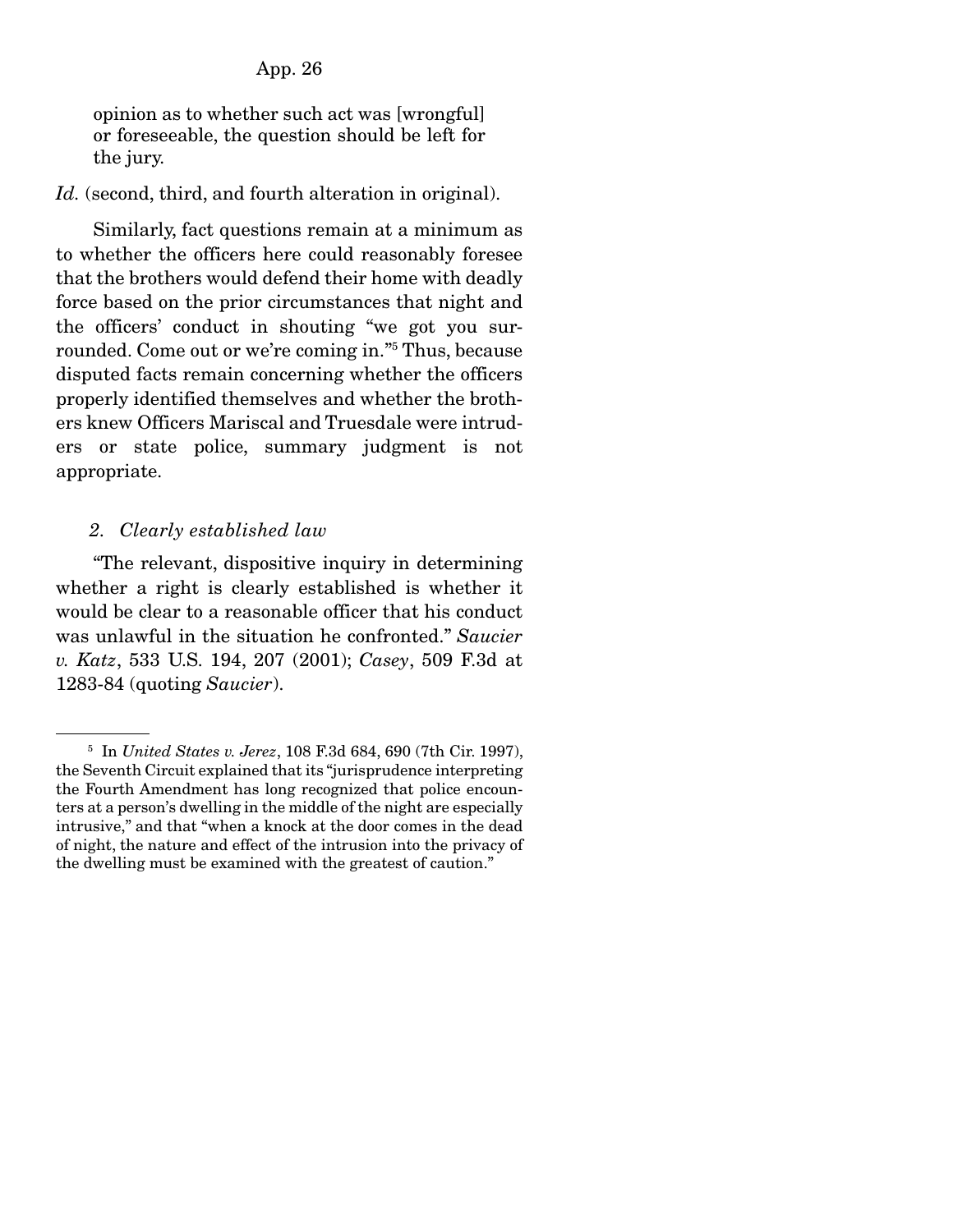"For a right to be clearly established there must be Tenth Circuit or Supreme Court precedent close enough on point to make the unlawfulness of the officers' actions apparent." *Mascorro v. Billings*, 656 F.3d 1198, 1208 (10th Cir. 2011); *Ashcroft v. al-Kidd*, 131 S. Ct. 2074, 2083 (2011) ("A Government official's conduct violates clearly established law when, at the time of the challenged conduct, '[t]he contours of [a] right [are] sufficiently clear' that every 'reasonable official would have understood that what he is doing violates that right.'" (quoting *Anderson v. Creighton*, 483 U.S. 635, 640 (1987))); *Hope v. Pelzer*, 536 U.S. 730, 739 (2002) ("For a constitutional right to be clearly established, its contours must be sufficiently clear that a reasonable official would understand that what he is doing violates that right.") (internal quotation marks omitted). The Supreme Court recently reaffirmed these principles, noting: "We do not require a case directly on point, but existing precedent must have placed the statutory or constitutional question beyond debate." *Mullenix v. Luna*, 136 S. Ct. 305, 308 (2015) (quoting *al-Kidd*, 563 U.S. at 741). Indeed, "the dispositive question is 'whether the violative nature of *particular* conduct is clearly established," *id.* (quoting al-*Kidd*, 563 U.S. at 742) (emphasis added), and "[t]he inquiry 'must be undertaken in light of the specific context of the case, not as a broad general proposition," *id.* (quoting *Brosseau v. Haugen*, 543 U.S. 194, 198 (2004) (per curiam)).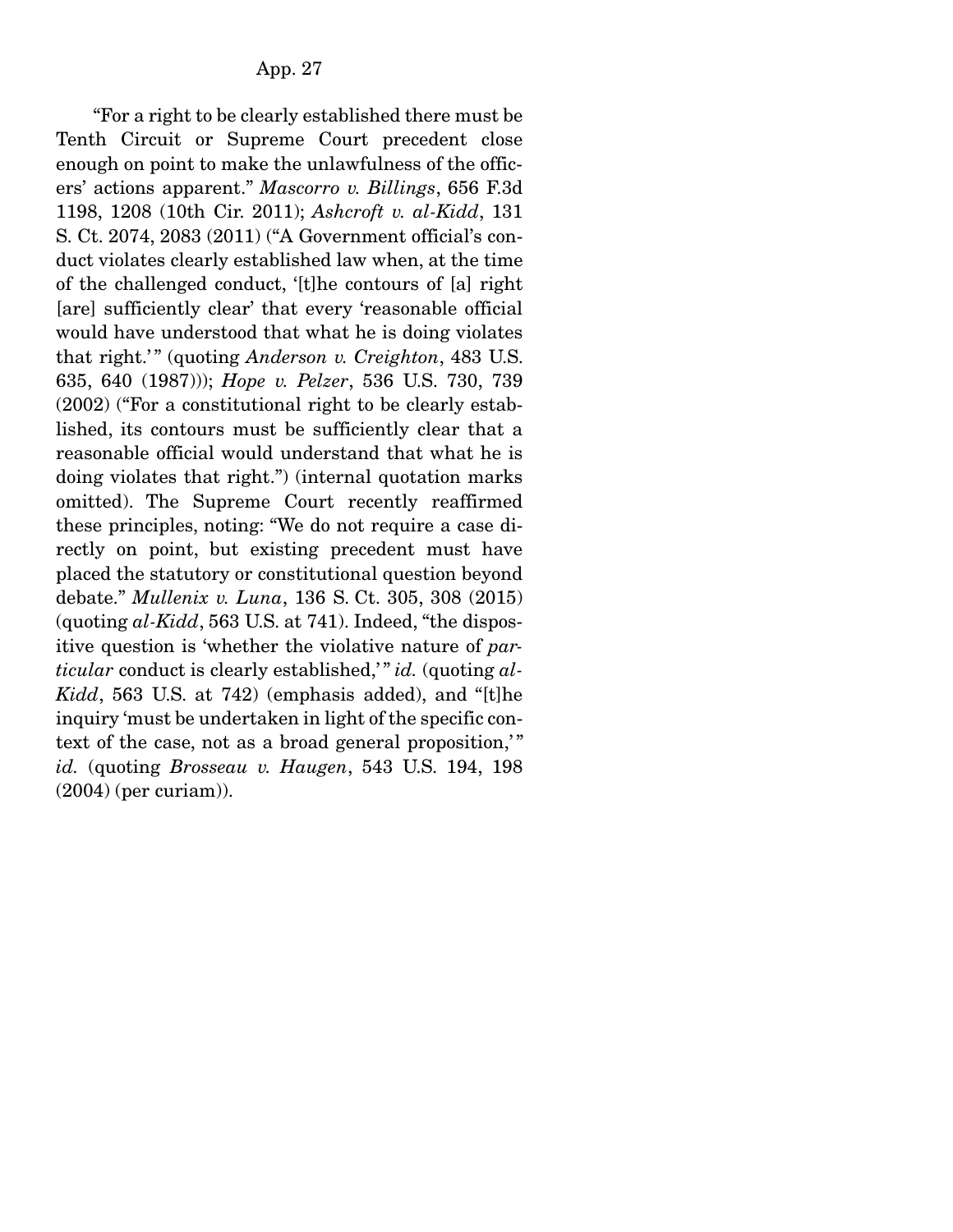"The plaintiff is not required to show, however, that the very act in question previously was held unlawful in order to establish an absence of qualified immunity." *Weigel*, 544 F.3d at 1153 (quoting *Cruz v. City of Laramie*, 239 F.3d 1183, 1187 (10th Cir. 2001)). "[A] general constitutional rule already identified in the decisional law may apply with obvious clarity to the specific conduct in question, even though the very action in question has not previously been held unlawful." *Hope*, 536 U.S. at 741 (internal quotation marks omitted). Consequently, "officials can still be on notice that their conduct violates established law even in novel factual circumstances." *Id.* "The *Hope* decision shifted the qualified immunity analysis from a scavenger hunt for prior cases with precisely the same facts toward the more relevant inquiry of whether the law put officials on fair notice that the described conduct was unconstitutional." *Casey*, 509 F.3d at 1284 (internal quotations and citations omitted).

 This Circuit has adopted a sliding scale to determine when law is clearly established. *Id.* "The more obviously egregious the conduct in light of prevailing constitutional principles, the less specificity is required from prior case law to clearly establish the violation." *Id.* "Thus, when an officer's violation of the Fourth Amendment is particularly clear from *Graham* itself, we do not require a second decision with greater specificity to clearly establish the law." *Id.*

 Since at least 2006, it has been clearly established in this circuit that the requisite causal connection for establishing a Section 1983 violation "is satisfied if the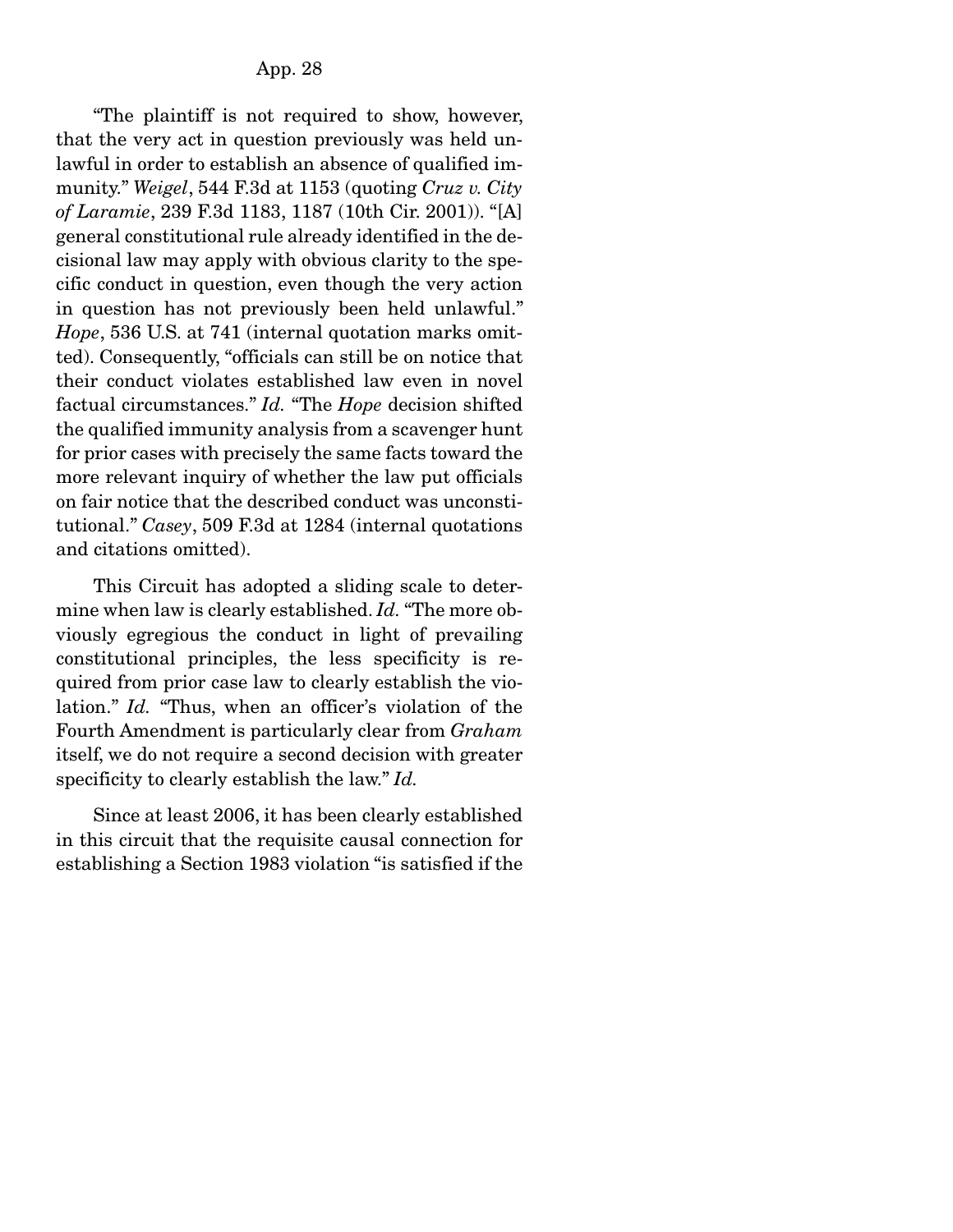defendant[s] set in motion a series of events that the defendant[s] knew or reasonably should have known would cause others to deprive the plaintiff of [his] constitutional rights." *Trask*, 446 F.3d at 1046 (alteration in original) (quoting *Snell v. Tunnell*, 920 F.2d 673, 700 (10th Cir. 1990)). Likewise, it has been clearly established since 2006 that for an officer to be liable under Section 1983, the officer's conduct must be both a butfor and proximate cause of the plaintiff's constitutional harm. *Id.* Accepting as true plaintiffs' version of the facts, a reasonable person in the officers' position should have understood their conduct would cause Samuel and Daniel Pauly to defend their home and could result in the commission of deadly force against Samuel Pauly by Officer White.

# *B. Officer White*

# *1. Reasonableness of Officer White's Conduct*

 As with Officers Mariscal and Truesdale, our analysis of Officer White's qualified immunity claim focuses on whether his actions were " 'objectively reasonable' in light of the facts and circumstances confronting [him], without regard to [his] underlying intent or motivation." *Thomson*, 584 F.3d at 1313 (quoting *Graham*, 490 U.S. at 397). Officer White's use of deadly force "must be judged from the perspective of a reasonable officer 'on the scene,' who is 'often forced to make split-second judgments . . . about the amount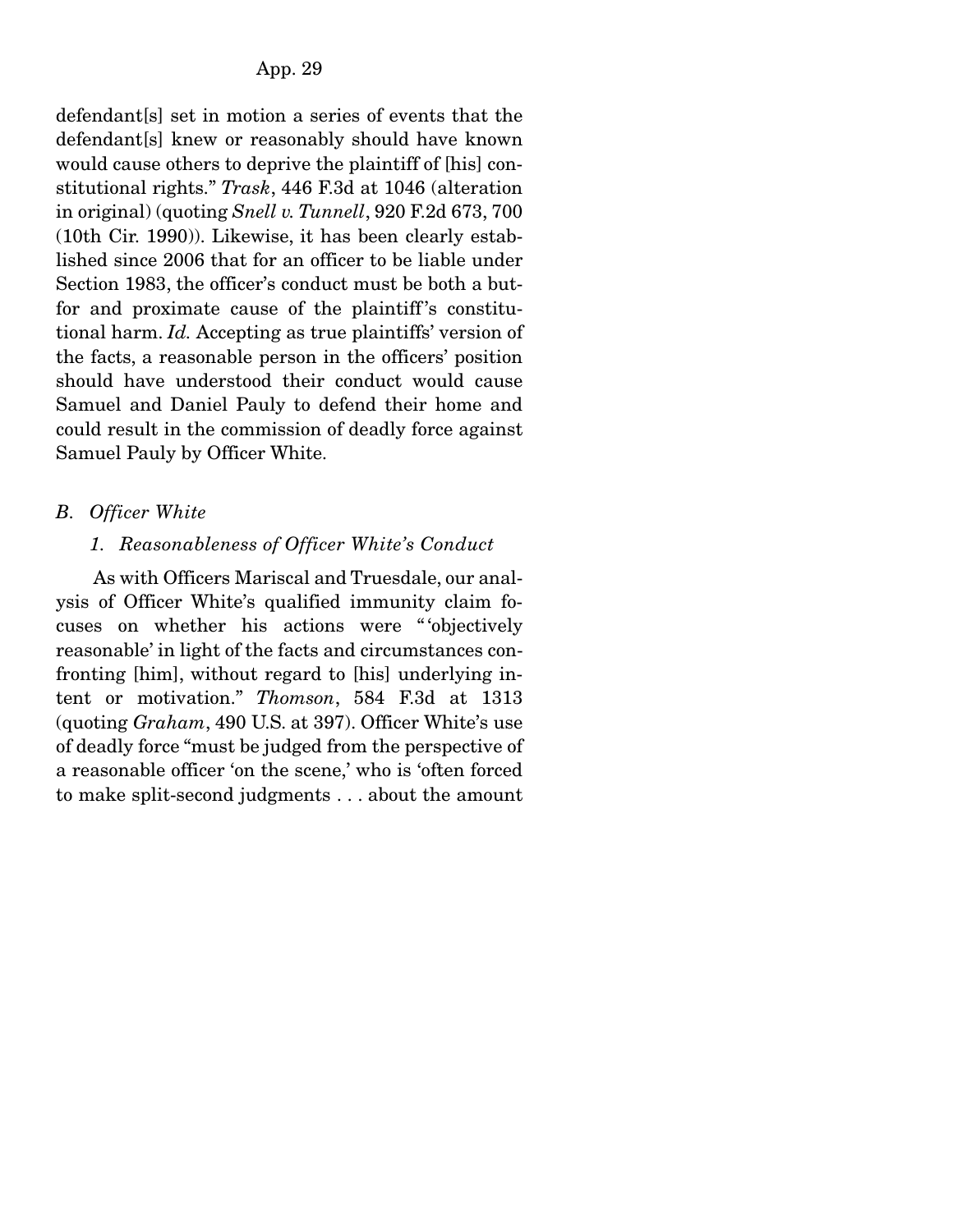of force that is necessary in a particular situation.' " *Allen*, 119 F.3d at 840 (quoting *Graham*, 490 U.S. at 396- 97).

 An officer's pre-seizure conduct can be part of the reasonableness inquiry, but *only* if the officer's *own* "reckless or deliberate conduct during the seizure unreasonably created the need to use such force." *Jiron*, 392 F.3d at 415 (quoting *Sevier*, 60 F.3d at 699). Officer White did not participate in the events leading up to the armed confrontation, nor was he there to hear the other officers ordering the brothers to "Come out or we're coming in." Aplt. App. at 678. Almost immediately upon Officer White's arrival, one of the brothers shouted "We have guns." The alleged reckless conduct of Officers Mariscal and Truesdale prior to this point cannot be attributed to Officer White, and accordingly, our analysis focuses only on the reasonableness of his own conduct.

 "The Fourth Amendment permits an officer to use deadly force only if there is 'probable cause to believe that there [is] a *threat of serious physical harm to [the officer]* or to others." *Tenorio*, 802 F.3d at 1164 (quoting *Estate of Larsen*, 511 F.3d at 1260). In assessing "the degree of threat" the officer faces, "we consider a number of non-exclusive factors" that include: "(1) whether the officers ordered the suspect to drop his weapon, and the suspect's compliance with police commands; (2) whether any hostile motions were made with the weapon towards the officers; (3) the distance separating the officers and the suspect; and (4) the manifest intentions of the suspect." *Estate of Larsen*,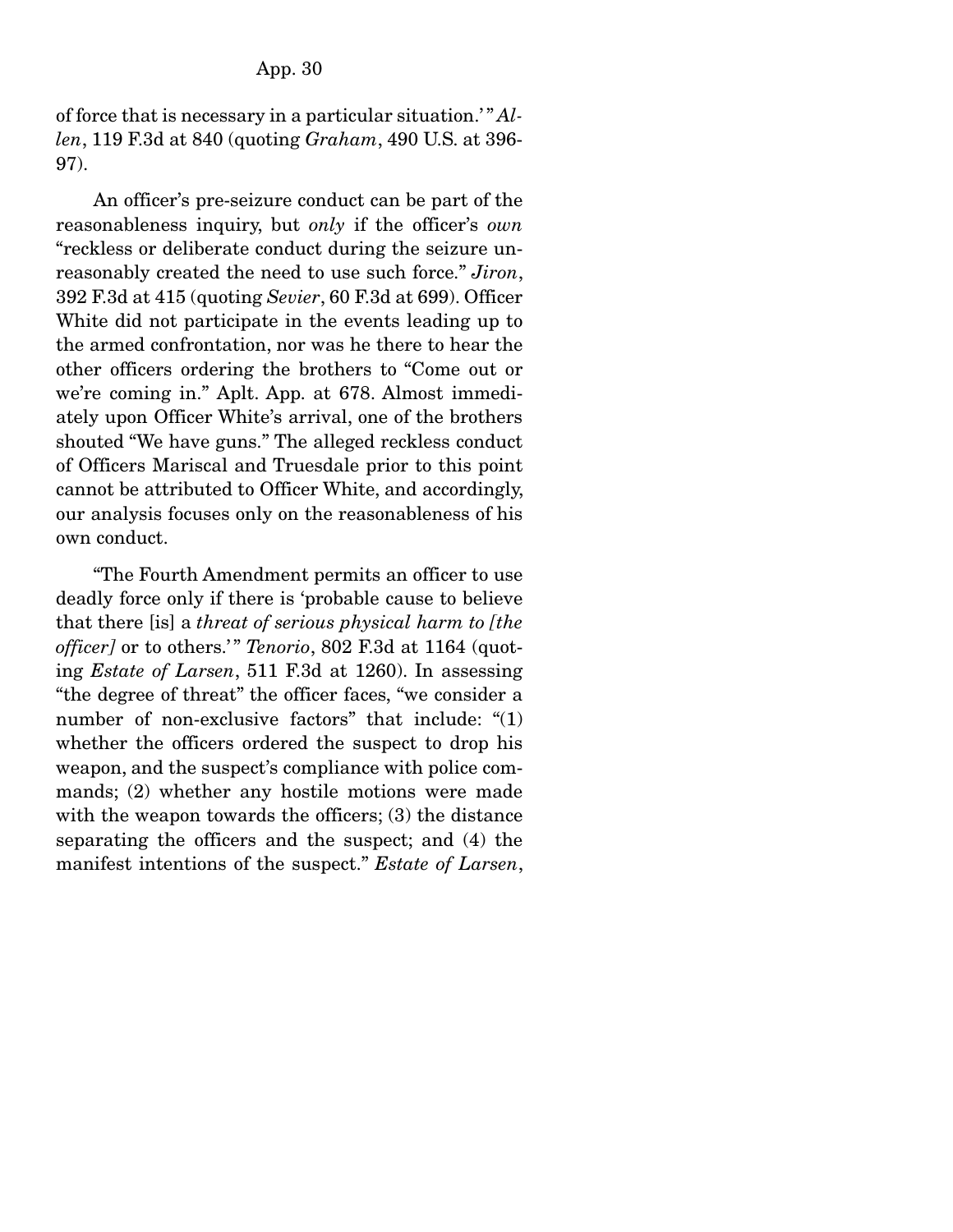511 F.3d at 1260. But these four factors "are only aids in making the ultimate determination, which is 'whether from the perspective of a reasonable officer on the scene, the totality of the circumstances justified the use of force.'" *Tenorio*, 802 F.3d at 1164 (quoting *Estate of Larsen*, 511 F.3d at 1260). And ultimately, "[t]he primary focus of our inquiry . . . remains on whether the officer was in danger at the exact moment of the threat of force." *Medina v. Cram*, 252 F.3d 1124, 1132 (10th Cir. 2001) (citing *Bella v. Chamberlain*, 24 F.3d 1251, 1256 & n.7 (10th Cir. 1994); *Wilson v. Meeks*, 52 F.3d 1547, 1554 (10th Cir. 1995)).6

 We recognize, as the dissent does, that this case presents a unique set of facts and circumstances, particularly in the case of Officer White who arrived late on the scene and heard only "We have guns," Aplt. App. at 680, before taking cover behind a stone wall fifty feet away from the Pauly's residence. Therefore, in accordance with the Supreme Court's instruction that we review the reasonableness of Officer White's actions by balancing "the nature and quality of the intrusion on the individual's Fourth Amendment interests against the importance of the governmental interests alleged to justify the intrusion," *Scott*, 550 U.S. at 383 (quoting

<sup>&</sup>lt;sup>6</sup> We have also considered situations in which plaintiffs have alleged that an officer, *by failing to take cover*, created the exigency requiring use of force. *See Medina*, 252 F.3d at 1132; *Quezada v. Cty. of Bernalillo*, 944 F.2d 710, 717 (10th Cir. 1991). We concluded that officers are *not required* to take cover when they are faced with a deadly threat. Here, however, Officers White and Mariscal did take cover, before they were faced with any imminent harm.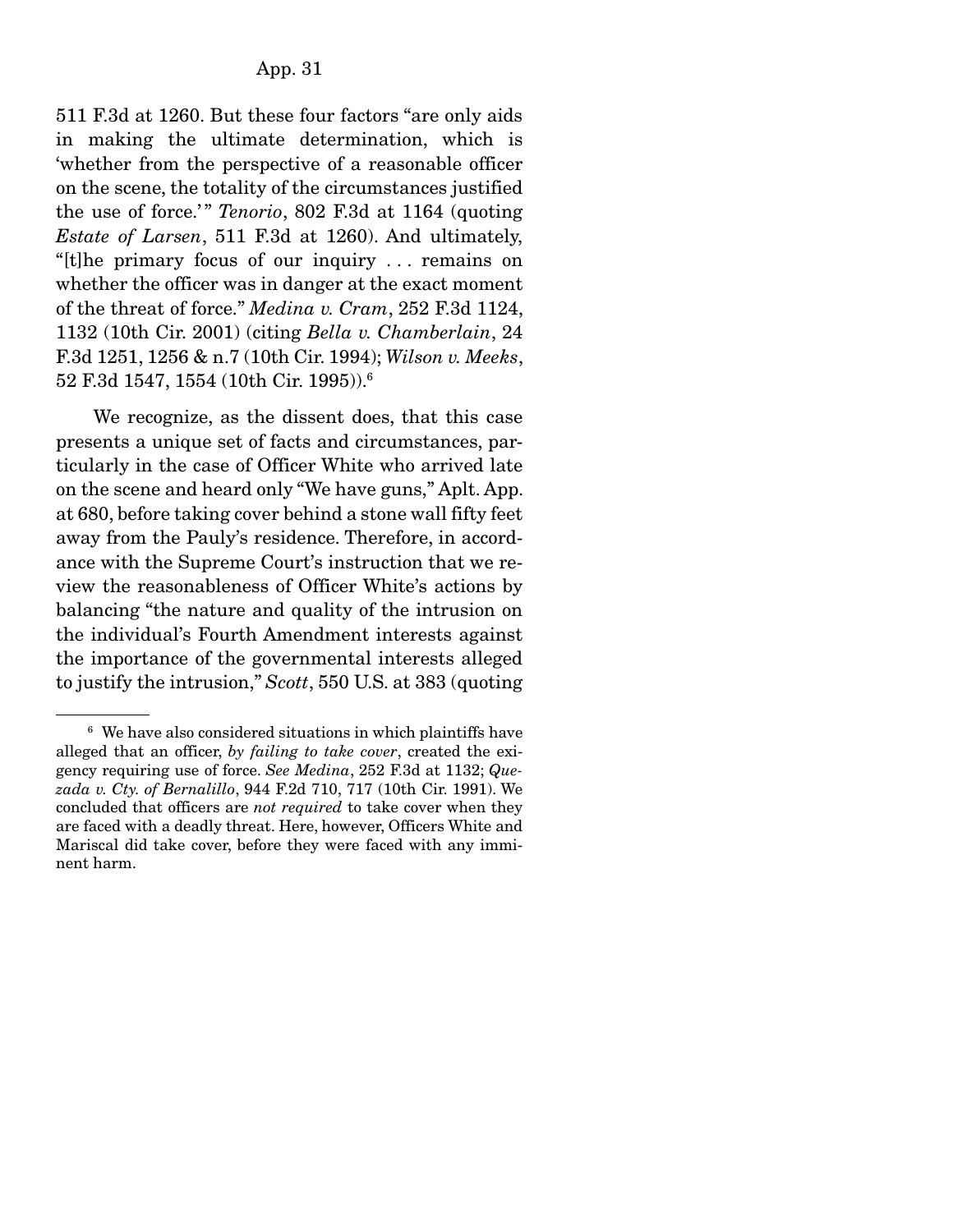*Place*, 462 U.S. at 703), we will analyze his conduct by weighing the three non-exclusive factors articulated in *Graham*, 490 U.S. at 396, as well as the four factors listed in *Estate of Larsen*, 511 F.3d at 1260, in order to determine whether a constitutional violation occurred.

 Because "[t]he test for reasonableness under the Fourth Amendment is not capable of precise definition or mechanical application," we must pay "careful attention to the facts and circumstances" of this particular case when assessing the reasonableness of Officer White's conduct. *Graham*, 490 U.S. at 396. Because "there is no easy-to-apply legal test for whether an officer's use of deadly force is excessive[ ] . . . , we must 'slosh our way through the fact-bound morass of reasonableness.'" *Cordova v. Aragon*, 569 F.3d 1183, 1188 (10th Cir. 2009) (quoting *Scott*, 550 U.S. at 383).

 The first factor from *Graham*, "the severity of the crime at issue," 490 U.S. at 396, weighs in favor of plaintiff estate. The district court found that once police arrived at the Glorieta off-ramp in response to a call concerning road rage, "the Officers did not believe any exigent circumstances existed," and that they "did not have enough evidence or probable cause to make an arrest." Aplt. App. at 677. It is thus unclear from the record what, if any, crime was committed during the road rage incident. At best, the incident might be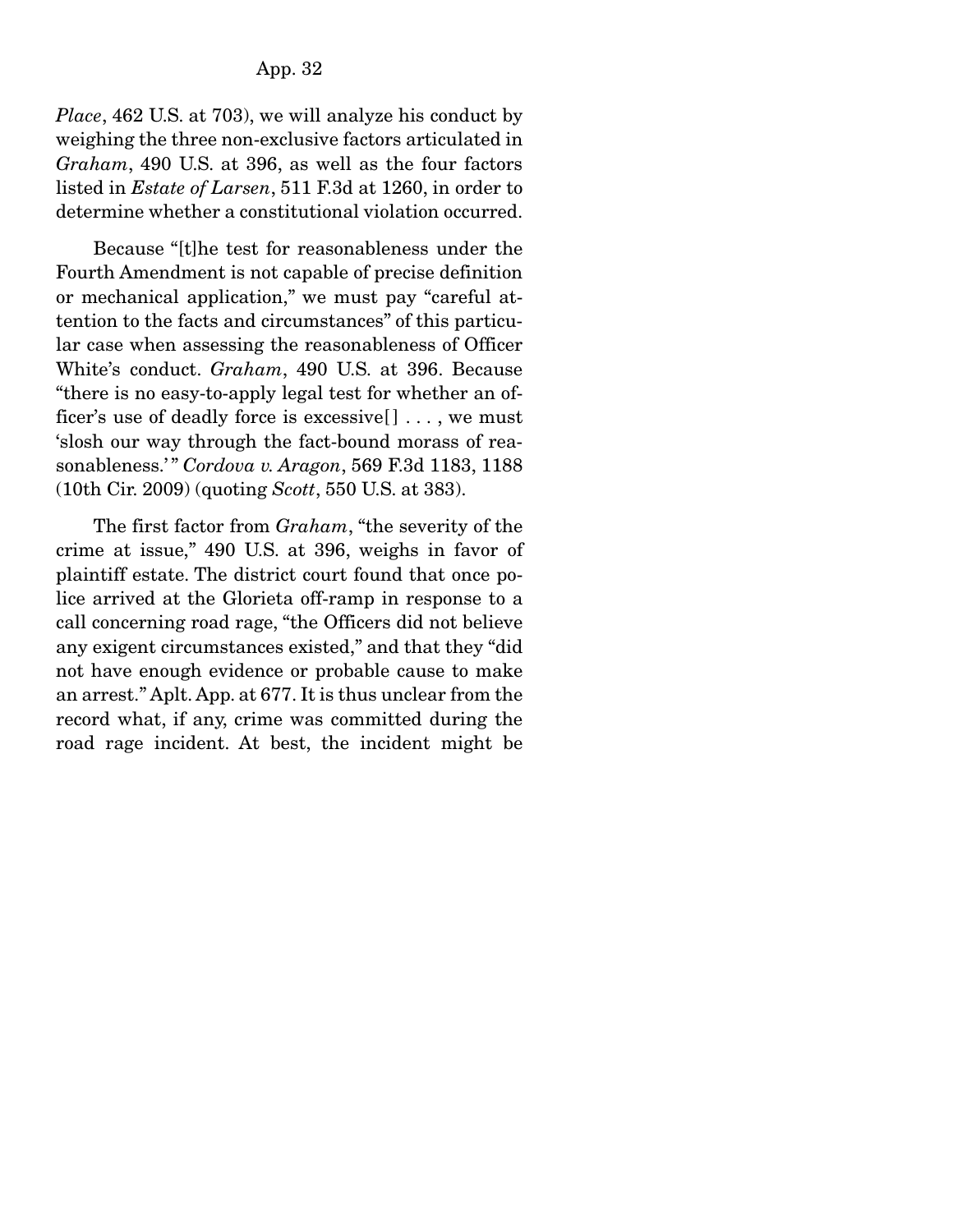viewed as a minor crime such as reckless driving or driving while intoxicated.7

 At first glance, one could argue that the second factor from *Graham*, "whether the suspect poses an immediate threat to the safety of the officers or others," 490 U.S. at 396, weighs in favor of Officer White. But, as the district court determined, "Officer White took cover behind a stone wall located 50 feet from the front of the house and drew his duty weapon while Officer Mariscal took cover behind a Ford pickup truck and unholstered his duty weapon." Aplt. App. at 680. Moreover, the undisputed facts in the record show that Officer White was behind cover fifty feet away *before* Samuel Pauly even opened the window. *Id.* at 680-81. Although the district court found that Samuel "held his arm out with a hand gun, pointing it at Officer White," *id.* at 681, it also concluded there was a fact issue as to whether Samuel actually fired the gun, *id.* nn. 8, 9. Finally, although Officer White claims he thought Officer Truesdale was shot by the two shotgun blasts he heard from behind the house, he admitted in his deposition that "I did not hear anything that would suggest [Officer Truesdale] had been hit." *Id.* at 223.

<sup>7</sup> Under New Mexico law, reckless driving and driving while intoxicated (first offense) are misdemeanor offenses. *State v. Trevizo*, 257 P.3d 978, 982 (Ct. App. 2011) (citing N.M. Stat. Ann. § 66- 8-113(B) (1978) (reckless driving); § 66-8-102(E) (DWI)) (holding that one-year statute of limitations for petty misdemeanors applied to the defendant's DWI and reckless driving charges).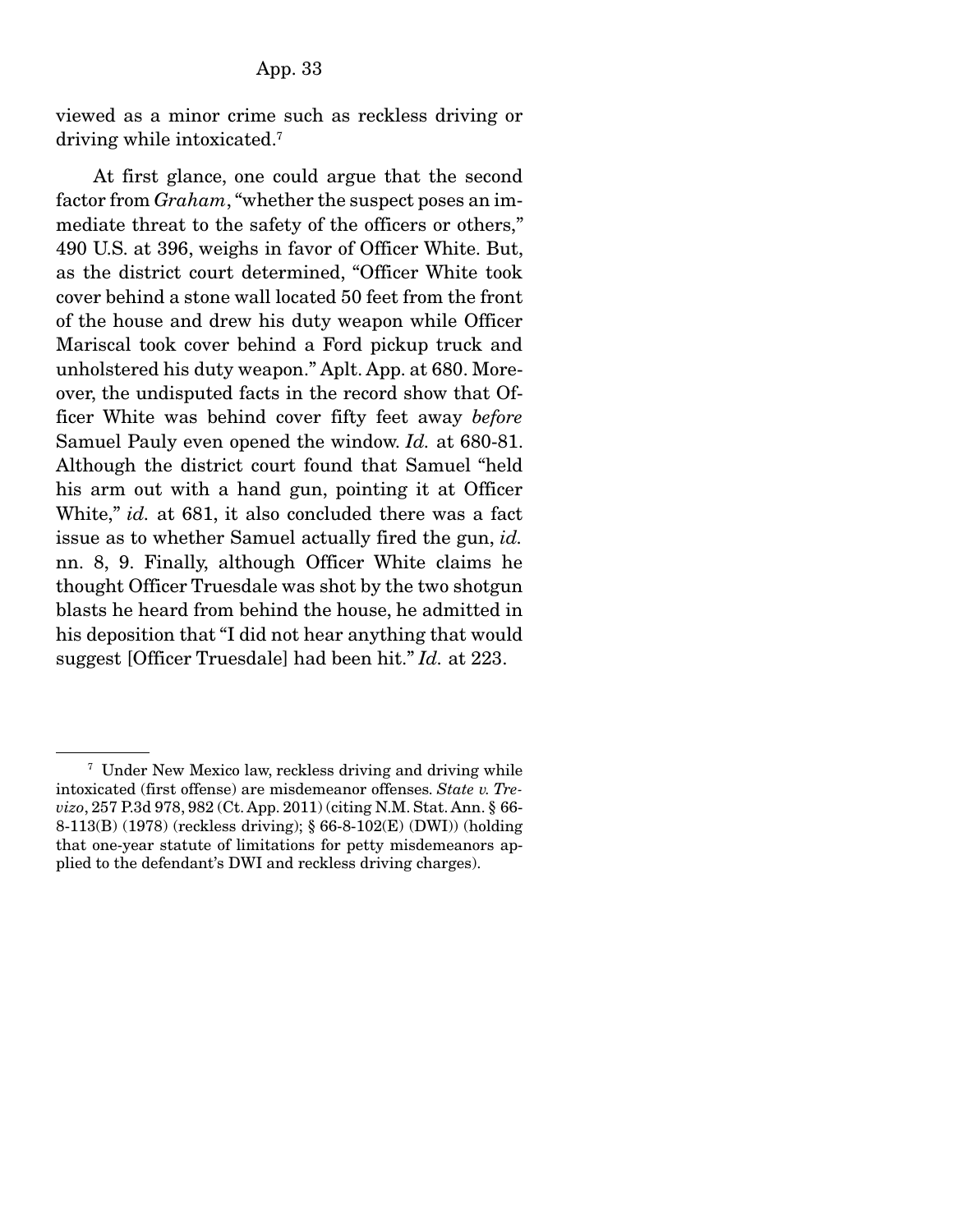Significantly, "the law is clear that [Officer White's] belief must be reasonable." *Attocknie v. Smith*, 798 F.3d 1252, 1257 (10th Cir. 2015) (*petition for cert. filed* Dec. 22, 2015). While the dissent concedes that an Officer's subjective belief is irrelevant, it posits that "Officer White's uncontroverted subjective belief is objectively reasonable." Dissent at 5 n.1. But "the Fourth Amendment tolerates only reasonable mistakes, and those mistakes-whether of fact or of law-must be objectively reasonable. We do not examine the subjective understanding of the particular officer involved." *Heien v. North Carolina*, 135 S. Ct. 530, 539 (2014). In our view, there is at a minimum at least a fact question for the jury as to whether it was objectively reasonable for Officer White to immediately assume that one of his fellow officers was shot after hearing two shots from the back of the house but nothing more to indicate that anyone had been hit. *Cf. Attocknie*, 798 F.3d at 1257 (affirming denial of qualified immunity to officer and rejecting claim officer saw suspect run into a house, noting "that a jury might reasonably refuse to credit his belief as reasonable" because a jury "could well find that [the officer] is not telling the truth about seeing someone running, or at least that he was not reasonable in inferring that the person he saw was [the suspect], especially given other evidence that [the suspect] was not seen by anyone else at the time and was not found there after the shooting").

 Because Officers White and Mariscal were behind cover some distance away in the dark before Samuel even opened the window and there is a fact issue as to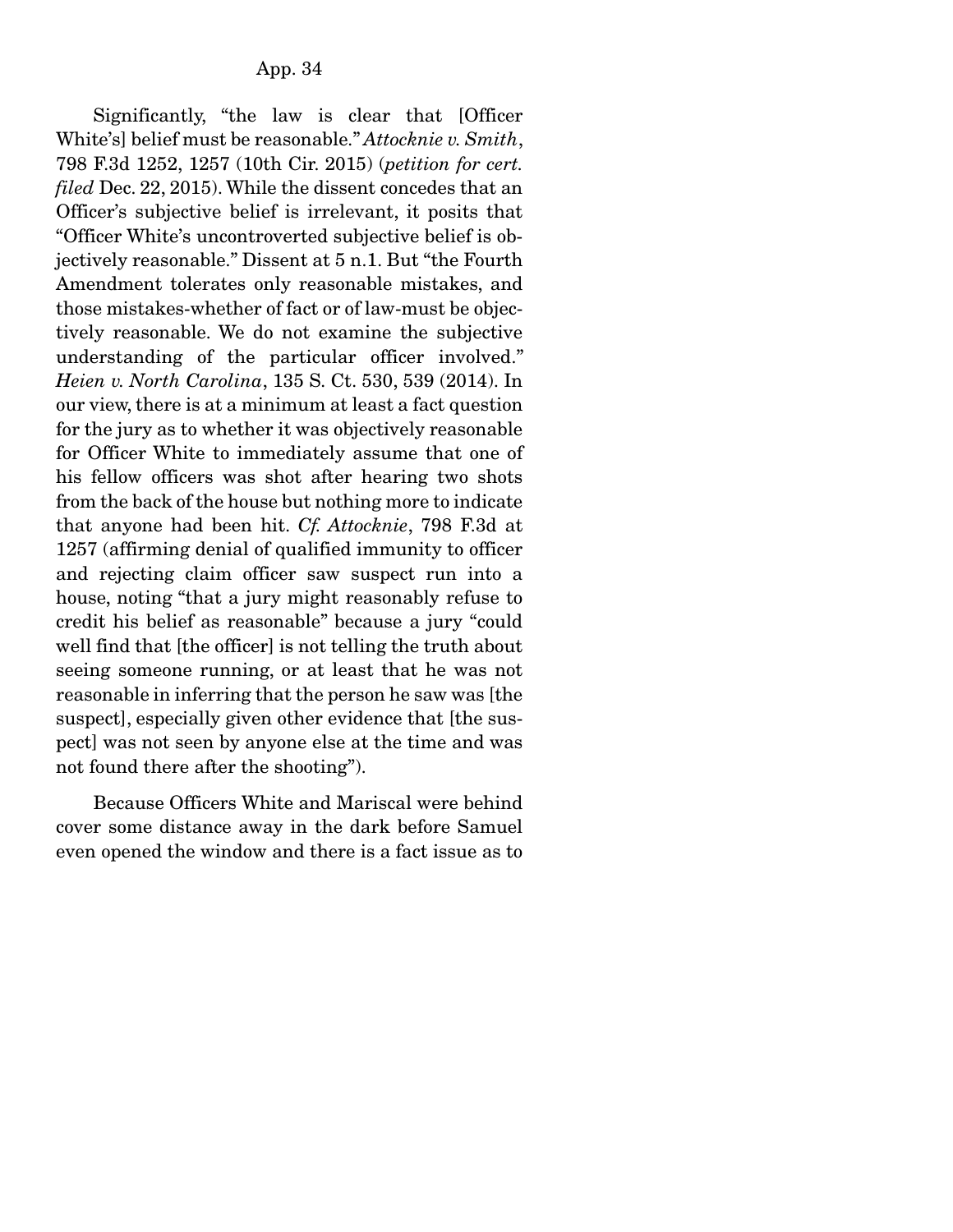whether Samuel fired his weapon, for purpose of analysis on summary judgment Samuel Pauly did not "pose an *immediate* threat to the safety of the officers or others." *Graham*, 490 U.S. at 396 (emphasis added).

 The third *Graham* factor, "whether [the suspect] is actively resisting arrest or attempting to evade arrest by flight," 490 U.S. at 396, also weighs in favor of plaintiff estate. As the district court determined, after the officers arrived on scene, spoke with the women about the incident, and then allowed the women to leave the Glorieta off-ramp, "any threat to the females was over." Aplt. App. at 676. More importantly, the court recognized that "the Officers did not believe any exigent circumstances existed," and that at that point, they "*did not have enough evidence or probable cause to make an arrest.*" *Id.* (emphasis added). Thus, when the officers, including White, went to the brothers' residence, they were not there to make an arrest as no grounds existed to do so. This is especially true for Samuel Pauly, who had been in his home playing video games before Daniel arrived that night. Accordingly, the brothers could not have been "attempting to evade arrest by flight," *Graham*, 490 U.S. at 396. This factor supports plaintiff estate.

 Because Officer White fired the fatal shot, we turn to the four factors set out in *Estate of Larsen*, 511 F.3d at 1260, to assess the "degree of threat" he faced. The first factor, "whether the officers ordered the suspect to drop his weapon, and the suspect's compliance with police commands," *id.*, clearly supports plaintiff estate. For purposes of qualified immunity, the district court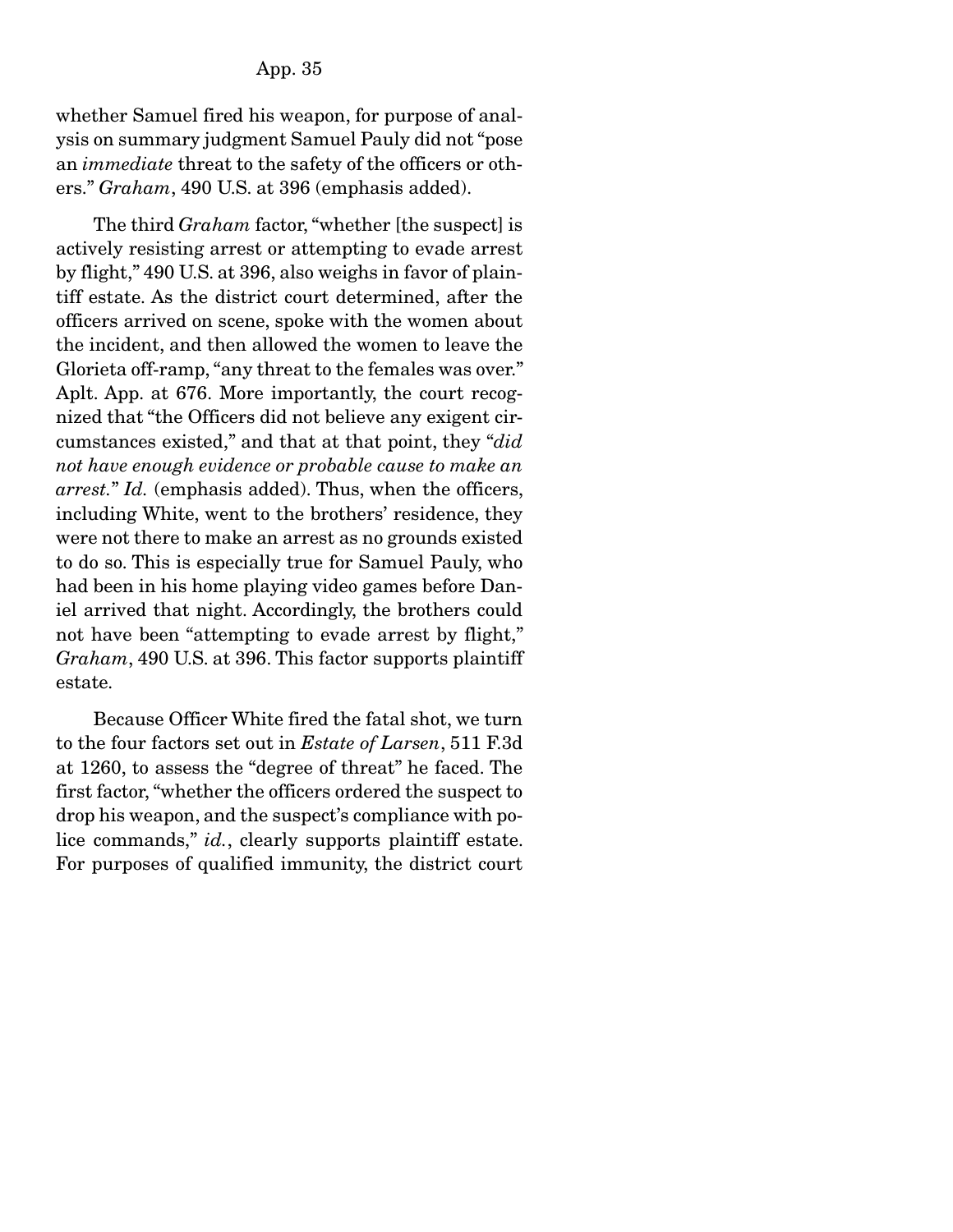determined that Officer White did not identify himself or order Samuel Pauly to drop his weapon. The second factor, "whether any hostile motions were made with the weapon towards the officers," *id.*, weighs in favor of Officer White because the district court found that Samuel Pauly pointed a handgun at Officer White, or at least in his direction. The third factor, "the distance separating the officers and the suspect," *id.*, clearly supports plaintiff estate because Officer White was at least 50 feet away behind cover when he fired the fatal shot.

 We consider the fourth factor, "the manifest intentions of the suspect," *id.*, to be somewhat neutral. The district court determined "a reasonable jury could find" that "it would have been reasonable for the Officers to conclude that Daniel Pauly could believe that persons coming up to his house at 11:00 p.m. were connected to the road rage incident which had occurred a couple of hours previously," and "that under these circumstances, the occupants of the house would feel a need to defend themselves and their property with the possible use of firearms." Aplt. App. at 685. Under the circumstances here, such defense would be permissible under New Mexico state law. *See also Boyett*, 185 P.3d at 358-59. This conclusion comports with what the Supreme Court made clear in *Heller*, 554 U.S. at 628-29, that citizens have the inherent right to use weapons to defend their home against intruders.

 Moreover, and importantly, the district court found a genuine fact issue remains as to whether Samuel Pauly even fired his weapon. Although Officers White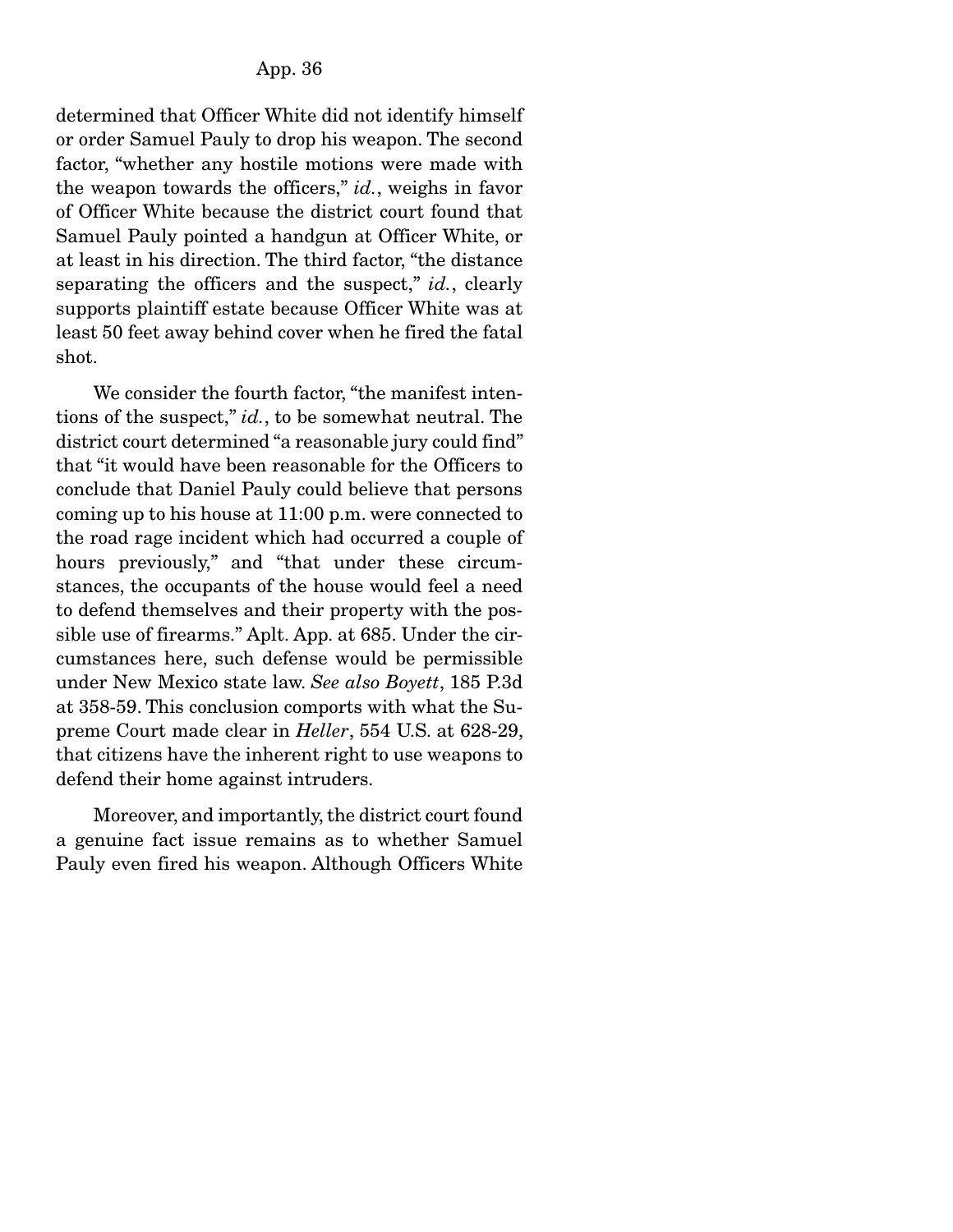and Mariscal claim that Samuel fired the handgun, the district court noted

A revolver later found on the living room floor under the front window where Samuel Pauly was shot had one casing forward of the firing pin while the other four chambers were loaded. No bullet casing was recovered from the handgun, so there is no forensic proof that Samuel Pauly fired the handgun that night.

Id. at 681 n.8. Significantly, "Officer Mariscal strongly believes that he fired a shot at Samuel Pauly after Samuel Pauly fired the handgun," and the district court found that "Officer Mariscal was missing one cartridge from his magazine." *Id.* at 681 n.9 Thus, the court concluded: "since only four shots were fired that night, if Officer Mariscal fired the third shot as he claims and Officer White fired the fourth shot, then Samuel Pauly could not have fired upon Officer White." Id. At most, from Officer White's perspective, the manifest intention of Samuel Pauly was unclear at the time Samuel pointed his weapon out of the window of his home.

 Officer White stated in his deposition that when he was kneeling behind the rock wall, he saw Samuel Pauly shoot a "silver gun" directly towards his face. Aplt. App. at 223-24, White dep. at 137-44 ("I observed the male, with his right hand, extend his hand in a parallel position to the ground, pointing the gun toward my direction . . . [and] I observed the muzzle flash, and I heard the bang of the gun."). Nevertheless, "[b]ased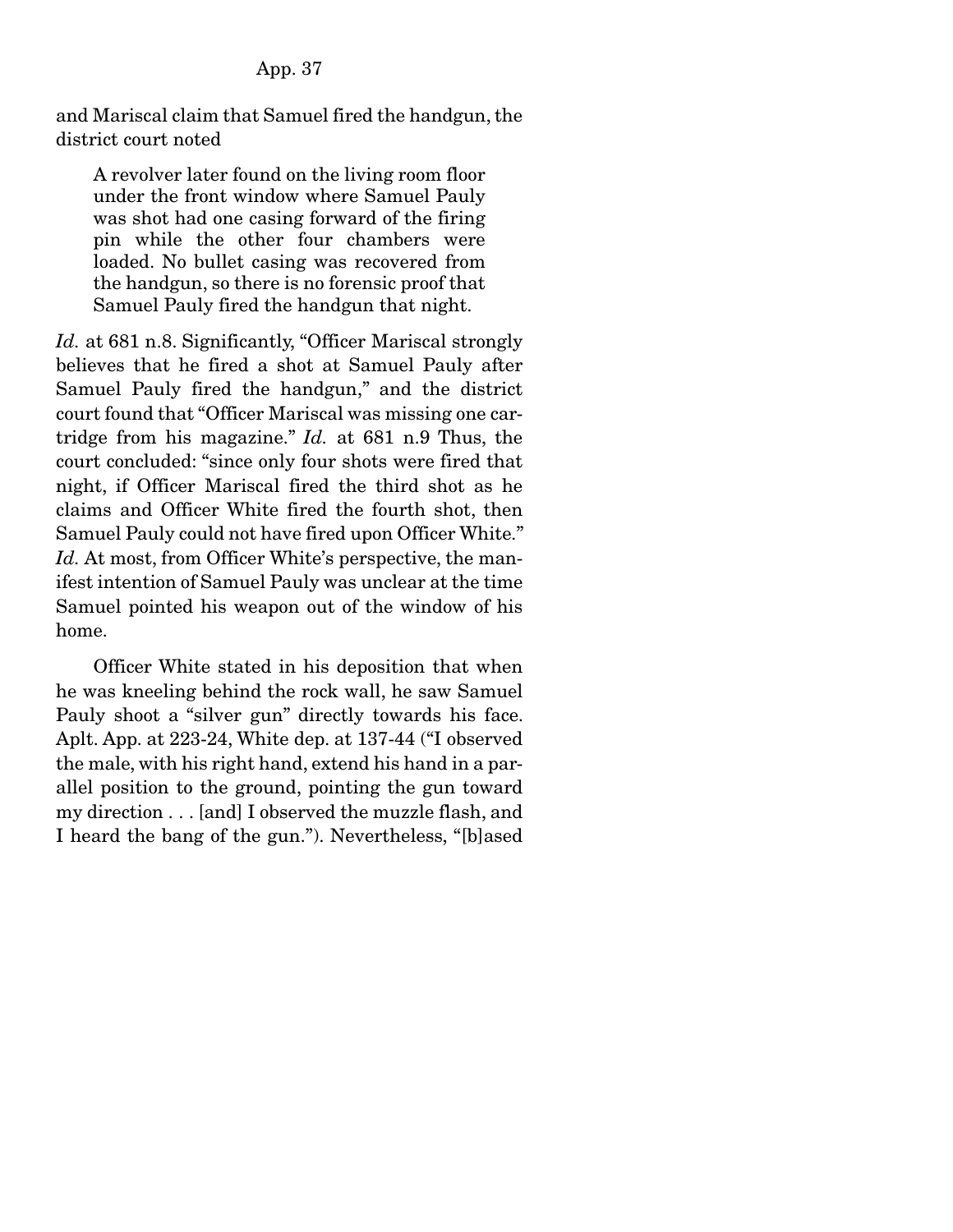on the physical evidence, a jury could reasonably decide to reject [Officer White's] testimony." *Abraham v. Raso*, 183 F.3d 279, 294 (3d Cir. 1999) (holding fact issue precluded summary judgment on excessive force claim against officer). Indeed, "[c]onsidering the physical evidence together with the inconsistencies in the officer's testimony, a jury will have to make credibility judgments, and credibility determinations should not be made on summary judgment." *Id.* Moreover, "since the victim of deadly force is unable to testify, courts should be cautious on summary judgment to 'ensure that the officer is not taking advantage of the fact that the witness most likely to contradict his story – the person shot dead  $-$  is unable to testify.<sup>"</sup> *Id.* (quoting *Scott v. Henrich*, 39 F.3d 912, 915 (9th Cir. 1994)). As the Ninth Circuit noted in *Scott*, 39 F.3d at 915, "the court may not simply accept what may be a self-serving account by the police officer." Rather, "[i]t must also look at the circumstantial evidence that, if believed, would tend to discredit the police officer's story, and consider whether this evidence could convince a rational factfinder that the officer acted unreasonably." *Id.* In any event, this factor highlights the district court's ultimate conclusion that genuine fact issues remain for the jury with respect to this issue.

 Because our analysis "requires careful attention to the facts and circumstances of each case," *Graham*, 490 U.S. at 386, we note that factors one and three, as set out in *Estate of Larsen* and reiterated in *Tenorio*, are particularly relevant here: "(1) whether the officers ordered the suspect to drop his weapon," and "(3) the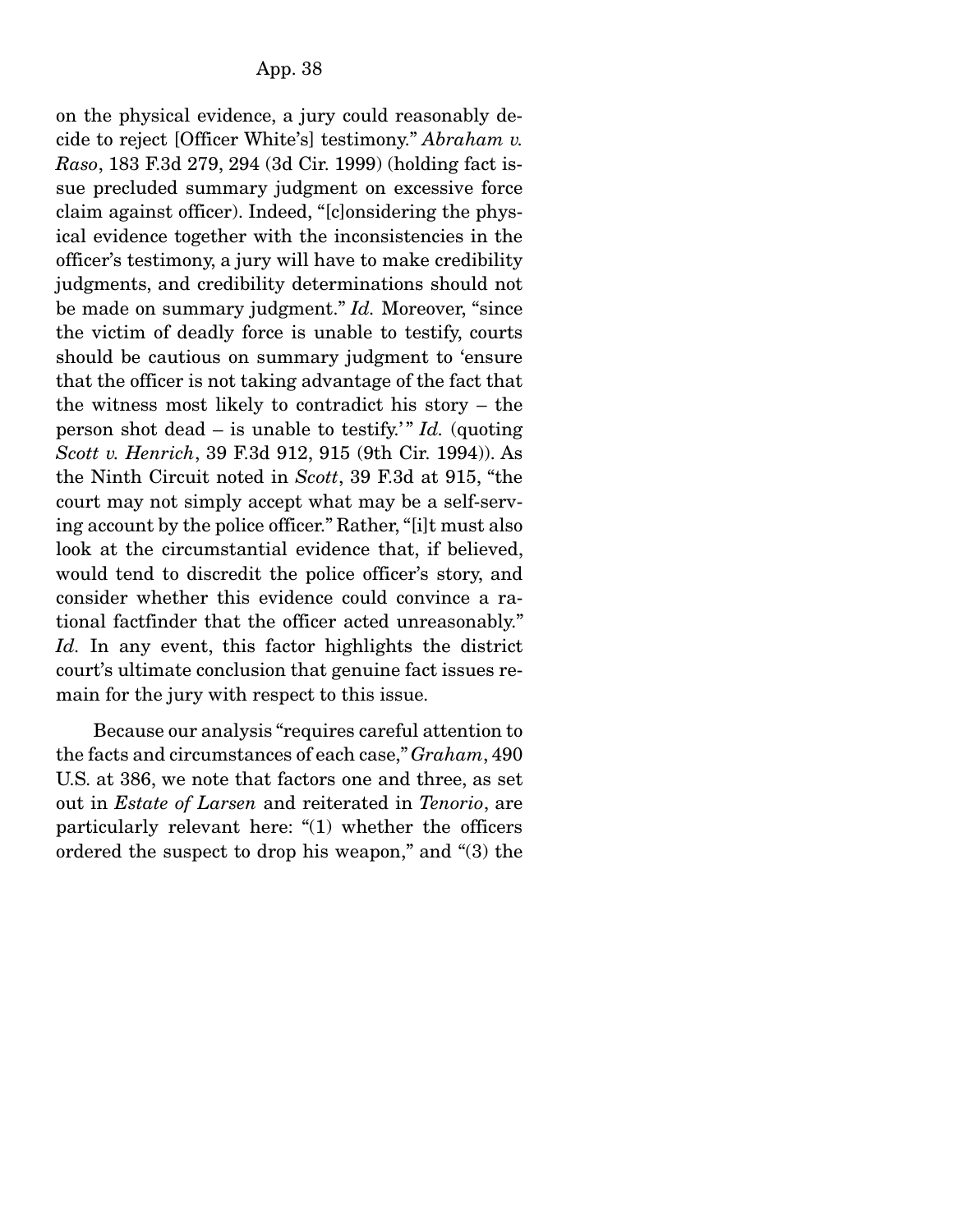distance separating the officers and the suspect." *Estate of Larsen*, 511 F.3d at 1260; *Tenorio*, 802 F.3d at 1163. The undisputed facts establish that neither Officer White nor Officer Mariscal ordered the suspect to drop his weapon. In excessive force cases, "if the suspect threatens the officer with a weapon . . . deadly force may be used if necessary to prevent escape, and *if where feasible*, some warning has been given." *Garner*, 471 U.S. at 11-12 (emphasis added); *Thomson*, 584 F.3d at 1321 (citing *Garner). See also Vaughan v. Cox*, 343 F.3d 1323 (11th Cir. 2003) (fact issue as to whether warning was feasible before deadly shot fired).

 Plaintiffs' expert witness, Glenn A. Walp, testified that in his professional opinion it was feasible for Officer White to give the suspect a warning during the five-second interval between when Samuel aimed the gun and Officer White fired his weapon, and that the officer's failure to do so was unreasonable.8 Aplt. App.

<sup>&</sup>lt;sup>8</sup> The dissent criticizes our use of Mr. Walp's testimony, noting that "we've previously discounted the use of expert testimony to undermine the reasonableness of an officer's on-scene judgment and we should do the same here," citing *Thomson*, 584 F.3d at 1320-21, and *Saucier*, 533 U.S. at 194 n.6. Dissent at 9. In essence, the dissent views our use of the expert testimony as the type of second guessing and 20/20 hindsight the Supreme Court has instructed is not appropriate when reviewing the reasonableness of an officer's conduct. *See Graham*, 490 U.S. at 396 ("The 'reasonableness' of a particular use of force must be judged from the perspective of a reasonable officer on the scene, rather than with 20/20 vision of hindsight."). However, we mention his testimony only because it supports the district court's determination that a reasonable jury could conclude it was feasible for Officer White to warn Samuel Pauly before shooting him, especially where he was behind cover before Samuel opened the window. A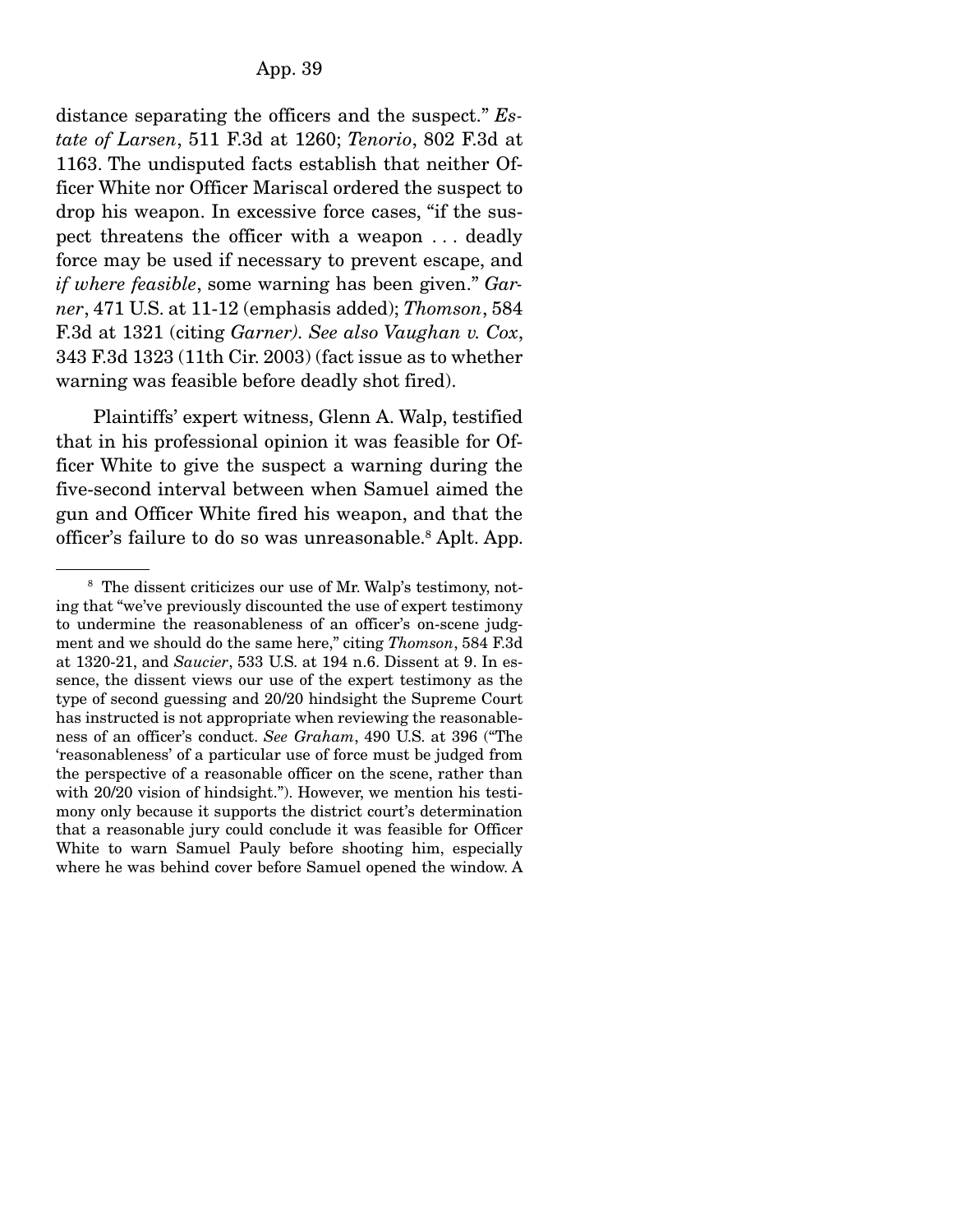at 289. *See also id.* at 286, Walp dep. at 180 ("[B]etween the time when he saw the pointing of the weapon and what we will use for the sake of argument here today, five seconds, I feel that there was an extensive amount of time to at least yell something to the effect . . . of 'State Police, drop your weapon.' "). In this connection, we note that in *Tenorio*, within "*two or three seconds*" the officer "yelled, 'Sir, put the knife down! Put the knife down, please! Put the knife down!" before he shot the decedent. 802 F.3d at 1163.

 Moreover, as the circumstances in *Tenorio* show, the immediacy of the danger to the police officer is important:

One could argue that [Officer] Pitzer appropriately used lethal force. The officers were responding to an emergency call for police assistance to protect against danger from a man who had been violent in the past and was waving a knife around in his home. The man was walking toward Pitzer in a moderatesized room while still carrying the knife despite repeated orders to drop it.

*But the district court ruled that the record supports some potential jury findings that* 

jury may accept this testimony, but it may not. But Mr. Walp's testimony highlights why a reasonable jury might conclude it was feasible. In any event, we have not found a bright line rule precluding us from mentioning expert testimony in the record on a subject on which the district court found genuine fact disputes remain. *See* Aplt. App. at 684-85 ("For example, it is disputed whether . . . it was feasible for Officer White to warn Samuel Pauly before shooting him.").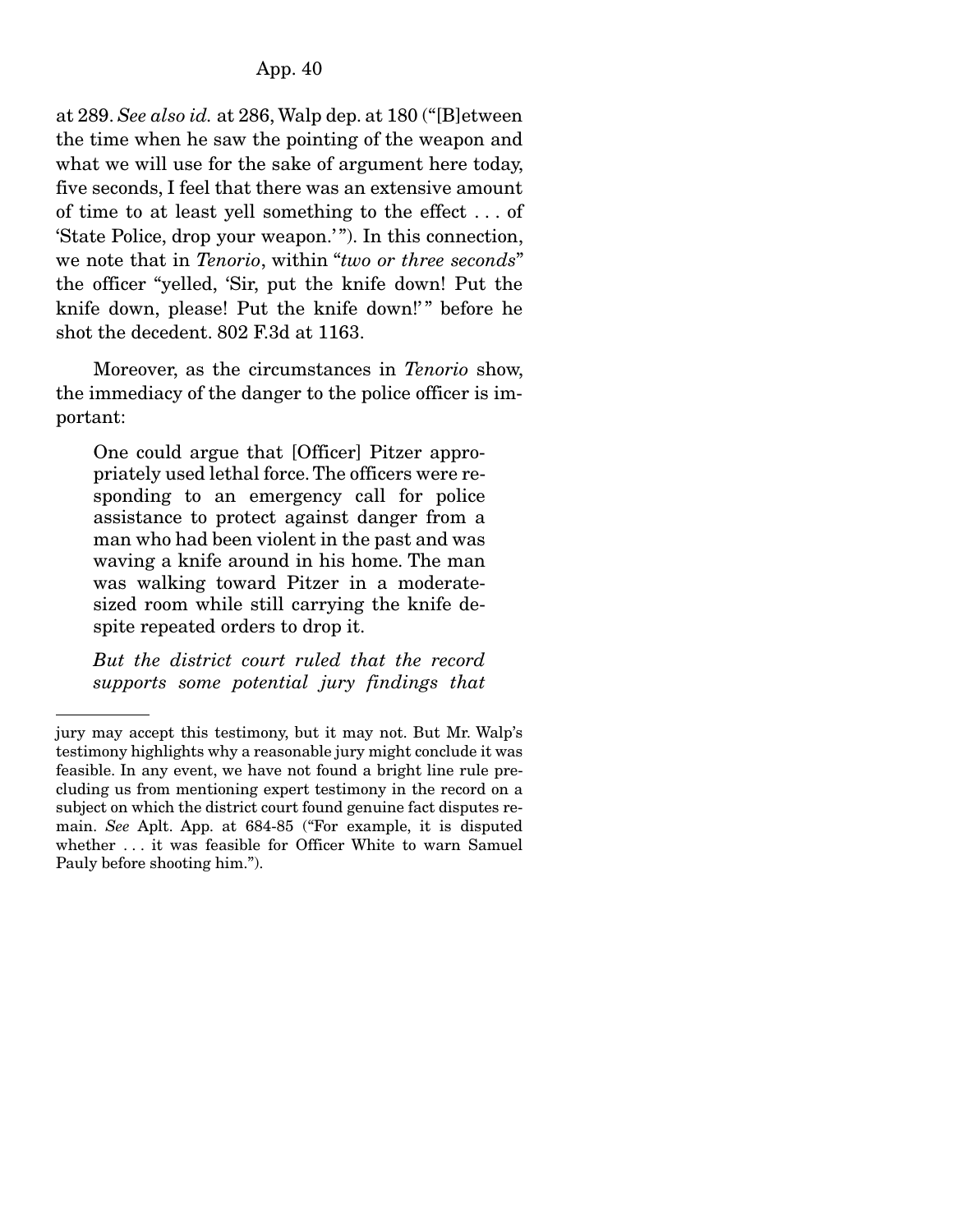*would establish Tenorio's claim – in particular, that Tenorio "did not 'refuse' to drop the knife because he was not given sufficient time to comply' with Pitzer's orde*r; that Tenorio made no hostile motions toward the officers but was merely "holding a small kitchen knife loosely by his thigh and . . . made no threatening gestures toward anyone."; *that Tenorio was shot "before he was within striking distance of [Pitzer]. . . ."*

*Id.* at 1164-65 (emphasis added). Here, not only was Officer White fifty feet away from Samuel Pauly, Officer White was sequestered behind a rock wall and Samuel was aiming his gun through the open window of a lighted house toward a target obscured by the dark and rain.9

<sup>&</sup>lt;sup>9</sup> We disagree with the dissent's characterization of Officer White's position when he took cover as behind a "partial rock wall." Dissent at 7 n.4, 8. By implying that Officer White was not in a protected position when Samuel Pauly pointed the gun in his direction, the dissent does not read the evidence in the light most favorable to plaintiff estate and fails to rely on the district court's determination of the evidence. The dissent ignores the "fundamental principle" that in reviewing the denial of a summary judgment motion based on qualified immunity, "reasonable inferences should be drawn in favor of the nonmoving party." *Tolan v. Cotton*, 134 S. Ct. 1861, 1868 (2014) (reversing grant of summary judgment to Officer and holding the "court below credited evidence of the party seeking summary judgment and failed properly to acknowledge key evidence offered by the party opposing that motion"); *accord Weigel*, 544 F.3d at 1147 ("In reciting the facts of this case, we view the evidence in the light most favorable to the nonmoving party."). The dissent clearly reads the evidence concerning the cover of his position in the light most favorable to Officer White and impermissibly draws inferences in his favor.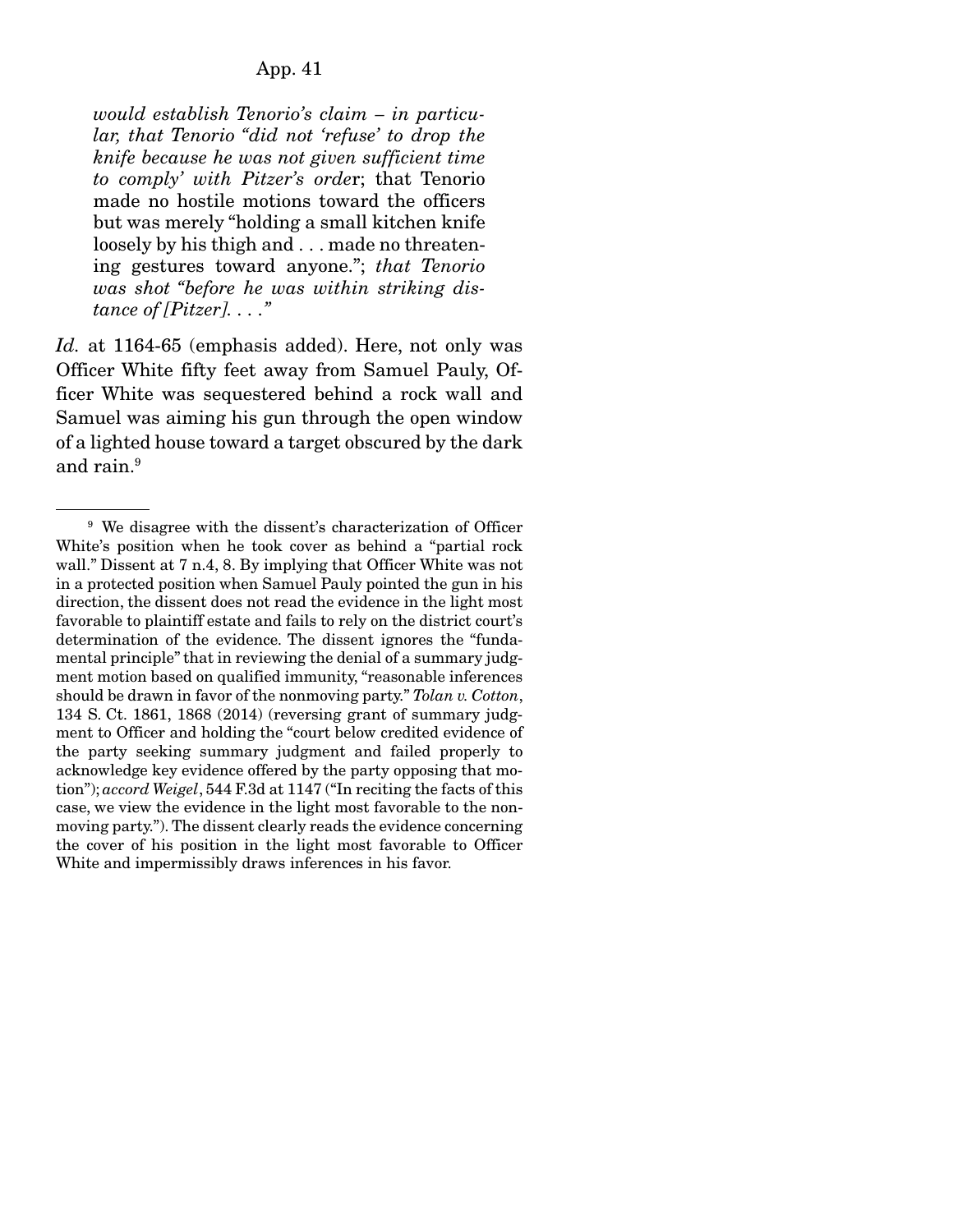As Officer White described it when he was asked to explain what he did after he heard "We have guns," he said he ran and took cover behind a rock wall *before* Samuel opened the window and stuck his gun out.

Q. And, I'm sorry, I think you just said this, but the position that you took, you know, you ran down on the other side of the rock wall. Tell me again. Were you standing? Were you crouched? What position were you in?

A. I was kneeling.

Q. So you're kneeling, one knee up and one knee down?

A. Both knees down.

Q. So both of your knees were on the ground, and where – were you looking towards the residence?

A. I was.

\* \* \*

Q. So you kneeled down, both knees on the ground and looking over the top of the rock wall. Is that right?

A. Correct.

Q Did you have your duty weapon drawn?

A. I did.

\* \* \*

Q. *Nobody was in the window at that point? Is that correct?*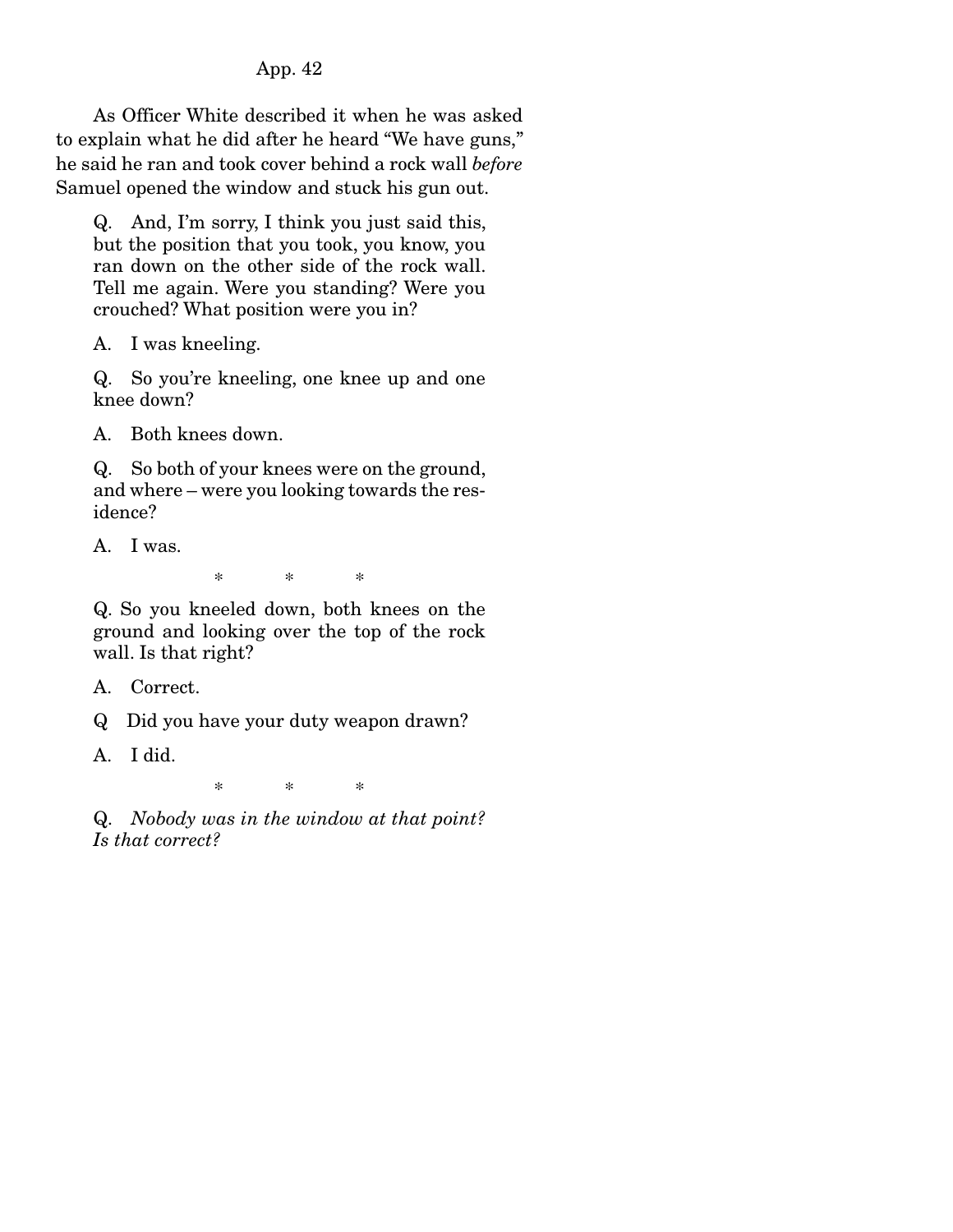- A. *That's correct.*
- Q. *Was the window up?*
- A. *As in closed? It was closed.*

Q. Yes. So the window – both windows were closed at the point that you run down to the position in Exhibit 2?

A. Correct.

Q. *You have your weapon drawn. Where is it pointing at that time?*

- A. *It's pointing in the direction of the house.*
- Q. *Was it resting on the wall?*
- A. *It was.*

Aplt. App. at 222 (emphasis added). Officer White's own description of his position at the time Samuel Pauly opened the window and pointed his gun out clearly supports the district court's description of him as "behind a stone wall located 50 feet from the front of the house." *Id.* at 680.

 Officer White relies on our decision in *Wilson*, 52 F.3d at 1549, for the proposition that use of deadly force is reasonable where someone aims a gun at an officer. The facts there were entirely different. Officer Meeks was out in the open when he confronted Wilson, whom a witness described as "extremely drunk." *Id.* Officer Meeks suspected Wilson of holding a gun concealed behind his leg and ordered him to show his hand. Wilson did not comply, and the officer repeated his demand. When Wilson brought his gun forward and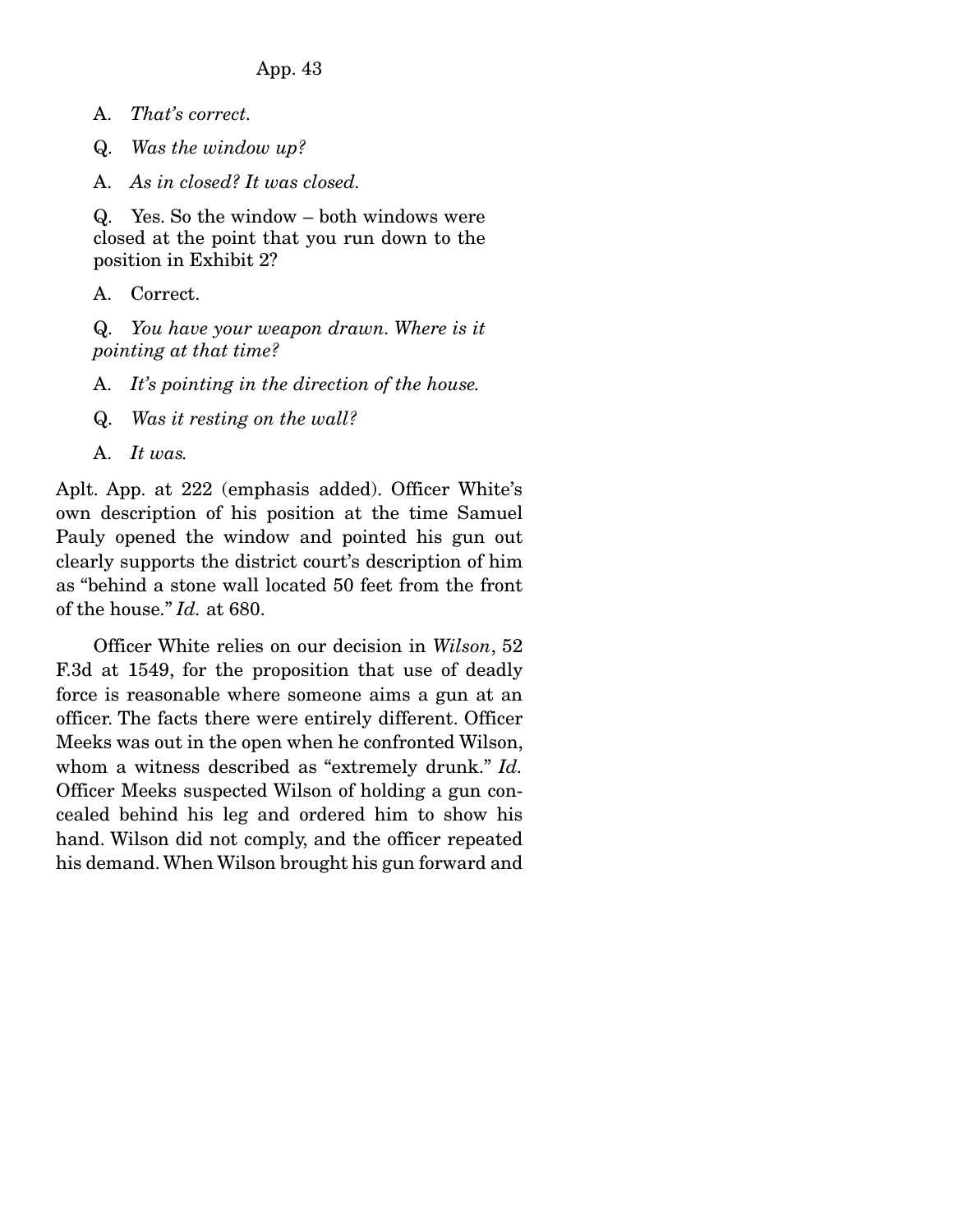Officer Meeks heard the sound of the handgun being cocked, he shot Wilson. *Id.* at 1553. It is clear from the facts in *Wilson* that Officer Meeks was in close range of the pointed gun and that an objectively reasonable police officer would have believed his life was in immediate danger. Similarly, in *Estate of Larsen*, 511 F.3d at 1258, "Larsen was within 7 to 12 feet" from the officers when he raised his knife, ignored the officer's warning to "Drop the knife or I'll shoot," and took a step "toward the officer." *See also Thomson*, 584 F.3d at 1318 ("The time frame during which all of this happened was very short; from the time when Mr. Thomson came into view of the police until the time he was shot, possibly as few as ten seconds had elapsed. During that time, Mr. Thomson was repeatedly told to put down his weapon.  $\dots$ .").

 The dissent claims that "in endeavoring to affix liability on" Officer White, we stretch to distinguish *Wilson*, arguing that the threat to Officer White was "even more immediately compelling than those faced by the shooting officer in *Wilson.*" Dissent at 7. This is so, the dissent contends, because Officer White was not "fully protected" when he took cover behind a stone wall but rather "was kneeling in a vulnerable position behind a short rock wall – a wall that at most provided partial cover from the armed suspect pointing a gun at him and potentially no cover from the second armed suspect whose exact location outside was unknown." Dissent at 7 n.5. But as we have already noted, the dissent's claim completely ignores the long standing rule that we must view the evidence in the light most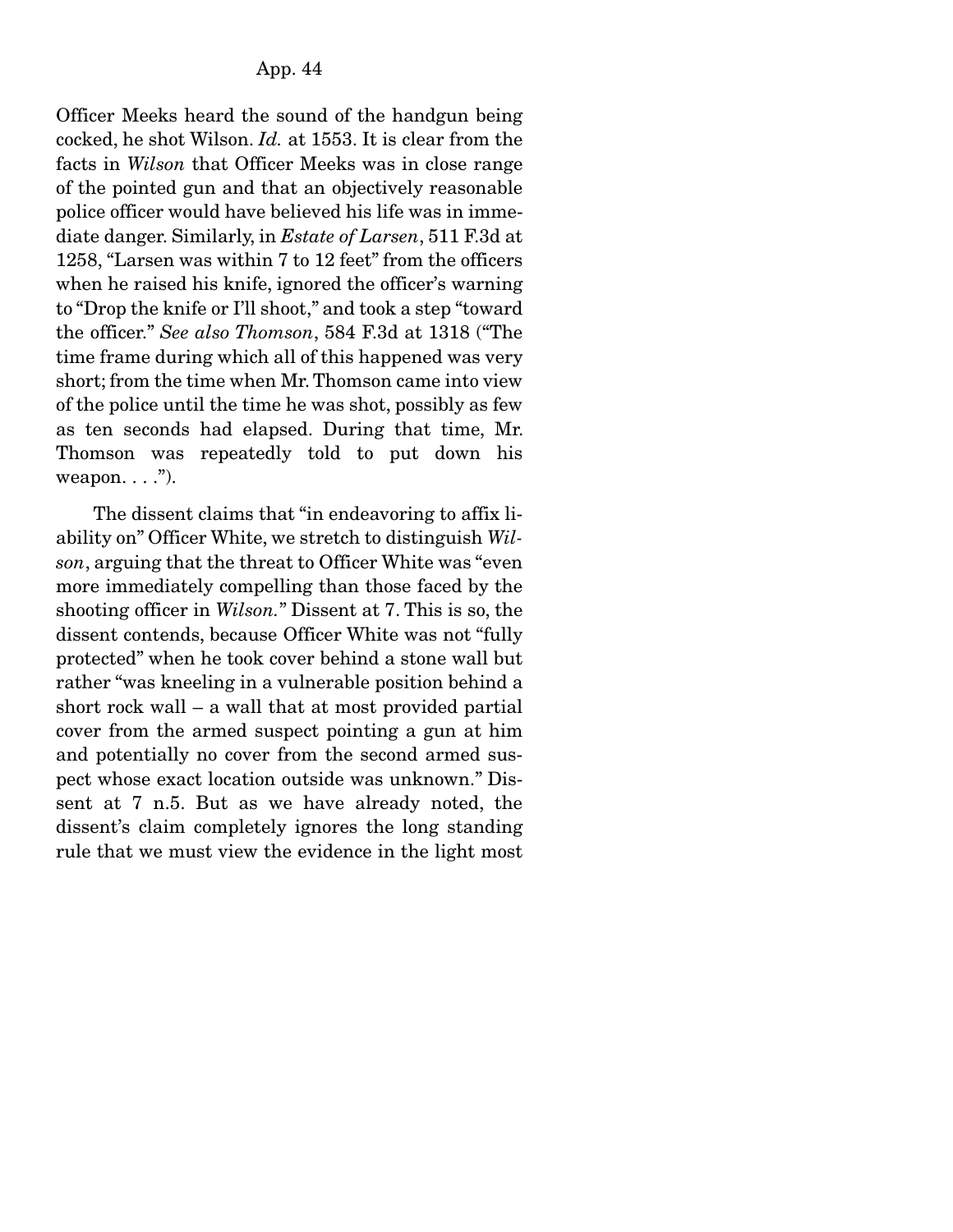favorable to plaintiff estate, and that "reasonable inferences should be drawn in favor of the nonmoving party." *Tolan*, 134 S. Ct. at 1868. Instead, the dissent assumes facts in the light most favorable to Officer White. The dissent's reliance on *Wilson* is accordingly flawed.

 Based on the record in the present case, viewed in plaintiff estate's favor, we agree with the district court that a jury could find a reasonable officer in Officer White's position would *not* have probable cause to believe there was an *immediate* threat of serious harm to himself or to Officer Mariscal, who was also behind cover, such that he could shoot Samuel Pauly through the window of his home without giving him a warning. As a result, the jury could conclude Officer White's use of deadly force against Samuel Pauly was not objectively reasonable and violated the Fourth Amendment.

## *2. Clearly Established*

 Having held that the evidence is sufficient to establish an excessive force claim, we turn to whether the law was clearly established at the time of the violation. "The relevant, dispositive inquiry in determining whether a right is clearly established is whether it would be clear to a reasonable officer that his conduct was unlawful in the situation he confronted." *Saucier*, 533 U.S. at 207; *Casey*, 509 F.3d at 1283-84.

*Graham*, 490 U.S. at 396, and its Tenth Circuit progeny, including our 1997 decision in Allen, clearly established that the reasonableness of an officer's use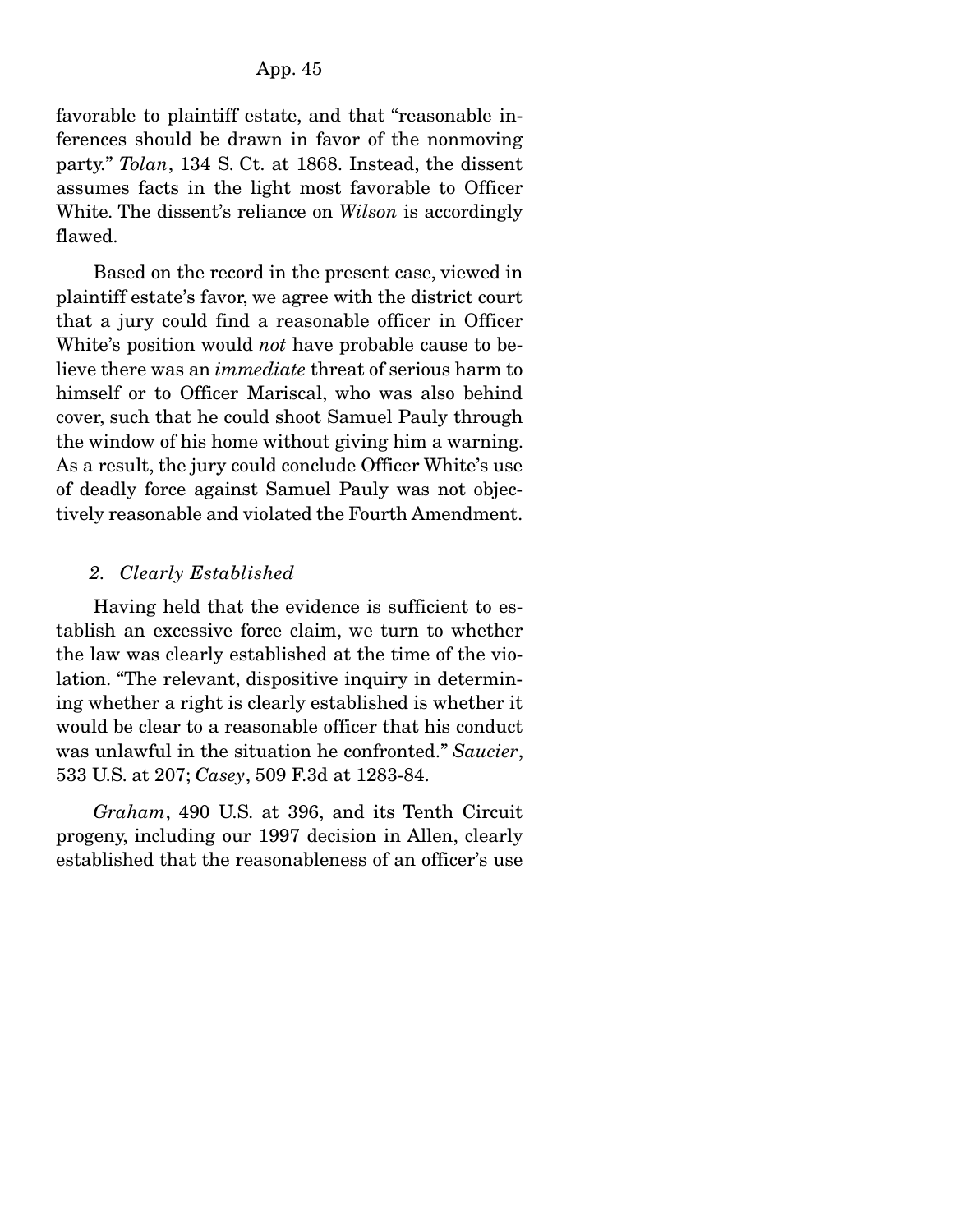of force depends, in part, on "whether the officer[ ] [was] in danger at the precise moment that [he] used force." *Allen*, 119 F.3d at 840 (quoting *Sevier*, 60 F.3d at 699). In addition, since 1985 and the Supreme Court's decision in *Garner*, it has been clearly established that "if the suspect threatens the officer with a weapon . . . deadly force may be used if necessary to prevent escape, and *if where feasible*, some warning has been given. 471 U.S. at 11-12 (emphasis added); *see also Vaughan*, 343 F.3d at 1331 (fact issue as to whether warning was feasible before deadly shot fired).

 The dissent argues that by relying on *Graham* and *Allen*, we violate the Supreme Court's instruction not to define clearly established law too generally. Dissent at 11. It is true that in *Mullenix*, the Court stated that it has "repeatedly told courts . . . not to define clearly established law at a high level of generality." 136 S. Ct. at 308 (quoting *al-Kidd*, 563 U.S. at 742). But the central question, the Court noted, is "whether the violative nature of *particular* conduct is clearly established." *Id.* (quoting *al-Kidd*, 563 U.S. at 742). In reversing the Fifth Circuit's clearly established law analysis "that a police officer may not use deadly force against a fleeing felon who does not pose a sufficient threat of harm to the officer or others," the Court explained that it had "previously considered – and rejected – almost that exact formulation of the qualified immunity question . . . [i]n *Brosseau* [*v. Haugen*, 543 U.S. 194 (2004)]." *Id.* at 308-09 (internal citation and quotation marks omitted). *Mullenix* is thus distinguishable from this case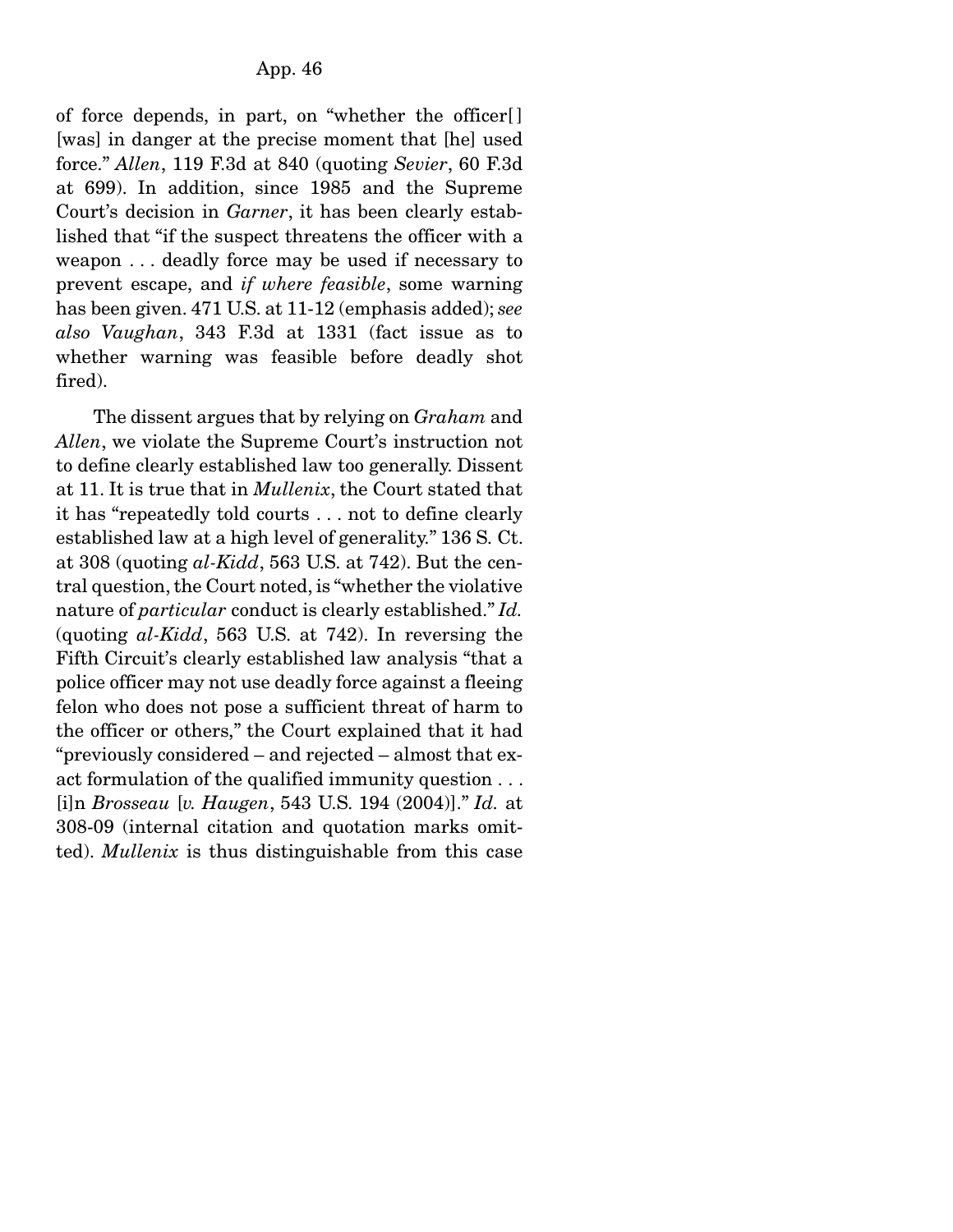because there were clearly other cases on point there that had rejected the argument used to form the basis of the Fifth Circuit's decision.

 Notably, in *Brosseau*, 543 U.S. at 199, a case decided in 2004, the Court reversed the Ninth Circuit's denial of qualified immunity, holding that using the "general" test for excessive force cases from *Garner*, 471 U.S. at 85, was "mistaken." The Court explained that the Ninth Circuit erred in finding "fair warning in the general tests set out in *Graham* and *Garner,*" because "*Graham* and *Garner*, following the lead of the Fourth Amendment's text, are cast at a high level of generality." *Id.* at 199. Rather, the Court explained that the relevant inquiry was whether it was clearly established the officer's conduct was prohibited by the Fourth Amendment in the specific "situation [Brosseau] confronted." *Id.* at 199-200. Most significantly, the Court cited *Hope*, 536 U.S. at 738, for the proposition that "of course, in an obvious case, [the *Garner* and *Graham*] standards can 'clearly establish' the answer, even without a body of relevant case law." *Id.* at 199. Nothing in *Mullinex* overruled *Hope* on this point.

 Building on the Court's decision in *Hope*, our decision in *Casey* decided almost three years after *Brosseau*, explained that "[t]he *Hope* decision shifted the qualified immunity analysis from a scavenger hunt for prior cases with precisely the same facts toward the more relevant inquiry of whether the law put officials on fair notice that the described conduct was unconstitutional." 509 F.3d at 1284, (internal quotation marks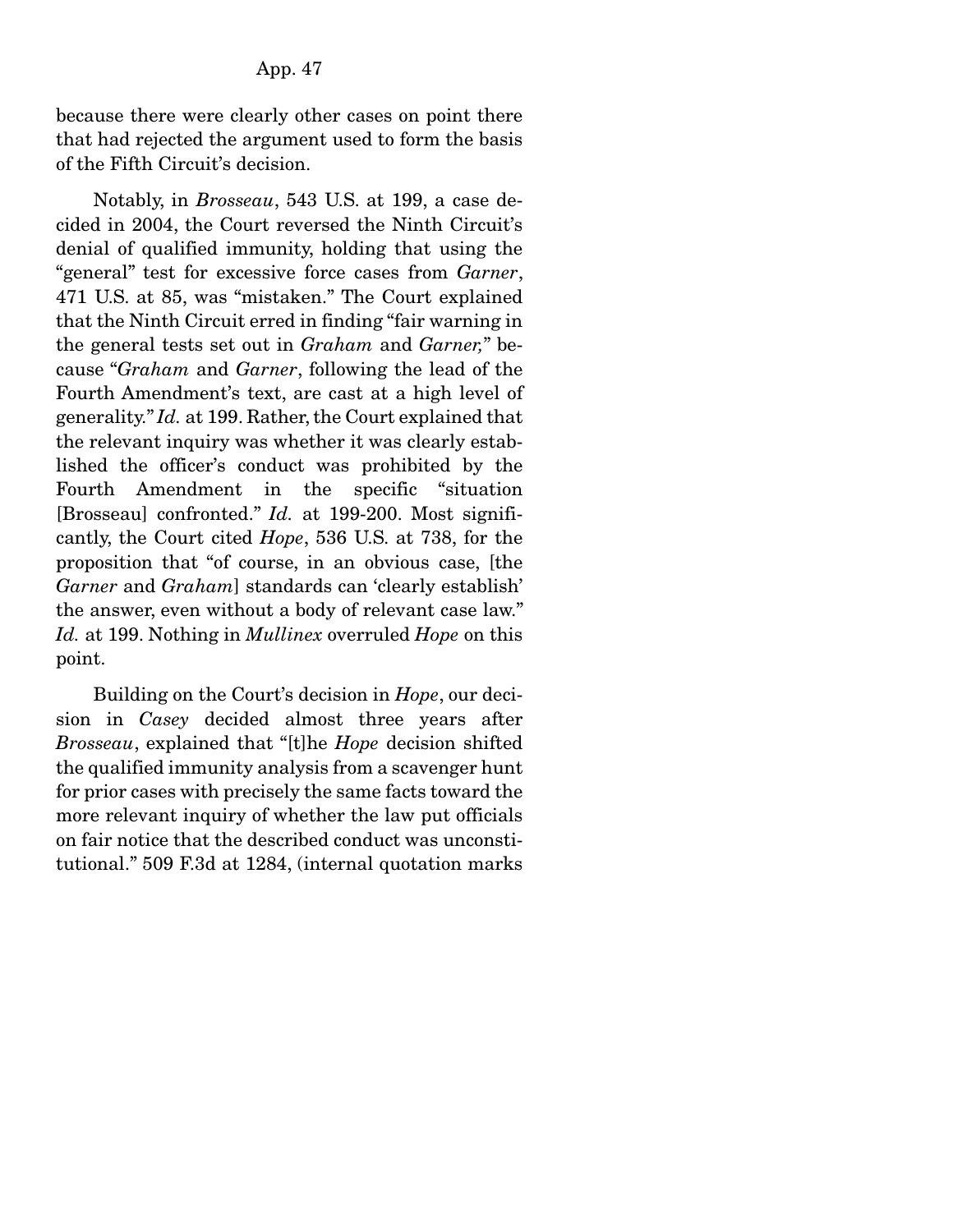omitted). We explained that "[w]e therefore adopted a sliding scale to determine when law is clearly established, *id.*, stating that "[t]he more obviously egregious the conduct in light of prevailing constitutional principles, the less specificity is required from prior case law to clearly establish the violation." *Id.* (quoting *Pierce v. Gilchrist*, 359 F.3d 1279, 1298 (10th Cir. 2004)).

 Taking the facts as the district court determined them in the light most favorable to plaintiff estate, we are presented with this situation: an officer outside someone's home in the dark of night with no probable cause to arrest anyone and behind the cover of a wall 50 feet away from a possible threat, with no warning shot a man pointing his gun out of his well-lighted window at an unknown person in his yard while the man's brother fired protective shots in the air from behind the house. Given his cover, the distance from the window, and the darkness, a reasonable jury could find that Officer White was not in immediate fear for his safety or the safety of others. Any objectively reasonable officer in this position would well know that a homeowner has the right to protect his home against intruders and that the officer has no right to immediately use deadly force in these circumstances. Based on our sliding scale test established in *Casey*, 509 F.3d at 1284, we do not agree with the dissent that more specificity is required to put an objectively reasonable officer on fair notice.

 Accordingly, accepting as true plaintiff estate's version of the facts, a reasonable officer in Officer White's position should have understood, based on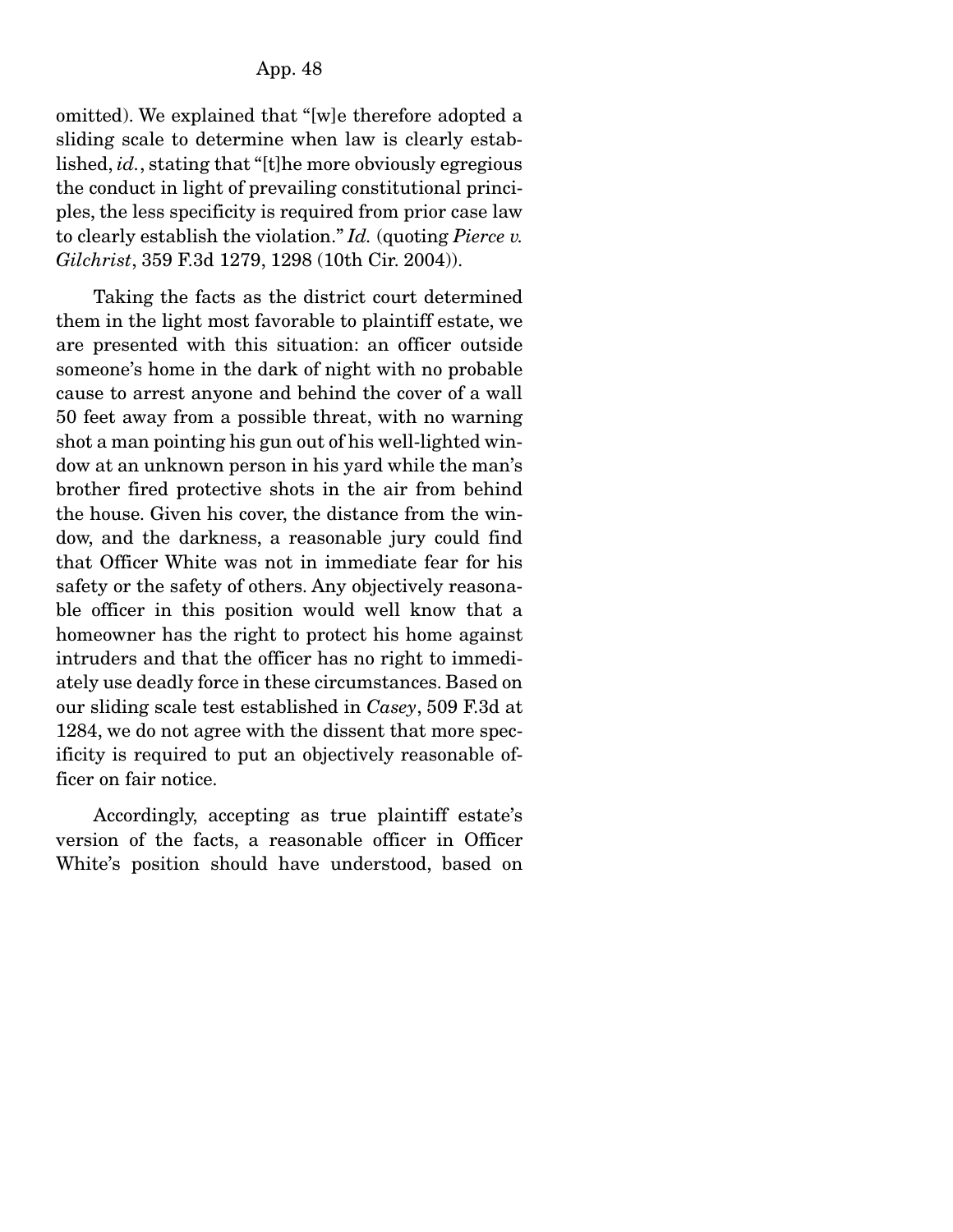clearly established law, that (1) he was not entitled to use deadly force unless he was in danger at the exact moment of the threat of force and  $(2)$  he was required, under the circumstances here, to warn Mr. Pauly to drop his weapon.

#### V

#### Conclusion

 We AFFIRM the district court's denial of summary judgment.

### MORITZ, Circuit Judge, dissenting:

 Undeniably, Samuel Pauly's tragic shooting should never have occurred. So at first glance, it's hard to find fault with the majority's lengthy and compelling discussion of Officers Mariscal's and Truesdale's questionable actions leading up to the tragedy. But the majority's preliminary focus on those two officers, though effectively placed, is legally misplaced. That's because neither Officer Mariscal nor Officer Truesdale shot Samuel Pauly. Instead, Officer White fired the bullet that killed Samuel Pauly. In some cases, this might be the proverbial distinction without a difference. But that is decidedly not the case here because, as the majority recognizes, Officer White came late to the scene and can't be held responsible for the acts of Officers Truesdale and Mariscal.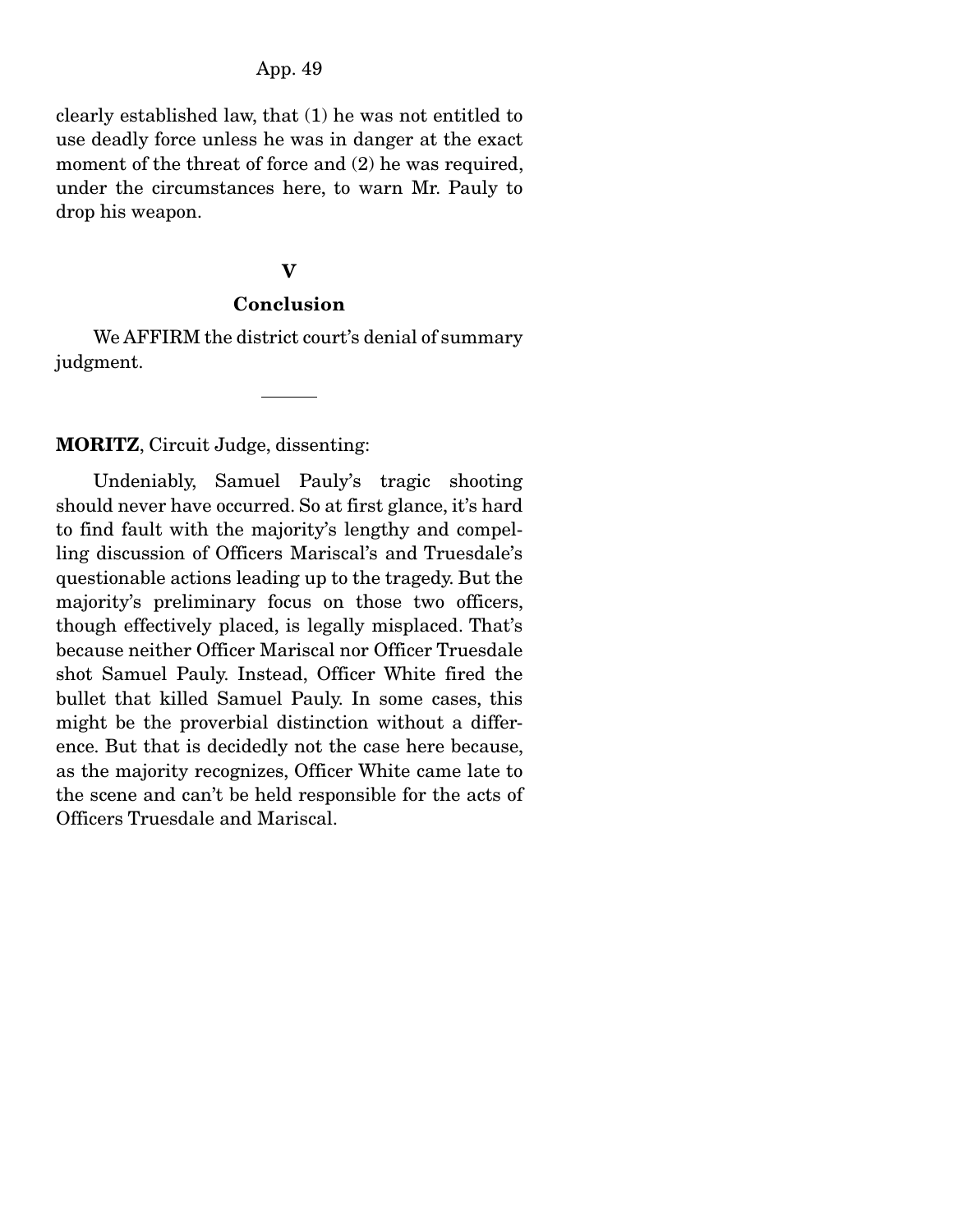The majority nevertheless finds that even considering Officer White's actions separately, a reasonable jury could conclude he used excessive force in shooting Samuel Pauly. But, in reaching that conclusion, the majority impermissibly second-guesses Officer White's split-second decision to use deadly force in self-defense. I would find that under the unique circumstances of this case, Officer White clearly did not use excessive force in shooting Samuel Pauly; thus, no constitutional violation occurred. And if no constitutional violation occurred, the law won't permit us to pin liability on those officers who perhaps should bear responsibility: Truesdale and Mariscal. Instead, all three officers are entitled to immunity.

 I also disagree with the majority's conclusion that the plaintiffs' facts, accepted as true, establish that Officer White's use of deadly force violated clearly established law. To arrive at this determination, the majority mistakenly defines clearly established law at a high level of generality, engaging in exactly the type of review our Supreme Court has consistently cautioned against. As the Court recently reiterated, "[t]he dispositive question is 'whether the violative nature of *particular* conduct is clearly established.'" *Mullenix v. Luna*, 136 S. Ct. 305, 308 (2015) (quoting *Ashcroft v. al-Kidd*, 131 S. Ct. 2074, 2084 (2011)).

 Because I would conclude Officer White's use of deadly force was objectively reasonable and didn't violate clearly established law governing the use of deadly force, I would reverse and remand with directions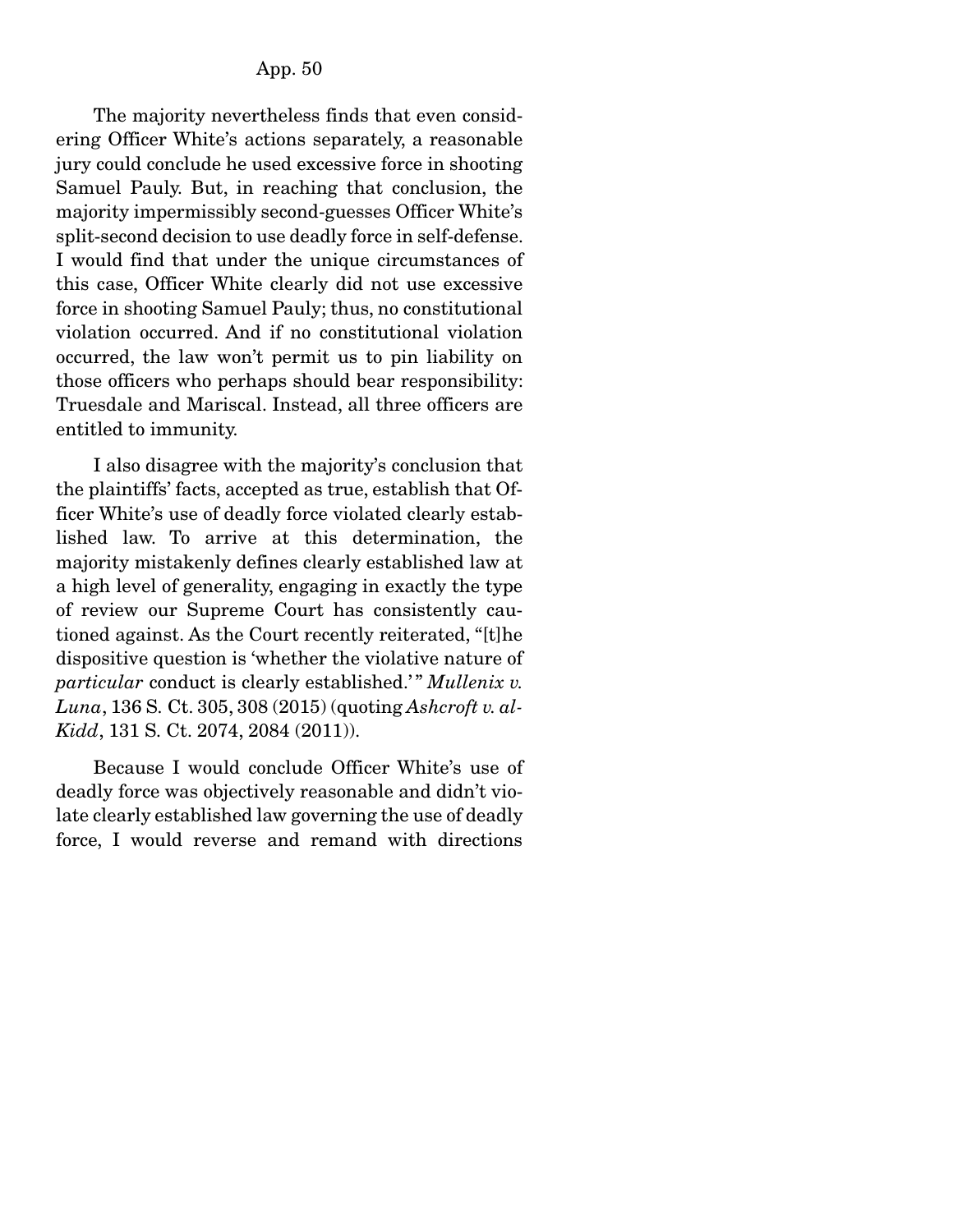to grant summary judgment in favor of all three defendants.

#### **DISCUSSION**

 The doctrine of qualified immunity insulates law enforcement officers from civil liability for the use of excessive force – even deadly force – unless their actions violate clearly established statutory or constitutional rights. *Taylor v. Barkes*, 135 S. Ct. 2042, 2044 (2015). "For a right to be clearly established there must be Tenth Circuit or Supreme Court precedent close enough on point to make the unlawfulness of the officers' actions apparent." *Mascorro v. Billings*, 656 F.3d 1198, 1208 (10th Cir. 2011). This does not "require a case directly on point, but existing precedent must have placed the statutory or constitutional question beyond debate." *Mullenix*, 136 S. Ct. at 308 (quoting *al-Kidd*, 131 S. Ct. at 2083). "When properly applied, [qualified immunity] protects all but the plainly incompetent or those who knowingly violate the law." *Barkes*, 135 S. Ct. at 2044 (alteration in original) (quoting *al-Kidd*, 131 S. Ct. at 2085).

 When a defendant asserts qualified immunity at the summary judgment stage, the burden shifts to the plaintiff to demonstrate (1) the defendant violated a constitutional right and (2) the contours of that right were "clearly established" at the time of the violation. *Thomas v. Durastanti*, 607 F.3d 655, 662 (10th Cir. 2010). If the plaintiff doesn't satisfy " '[t]his heavy twopart burden . . . the defendants are entitled to qualified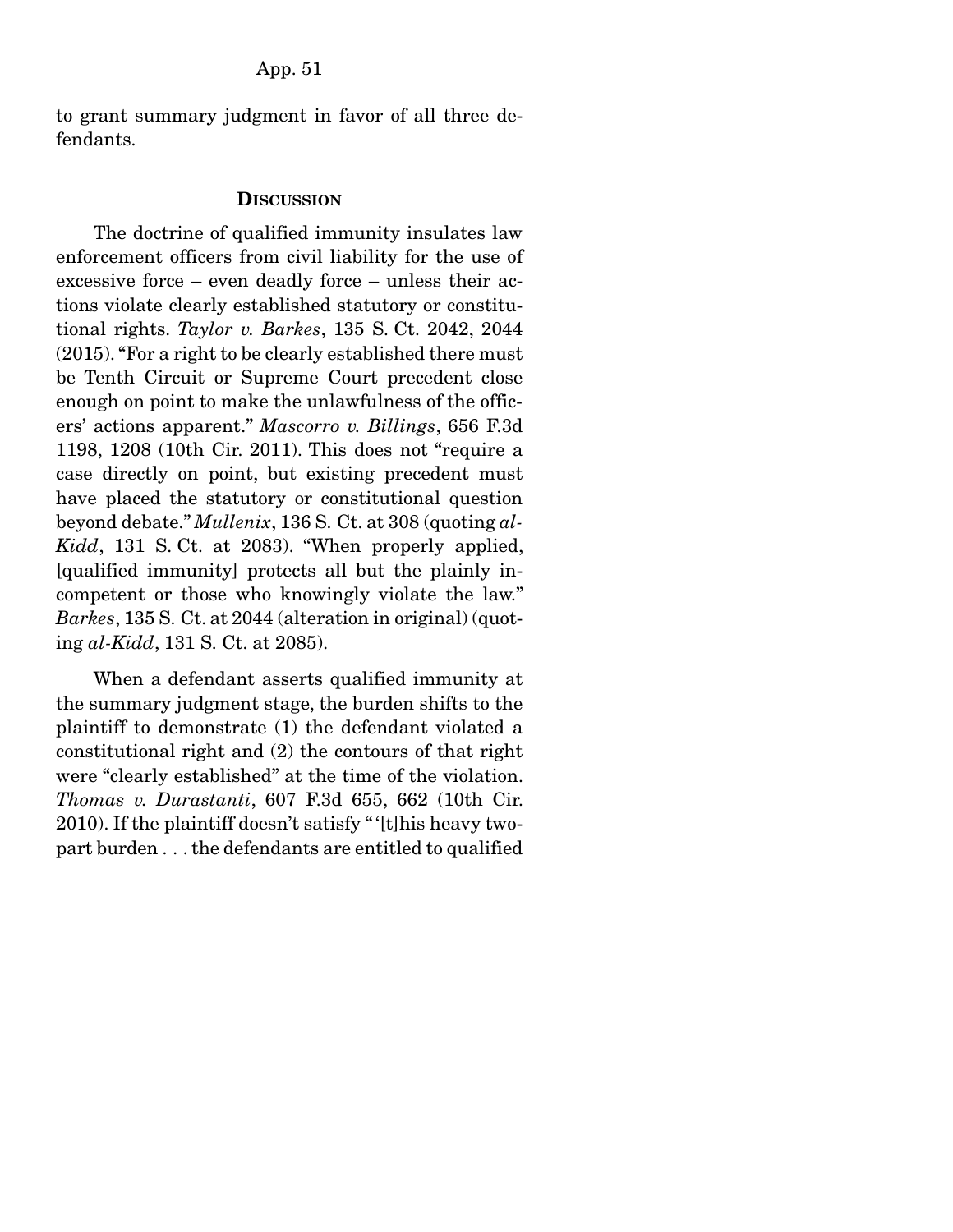immunity.' " *Felders ex rel. Smedley v. Malcom*, 755 F.3d 870, 877-78 (10th Cir. 2014) (quoting *Medina v. Cram*, 252 F.3d 1124, 1128 (10th Cir. 2001)), *cert. denied sub nom. Malcom v. Felders*, 135 S. Ct. 975 (2015).

# I. Officer White is entitled to qualified immunity because his actions were objectively reasonable under the circumstances.

 Because the plaintiffs allege Officer White violated Samuel Pauly's Fourth Amendment right to be free from excessive force, they must demonstrate that White's use of deadly force was objectively unreasonable. *See Havens v. Johnson*, 783 F.3d 776, 781 (10th Cir. 2015). As the majority acknowledges, an officer's use of deadly force is objectively reasonable if a reasonable officer confronted with the same circumstances would have had probable cause to believe that he or she faced an immediate threat of serious physical harm. *Tennessee v. Garner*, 471 U.S. 1, 111 (1985); *Thomas*, 607 F.3d at 664, 670.

 We generally consider several non-exclusive factors in assessing the degree of threat a suspect poses to the officer, including "(1) whether the officers ordered the suspect to drop his weapon, and the suspect's compliance with police commands; (2) whether any hostile motions were made with the weapon towards the officers; (3) the distance separating the officers and the suspect; and (4) the manifest intentions of the suspect." *Thomson v. Salt Lake Cnty.*, 584 F.3d 1304, 1314- 15 (10th Cir. 2009) (quoting *Estate of Larsen ex rel.*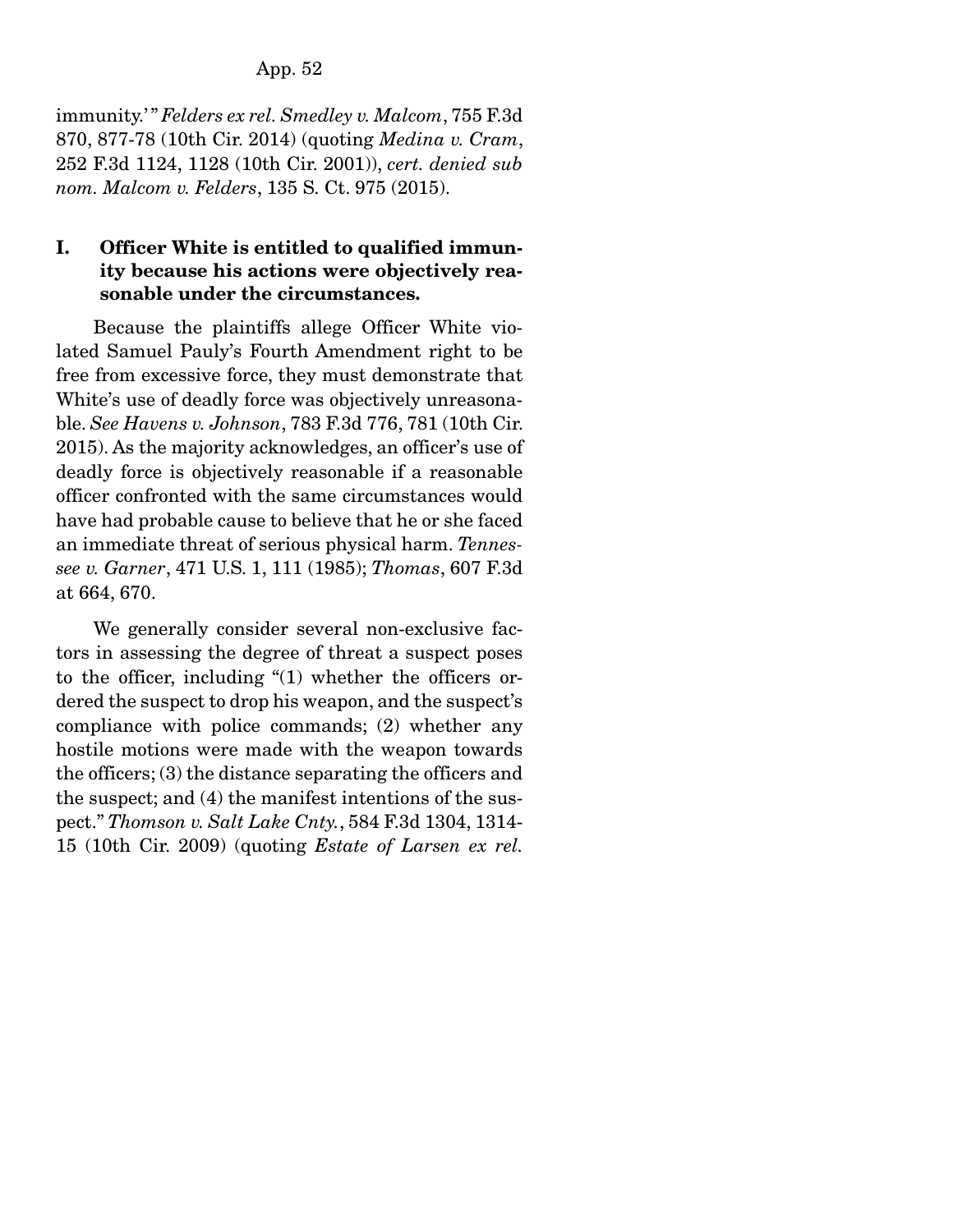*Sturdivan v. Murr*, 511 F.3d 1255, 1260 (10th Cir. 2008)).

 These factors, while significant, only assist us in making the ultimate determination, which is "whether, from the perspective of a reasonable officer on the scene, the totality of the circumstances justified the use of force." *Tenorio v. Pitzer*, 802 F.3d 1160, 1164 (10th Cir. 2015) (quoting *Estate of Larsen*, 511 F.3d at 1260). Moreover, in the qualified immunity context, an officer's on-scene judgment regarding the level of force that is necessary "need not be correct – in retrospect the force may seem unnecessary – as long as it is reasonable." *Id.*

 Viewing the plaintiffs' factual allegations as true and considering the totality of the circumstances known to Officer White from the perspective of an objectively reasonable officer in White's position, I would conclude the plaintiffs haven't demonstrated a Fourth Amendment violation.

 When Officer White arrived at the Paulys' house, he saw Officer Mariscal in the front yard and he heard Officer Truesdale's voice near the back of the house. He saw people moving inside the house. Within seconds of his arrival, Officer White heard one of the Pauly brothers yell, "We have guns." Aplt. App. 680. Officer White took cover behind a stone wall about 50 feet from the front of the house. Officer Mariscal took cover behind a nearby truck. Both officers drew their weapons. A few seconds later, Officer White heard two gunshots fired near Officer Truesdale's location at the rear of the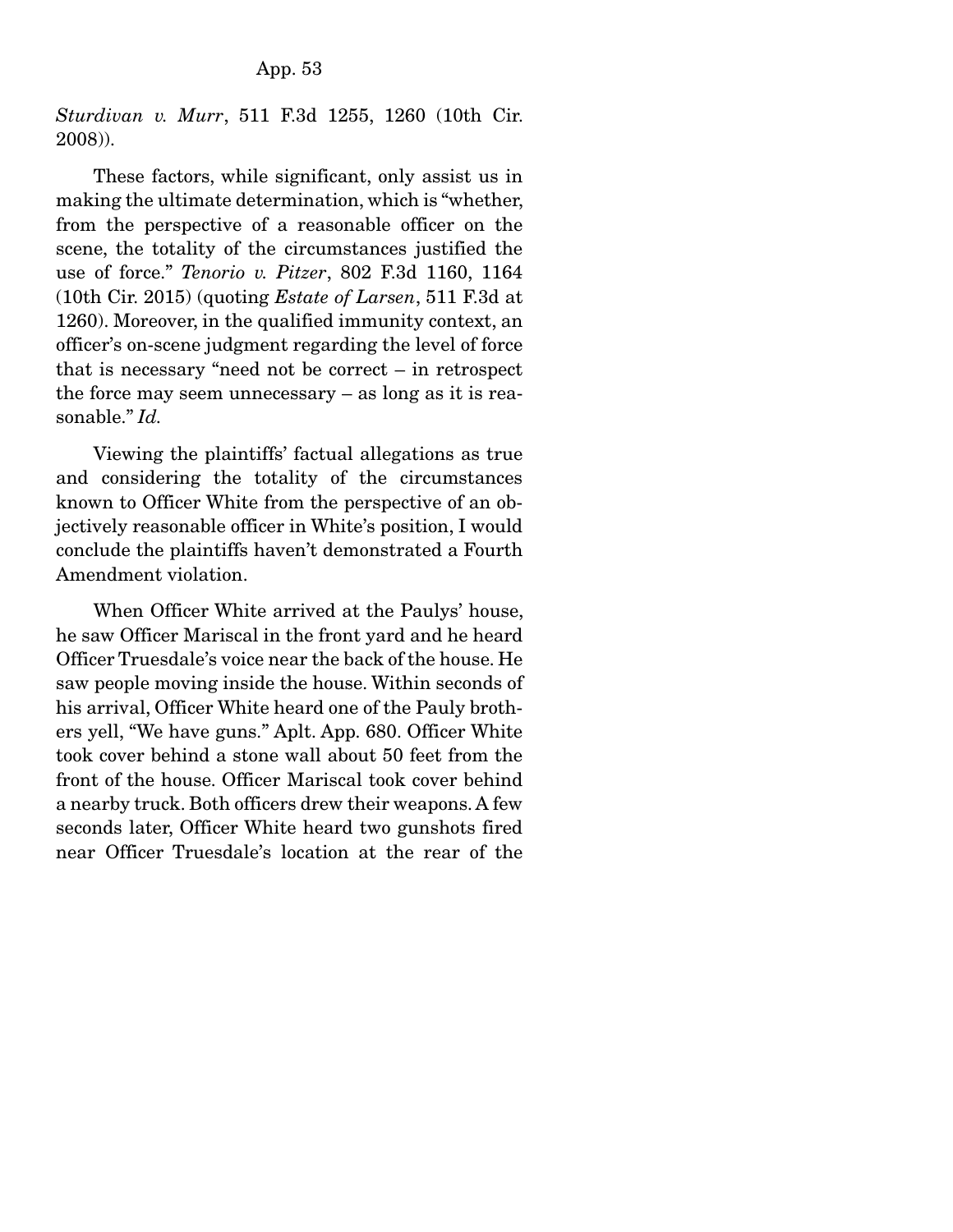house. Officer White believed that Truesdale had been shot.1 Within seconds of hearing those two shots, Officer White saw Samuel Pauly lower the front window, hold his arm out, and point a handgun directly at White. Four or five seconds later, Officer White fired his weapon, shooting and killing Samuel Pauly.

 Even under plaintiffs' version of the facts, these material facts are uncontroverted. And given these facts, Officer White's use of deadly force was unquestionably justified. But the majority concludes that "a jury could find a reasonable officer in Officer White's position would *not* have probable cause to believe there was an *immediate* threat of serious harm to himself or to Officer Mariscal, who was also behind cover, such that he could shoot Samuel Pauly through the window of his home without giving him a warning." Maj. Op. 43.

<sup>&</sup>lt;sup>1</sup> The majority implies that Officer White's belief on this point was less than credible because he also testified in his deposition that he "did not hear anything that would suggest a person had been hit." Maj. Op. 7-8, n.3 & 32. In doing so, the majority overlooks two points. First, the district court's order demonstrates that Officer White's belief on this point was uncontroverted. *See* Aplt. App. 680 ("Having heard two rifle shots, Officer White believed that Officer Truesdale had been shot."). Second, even if the majority doubts the reasonableness of Officer White's subjective belief as to whether Officer Truesdale had been shot, the question before us is whether a reasonable officer having heard two gunshots near the location of his or her fellow officer – an officer who is out of sight in the dark – would have had an objective basis for sharing White's belief. In my view, Officer White's uncontroverted subjective belief is objectively reasonable.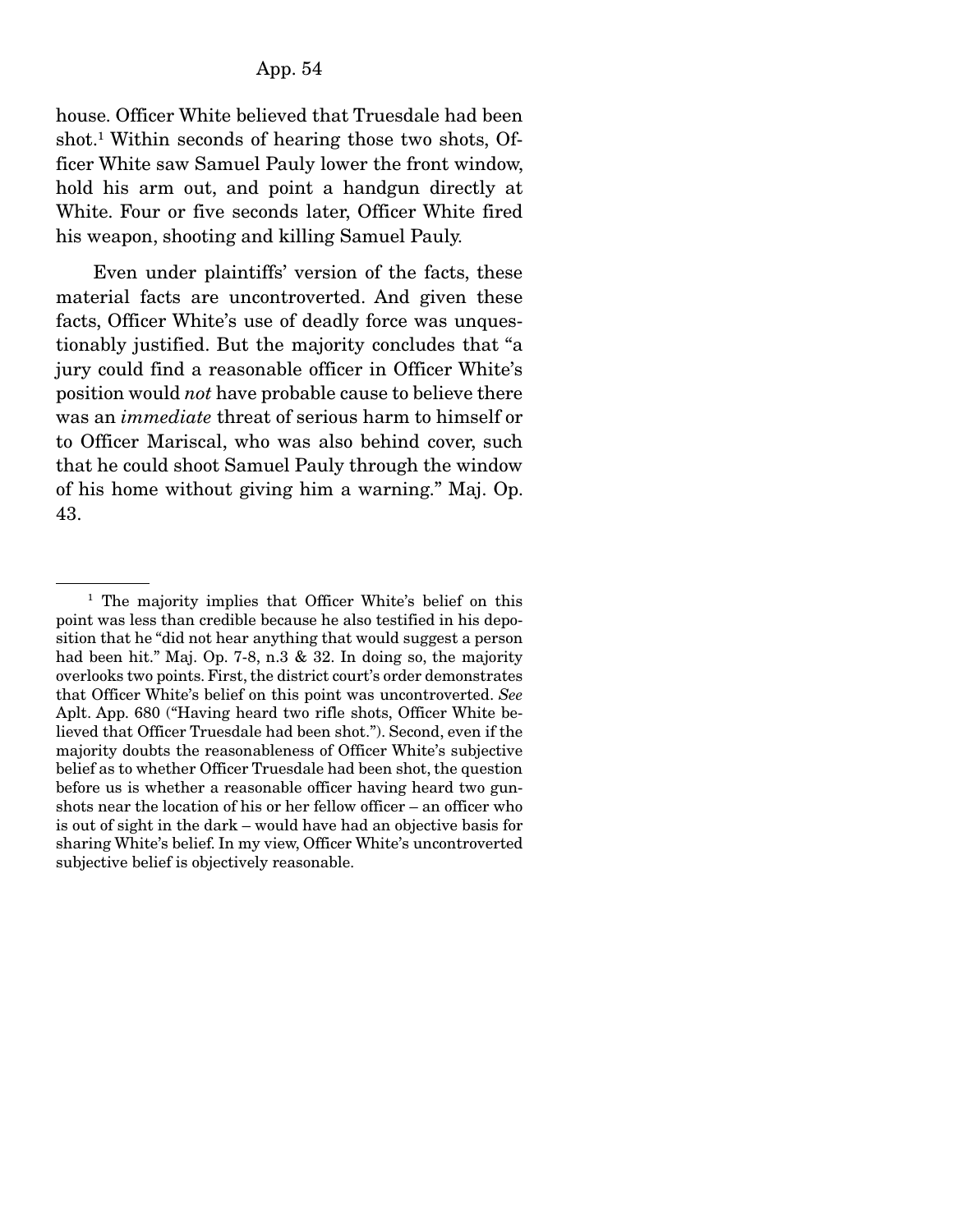In reaching this conclusion, the majority purports to separately consider the three *Graham*<sup>2</sup> factors and the four non-exclusive *Thomson* factors, but ultimately cherry-picks two *Thomson* factors it finds "particularly relevant" to Officer White's on-scene threat assessment: the distance separating Samuel Pauly and White, and White's failure to warn Samuel before shooting him. Maj. Op. 37. However, the majority's analysis of these two factors is flawed.3

 Focusing on the distance between Samuel Pauly and Officer White, the majority speculates that a reasonable officer in White's position wouldn't have perceived an immediate threat of physical harm because (1) White was 50 feet away from Samuel; (2) White was "sequestered" behind the rock wall; and (3) Samuel's view of White may have been obscured by the darkness and the rain. Maj. Op. 39-42.

 I don't disagree that an officer's distance from the suspect and the existence of cover are important considerations in assessing whether the officer's use of deadly force was objectively reasonable.4 But the

<sup>2</sup> *Graham v. Connor*, 490 U.S. 386 (1989).

<sup>&</sup>lt;sup>3</sup> The majority's seven-factor approach seemingly overlooks that the four *Thomson* factors merely flesh out the second *Graham* factor – i.e., whether the officer faced an immediate threat from the suspect.

<sup>4</sup> The majority also suggests a reasonable officer would have taken comfort in the knowledge that Samuel Pauly "aim[ed] his gun through the open window of a lighted house toward a target obscured by the dark and rain." Maj. Op. 39. This suggestion warrants little discussion. Even though a reasonable officer would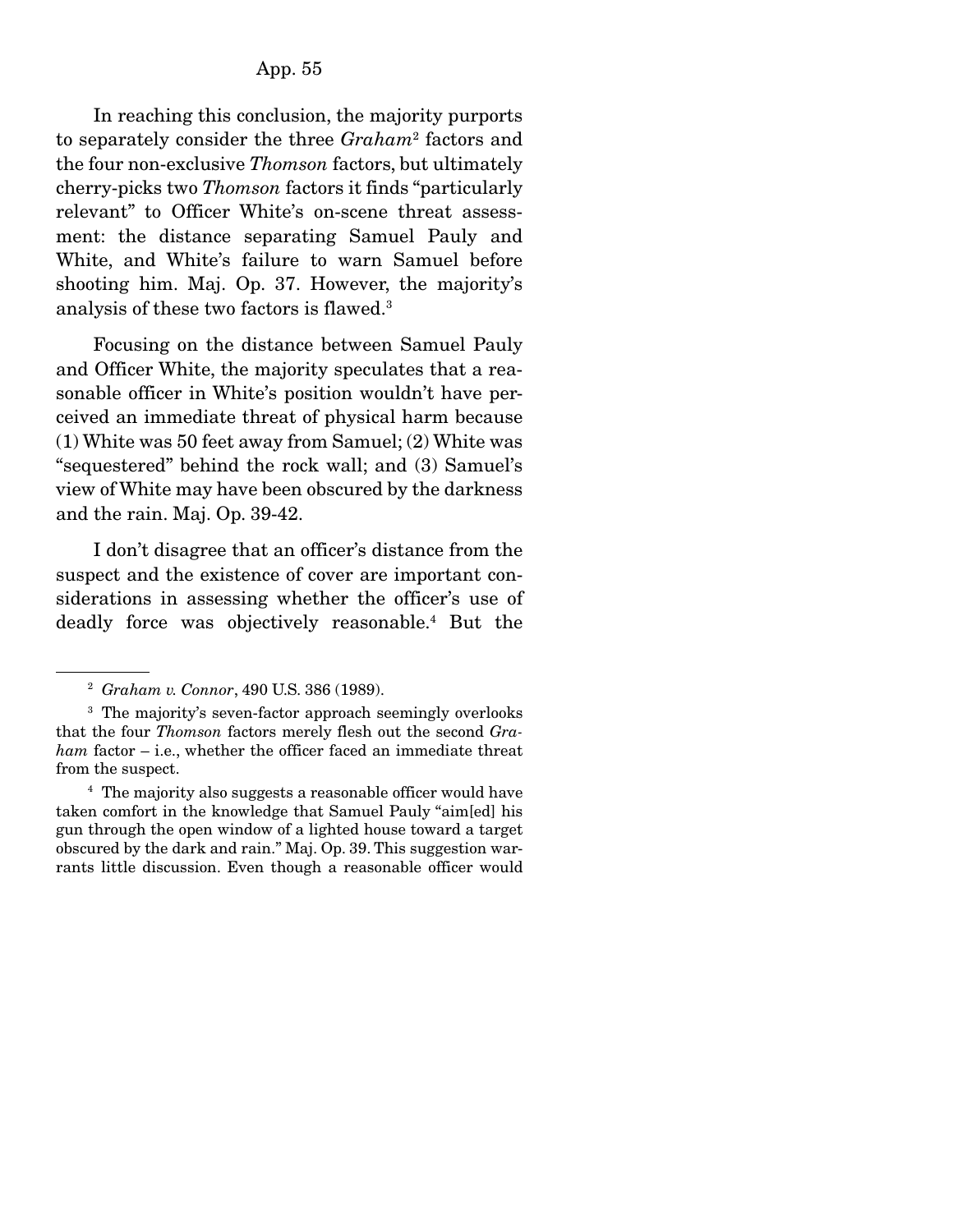majority brushes aside this court's precedent in determining that these factors undermine the reasonableness of Officer White's actions in this case.

 Our precedent with the most analogous facts – *Wilson v. Meeks*, 52 F.3d 1547 (10th Cir. 1995), *abrogated on other grounds by Saucier v. Katz*, 533 U.S. 194 (2001) – is also the most compelling. There, as here, the family of a man shot and killed by a police officer sought civil damages under § 1983. We found the officer entitled to qualified immunity, reasoning that the confrontation leading to the fatal shooting "transpired in less than a minute," the plaintiffs failed to produce evidence to rebut the officer's assertion that the decedent aimed a handgun at the officer, and "[a]ny police officer in [the officer's] position would reasonably assume his life to be in danger when confronted with a man whose finger was on the trigger of a .357 magnum

know Samuel Pauly was looking into the darkness, we can't expect a reasonable officer to know whether that darkness impaired Samuel's ability to find a target. *Wilson v. Meeks*, 52 F.3d 1547, 1553-54 (10th Cir. 1995), *abrogated on other grounds by Saucier v. Katz*, 533 U.S. 194 (2001) ("Qualified immunity does not require that the police officer know what is in the heart or mind of his assailant. It requires that he react reasonably to a threat."). The majority's determination that the fourth *Thomson* factor is "neutral" similarly suggests that a reasonable jury could find a reasonable officer in Officer White's position would have known what the Paulys were thinking – namely, that the Paulys believed they were protecting their home from unknown intruders. Maj. Op. 34- 35. Yet the fourth factor requires consideration only of the "manifest" intentions of the suspect. In this case, Samuel Pauly manifested his intentions quite clearly and this factor, far from being neutral, weighs in favor of Officer White's decision to shoot.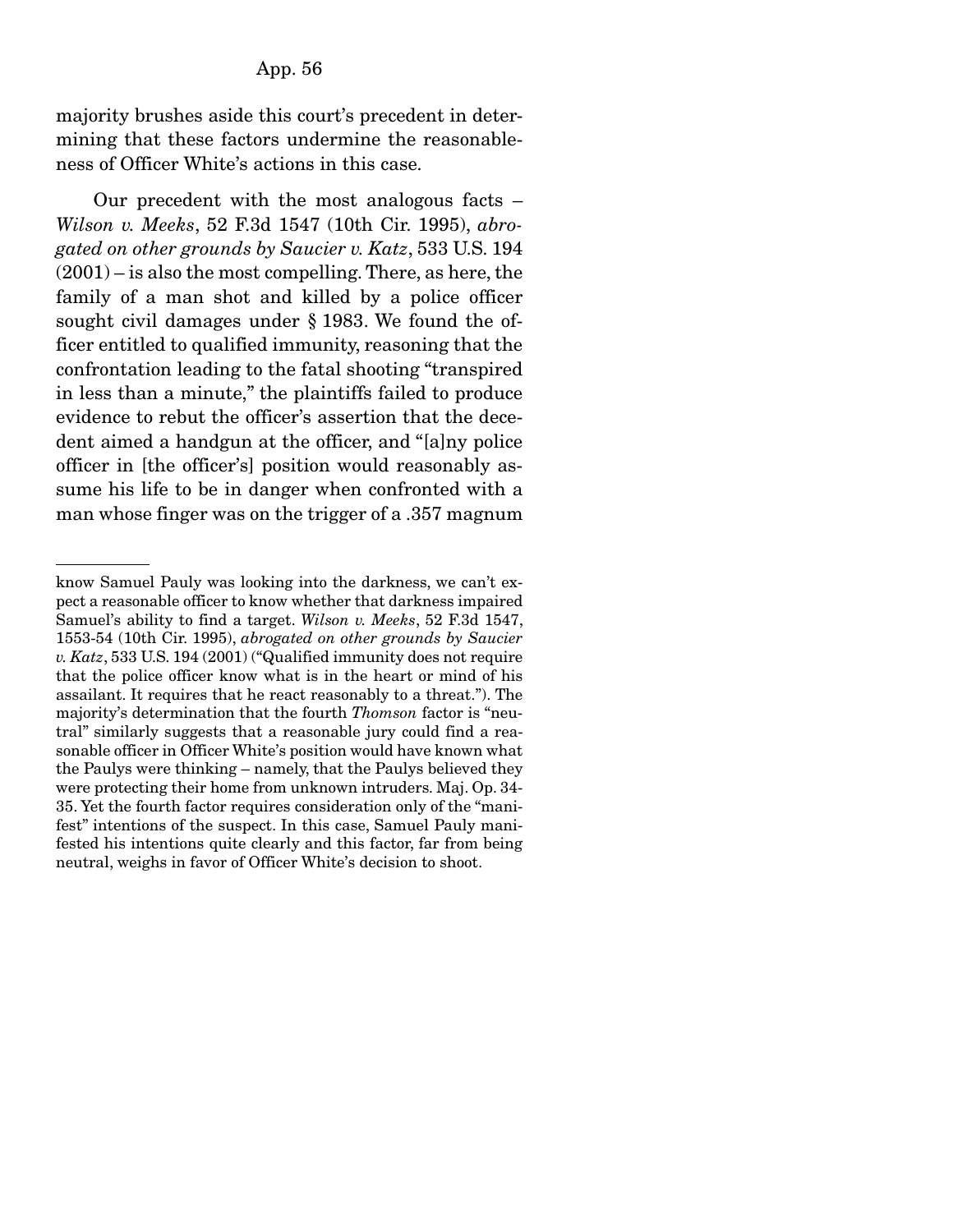revolver pointed in his general direction." *Id.* at 1549, 1554.

 Despite these similar circumstances, the majority stretches to distinguish *Wilson*, pointing out that the shooting officer in that case was exposed rather than "sequestered" behind a rock wall. Maj. Op. 39, 41-42.5 Yet in endeavoring to affix liability on the shooting officer here, the majority ignores circumstances that unquestionably rendered the threat to Officer White even more immediately compelling than those faced by the shooting officer in *Wilson.*

 Here, Officer White was confronted with one man pointing a gun in his direction and another man who he reasonably believed was somewhere outside and had just shot White's fellow officer. Notwithstanding these exceedingly fluid and highly threatening circumstances, the majority suggests that a reasonable officer in Officer White's position should essentially have called a time out while he contemplated the most prudent course of action. And during that time out, the

<sup>&</sup>lt;sup>5</sup> The majority's characterization of Officer White's position as "sequestered" behind the stone wall inaccurately implies that he viewed the scene from a fully protected vantage point. It's true that Officer White testified in deposition that he took cover behind a stone wall 50 feet from the house. But Officer White further explained that he knelt behind the wall and rested his arms on top of it as he pointed his gun in the general direction of the house and that his head and arms remained fully exposed. White Depo., Doc. 84-3, at 4. Thus, far from being "sequestered," Officer White was kneeling in a vulnerable position behind a short rock wall – a wall that at most provided partial cover from the armed suspect pointing a gun at him and potentially no cover from the second armed suspect whose exact location outside was unknown.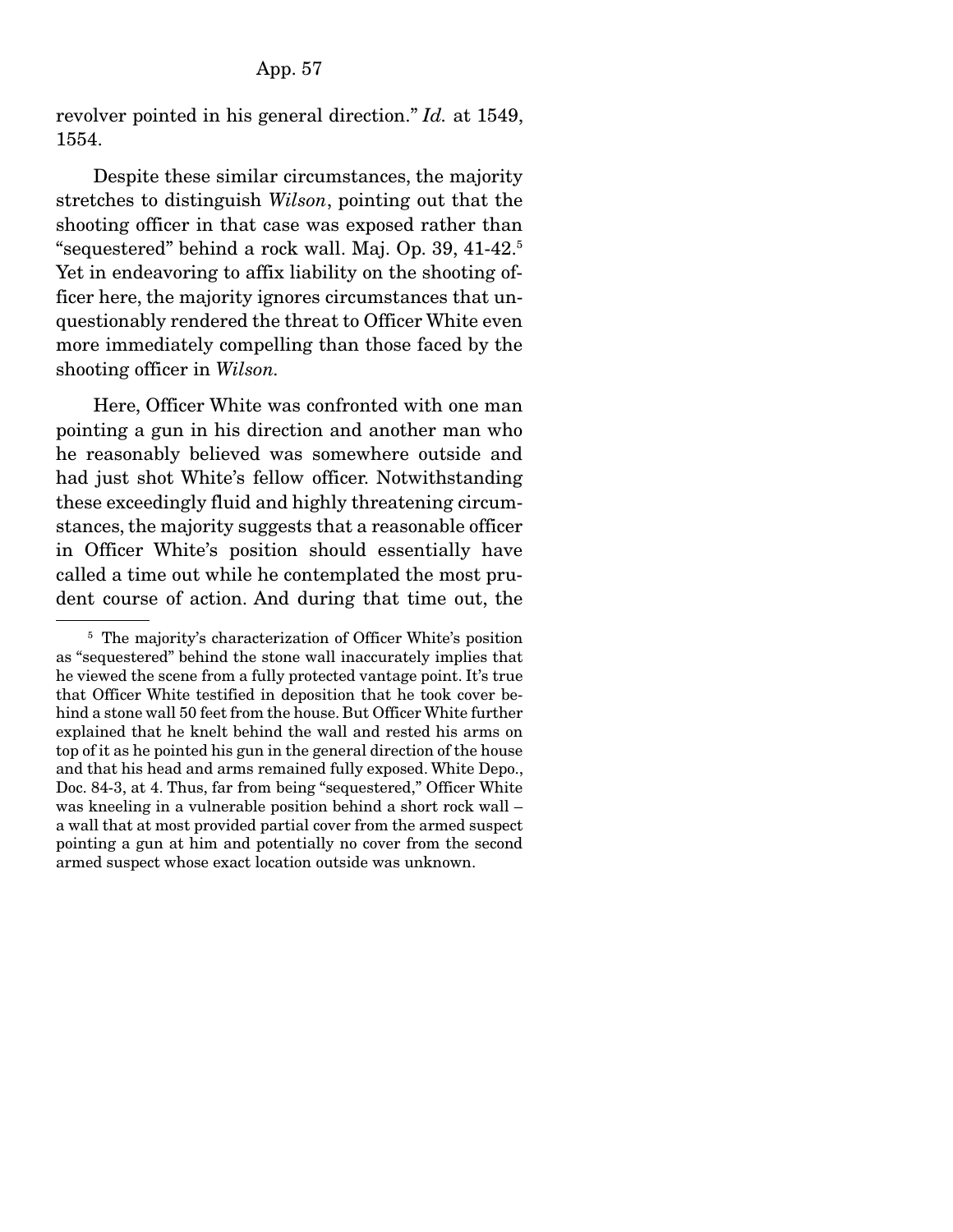majority presumes Officer White – or a reasonable officer in his shoes – would have discounted the threats posed by an armed suspect pointing a handgun in his direction and a second armed suspect in close proximity as non-immediate threats because the officer was himself behind a partial rock wall and the suspect who was pointing a gun at him was 50 feet away.6

 In my view, no objectively reasonable officer in Officer White's circumstances and with White's knowledge of these circumstances could have been expected to hold his fire. And to suggest he should have done so because of his less than fully protected position some 50 feet away seems the epitome of "second-guessing." Yet the majority's speculation doesn't stop there. Piggybacking off of its judgment that Officer White faced no immediate threat given his "protected" position, the majority further decrees that a reasonable officer in White's position would have shouted a warning before using deadly force.

 As the majority acknowledges, a warning need only be given "*where feasible.*" *Garner*, 471 U.S. at 11- 12 (emphasis added); *see also Thomson*, 584 F.3d at 1321 (rejecting plaintiff 's argument that unleashing police dog without a warning created the need to use

<sup>6</sup> Moreover, the majority's suggestion that the 50-foot distance between Samuel Pauly and Officer White somehow weighs in favor of the plaintiffs here is mystifying. Not surprisingly, the majority offers no authority suggesting that the "distance" factor has any relevance in circumstances where an officer is confronted with a suspect pointing a gun directly at him. Nor am I aware of any such authority.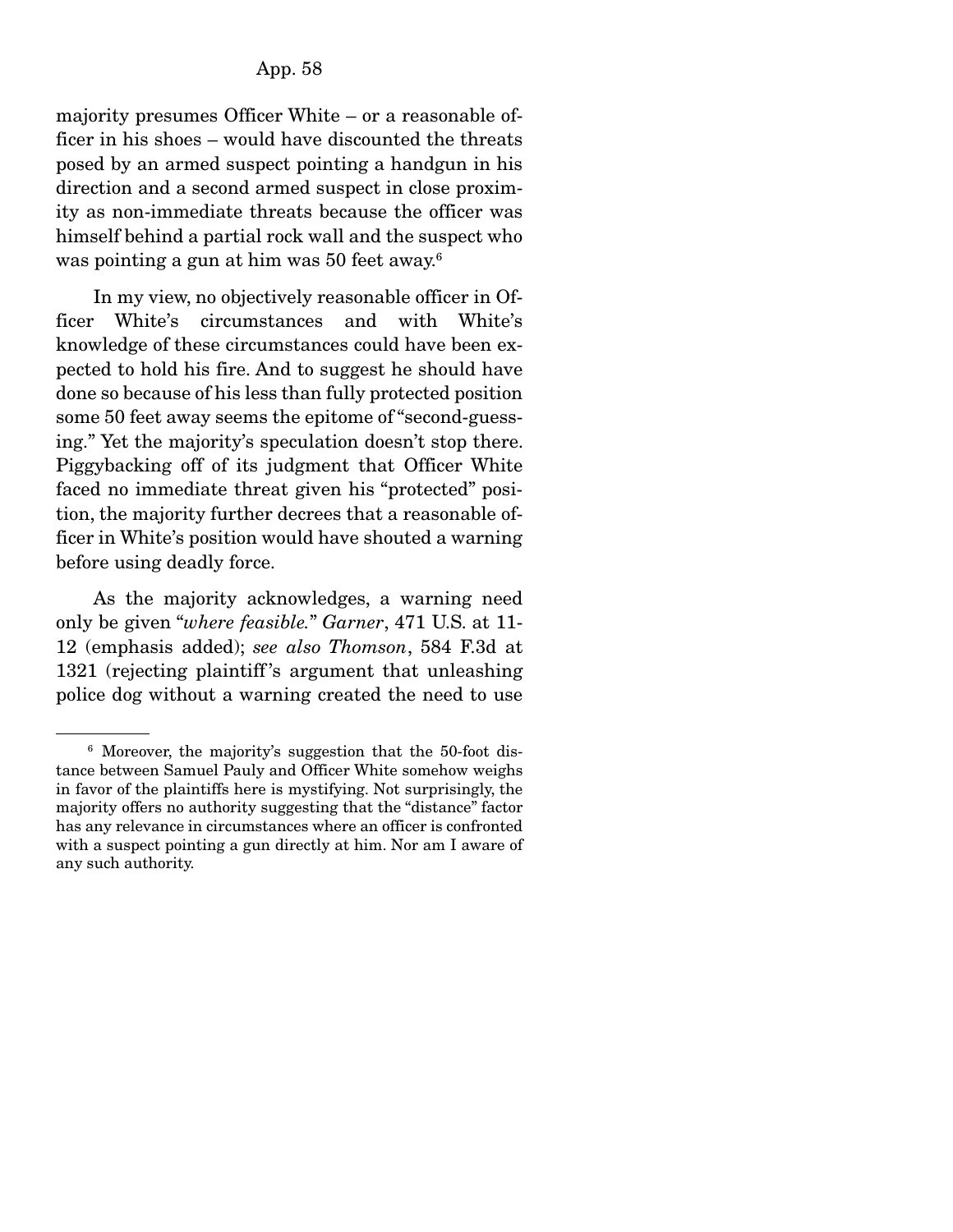deadly force and concluding "[a] warning is not invariably required even before the use of deadly force . . . "). In concluding such a warning was feasible here, the majority primarily relies on the professional opinion of the plaintiffs' expert witness, Glenn A. Walp, who testified in a deposition, "I feel that there was an extensive amount of time to at least yell something to the effect . . . of 'State Police, drop your weapon.'" Maj. Op. 37-38.7

 With all due respect to Mr. Walp, we've previously discounted the use of expert testimony to undermine the reasonableness of an officer's on-scene judgment and we should do the same here. *See Thomson*, 584 F.3d at 1320-21 (rejecting plaintiffs' reliance on expert testimony that release of attack dog was "inadvisable," reiterating the need to avoid 20/20 hindsight, and concluding, "We cannot now consider whether other actions would have been more appropriate or, indeed, optimal"). *See also Saucier v. Katz*, 533 U.S. 194, 216, n.6 (2001) (Ginsburg, J., concurring in judgment) ("[I]n close cases, a jury does not automatically get to secondguess these life and death decisions, even though plaintiff has an expert and a plausible claim that the situation could better have been handled differently."

<sup>&</sup>lt;sup>7</sup> The district court determined, based on Officer White's testimony, that White shot Samuel Pauly "[f]our to five seconds after Samuel Pauly pointed his handgun at Officer White." Aplt. App. 681. As the majority acknowledges, Mr. Walp assumed "for the sake of argument" during his deposition that the five-second interval was accurate. Maj. Op. 38.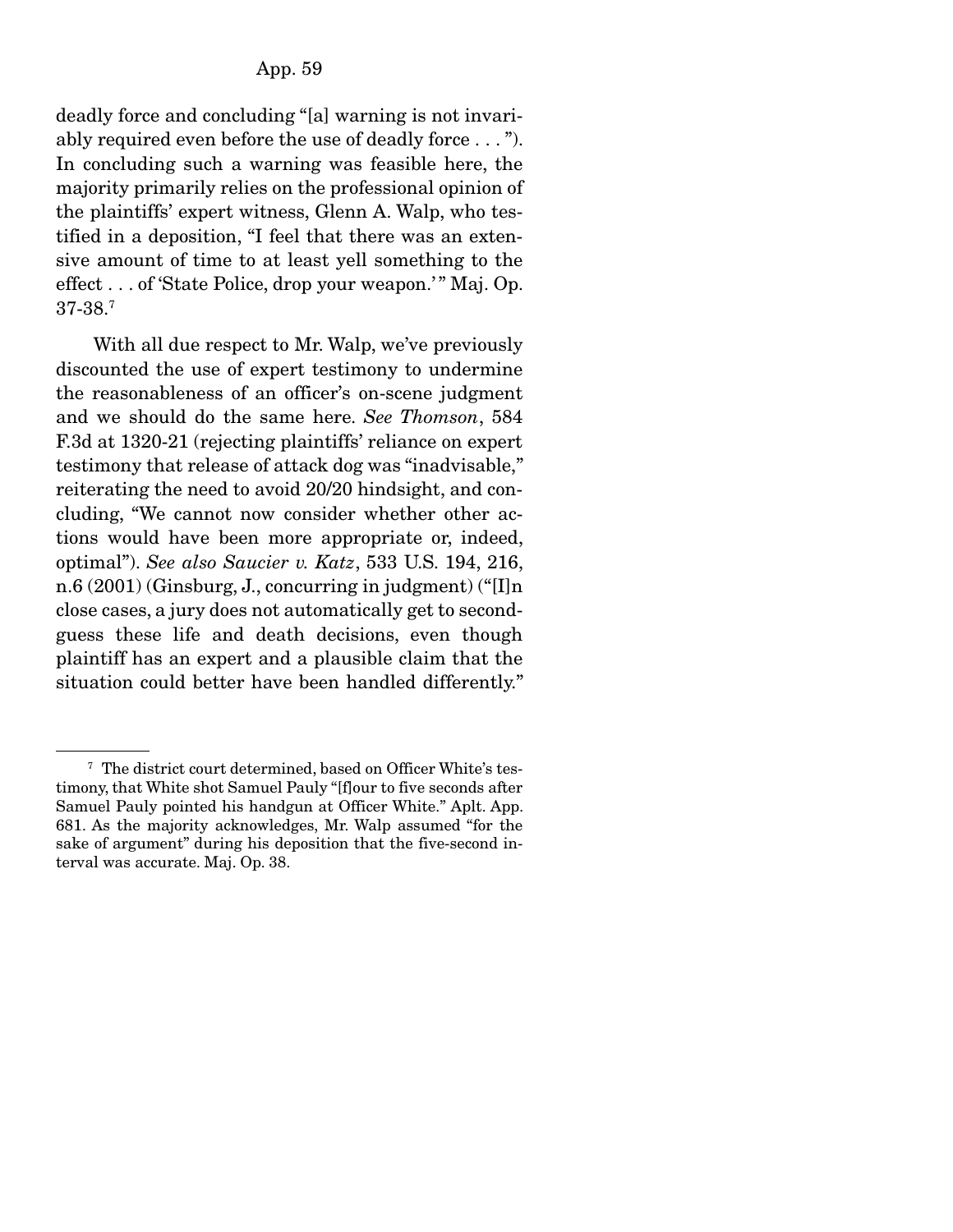(quoting *Roy v. Inhabitants of Lewiston*, 42 F.3d 691, 695 (1st Cir. 1994))).8

 I would find Mr. Walp's speculation about what other actions Officer White could've or should've taken before shooting Samuel Pauly immaterial to the question of whether what he *actually* did was objectively reasonable. *See Cole v. Bone*, 993 F.2d 1328, 1334 (8th Cir. 1993) ("The Constitution, however, requires only that the seizure be objectively reasonable, not that the officer pursue the most prudent course of conduct as judged by 20/20 hindsight vision."). And I would view *Garner*'s general proposition that a warning be given where feasible as yet another reminder of our paramount duty to judge "[t]he 'reasonableness' of a particular use of force ... from the perspective of a reasonable officer on the scene, rather than with the 20/20 vision of hindsight." *Graham*, 490 U.S. at 396. The majority's contrary view ignores our Supreme Court's directive to consider, in the "calculus of reasonableness," the fact that police officers often are required to make split-second judgments – in "tense, uncertain, and rapidly evolving" circumstances –

<sup>8</sup> Comparing the circumstances of *Tenorio*, the majority appears to suggest that Officer White had plenty of time to shout a warning before shooting Samuel Pauly. Maj. Op. 38-39. But *Tenorio*'s markedly different circumstances simply don't permit this comparison. *See Tenorio*, 802 F.3d at 1164-65 (officer shot man who held a small kitchen knife but made no hostile motions toward the officer). Here, the majority explicitly recognizes that Samuel Pauly made a hostile motion toward Officer White by pointing a gun at him. Maj. Op. 34.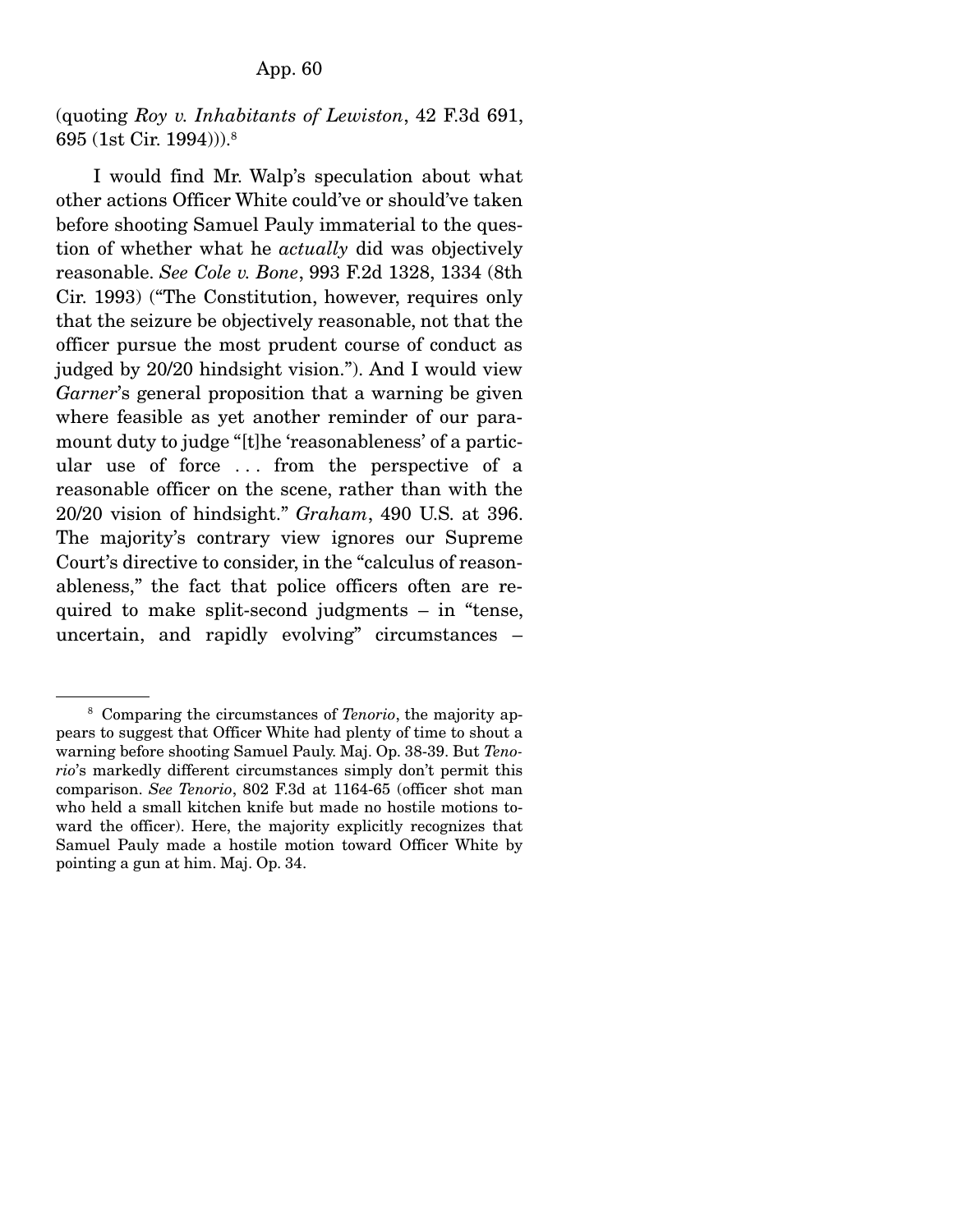"about the amount of force that is necessary in a particular situation." *Id.* at 396-97.

 Simply stated, I am unwilling to view Officer White's actions through the improper lens of hindsight from the comfort of my chambers. *See Phillips v. James*, 422 F.3d 1075, 1080 (10th Cir. 2005) ("What may later appear to be unnecessary when reviewed from the comfort of a judge's chambers may nonetheless be reasonable under the circumstances presented to the officer at the time." (citing *Graham*, 490 U.S. at 396)). Instead, I would conclude the plaintiffs have not met their heavy burden to demonstrate a constitutional violation. And while I share the majority's concern about the actions of the non-shooting officers prior to Officer White's arrival, those actions shouldn't factor into our analysis of whether White's use of force was reasonable under the unique circumstances of this case.

II. Even if Officer White's actions were objectively unreasonable, White is entitled to qualified immunity because the law was not clearly established that he could not use deadly force in the circumstances confronting him.

 Even accepting the majority's conclusion that Officer White's use of deadly force was objectively unreasonable, I disagree with the majority's ultimate conclusion that "a reasonable officer in Officer White's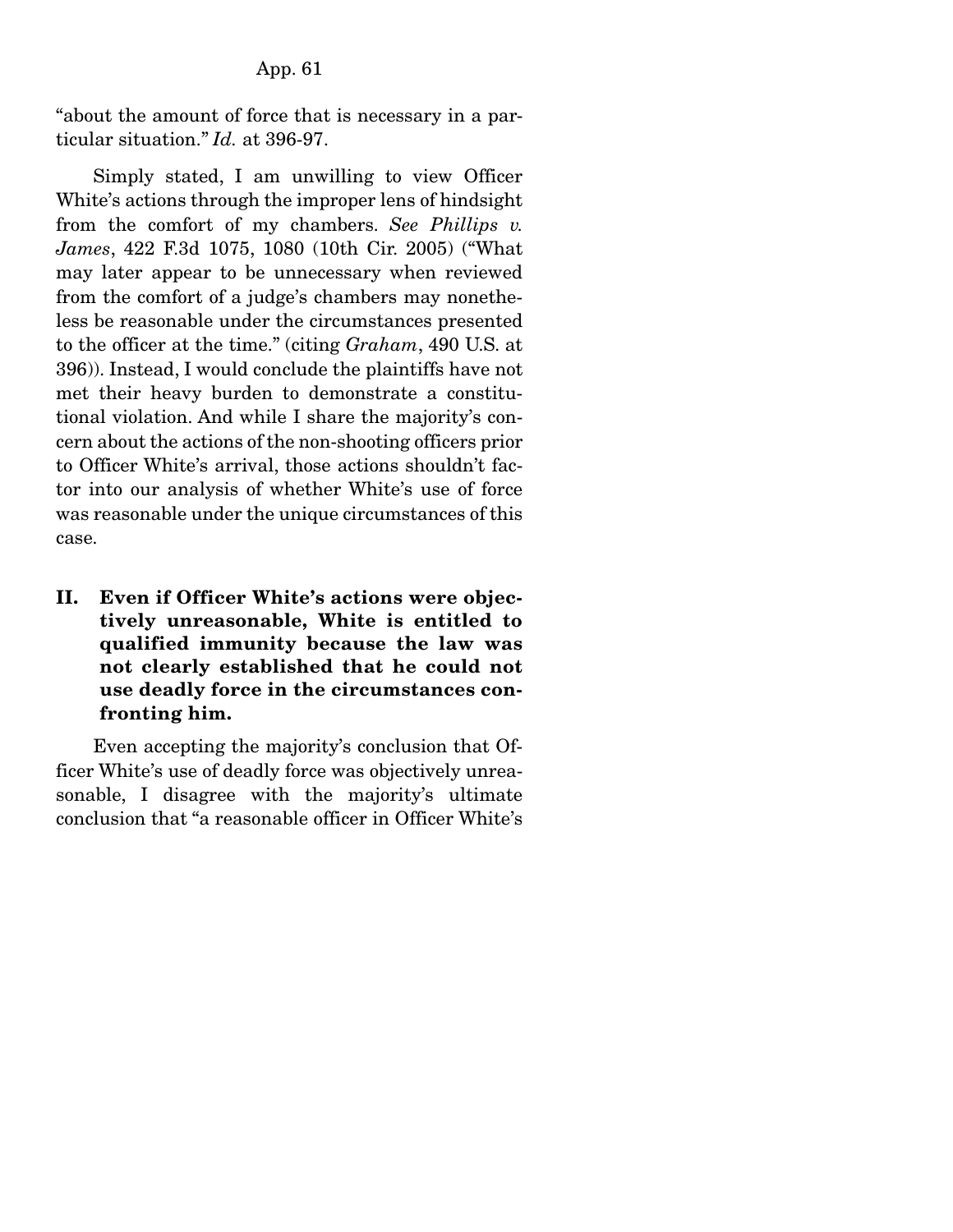position should have understood, based on clearly established law, that (1) he was not entitled to use deadly force unless he was in danger at the exact moment of the threat of force and (2) he was required, under the circumstances, to warn [Samuel] Pauly to drop his weapon." Maj. Op. 46-47.

 To support its first point, the majority relies on *Graham* and *Allen v. Muskogee*, 119 F.3d 837 (10th Cir. 1997), for the general proposition that an officer may not use deadly force unless he or she faces the immediate threat of physical harm. But the majority's reliance on these cases to define the clearly established law governing this case directly contravenes the Supreme Court's warnings against "defin[ing] clearly established law at a high level of generality." *Mullenix*, 136 S. Ct. at 308 (quoting *al-Kidd*, 131 S. Ct. at 2084). The Court has repeatedly cautioned "that *Garner* and *Graham*, which are 'cast at a high level of generality,'" offer little guidance in determining the reasonableness of an officer's actions in a particular case. *Plumhoff v. Rickard*, 134 S. Ct. 2012, 2023 (2014).

 The Court recently and strongly reaffirmed this principle in *Mullenix.* There, the Court reversed a Fifth Circuit decision denying qualified immunity based on that Circuit's conclusion that "the law was clearly established such that a reasonable officer would have known that the use of deadly force, absent a sufficiently substantial and immediate threat, violated the Fourth Amendment." *Mullenix*, 136 S. Ct. at 308 (quoting *Luna v. Mullenix*, 773 F.3d 712, 725 (5th Cir. 2014), *rev'd* 136 S. Ct. 305 (2015)). The Court explained that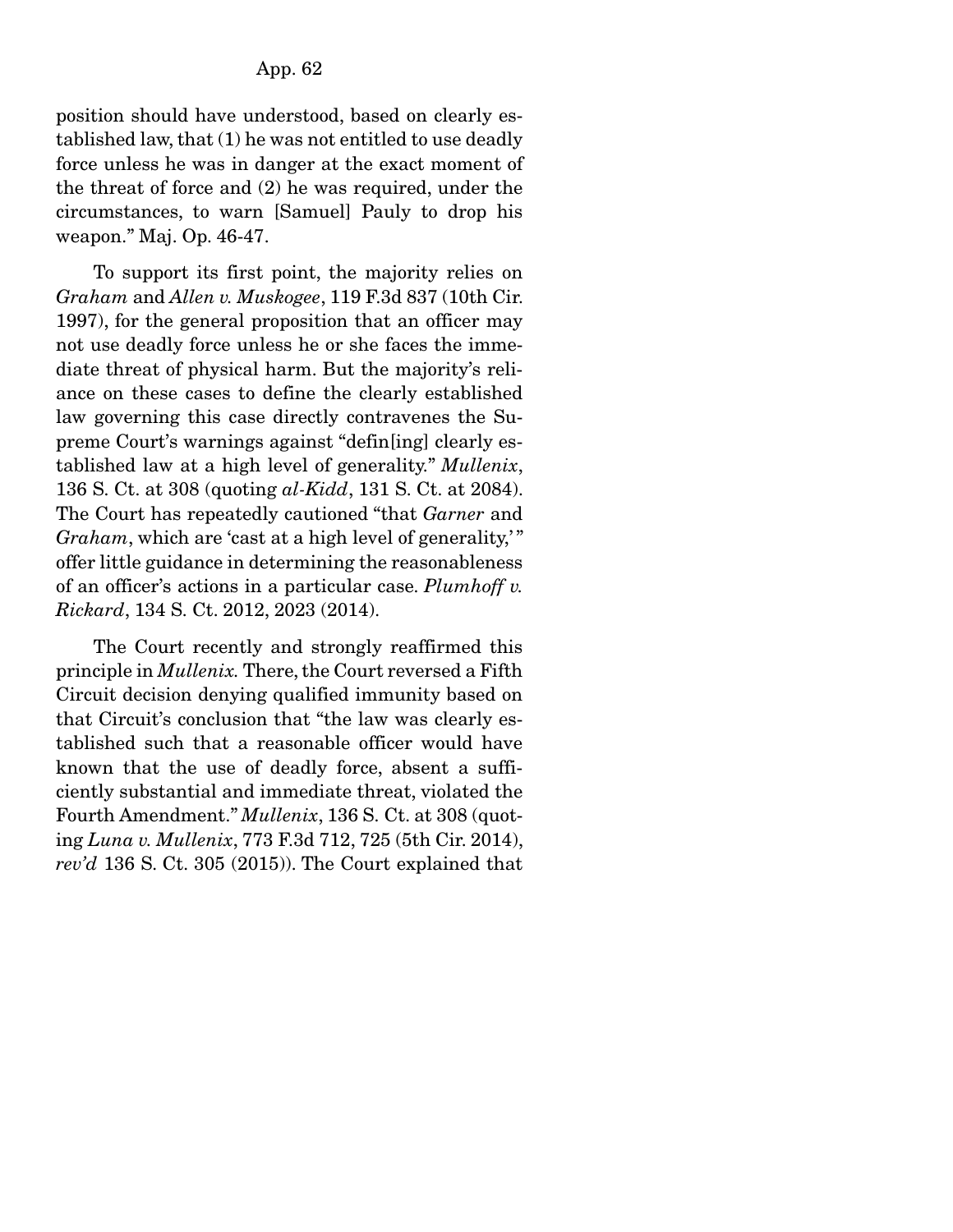"[t]he dispositive question is 'whether the violative nature of *particular* conduct is clearly established.'" *Id.* (quoting *al-Kidd*, 131 S. Ct. at 2084). And, in concluding that the shooting officer in *Mullenix* was entitled to qualified immunity, the Court explicitly noted that "none of [its] precedents 'squarely govern[ed]' the facts" confronted by that officer. *Id.* at 310.

 Yet, in its attempt to lessen the impact of *Mullenix*, the majority seemingly adopts the rationale of the dissenting justice in *Mullenix* by suggesting that any reasonable officer in Officer White's position would have had "fair notice" from *Graham* that he couldn't use deadly force in the circumstances he confronted and that no case more specific than *Graham* is required. Maj. Op. 45-46. *See Mullenix*, 136 S. Ct. at 314 (Sotomayor, J., dissenting) (citing *Hope v. Pelzer*, 536 U.S. 730, 739 (2002) for the proposition that "the crux of the qualified immunity test is whether officers have 'fair notice' that they are acting unconstitutionally").

 Notably, the *Mullenix* majority pointed out that the dissenting justice only repeated the Fifth Circuit's error in defining the qualified immunity inquiry at a high level of generality. *Mullenix*, 136 S. Ct. at 311. In doing so, the Court stated, "[W]hatever can be said of the wisdom of [the officer's] choice [to use deadly force], this Court's precedents do not place the conclusion that he acted unreasonably in these circumstances 'beyond debate.'" *Id.* (quoting *al-Kidd*, 131 S. Ct. at 2074).

 Likewise, the extant case law here doesn't place the conclusion that Officer White acted unreasonably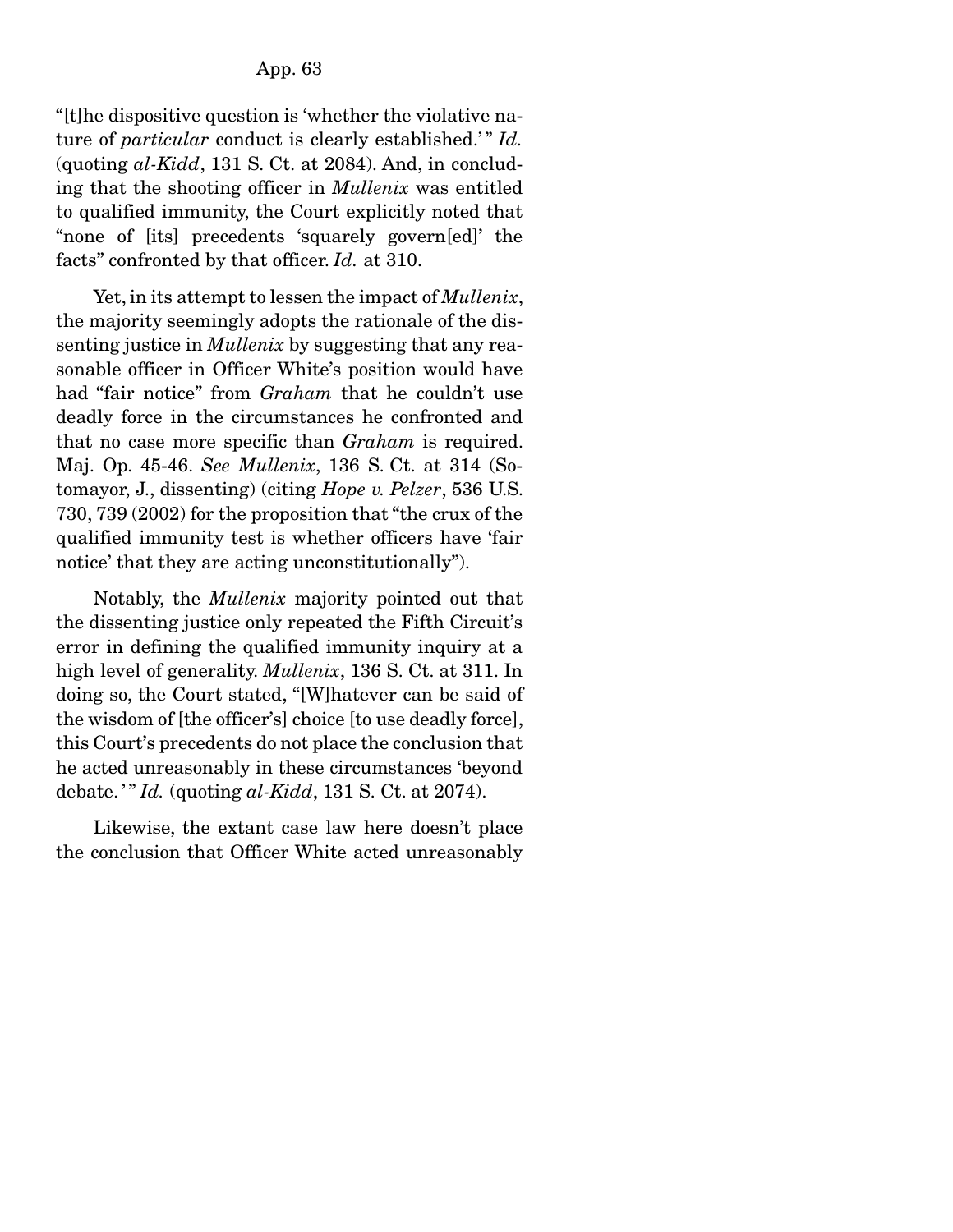under the circumstances beyond debate. Significantly, the only "particular conduct" the majority suggests violated clearly established law is Officer White's failure to issue a warning before using deadly force.

 But, like the cracked foundation underlying the majority's first point, the foundational support for its second point also shows signs of strain. As stated, "[a] warning is not invariably required even before the use of deadly force"; rather, an officer must issue a warning "where feasible." *Garner*, 471 U.S. at 11-12; *Thomson*, 584 F.3d at 1304. Such language hardly mandates a finding that a failure to warn in particular circumstances is clearly established. Nevertheless, the majority expects a reasonable officer to understand extant case law as clearly establishing that a warning is not only feasible, *but required*, when the officer (1) is faced with two armed suspects, one pointing a gun at the officer from inside a house; (2) is partially protected by a stone wall; (3) is separated from the most immediate threat by 50 feet; and (4) in hindsight, has at least 5 seconds to shout a warning before firing his own weapon.

 Simply stated, neither *Garner* nor any of the cases properly interpreting it would have caused a reasonable officer in Officer White's position to understand that "he was required, under the circumstances here, to warn [Samuel] Pauly to drop his weapon." Maj. Op. 47. Because none of the cases cited by the majority are "close enough [to] on point to make the unlawfulness of [Officer White's] actions apparent," *Mascorro*, 656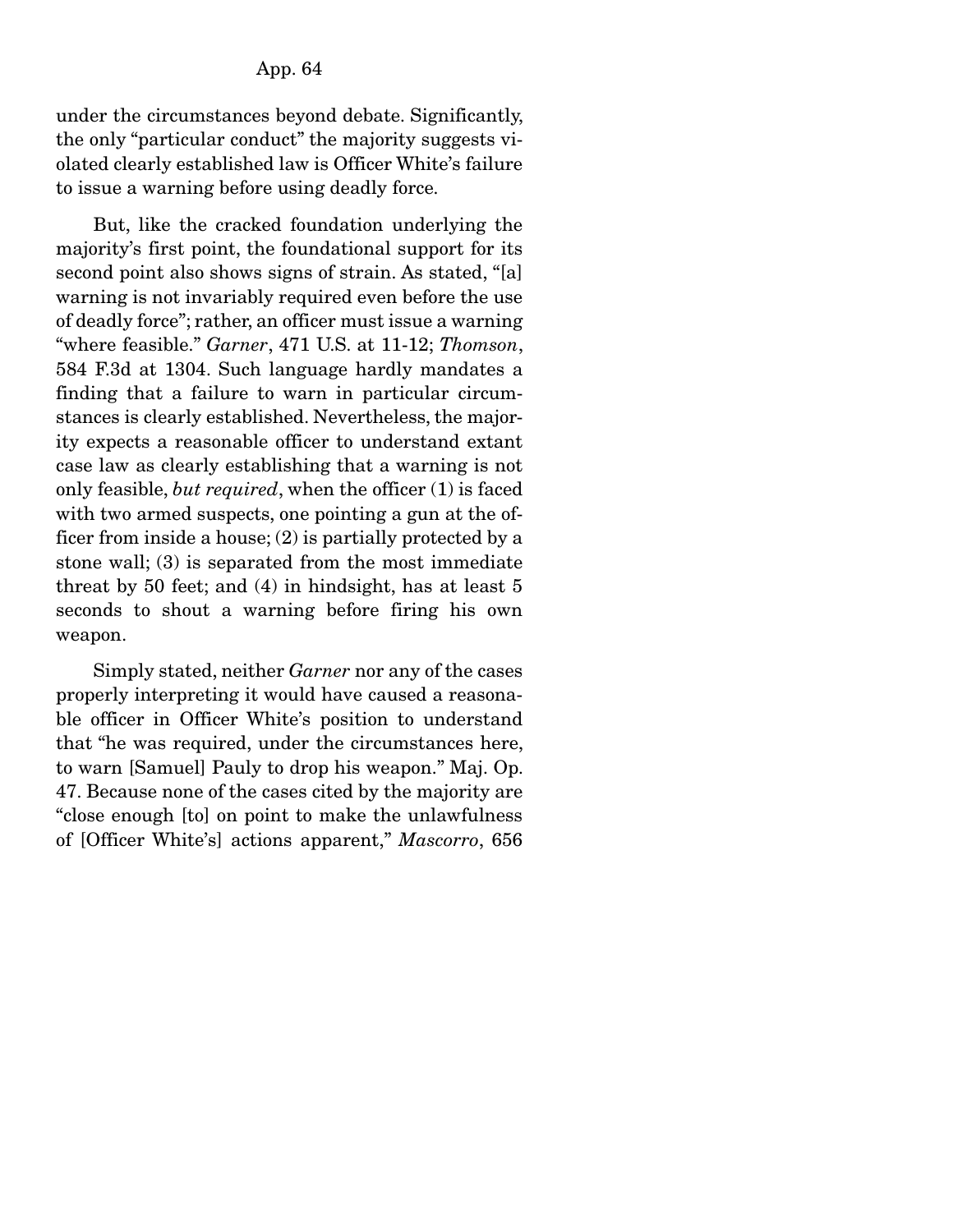F.3d at 1208, I would conclude Officer White is entitled to qualified immunity.

# III. Officers Truesdale and Mariscal are entitled to qualified immunity because Officer White did not use excessive force.

 Because I would conclude that Officer White didn't violate Samuel Pauly's Fourth Amendment right to be free from the use of excessive force, and, alternatively, didn't violate clearly established law governing the use of deadly force, I would also conclude that Officers Truesdale and Mariscal are entitled to qualified immunity. *See, e.g.*, *Hinkle v. City of Clarksburg, W. Va.*, 81 F.3d 416, 420-21 (4th Cir. 1996) (explaining jury's finding that shooting officer didn't use excessive force absolved non-shooting officers of liability); *McLenagan*, 27 F.3d at 1008 (explaining that even if non-shooting officer's action or failure to act contributed to use of force, issue of liability was mooted by finding that shooting officer didn't use constitutionally excessive force).

## **CONCLUSION**

 Officer White did what any objectively reasonable officer in his position would do – respond in kind to the immediate threat of deadly force. Because the plaintiffs fail to establish either that Officer White's use of deadly force was objectively unreasonable or that it violated clearly established law, I would reverse the district court's rulings and grant all three defendants'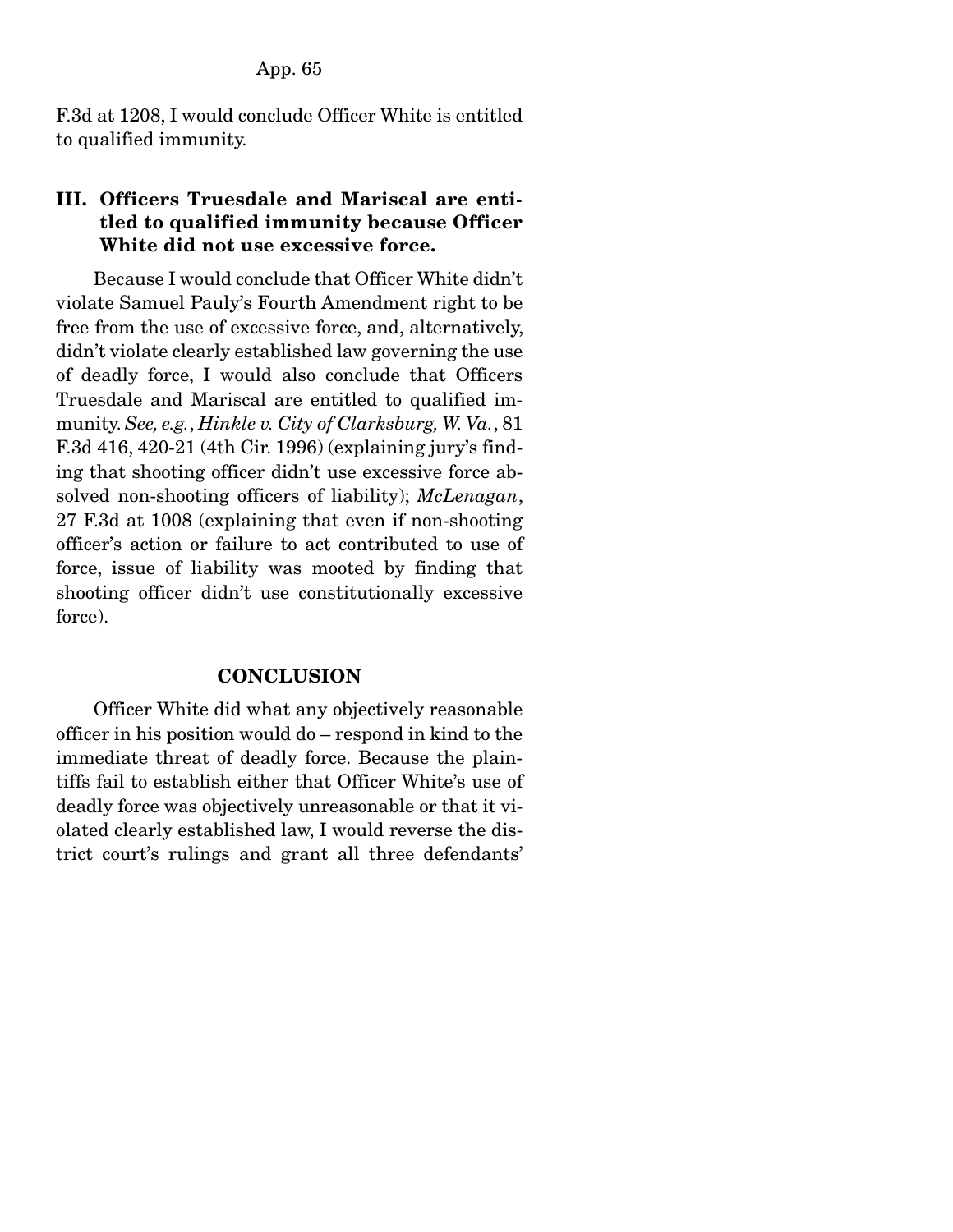motions for summary judgment on qualified immunity grounds with respect to the plaintiffs' § 1983 claim.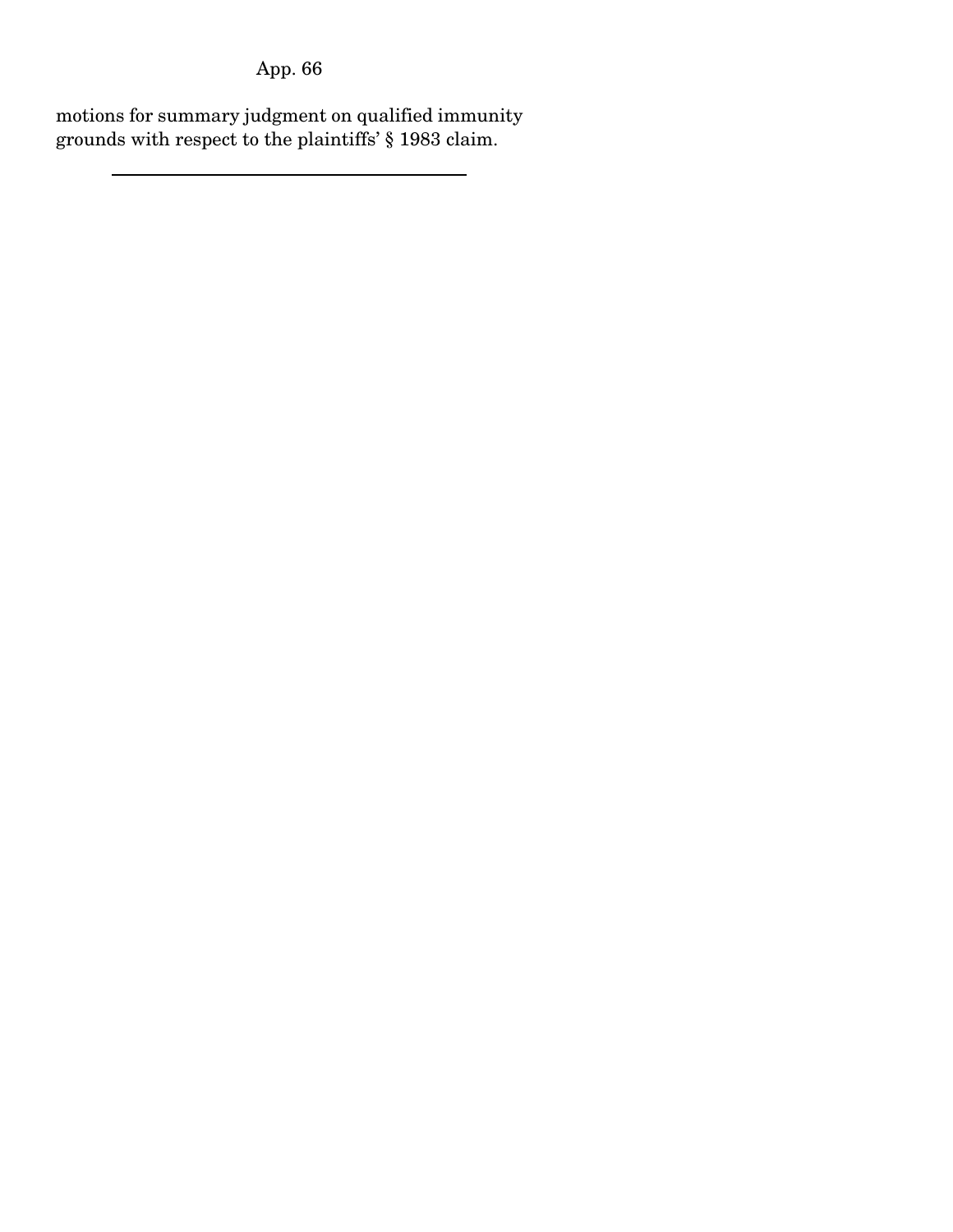## IN THE UNITED STATES DISTRICT COURT FOR THE DISTRICT OF NEW MEXICO

DANIEL T. PAULY, as Personal Representative of the ESTATE OF SAMUEL PAULY, deceased, and DANIEL B. PAULY, Individually,

Plaintiffs,

vs.

Civ. No. 12-1311 KG/WPL

STATE OF NEW MEXICO DEPARTMENT OF PUBLIC SAFETY, RAY WHITE, MICHAEL MARISCAL, and KEVIN TRUESDALE,

Defendants.

#### MEMORANDUM OPINION AND ORDER

#### (Filed Feb. 5, 2014)

 This matter comes before the Court upon Defendant Raymond White's First Motion for Summary Judgment and Memorandum in Support Thereof (Motion for Summary Judgment), filed November 13, 2013. (Doc. 83). Defendant Raymond White (Officer White) moves for summary judgment on the 42 U.S.C. § 1983 claim, the New Mexico Tort Claims Act (NMTCA) claim, and on the New Mexico State Constitution claim. Officer White also raises a qualified immunity defense with respect to the Section 1983 claim. Plaintiffs filed a response to the Motion for Summary Judgment on December 23, 2013, and Officer White filed a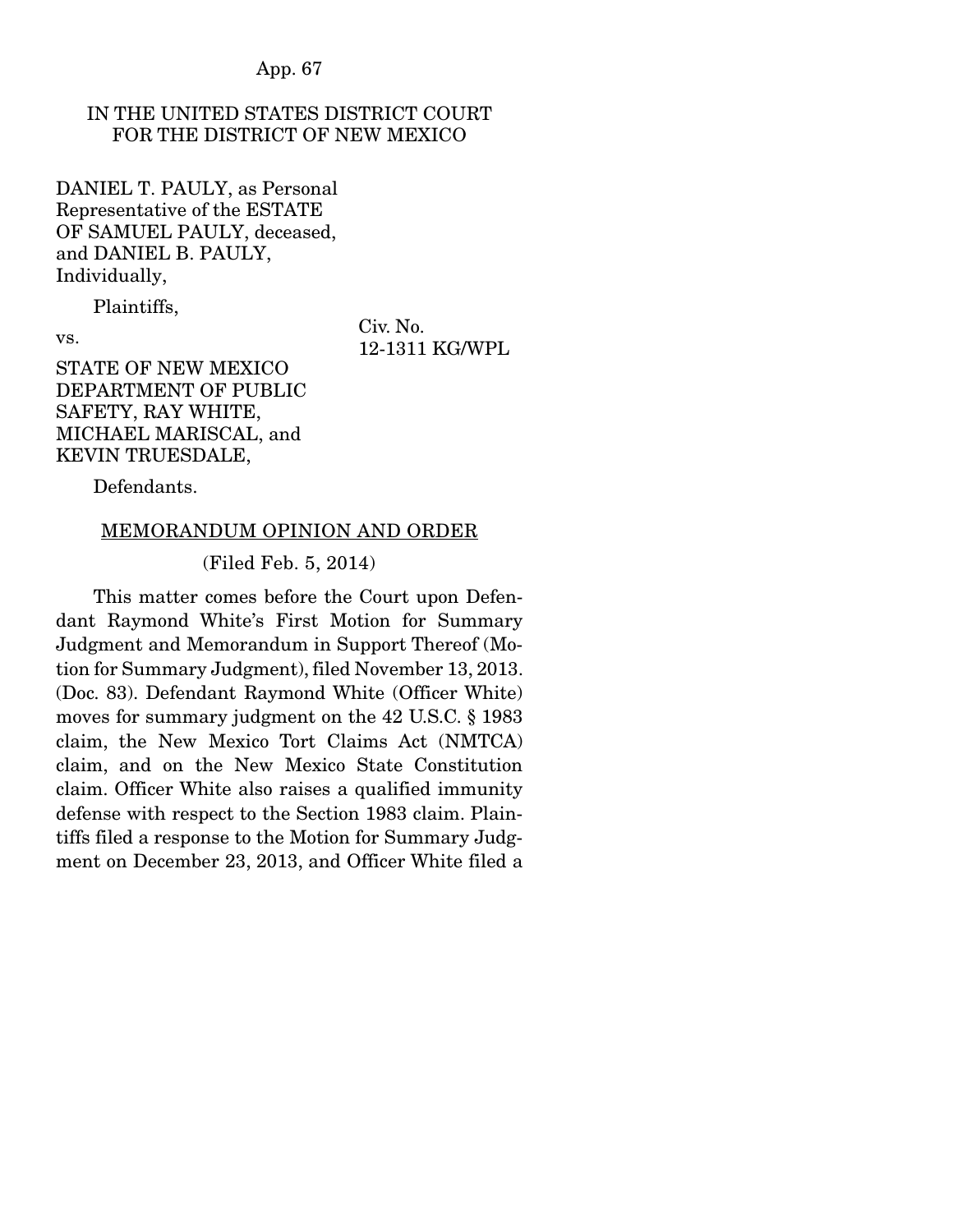reply on January 24, 2014. (Docs. 111 and 132). Having reviewed the Motion for Summary Judgment, the accompanying briefs, and the evidence of record, the Court denies the Motion for Summary Judgment for the following reasons.

## *A. The Second Amended Complaint for Damages for Deprivation of Civil Rights, Wrongful Death and Common Law Torts (Doc. 46)*

 This wrongful death lawsuit arises from an incident in which Officer White, a New Mexico State Police Officer, shot and killed Samuel Pauly at the house he shared with his brother, Plaintiff Daniel B. Pauly (Daniel Pauly). Daniel Pauly was at the house at the time of the shooting. In addition, Defendants Michael Mariscal and Kevin Truesdale, also New Mexico State Police Officers, were at the brothers' house when the shooting occurred.

 Plaintiffs' lawsuit is based on Section 1983, the NMTCA, and the New Mexico State Constitution. In Count One, Plaintiffs bring a Section 1983 claim against Officers White, Truesdale, and Mariscal for allegedly violating Samuel Pauly's Fourth Amendment right to be free from excessive force.<sup>1</sup> In Count Three, Plaintiffs bring an NMTCA battery claim against Officers White, Truesdale, and Mariscal, and a corresponding NMTCA *respondeat superior* claim against Defendant State of New Mexico Department of Public Safety (NMDPS). In Count Four, Plaintiffs contend

<sup>&</sup>lt;sup>1</sup> The parties stipulated to dismissing Count Two. (Doc. 117).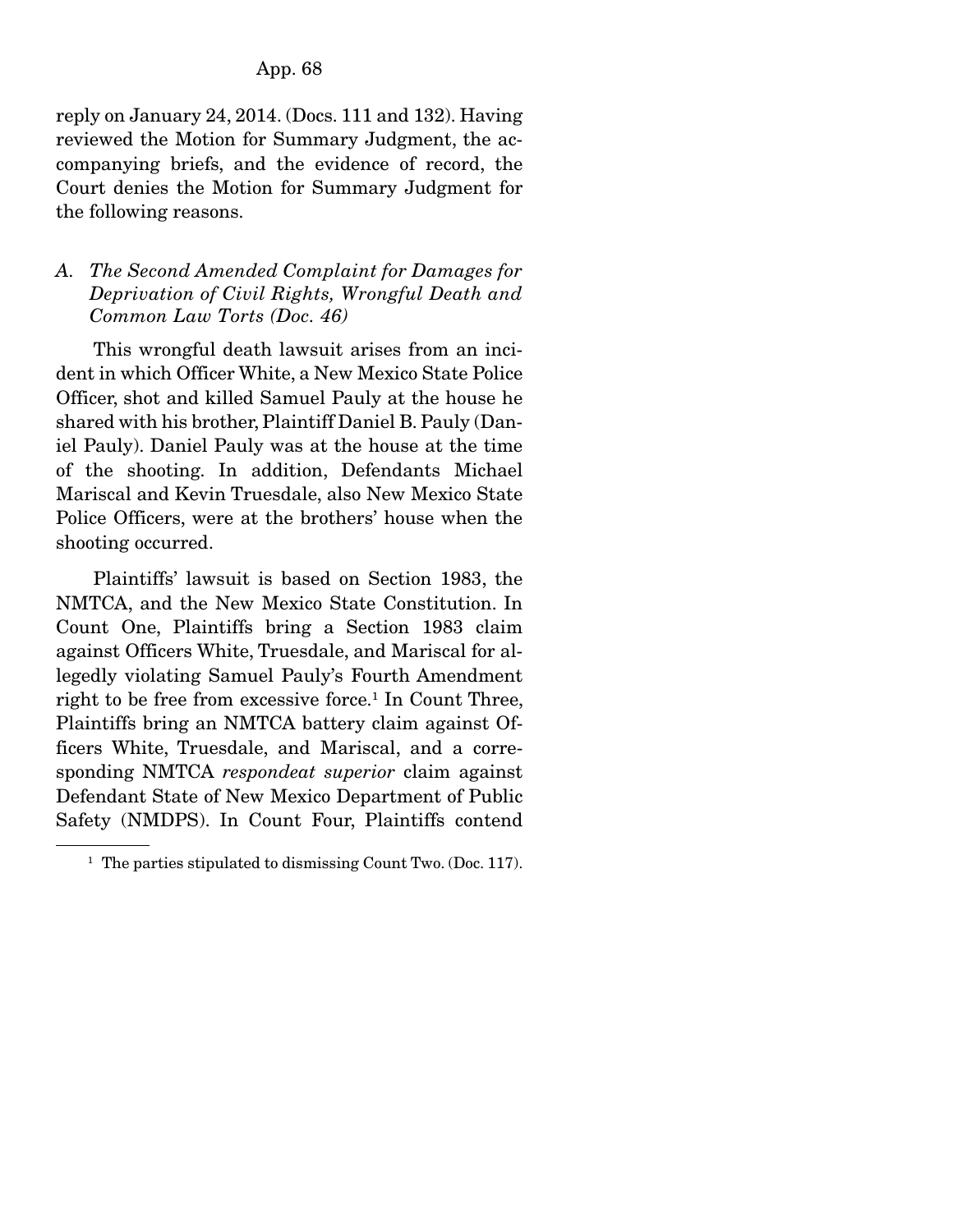that the NMDPS violated article II, section 10 of the New Mexico State Constitution through Officers White, Truesdale, and Mariscal's alleged unreasonable seizure of Samuel Pauly. Finally, Plaintiffs bring a loss of consortium claim in Count Five.

## *B. Summary Judgment Standard of Review*

 Summary judgment is appropriate if there is no genuine dispute as to a material fact and the moving party is entitled to judgment as a matter of law. Fed. R. Civ. P.  $56(a)$ .<sup>2</sup> When applying this standard, the Court examines the factual record and reasonable inferences therefrom in the light most favorable to the party opposing summary judgment. *Applied Genetics Intl, Inc. v. First Affiliated Sec., Inc.*, 912 F.2d 1238, 1241 (10th Cir. 1990). The moving party bears the initial burden of showing the absence of a genuine issue of material fact. *Celotex Corp. v. Catrett*, 477 U.S. 317, 325 (1986). Only then does the burden shift to the nonmovant to come forward with evidence showing that there is a genuine issue of material fact. *Bacchus Indus., Inc. v. Arvin Indus., Inc.*, 939 F.2d 887, 891 (10th Cir. 1991). An issue of material fact is genuine if a reasonable jury could return a verdict for the non-movant. *Kaul v. Stephan*, 83 F.3d 1208, 1212 (10th Cir. 1996) (citation omitted). The non-moving party may not

<sup>2</sup> Rule 56 was amended effective December 1, 2010, but the standard for granting summary judgment remains unchanged.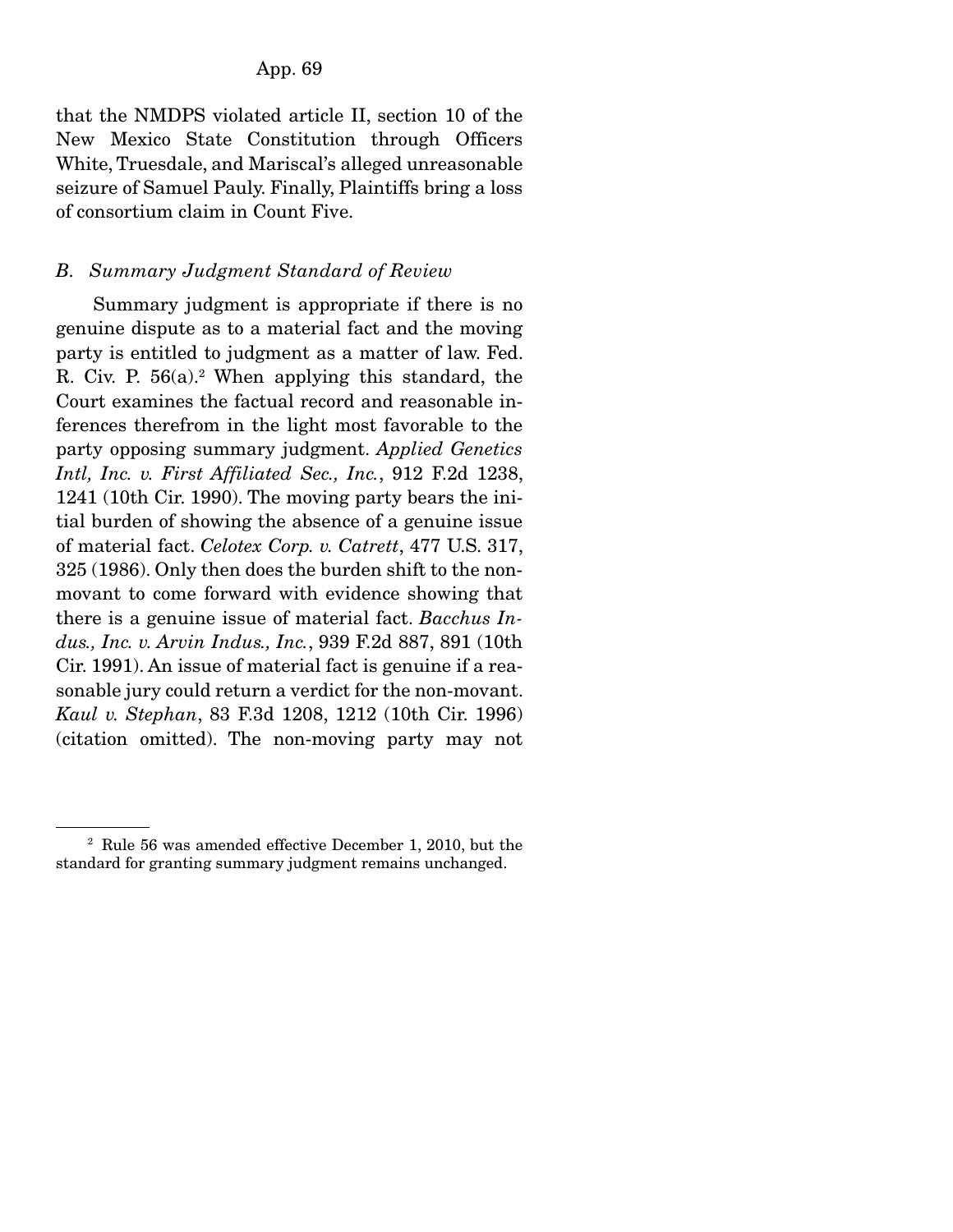avoid summary judgment by resting upon the mere allegations or denials of his or her pleadings. *Bacchus Indus., Inc.*, 939 F.2d at 891.

 Summary judgment motions involving a qualified immunity defense are determined somewhat differently than other summary judgment motions. *See Romero v. Fay*, 45 F.3d 1472, 1475 (10th Cir. 1995). "When a defendant raises the qualified immunity defense on summary judgment, the burden shifts to the plaintiff to meet a strict two-part test." *Nelson v. McMullen*, 207 F.3d 1202, 1206 (10th Cir. 2000). This is a heavy burden for the plaintiff. *Medina v. Cram*, 252 F.3d 1124, 1128 (10th Cir. 2001) (citing *Albright v. Rodriguez*, 51 F.3d 1531, 1534 (10th Cir. 1995)). First, the plaintiff must demonstrate that the defendant's actions violated a constitutional or statutory right. Second, the plaintiff must show that the "right was clearly established such that a reasonable person in the defendant's position would have known that his conduct violated that right." *Maestas v. Lujan*, 351 F.3d 1001, 1007 (10th Cir. 2003). The Tenth Circuit Court of Appeals instructs that

[i]f the plaintiff does not satisfy either portion of the two-pronged test, the Court must grant the defendant qualified immunity. If the plaintiff indeed demonstrates that the official violated a clearly established constitutional or statutory right, then the burden shifts back to the defendant, who must prove that "no genuine issues of material fact" exist and that the defendant "is entitled to judgment as a matter of law." In the end, therefore, the defendant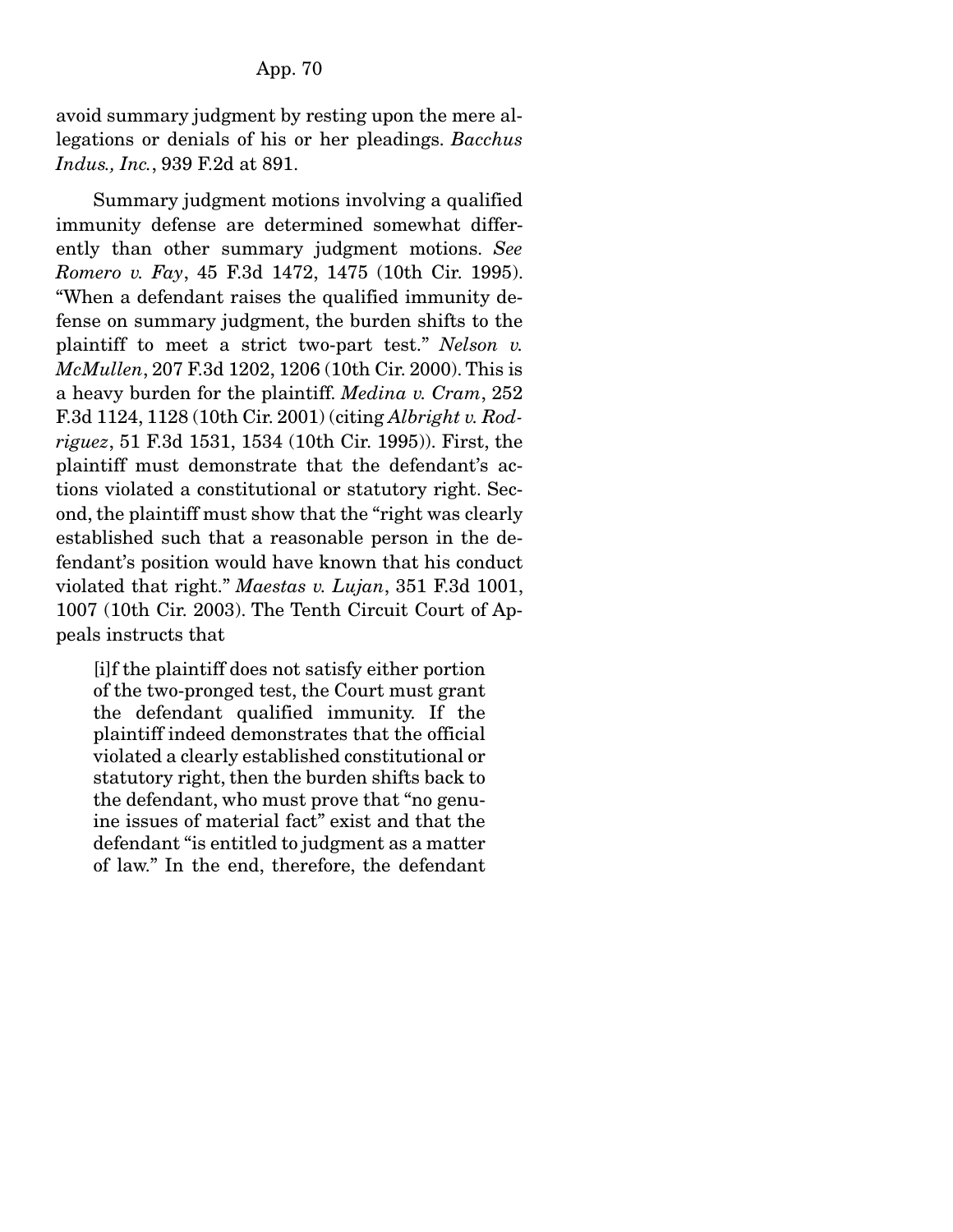still bears the normal summary judgment burden of showing that no material facts remain in dispute that would defeat the qualified immunity defense. When the record shows an unresolved dispute of historical fact relevant to this immunity analysis, a motion for summary judgment based on qualified immunity should be "properly denied."

*Olsen v. Layton Hills Mall*, 312 F.3d 1304, 1312 (10th Cir. 2002) (citations omitted).

*C. Material Facts and Reasonable Inferences Viewed in the Light Most Favorable to Plaintiffs* 

 In determining the material facts and reasonable inferences to be viewed in the light most favorable to Plaintiffs, the Court reviewed Officer White's Statement of Undisputed Material Facts, Plaintiffs' Additional Statement of Material Facts, the parties' responses to the statements of undisputed material facts, and the evidence of record. Unless otherwise noted, the following recitation of material facts and reasonable references reflects the Plaintiffs' version of the facts as gleaned from the evidence of record and excludes facts, contested or otherwise, which are not properly before this Court in this Motion for Summary Judgment.

 On the evening of October 4, 2011, Daniel Pauly and two females became involved in a road rage incident on the interstate highway going north from Santa Fe, New Mexico towards Las Vegas, New Mexico. (Doc. 82-1) at 6 (depo. at 121). One of the females called 911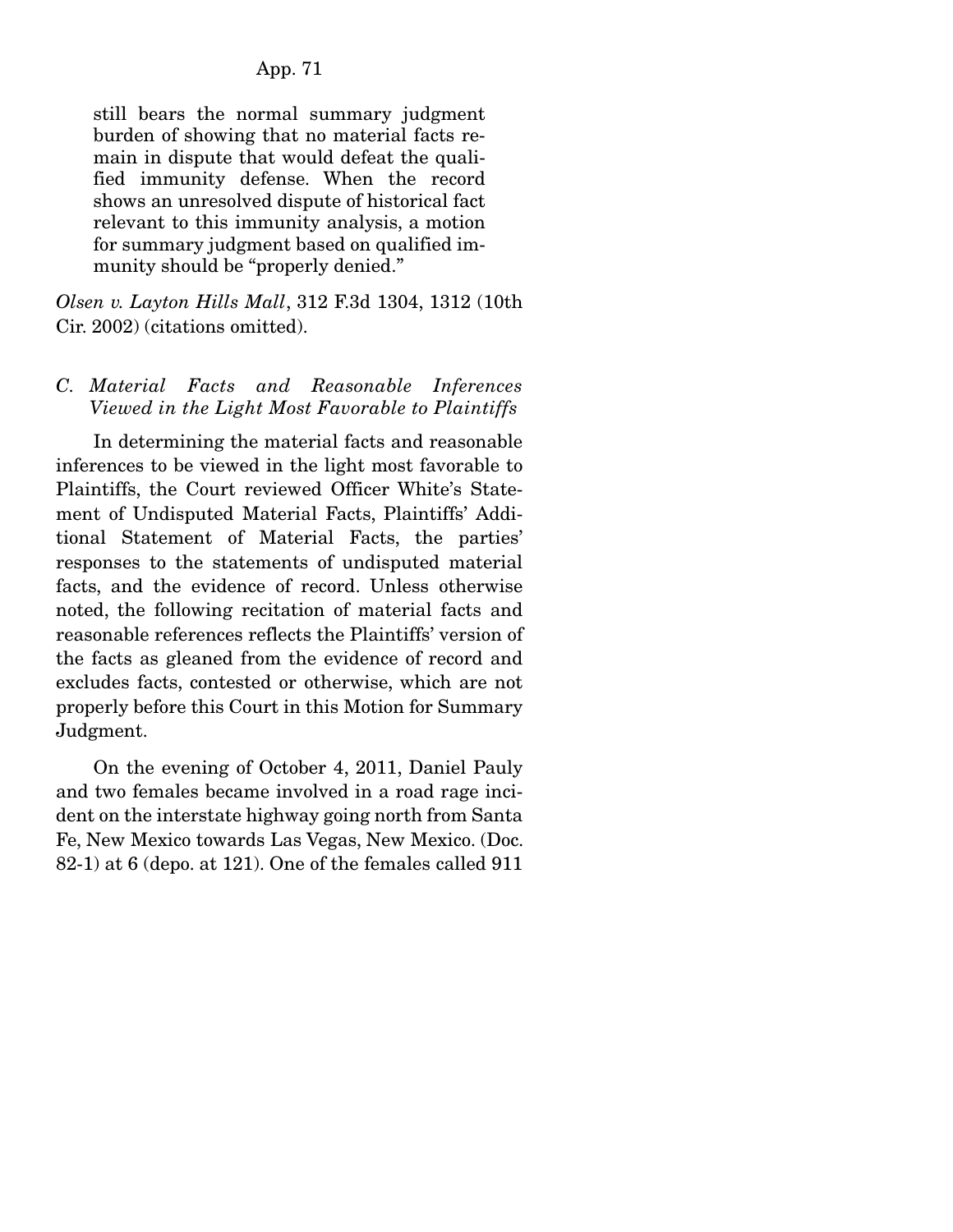and reported a "drunk driver" who was "swerving all crazy" and turning his lights off and on. (Doc. 82-1) at 23. After Daniel Pauly passed the females, they apparently tailgated Daniel Pauly. (Doc. 82-1) at 5 (depo. at 117-120).

 Daniel Pauly, therefore, stopped at the Glorieta off-ramp as did the females who were following him. (Doc. 82-1) at 9 (depo. at 133). Daniel Pauly asked the females why they were following him and why they had the car's brights on. *Id*. One of the females reported that Daniel Pauly was "throwing up gang signs" during this encounter. (Doc. 82-1) at 24. Daniel Pauly, however, felt personally threatened by the females' driving behavior. (Doc. 82-1) at 9 (depo. at 134). Daniel Pauly then drove a short distance from the off-ramp to his house where his brother, Samuel Pauly, was playing a video game on the couch.<sup>3</sup> (Doc. 82-1) at 10 (depo. at 145). The house is located in a wooded rural area to the rear of another house on a hill. (Doc. 82-1) at 21.

 The New Mexico State Police dispatcher contacted Officer Truesdale between 9:00 p.m. and 10:00 p.m. that night regarding the 911 call from the females.

<sup>3</sup> Defendants note that Samuel Pauly had smoked marijuana and drank half a beer that evening. (Doc. 87-1) at 2 (depo. at 101); (Doc. 87-1) at 5 (depo. at 148). Defendants also note that Daniel Pauly drank two beers at a club in Albuquerque and drank half a beer at the house. (Doc. 87-1) at 5-6 (depo. at 148-49). The Court will not consider this evidence in deciding the Motion for Summary Judgment because it is irrelevant to the issues now before the Court.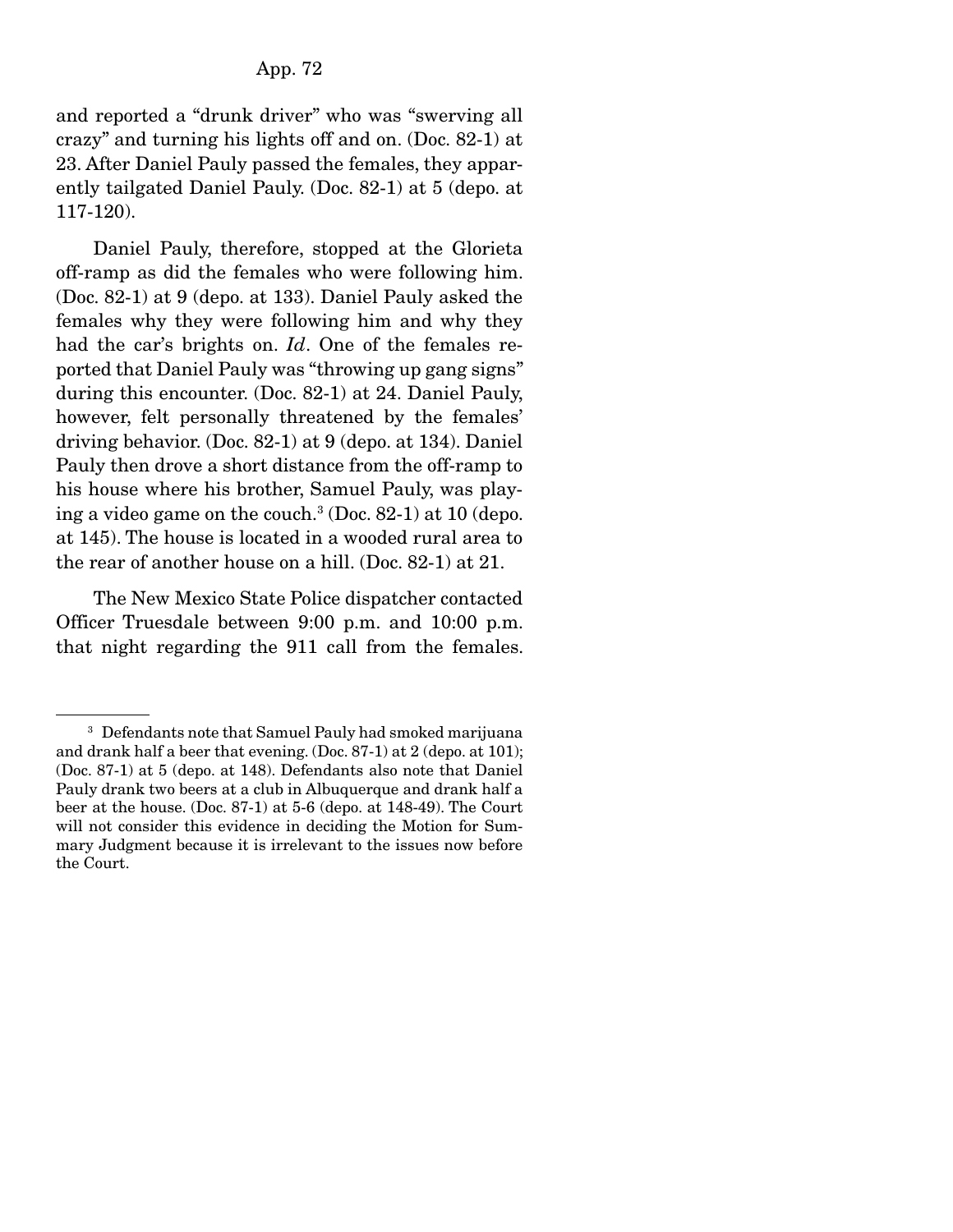(Doc. 82-3) at 3. Officer Truesdale arrived at the Glorieta off-ramp to speak to the two females after Daniel Pauly had driven to his house. *See id*. Officers White and Mariscal were *en route* to provide Officer Truesdale with back-up assistance. *Id*. The females informed Officer Truesdale about Daniel Pauly's alleged reckless and dangerous driving. *Id*. The females also described Daniel Pauly's vehicle as a gray Toyota pickup truck and gave dispatch a license plate number. *Id*. The dispatcher informed Officer Truesdale that the Toyota pickup truck was registered to an address on Firehouse Road, Glorieta, New Mexico. *Id*.

 Once the two females went on their way, any threat to the females was over. (Doc. 82-2) at 5 (depo. at 208). Officers Mariscal and White subsequently joined Officer Truesdale at the Glorieta off-ramp. Although it was raining, the Officers were not wearing raincoats over their uniforms. (Doc. 82-1) at 13 (depo. at 179); (Doc. 84-3) at 4 (depo. at 134). It was also a dark night.4 (Doc. 82-3) at 17 (depo. at 100).

 Officer Truesdale decided to speak with Daniel Pauly to determine if he was intoxicated, "to make sure nothing else happened," and to get Daniel Pauly's version of the incident. (Doc. 82-2) at 6 (depo. at 218). At that point, the Officers did not believe any exigent circumstances existed. *Id*. at 7 (depo. at 213); (Doc. 82-4)

<sup>4</sup> Officers White and Truesdale dispute this fact and claim that despite the rain the moon was out and they could see fairly well in the dark. (Doc. 84-2) at 5 (depo. at 117); (Doc. 85-2) at 4 (depo. at 227). Officers White and Truesdale do not describe how full the moon was that night.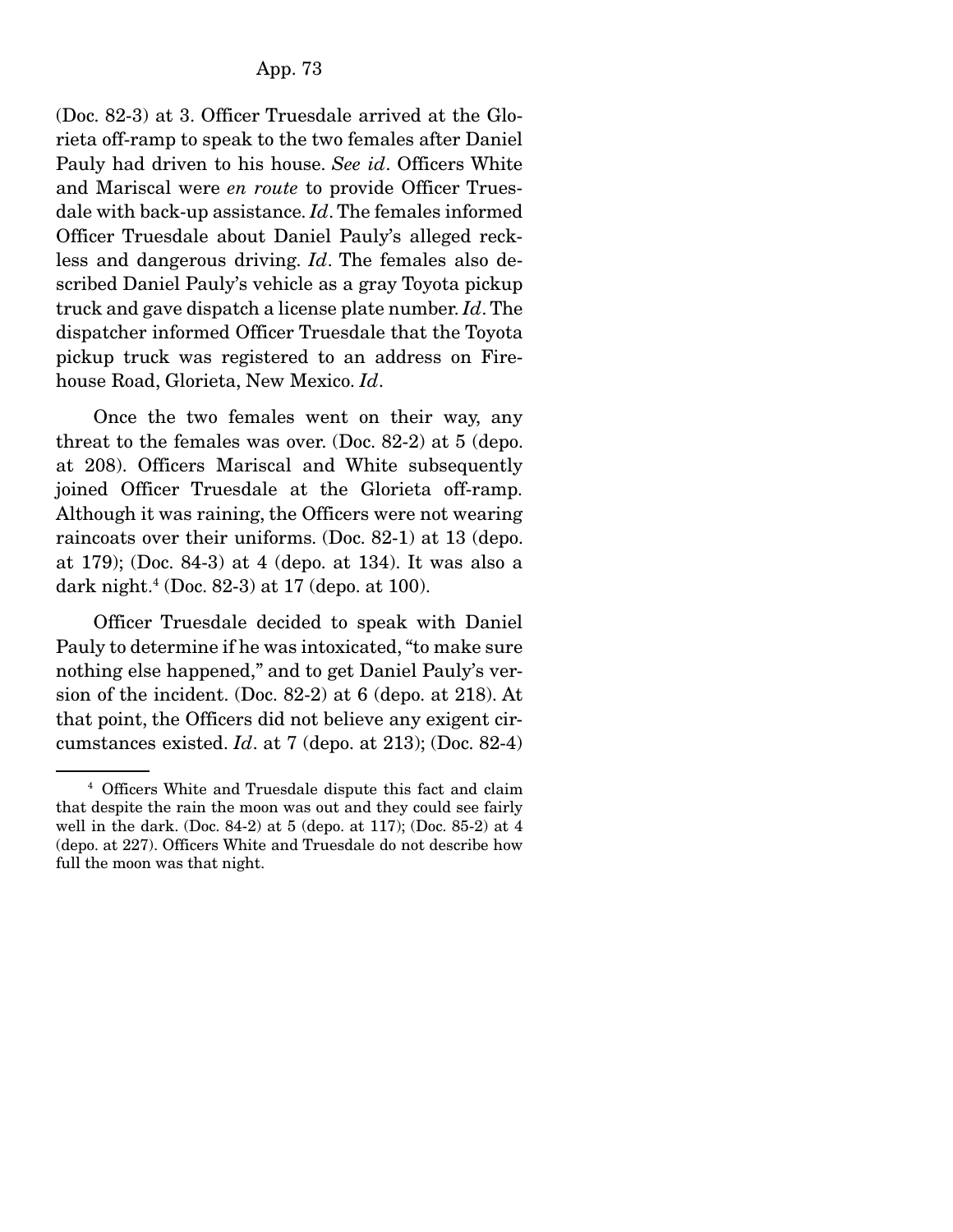at 9-10 (depo. at 20-21). The Officers also did not have enough evidence or probable cause to make an arrest. (Doc. 82-3) at 5); (Doc. 82-3) at 14 (depo. at 91).

 The Officers then determined that Officers Truesdale and Mariscal should go, in separate patrol units, to see if they could locate Daniel Pauly's pickup truck at the Firehouse Road address while Officer White should stay at the off-ramp in case Daniel Pauly came back that way. (Doc. 82-3) at 14 (depo. at 92). Officers Truesdale and Mariscal drove a short distance to the Firehouse Road address and parked their vehicles in front of the main house along the road. *See* (Doc. 82-4) at 11 (depo. at 109). The vehicles had their headlights on and one vehicle had takedown lights on; none of the vehicles had flashing lights on. (Doc. 82-4) at 11 (depo. at 109-10). Officers Truesdale and Mariscal did not see Daniel Pauly's pickup truck at the main house. *See* (Doc. 82-2) at 9 (depo. at 230).

 Officers Truesdale and Mariscal, however, saw a porch light and lights on in another house behind the main house, so they decided to walk up to that second house, Daniel and Samuel Pauly's house, to see if Daniel Pauly's pickup truck was there. (Doc. 82-2) at 9  $(\text{depo. at } 232)$ ; (Doc. 82-3) at 6. The Officers did not activate any security lights as they walked up to the brothers' house. (Doc. 82-3) at 18 (depo. at 115).

 Officers Truesdale and Mariscal approached the brothers' house in such a way that the brothers did not know that the Officers were there. (Doc. 82-2) at 12 (depo. at 224). The Officers chose this kind of approach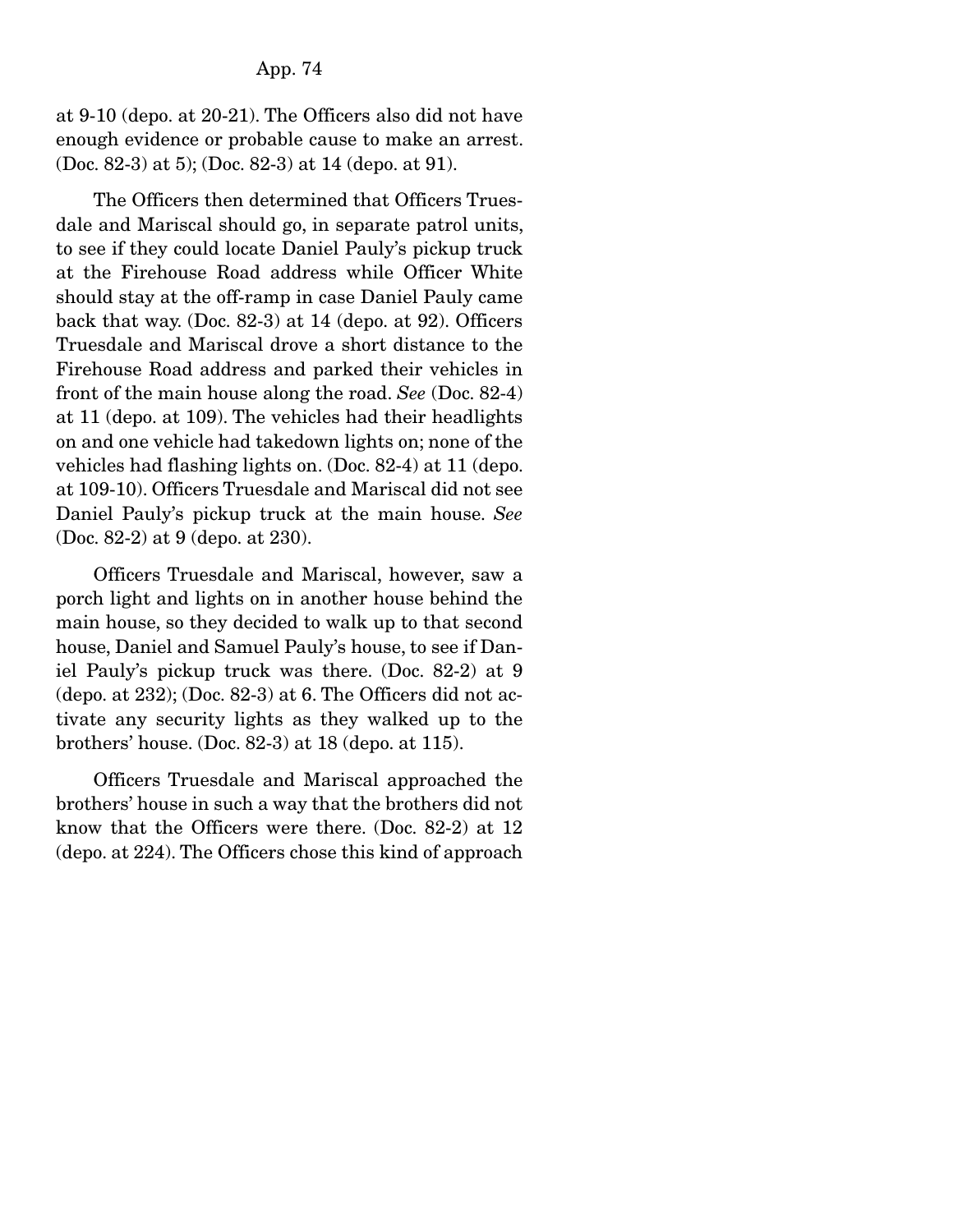in an attempt to maintain officer safety. *Id*. at 14 (depo. at 233). Officers Truesdale and Mariscal, therefore, did not initially use their flashlights and then used the flashlights periodically. *Id*. at 13 (depo. at 226); (Doc. 82-3) at 15 (depo. at 101). After Officer Truesdale got close to the front of the house and began approaching the front door, he turned his flashlight on. (Doc. 85-3) at 3 (depo. at 249-50, 252). The Officers could see through the front window two males moving back and forth in the house. (Doc. 88-3) at 1 (depo. at 152). As the Officers got closer to the second house, they also saw Daniel Pauly's pickup truck and advised Officer White that they located the pickup truck. (Doc. 82-5) at 12. Officer White then proceeded to the Firehouse Road address. *Id.*

 At around 11:00 p.m., the brothers saw through the front window two blue LED flashlights, five or seven feet apart at chest level, coming towards the house. (Doc. 82-1) at 11 (depo. at 170-71); (Doc. 82-3) at 4. Daniel Pauly could not see who held the flashlights, especially with the rain coming in sideways. (Doc. 82- 1) at 11 (depo. at 171); (Doc. 87-2) at 3 (depo. at 208). Daniel Pauly thought the figures were intruders possibly related to the road rage incident; it did not enter Daniel Pauly's mind that the figures could have been police officers. (Doc. 82-1) at 11-12 (depo. at 171, 173); (Doc. 87-2) at 4 (depo. at 220). Both brothers then yelled out several times, "Who are you?" and, "What do you want?" (Doc. 82-1) at 13 (depo. at 179-80). In response to those inquiries, the brothers heard a laugh and, "Hey, (expletive), we got you surrounded. Come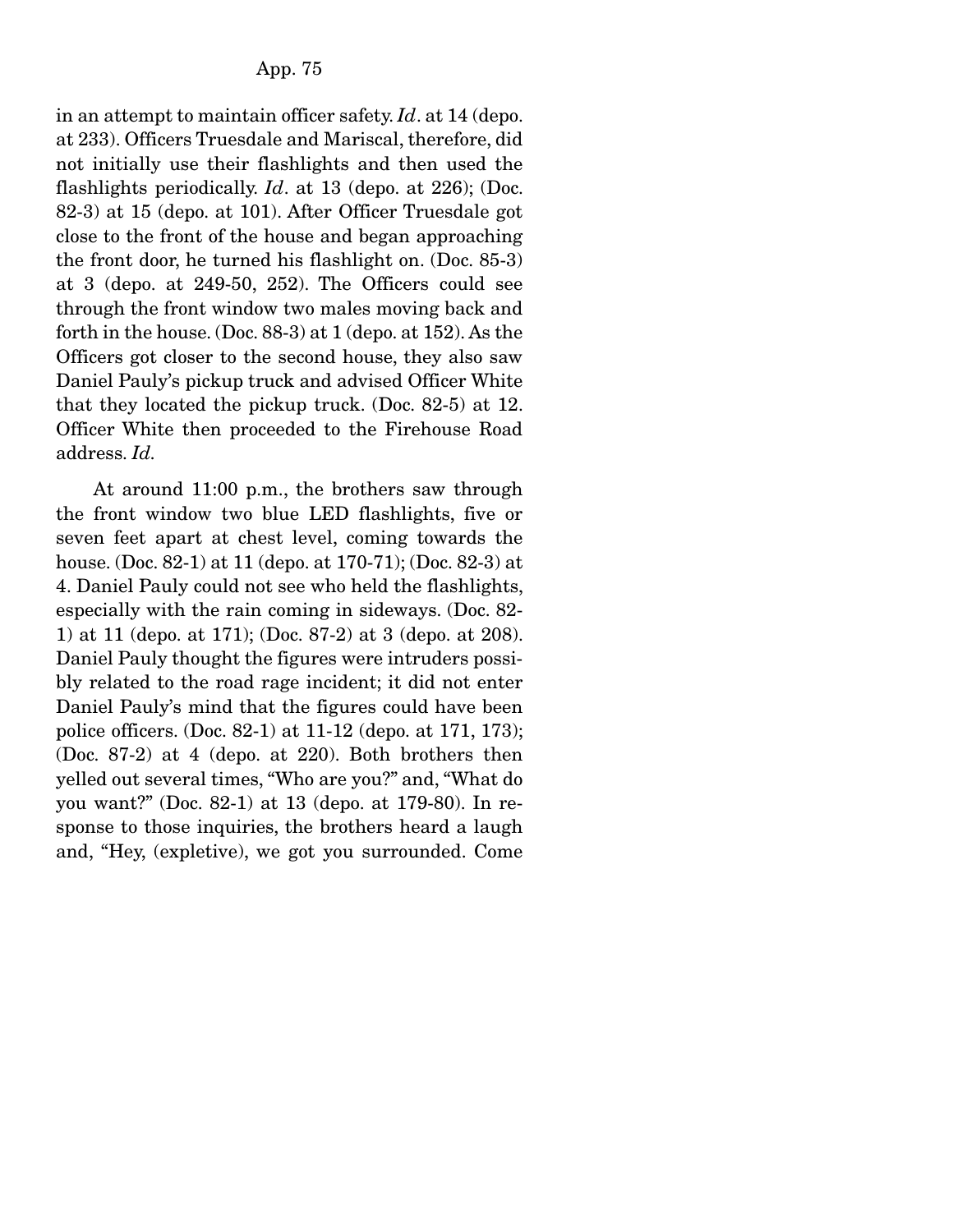out or we're coming in."5 *Id*. at 13 (depo. at 180). Moreover, Officer Truesdale yelled out once, "Open the door, State Police, open the door." (Doc. 87-2) at 2 (depo. at 185-86); Truesdale Coban recording, Supp. #19. Daniel Pauly, however, did not hear anyone call out "State Police" until after Officer White shot Samuel Pauly.<sup>6</sup> (Doc. 82-1) at 14 (depo. at 181). Officer Mariscal also announced, "Open the door, open the door." (Doc. 82-3) at 5.

 Daniel Pauly felt scared and that his life, his brother's life, and the lives of their dogs were being threatened by unknown people outside the house. (Doc. 82-1) at 16 (depo. at 205); (Doc. 82-1) at 17 (depo. at 222). The brothers then decided to call the police. (Doc. 82-1) at 17 (depo. at 222). Before they could do so, Daniel Pauly heard, "We're coming in. We're coming in." *Id*.

 At that point, Samuel Pauly retrieved a shotgun and a box of shells for Daniel Pauly so that the brothers could get ready for a home invasion. *Id*. at 17 (depo.

<sup>&</sup>lt;sup>5</sup> The Officers did not actually intend to go inside; they were trying to get the brothers to come out of the house. (Doc. 82-4) at 2 (depo. at 162).

<sup>6</sup> The Officers dispute that Daniel Pauly did not know that State Police Officers were outside the house prior to Officer White shooting Samuel Pauly. The Officers claim that they shouted out "State Police" numerous times throughout the incident. *See, e.g.*, (Doc. 82-3) at 5-8. Officer Mariscal also claims that that [sic] he illuminated himself with a flashlight and that "the individuals" in the house shined flashlights in the direction of himself and Officer Truesdale. *Id.* at 7-8. However, Officer Truesdale, Officer White, and Daniel Pauly did not testify to seeing Officer Mariscal shine a flashlight on himself nor did Daniel Pauly testify to using a flashlight. *See* (Doc. 84-3) at 2 (depo. at 127).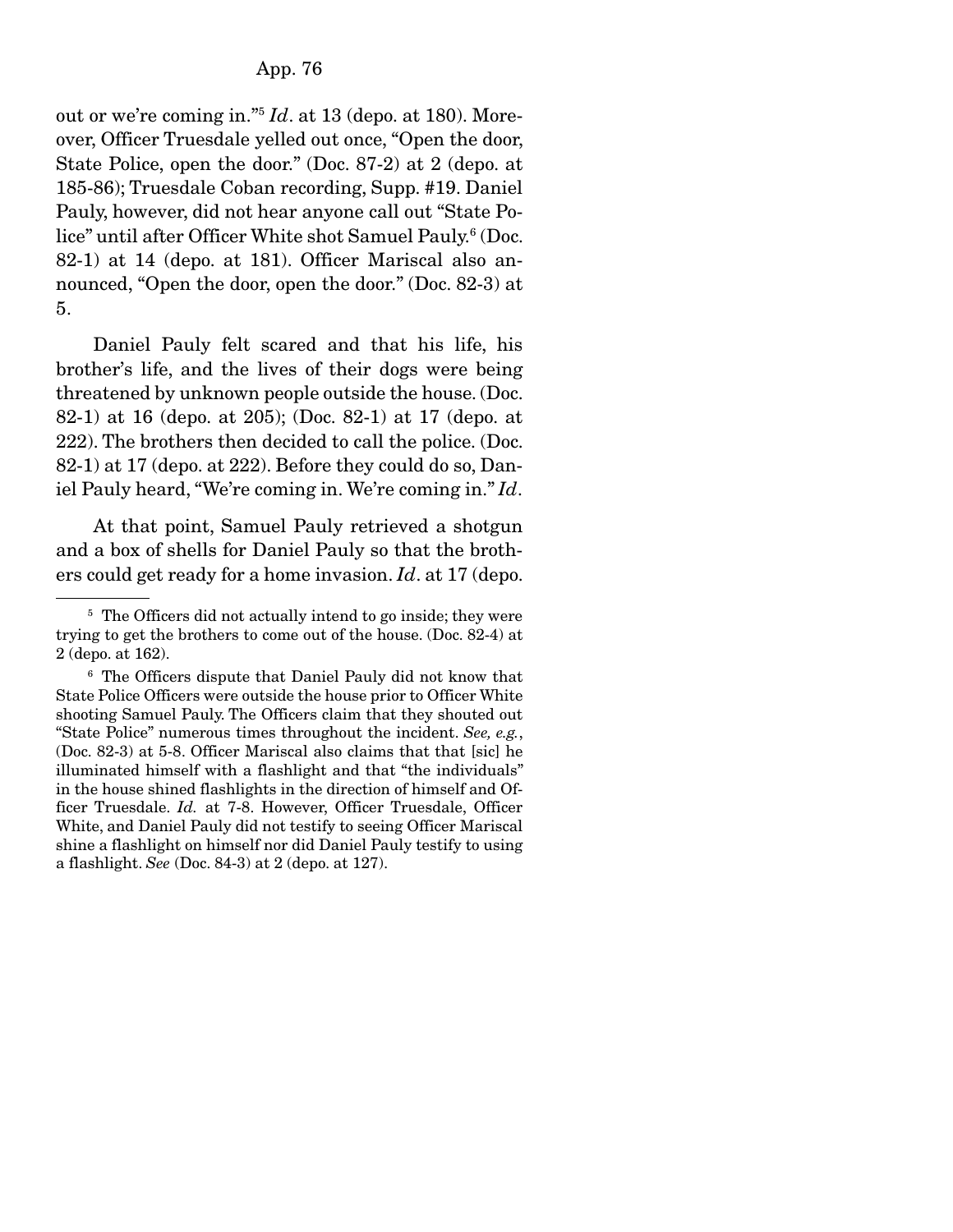at 222-23). Samuel Pauly also obtained a loaded handgun. (Doc. 82-3) at 4. Daniel Pauly then stated to Samuel Pauly that he was going to fire a couple of warning shots. (Doc. 82-1) at 17 (depo. at 223). Samuel Pauly went back to the front room. *Id.* Next, one of the brothers yelled out from inside of the house, "We have guns." (Doc. 85-4) at 2 (depo. 276). Officers Mariscal and Truesdale subsequently saw someone, presumably Daniel Pauly, run towards the back of the house. (Doc. 82-2) at 23 (depo. at 272). Officer Truesdale, therefore, went to the far back corner of the house to see what was happening on the other side of the house. *Id.* at 21 (depo. at 274). Officer Truesdale then stated, "Open the door, come outside." (Doc. 82-3) at 5.

 While Officers Truesdale and Mariscal were trying to get the brothers to come out of the house and before one of the brothers yelled out, "We have guns," Officer White arrived at the Firehouse Road address and walked up towards the brothers' house, using his flashlight periodically. *Id.*; (Doc. 84-2) at 4 (depo. at 116). Officer White could also see two males walking in the front living room. (Doc. 82-4) at 12 (depo. at 123). In addition, Officer White heard a male from inside of the house say, "We have guns." (Doc. 82-3) at 6. When Officer White reached the front of the house, Officer Mariscal was still in the front of the house while Officer Truesdale was already at the rear of the brothers' house. (Doc. 82-3) at 5.

 After hearing, "We have guns," Officer White took cover behind a stone wall located 50 feet from the front of the house and drew his duty weapon while Officer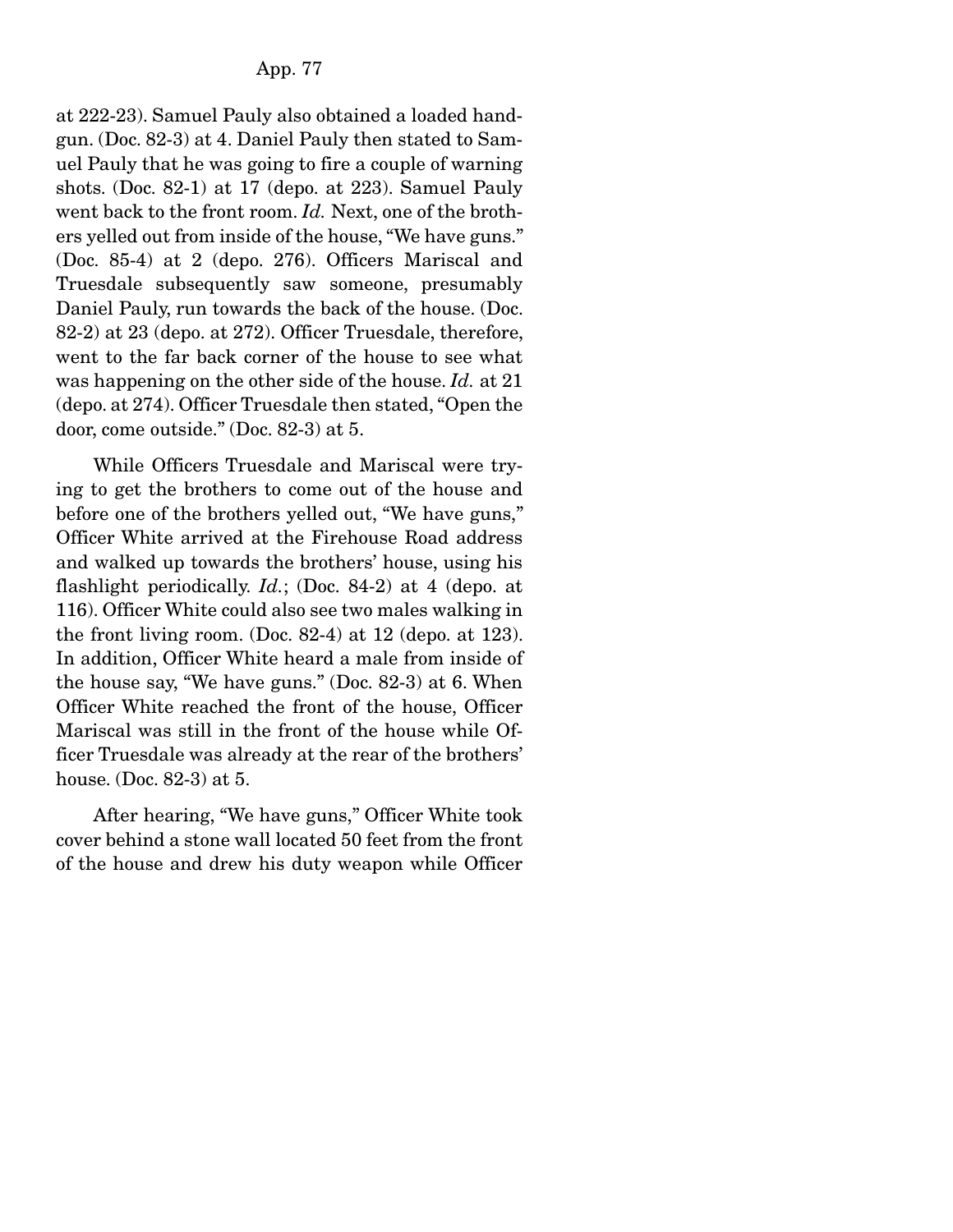Mariscal took cover behind a Ford pickup truck and unholstered his duty weapon. (Doc. 82-4) at 13 (depo. at 132); (Doc. 84-3) at 4 (depo. at 135); (Doc. 84-5) at 3 (depo. at 191); (Doc. 88-3) at 5 (depo. at 173-74). A matter of seconds after one of the brothers yelled, "We have guns," Daniel Pauly stepped partially out of the back of the house and fired two warning shots up into a tree while screaming to scare people off. (Doc. 82-1) at 17 (depo. at 224); (Doc. 82-1) at 19 (depo. at 226); (Doc. 84- 5) at 6 (depo. at 209). Daniel Pauly did not feel comfortable going out the front door after he initially heard someone say that the brothers were surrounded and "come out or we're coming in." (Doc. 82-1) at 18 (depo. at 204). Having heard the two rifle shots, Officer White believed that Officer Truesdale had been shot.<sup>7</sup> (Doc. 84-3) at 5 (depo. at 137).

 Officers Mariscal and White then saw Samuel Pauly open the front window and hold his arm out with a handgun, pointing it at Officer White.<sup>8</sup> (Doc. 82-4) at

<sup>&</sup>lt;sup>7</sup> Officer White claims that after he heard the first two shotgun blasts he yelled out, "State Police, hands up, hands up, hands up." (Doc. 82-5) at 13. Officer Mariscal's audio recording of the gunfire, however, does not include this statement. DVD: Mariscal, NMSP.

<sup>&</sup>lt;sup>8</sup> Officers Mariscal and White assert that not only did Samuel Pauly point the handgun at Officer White, but that Samuel Pauly actually fired the handgun. (Doc. 82-4) at 4 (depo. at 190- 91); (Doc. 82-4) at 14 (depo. at 171-72). A revolver later found on the living room floor under the front window where Samuel Pauly was shot had one casing forward of the firing pin while the other four chambers were loaded. (Doc. 82-5) at 21. No bullet casing was recovered from the handgun, so there is no forensic proof that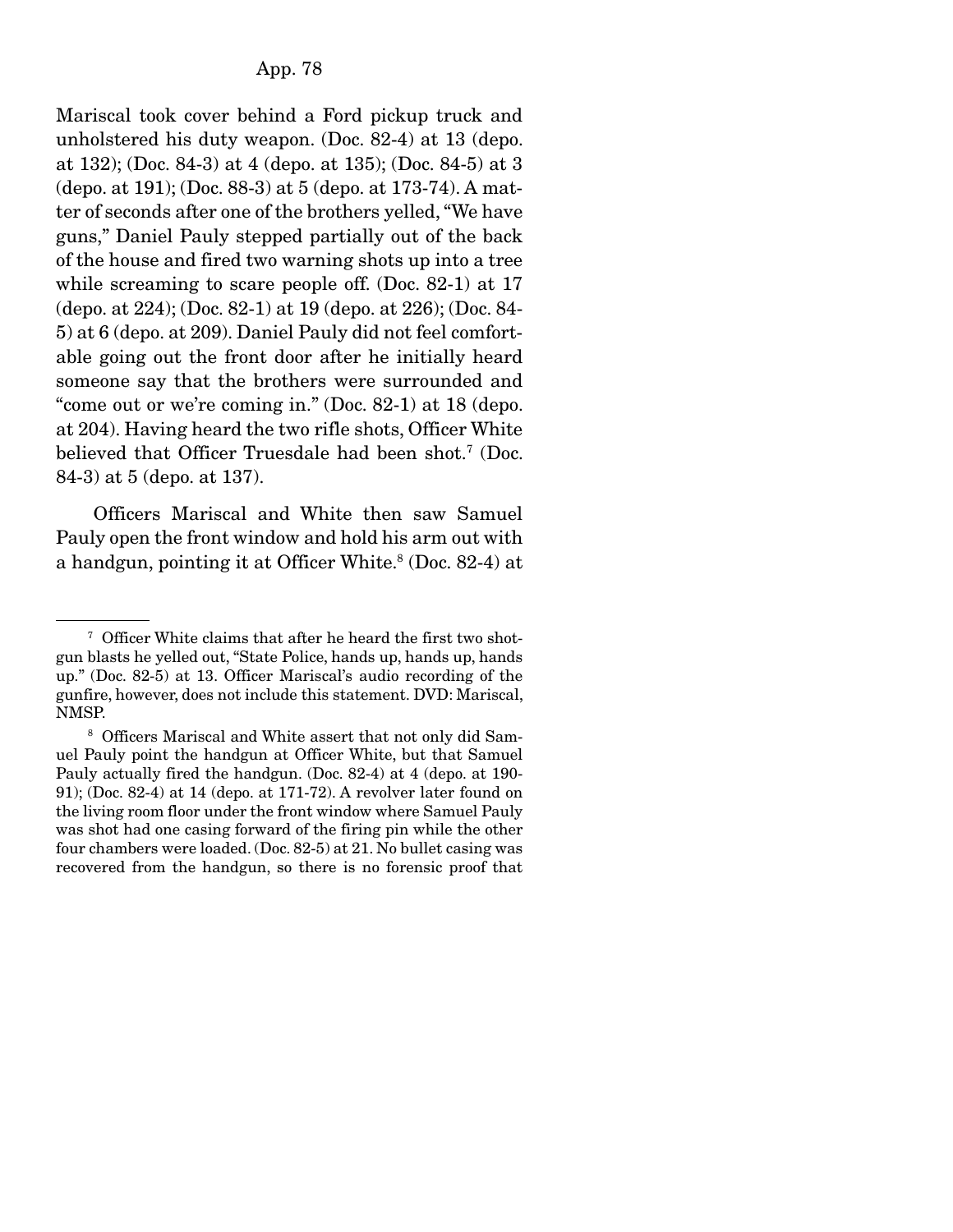3 (depo. at 185); (Doc. 82-4) at 4 (depo. at 190-91); (Doc. 82-4) at 14 (depo. at 171); (Doc. 88-4) at 3 (depo. at 193). Officer Mariscal then shot towards Samuel Pauly, but missed Samuel Pauly.9 Four to five seconds after Samuel Pauly pointed his handgun at Officer White, Officer White shot Samuel Pauly. (Doc. 84-5) at 3 (depo. at 191). The entire incident, from the time Officers Truesdale and Mariscal arrived at the Firehouse Road address to the time of the shootings, took less than five minutes. (Doc. 113) at 28.

#### *D. Discussion*

 Officer White argues that he is entitled to summary judgment on the Fourth Amendment excessive force claim because his use of force on Samuel Pauly was objectively reasonable under the totality of the circumstances. Officer White also argues that he is entitled to qualified immunity on the Fourth Amendment

Samuel Pauly fired the handgun that night. *See id.* at 20. However, from Officer Truesdale's position, "[t]he first two shots were louder than the third, and the third shot was quieter then [sic] the fourth" indicating that the third shot came from the house, i.e., that Samuel Pauly fired that third shot. *Id*. at 17.

<sup>9</sup> Officer Mariscal strongly believes that he fired a shot at Samuel Pauly after Samuel Pauly fired the handgun. (Doc. 82-4) at 6 (depo. at 210-211); (Doc. 82-5) at 15; (Doc. 88-4) at 3 (depo. at 195). Officer Mariscal normally carries a total of 16 cartridges in his duty weapon. (Doc. 82-4) at 5 (depo. at 130-31). After the shooting, Officer Mariscal was missing one cartridge from his magazine. (Doc. 82-5) at 19. Moreover, since only four shots were fired that night, if Officer Mariscal fired the third shot as he claims and Office [sic] White fired the fourth shot, then Samuel Pauly could not have fired upon Officer White.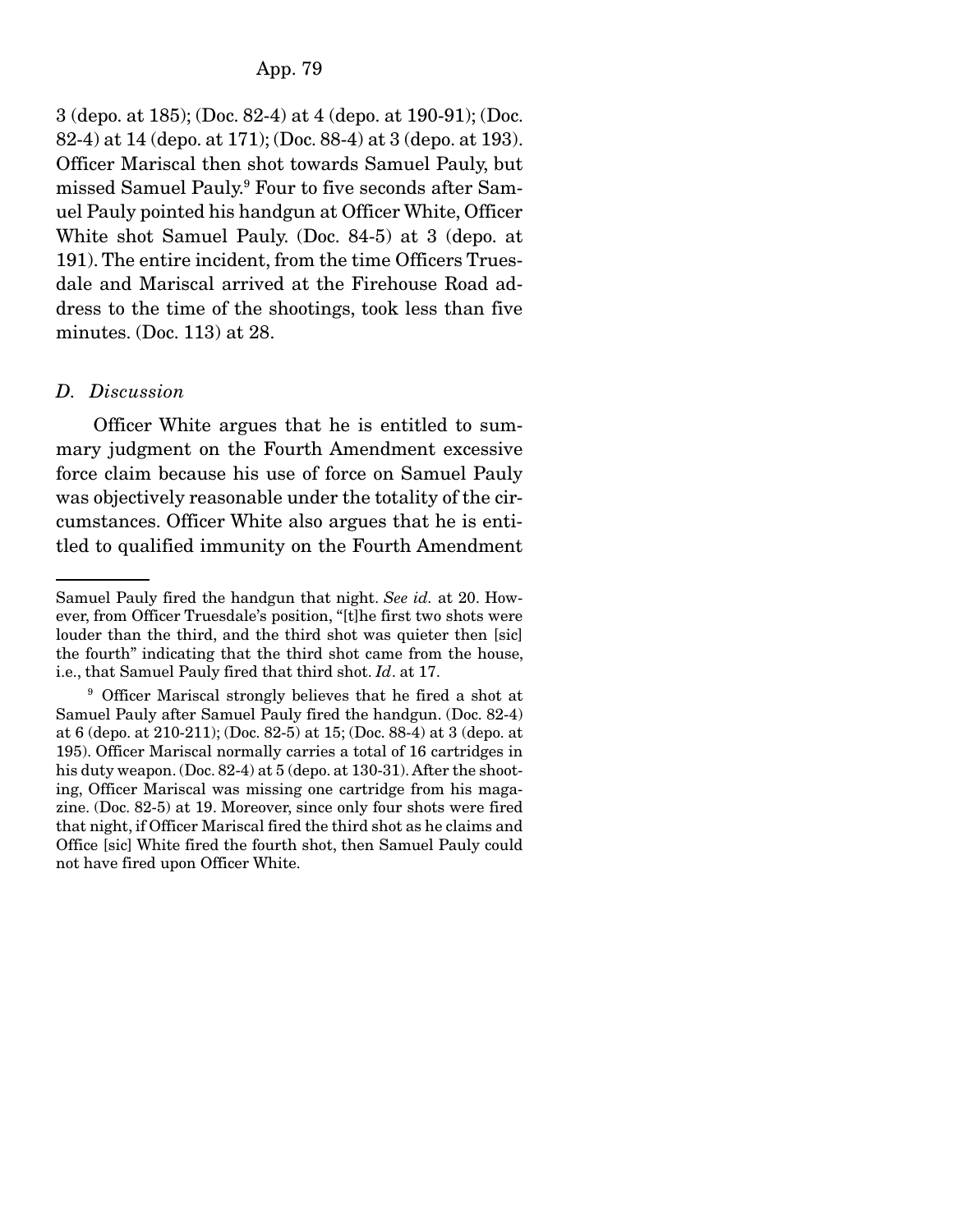excessive force claim. Next, Officer White argues that the undisputed facts show that he did not violate Samuel Pauly's rights under article II, section 10 of the New Mexico State Constitution nor did he commit a battery on Samuel Pauly. Finally, Officer White argues that the NMDPS cannot be held vicariously liable for the alleged battery he committed or for his alleged violation of the New Mexico State Constitution. Plaintiffs contend that these arguments have no merit.

## *1. Count One: the Section 1983 Fourth Amendment Excessive Force Claim*

## *a. Whether Officer White is Entitled to Summary Judgment on Count One*

 Officer White argues first that he is entitled to summary judgment on Count One because the undisputed material facts show that his use of deadly force on Samuel Pauly was objectively reasonable under the totality of the circumstances and, therefore, lawful under the Fourth Amendment. Plaintiffs argue, however, that there are genuine disputes of material fact and that when the facts are viewed in the light most favorable to Plaintiffs a reasonable jury could find that the Officers' conduct was reckless and unreasonably created the need for Officer White to shoot Samuel Pauly. Plaintiffs, therefore, assert that a reasonable jury could find that Officer White's objectively unreasonable use of deadly force violated Samuel Pauly's Fourth Amendment right to be free from excessive force. Thus,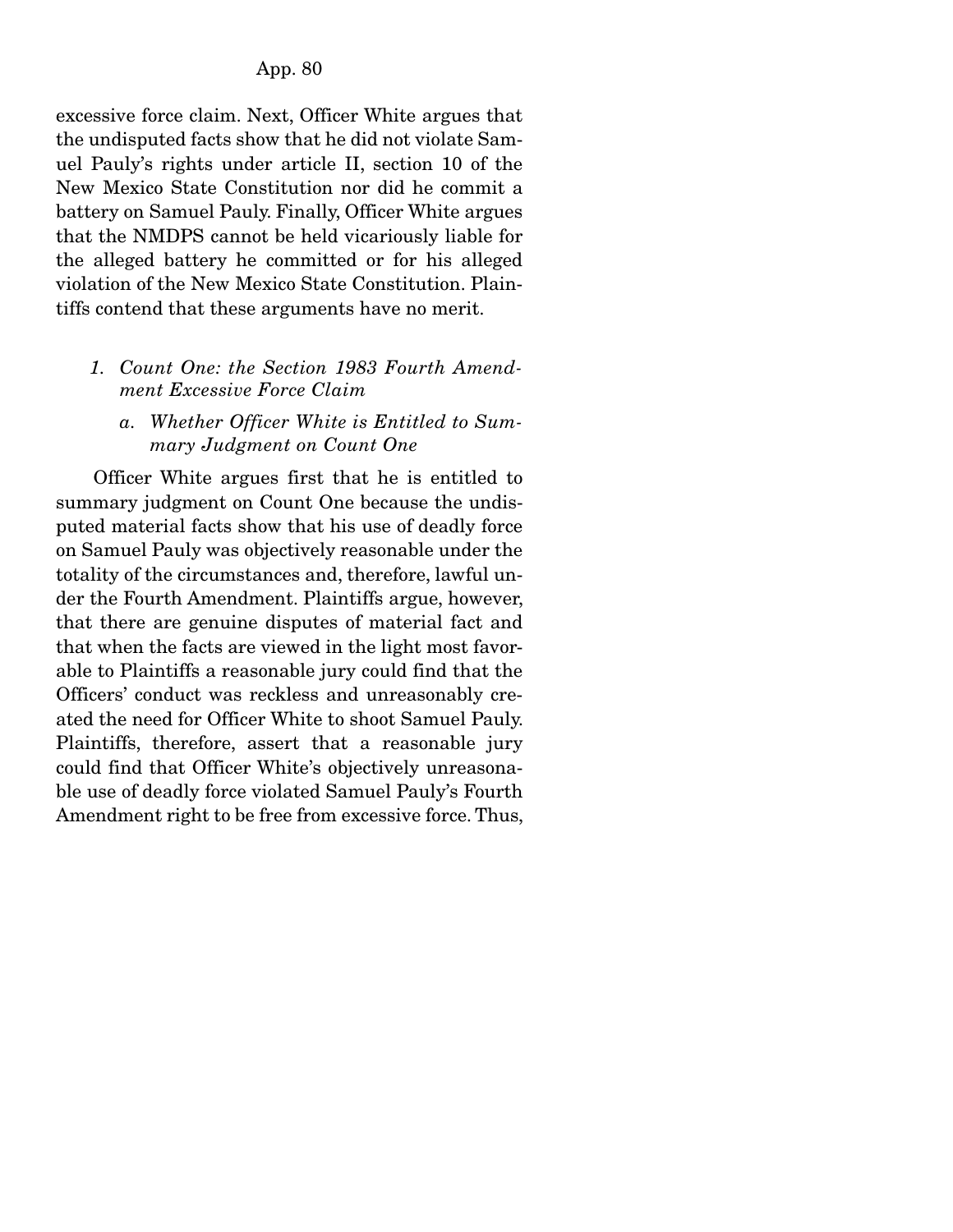Plaintiffs contend that Officer White is not entitled to summary judgment on Count One.<sup>10</sup>

 The issue in Fourth Amendment excessive force cases is whether, under the totality of the circumstances, an officer's use of force was objectively reasonable. *Thomson v. Salt Lake County*, 584 F.3d 1304, 1313 (10th Cir. 2009). Reasonableness of the use of force is judged from the viewpoint of a reasonable officer at the scene of the incident and not from hindsight. *Id*. As always, courts "recognize that officer may have 'to make split-second judgments in uncertain and dangerous circumstances.' " *Id.* (quoting *Phillips v. James*, 422 F.3d 1075, 1080 (10th Cir. 2004) (internal quotation marks omitted)).

 If a use of force is deadly, as in this case, that force is reasonable "only 'if a reasonable officer in Defendant's position would have had probable cause to believe that there was a *threat of serious harm to themselves* or to others.' " *Id.* (quoting *Estate of Larsen ex rel. Sturdivan v. Murr*, 511 F.3d 1255, 1260 (10th Cir. 2008)). To assess the degree of that threat of serious physical harm, the Court considers "factors that include, but are not limited to: '(1) whether the officers ordered the suspect to drop his weapon, and the suspect's compliance with police commands; (2) whether

<sup>&</sup>lt;sup>10</sup> Plaintiffs note that Officer White does not address their Fourth Amendment claim based on Officer White's alleged unreasonable seizure of Samuel Pauly prior to his shooting death. The Court, however, has determined that Plaintiffs have not pled a Fourth Amendment unreasonable seizure claim. *See* (Doc. 123).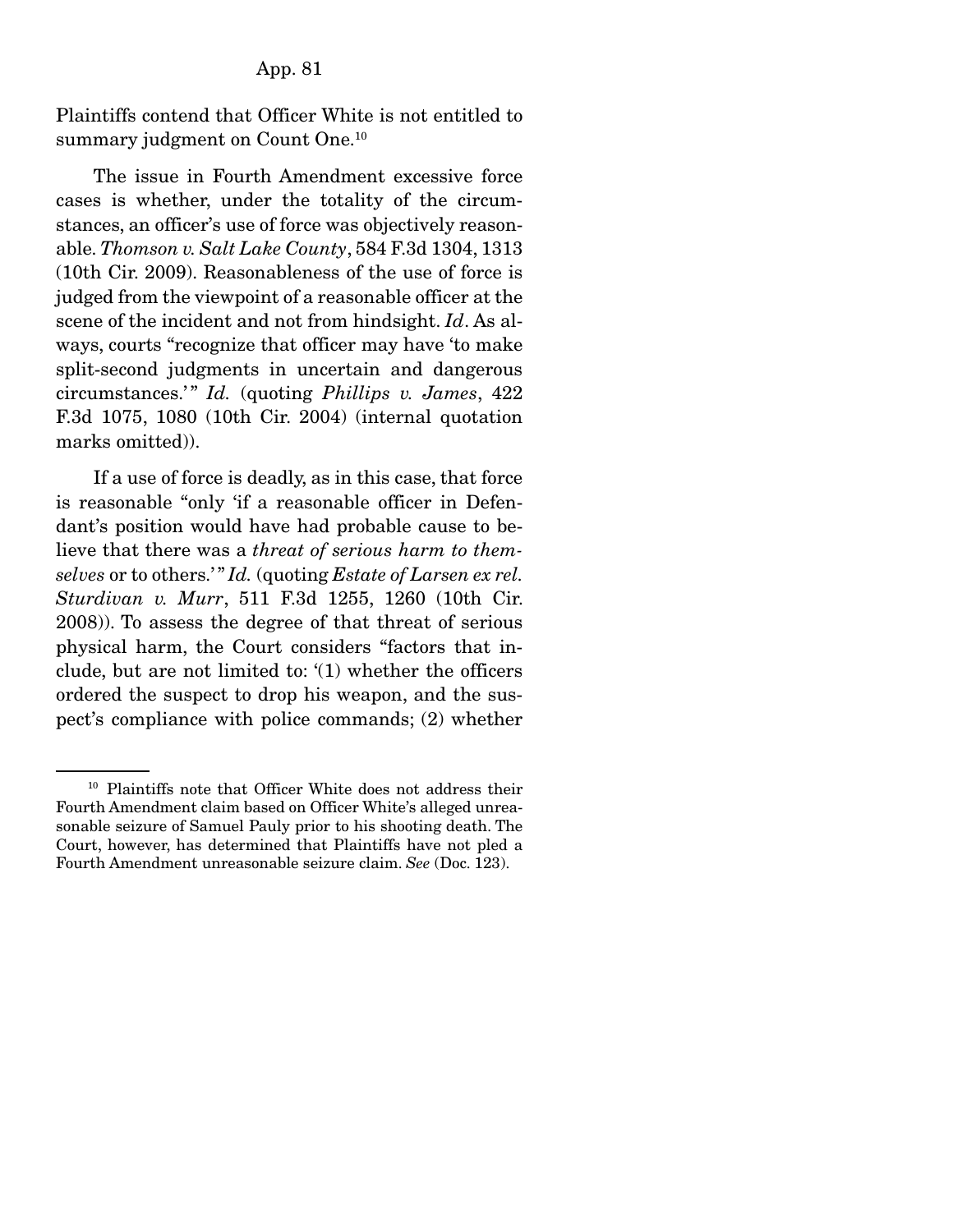any hostile motions were made with the weapon towards the officers; (3) the distance separating the officers and the suspect; and (4) the manifest intentions of the suspect.' " *Id*. at 1314-1315 (quoting *Estate of Larsen*, 511 F.3d at 1260). Another important factor is " 'whether the officers were in danger at the precise moment that they used force.'" *Id*. at 1314 (quoting *Phillips v. James*, 422 F.3d 1075, 1083 (10th Cir. 2005) (internal quotation marks omitted)). Moreover, the " 'reasonableness standard does not require that officers use alternative, less intrusive means' when confronted with a threat of serious bodily injury." *Blossom v. Yarbrough*, 429 F.3d 963, 968 (10th Cir. 2005) (quoting *Cram*, 252 F.3d at 1133) (internal quotations omitted)). Whether the events leading up to the use of deadly force were "tense, uncertain, and rapidly evolving" is also "extremely relevant" to the totality of the circumstances review. *Thomson*, 584 F.3d at 1318 (quoting *Phillips*, 422 F.3d at 1083-84) (internal quotation marks omitted). Additionally, "a reasonable but mistaken belief that the suspect is likely to fight back justifies using more force than is actually needed." *Id*. at 1315.

 Reasonableness of an officer's use of deadly force further depends on "whether their 'own reckless or deliberate conduct during the seizure unreasonably created the need to use such force.' The conduct of the officers before a suspect threatens force is relevant only if it is 'immediately connected' to the threat of force." *Id*. at 1320 (citations omitted). Moreover, an officer's conduct prior to a suspect threatening force "is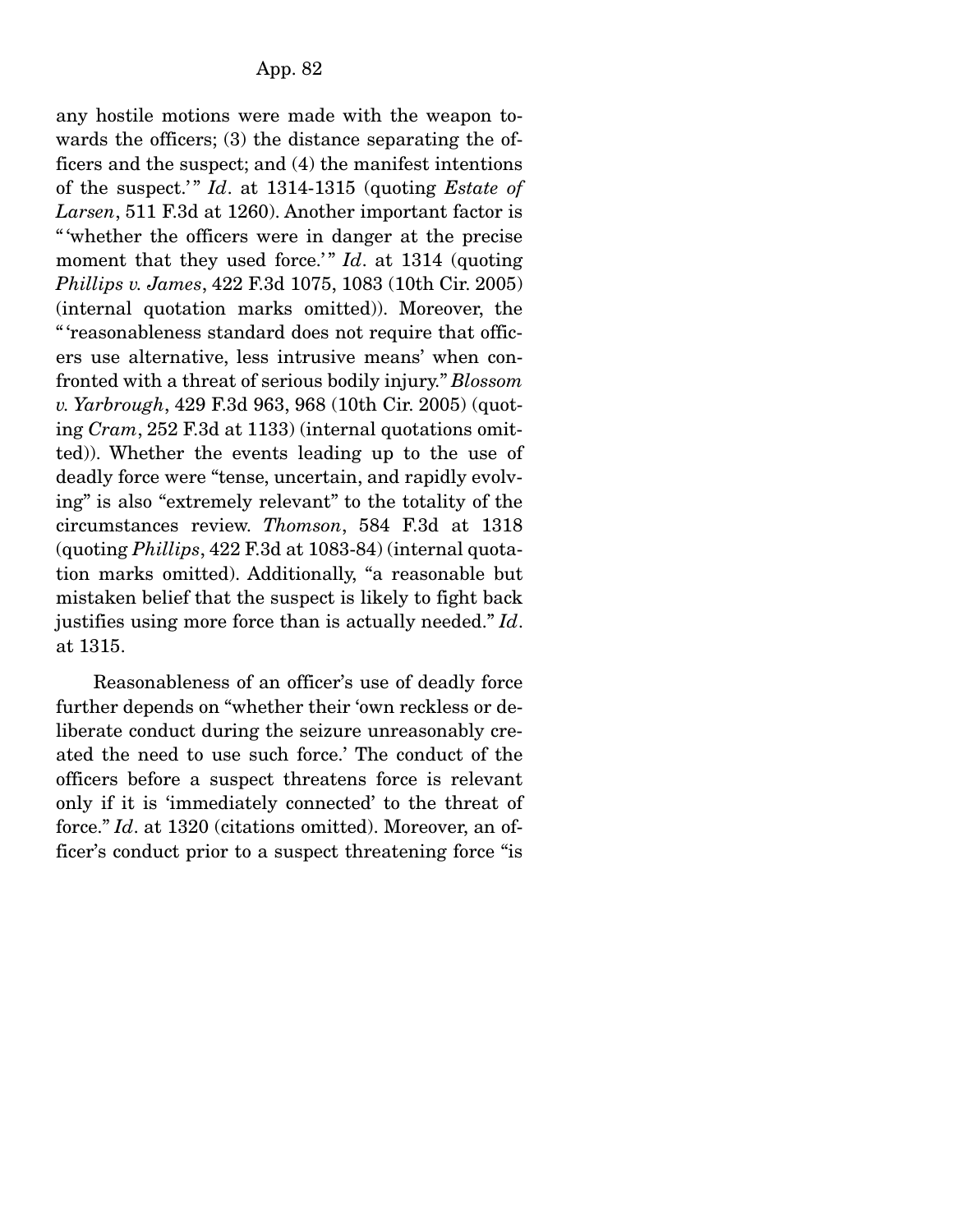only actionable if it rises to the level of recklessness" or deliberateness, i.e., the officer's actions cannot constitute mere negligence. *Id*. "An act is reckless when it reflects a wanton or obdurate disregard or complete indifference to risk, for example 'when the actor does not care whether the other person lives or dies, despite knowing that there is a significant risk of death' or grievous bodily injury." *Medina v. City and County of Denver*, 960 F.2d 1493, 1496 (10th Cir. 1992), *overruled on other grounds by Morris v. Noe*, 672 F.3d 1185, 1197 n. 5 (10th Cir. 2012) and *Williams v. City & County of Denver*, 99 F.3d 1009, 1014-1015 (10th Cir. 1996). In addition, if it was feasible for the officer to warn a suspect not to use force, the failure to issue such a warning could create an unreasonable need to use deadly force. *See Thomson*, 584 F.3d at 1321. Determining whether an officer's reckless or deliberate conduct unreasonably created a need to use force "is simply a specific application of the totality of the circumstances approach inherent in the Fourth Amendment's reasonableness standard." *Id.* at 1320 (internal quotation marks omitted) (citing *Cram*, 252 F.3d at 1132).

 In this case, the Plaintiffs do not argue that Samuel Pauly did not make hostile motions with his weapon or that the events leading up to Officer White shooting Samuel Pauly were not "tense, uncertain, and rapidly evolving." Instead, Plaintiffs contend that the reckless or deliberate conduct of the Officers unreasonably created a need for Officer White to shoot Samuel Pauly. In fact, the record contains genuine disputes of material fact regarding whether the Officers' conduct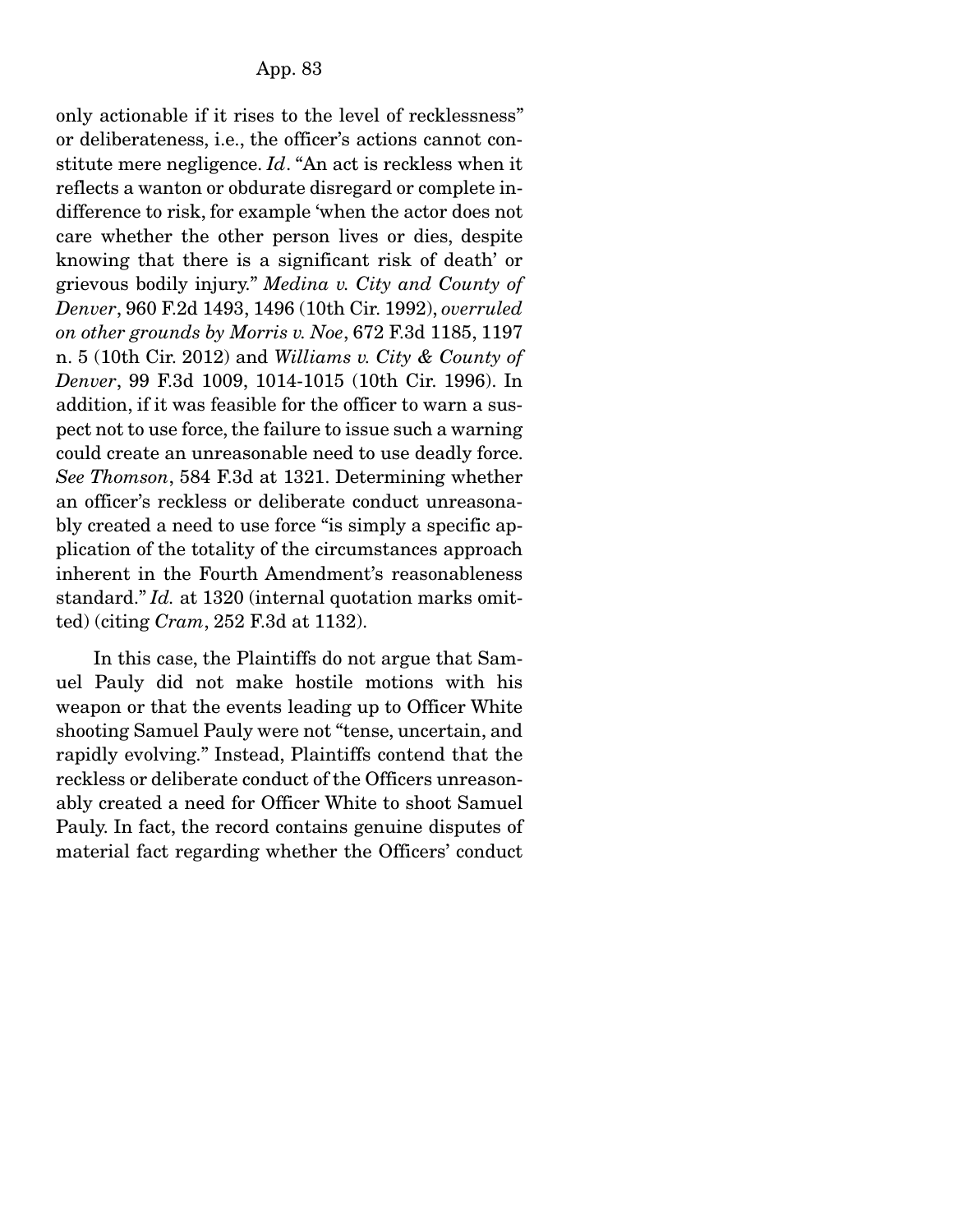prior to the shooting of Samuel Pauly was at the very least reckless and unreasonably precipitated Officer White's need to shoot Samuel Pauly. For example, it is disputed whether (1) the Officers adequately identified themselves, either verbally or by using a flashlight; (2) the brothers could, nonetheless, see the Officers considering the ambient light and other light sources; and (3) it was feasible for Officer White to warn Samuel Pauly before shooting him.

 Furthermore, viewing the evidence in the light most favorable to Plaintiffs, a reasonable jury could find the following: there were no exigent circumstances requiring the Officers to go to Daniel Pauly's house at 11:00 p.m.; Officers Truesdale and Mariscal purposefully approached the house in a surreptitious manner; despite the porch light and light from the house, the rain and darkness made it difficult for the brothers to see who was outside their house; the fact that the brothers' house is located in a rural wooded area would have heightened the brothers' concern about intruders; the Officers provided inadequate police identification by yelling out "State Police" once; the Officers' use of a hostile tone in stating, "we got you surrounded. Come out or we're coming in" was threatening; statements by Officers Truesdale and Mariscal of "open the door" and other statements of "we're coming in" were, likewise, threatening; it would have been reasonable for the Officers to conclude that Daniel Pauly could believe that persons coming up to his house at 11:00 p.m. were connected to the road rage incident which had occurred a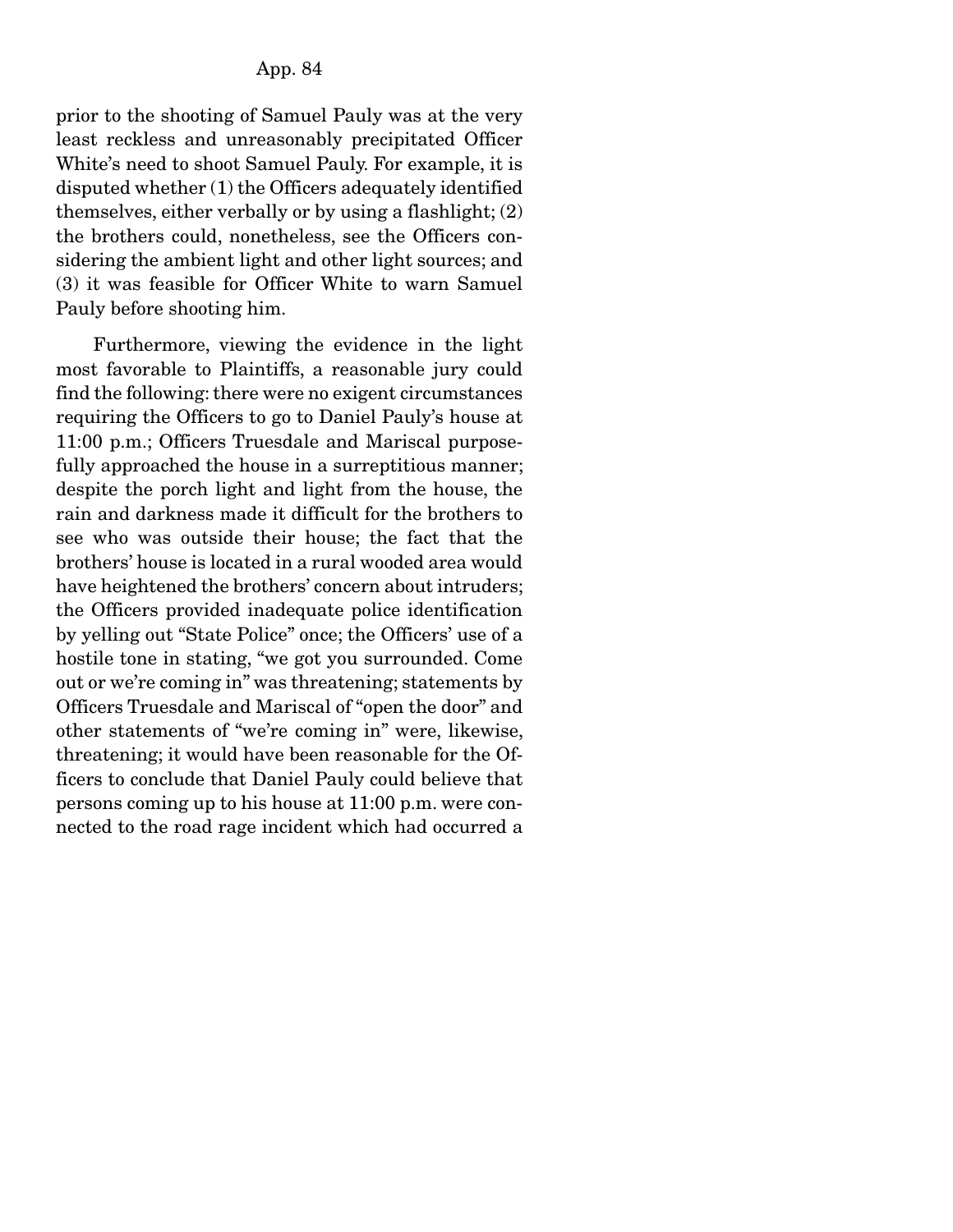couple of hours previously; that under these circumstances, the occupants of the house would feel a need to defend themselves and their property with the possible use of firearms; and the incident occurred in less than five minutes. A reasonable jury could then find that under the totality of the above circumstances that (1) the Officers' conduct was "immediately connected" to Samuel Pauly arming himself and pointing a handgun at Officer White; and (2) the Officers' conduct reflected "wanton or obdurate disregard or complete indifference" to the risk of an occupant of the house being subject to deadly force in the course of protecting his house and property against threatening and unknown persons. A reasonable jury could, therefore, find that the Officers' reckless conduct unreasonably created the dangerous situation leading to Officer White's need to shoot Samuel Pauly. Consequently, a reasonable jury could find that Officer White's use of deadly force on Samuel Pauly was not objectively reasonable and violated the Fourth Amendment. Clearly, there are genuine issues of material fact which foreclose the Court from granting summary judgment on Count One.

# *b. Qualified Immunity*

 Officer White also argues that he is entitled to qualified immunity on Count One. To resolve the first part of the qualified immunity test, the Court must decide if the alleged facts, when viewed "in the light most favorable to the party asserting the injury, . . . show the officer's conduct violated a constitutional right[.]"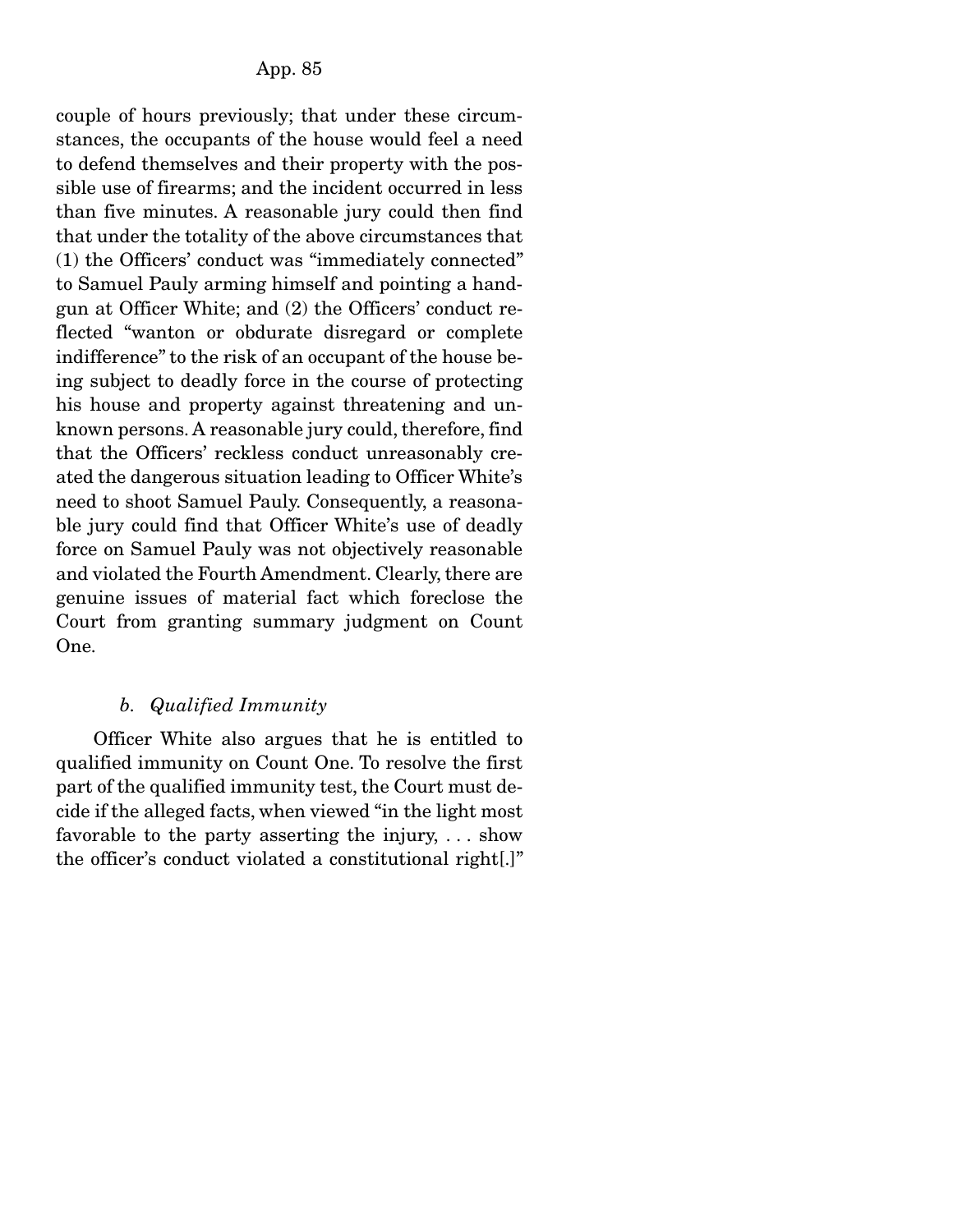*Saucier v. Katz*, 533 U.S. 194, 201 (2001) (citation omitted). As shown above, Plaintiffs have produced sufficient evidence to show that Officer White violated Samuel Pauly's Fourth Amendment right to be free from excessive force. Hence, Plaintiffs meet the first step in defeating qualified immunity.

 To resolve the second part of the qualified immunity test, Plaintiffs must demonstrate that Samuel Pauly's Fourth Amendment right to be free from excessive force was clearly established at the time of the shooting. "In determining whether the right was 'clearly established,' the court assesses the objective legal reasonableness of the action at the time of the alleged violation and asks whether 'the right [was] sufficiently clear that a reasonable officer would understand that what he is doing violates that right.'" *Cram*, 252 F.3d at 1128 (quoting *Wilson v. Layne*, 526 U.S. 603, 615 (1999)). "[I]n order for the law to be clearly established, there must be a Supreme Court or Tenth Circuit decision on point, or the clearly established weight of authority from other courts must have found the law to be as the plaintiff maintains." *Medina v. City and County of Denver*, 960 F.2d 1493, 1498 (10th Cir. 1992). A plaintiff, however, "is not required to show that the very conduct in question has previously been held unlawful." *Sh. A. ex rel. J. A. v. Tucumcari Mun. Schools*, 321 F.3d 1285, 1287 (10th Cir. 2003).

 Since 1997, it has been clearly established in the Tenth Circuit "that an officer is responsible for his or her reckless conduct that precipitates the need to use force." *Murphy v. Bitsoih*, 320 F.Supp.2d 1174, 1193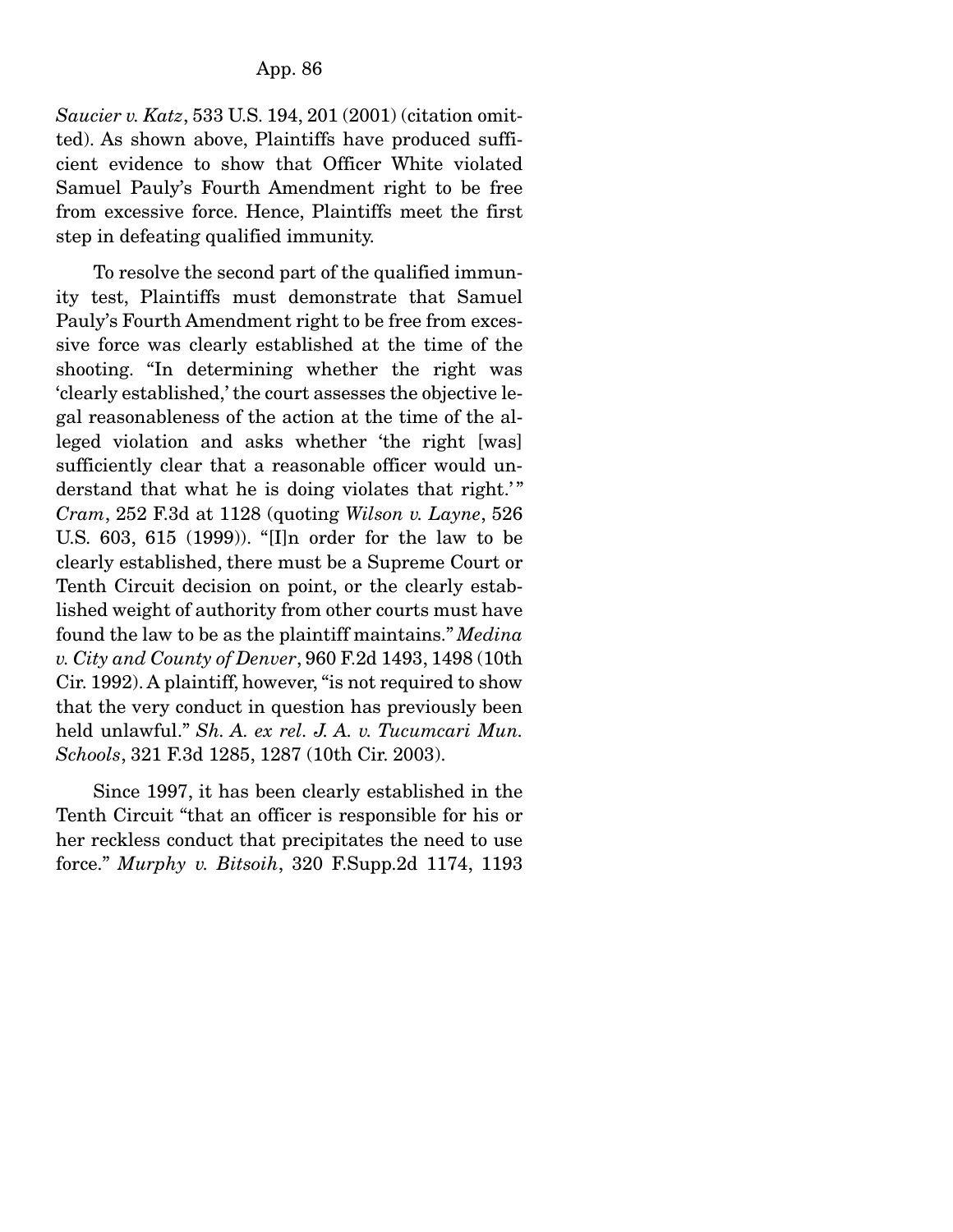(D.N.M. 2004) (citing *Allen v. Muskogee*, 119 F.3d 837, 841 (10th Cir. 1997)). Accepting Plaintiffs' version of the facts, a reasonable person in Officer White's position would have understood that the reckless actions of the Officers, including his own reckless actions, unreasonably precipitated his need to shoot Samuel Pauly and, therefore, violated Samuel Pauly's Fourth Amendment right to be free from excessive force. Hence, Plaintiffs meet the second step in defeating qualified immunity.

 Having met the test to defeat qualified immunity, the burden shifts back to Officer White to prove that there is no genuine issue of material fact that would defeat the qualified immunity defense. As discussed above, various genuine issues of material fact exist which concern whether the Officers' conduct prior to the shooting of Samuel Pauly was reckless and unreasonably created Officer White's need to shoot Samuel Pauly. Moreover, viewing the facts in the light most favorable to Plaintiffs, a reasonable jury could determine that the actions of the Officers were reckless and that those actions unreasonably precipitated the need for Officer White to shoot Samuel Pauly. Having failed to carry his burden of proving that there are no genuine issues of material fact that would defeat his claim for qualified immunity, Officer White cannot claim that qualified immunity entitles him to summary judgment on Count One.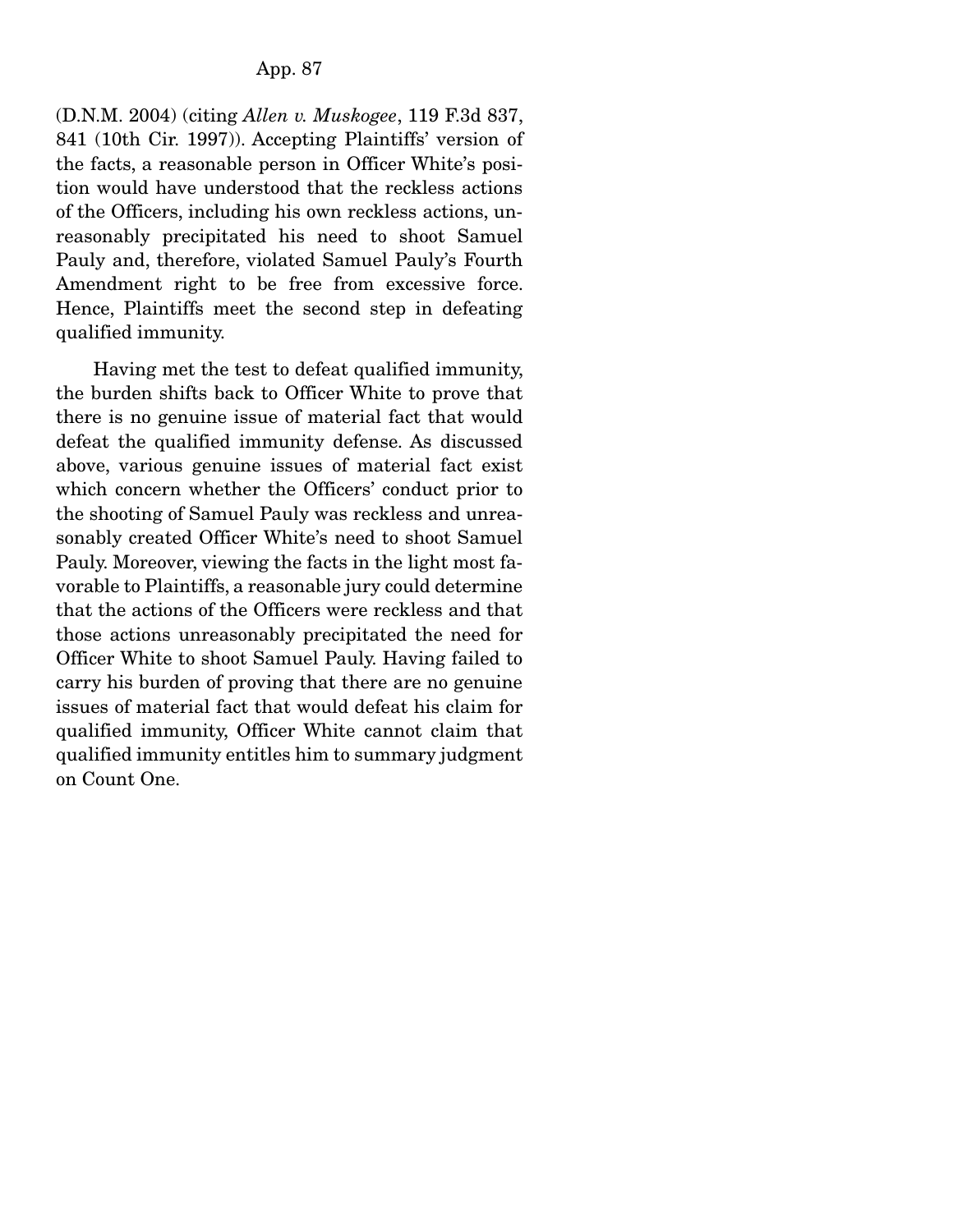*2. Count Four: the New Mexico State Constitution Claim*<sup>11</sup>

 Next, Officer White argues that he is entitled to summary judgment on the New Mexico State Constitution claim because the undisputed material facts show that his use of force on Samuel Pauly was objectively reasonable under the totality of the circumstances. Count Four, however, does not state an excessive force claim under the New Mexico State Constitution. Rather, Count Four states a New Mexico State Constitution claim for unreasonable seizure. Consequently, the Court cannot grant summary judgment on Count Four. *See Elliott Industries Ltd. Partnership v. BP America Production Co.*, 407 F.3d 1091, 1121 (10th Cir. 2005) ("Obviously, under Rule 56(a) a party cannot move for summary judgment on a nonexistent, non-pleaded claim.").

## *3. Count Three: the NMTCA Battery Claim*

 Officer White argues that he is entitled to summary judgment on the NMTCA battery claim because the undisputed material facts demonstrate that his use of force was reasonably necessary. In New Mexico, an officer "is entitled to use such force as was reasonably necessary under all the circumstances of the case." *Mead v. O'Connor*, 1959-NMSC-077 ¶ 4, 66 N.M. 170. Accordingly, a battery claim exists only if the officer

<sup>&</sup>lt;sup>11</sup> The Court will discuss Count Four before addressing Count Three because that is the order in which Officer White discusses those Counts in the Motion for Summary Judgment.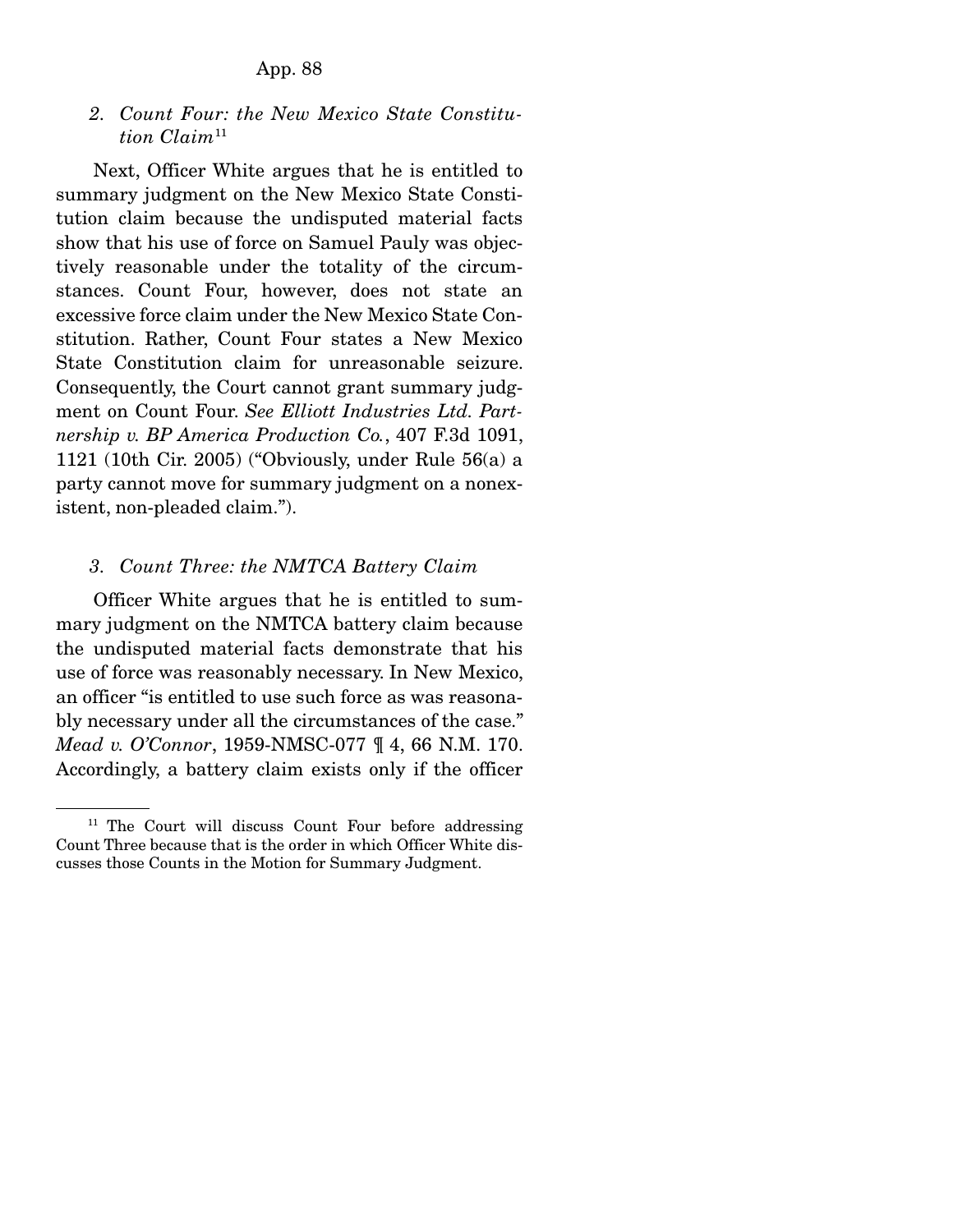used unlawful or unreasonable force. *Reynaga v. County of Bernalillo*, 1995 WL 503973 \*2 (10th Cir.). Since there are genuine questions of material fact pertaining to whether Officer White used objectively reasonable force under the totality of the circumstances, the Court cannot grant summary judgment on Count Three.

# *4. NMDPS Liability Pursuant to the Doctrine of Respondeat Superior*

 Lastly, Officer White argues that since he is entitled to summary judgment on Counts Three and Four, the NMDPS cannot be vicariously liable under the doctrine of *respondeat superior* for his alleged actions in Counts Three and Four. Having already determined that Officer White is not entitled to summary judgment on Counts Three and Four, the *respondeat superior* claims against the NMDPS are, likewise, not subject to summary judgment.

 IT IS ORDERED that Defendant Raymond White's First Motion for Summary Judgment and Memorandum in Support Thereof (Doc. 83) is denied.

> /s/ Kenneth Gonzales UNITED STATES DISTRICT JUDGE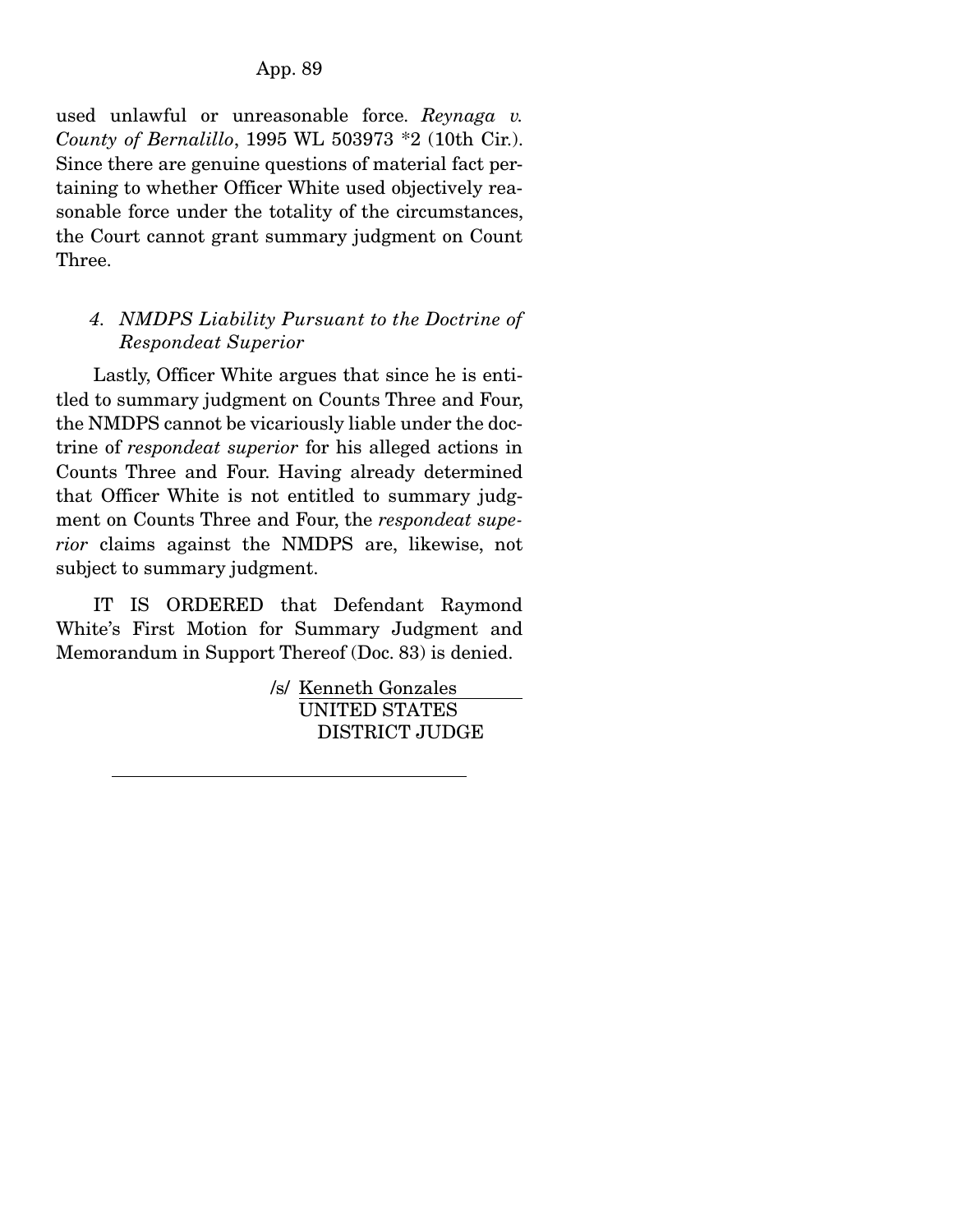# IN THE UNITED STATES DISTRICT COURT FOR THE DISTRICT OF NEW MEXICO

DANIEL T. PAULY, as Personal Representative of the ESTATE OF SAMUEL PAULY, deceased, and DANIEL B. PAULY, Individually,

Plaintiffs,

vs. Civ. No. 12-1311 KG/WPL

STATE OF NEW MEXICO DEPARTMENT OF PUBLIC SAFETY, RAY WHITE, MICHAEL MARISCAL, and KEVIN TRUESDALE,

Defendants.

#### MEMORANDUM OPINION AND ORDER

This matter comes before the Court upon Defendant Kevin Truesdale's First Motion for Summary Judgment and Memorandum in Support Thereof (Officer Truesdale's Motion for Summary Judgment), filed November 13, 2013. (Doc. 90). Defendant Kevin Truesdale (Officer Truesdale) moves for summary judgment on the 42 U.S.C. § 1983 claim, the New Mexico Tort Claims Act (NMTCA) claim, and the New Mexico State Constitution claim. In addition, Officer Truesdale raises a qualified immunity defense with respect to the Section 1983 claim. Plaintiffs filed a response to Officer Truesdale's Motion for Summary Judgment on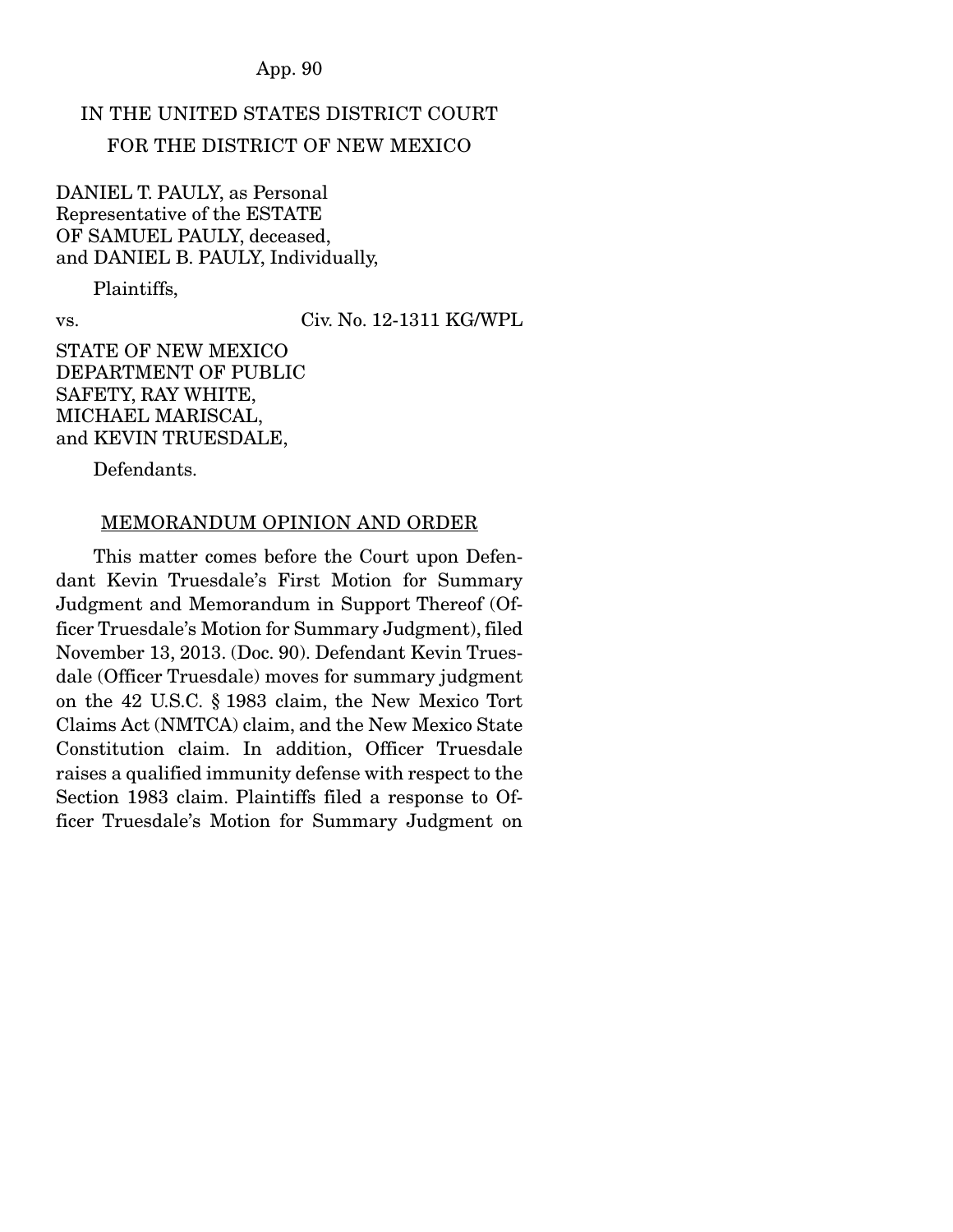December 23, 2013, and Officer Truesdale filed a reply on January 24, 2014. (Docs. 113 and 128).

 This matter also comes before the Court upon Defendant Michael Mariscal's First Motion for Summary Judgment and Memorandum in Support Thereof (Officer Mariscal's Motion for Summary Judgment), filed November 13, 2013. (Doc. 91). Like Officer Truesdale, Defendant Michael Mariscal (Officer Mariscal) moves for summary judgment on the Section 1983 claim, the NMTCA claim, and the New Mexico State Constitution claim. Moreover, Officer Mariscal raises a qualified immunity defense with respect to the Section 1983 claim. Plaintiffs filed a response to Officer Mariscal's Motion for Summary Judgment on December 23, 2013, and Officer Mariscal filed a reply on January 24, 2014. (Docs. 110 and 130).

 Having reviewed Officer Truesdale's Motion for Summary Judgment, Officer Mariscal's Motion for Summary Judgment, the accompanying briefs, and the evidence of record, the Court denies both motions for summary judgment for the following reasons.

# *A. The Second Amended Complaint for Damages for Deprivation of Civil Rights, Wrongful Death and Common Law Torts (Doc. 46)*

This wrongful death lawsuit arises from an incident in which Defendant Ray White, a New Mexico State Police Officer, shot and killed Samuel Pauly at the house he shared with his brother, Plaintiff Daniel B. Pauly (Daniel Pauly). Daniel Pauly was at the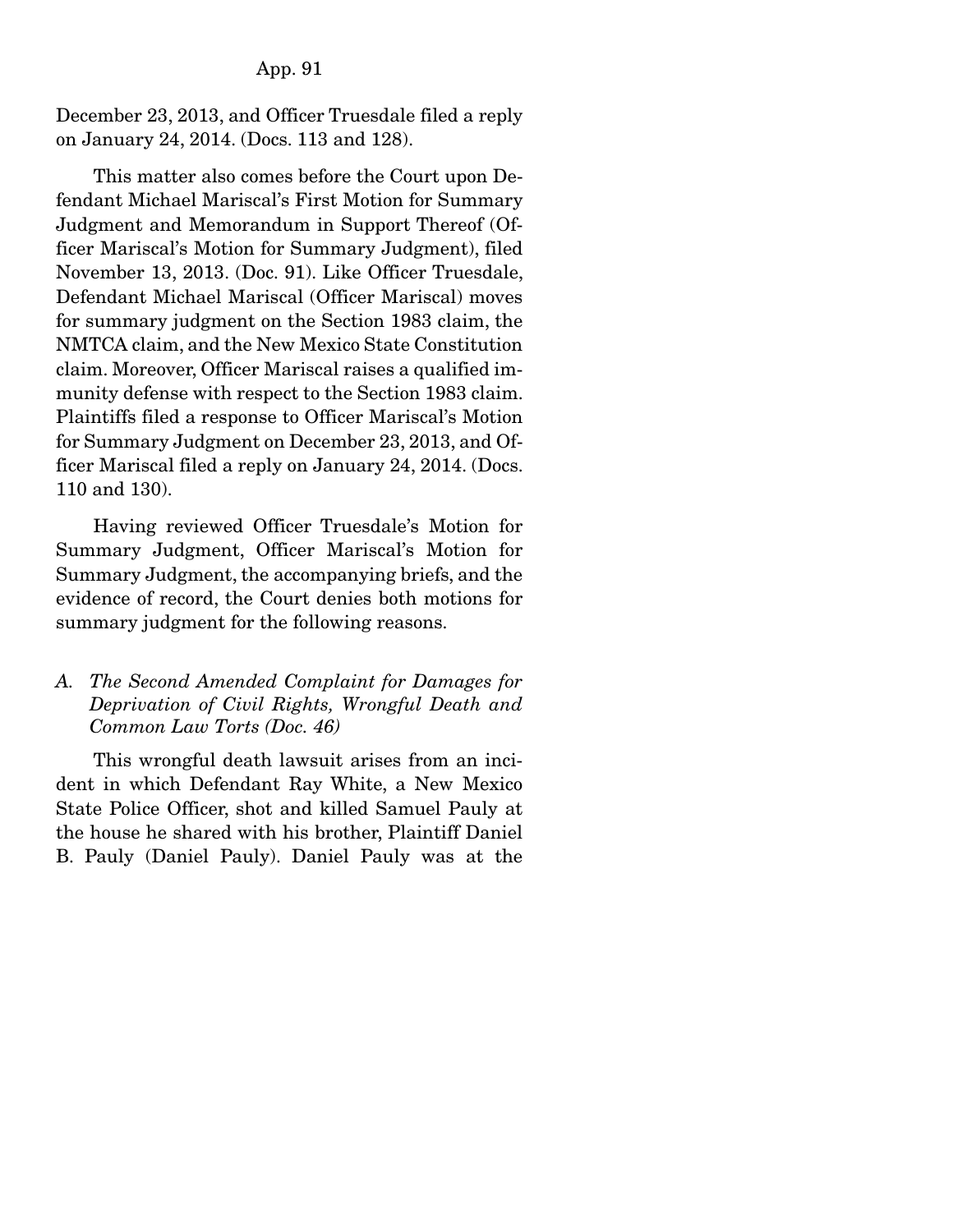house at the time of the shooting. In addition, Officers Mariscal and Truesdale, also New Mexico State Police Officers, were at the brothers' house when the shooting occurred.

 Plaintiffs' lawsuit is based on Section 1983, the NMTCA, and the New Mexico State Constitution. In Count One, Plaintiffs bring a Section 1983 claim against Officers White, Truesdale, and Mariscal for allegedly violating Samuel Pauly's Fourth Amendment right to be free from excessive force.<sup>1</sup> In Count Three, Plaintiffs bring an NMTCA battery claim against Officers White, Truesdale, and Mariscal, and a corresponding NMTCA *respondeat superior* claim against Defendant State of New Mexico Department of Public Safety (NMDPS). In Count Four, Plaintiffs contend that the NMDPS violated article II, section 10 of the New Mexico State Constitution through Officers White, Truesdale, and Mariscal's alleged unreasonable seizure of Samuel Pauly. Finally, Plaintiffs bring a loss of consortium claim in Count Five.

## *B. Summary Judgment Standard of Review*

Summary judgment is appropriate if there is no genuine dispute as to a material fact and the moving party is entitled to judgment as a matter of law. Fed. R. Civ. P. 56(a).<sup>2</sup> When applying this standard, the

<sup>&</sup>lt;sup>1</sup> The parties stipulated to dismissing Count Two. (Doc. 117).

<sup>2</sup> Rule 56 was amended effective December 1, 2010, but the standard for granting summary judgment remains unchanged.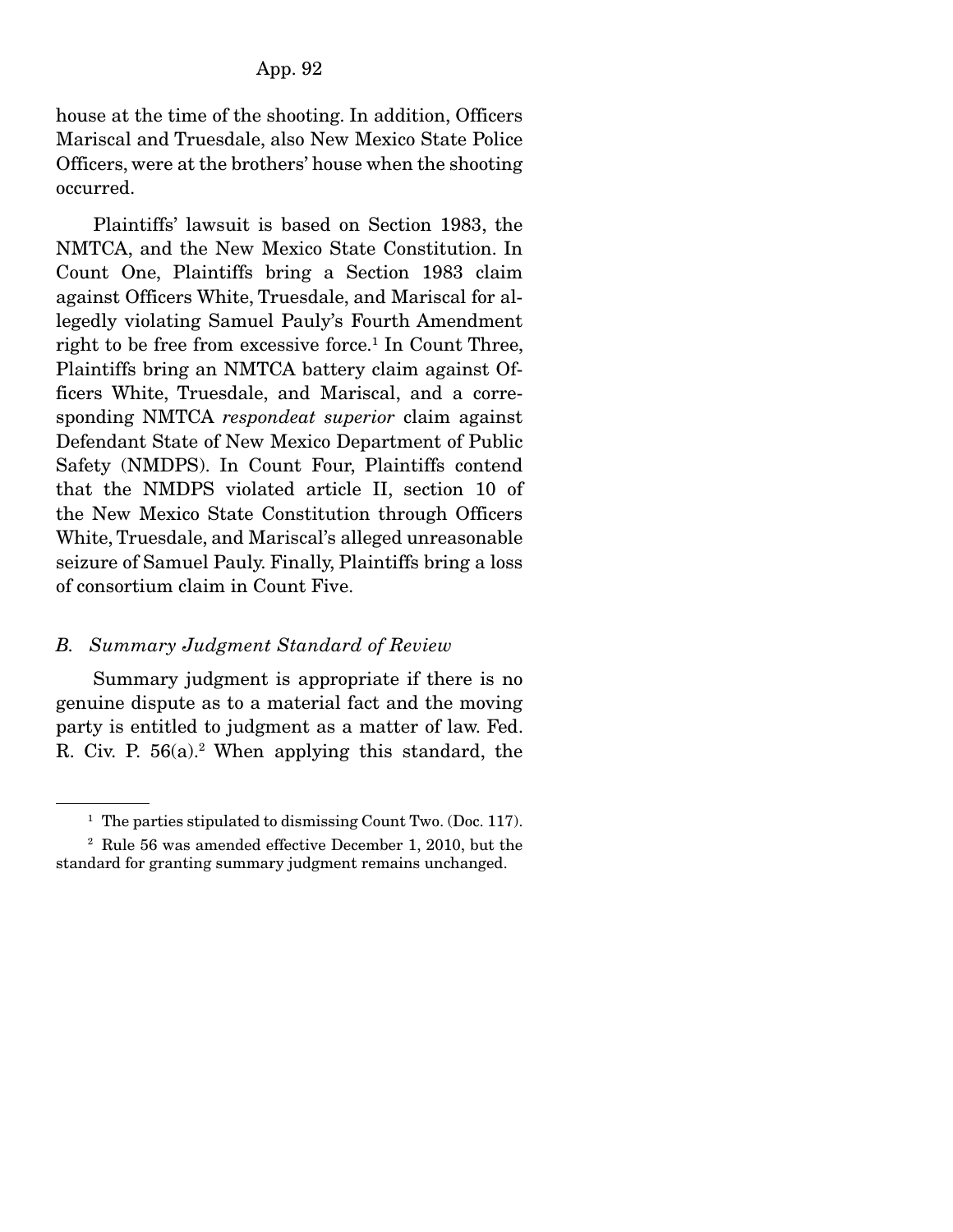Court examines the f actual record and reasonable inferences therefrom in the light most favorable to the party opposing summary judgment. *Applied Genetics Intl, Inc. v. First Affiliated Sec., Inc.*, 912 F.2d 1238, 1241 (10th Cir. 1990). The moving party bears the initial burden of showing the absence of a genuine issue of material fact. *Celotex Corp. v. Catrett*, 477 U.S. 317, 325 (1986). Only then does the burden shift to the nonmovant to come forward with evidence showing that there is a genuine issue of material fact. *Bacchus Indus., Inc. v. Arvin Indus., Inc.*, 939 F.2d 887, 891 (10th Cir. 1991). An issue of material fact is genuine if a reasonable jury could return a verdict for the non-movant. *Kaul v. Stephan*, 83 F.3d 1208, 1212 (10th Cir.1996) (citation omitted). The non-moving party may not avoid summary judgment by resting upon the mere allegations or denials of his or her pleadings. *Bacchus Indus., Inc.*, 939 F.2d at 891.

 Summary judgment motions involving a qualified immunity defense are determined somewhat differently than other summary judgment motions. *See Romero v. Fay*, 45 F.3d 1472, 1475 (10th Cir. 1995). "When a defendant raises the qualified immunity defense on summary judgment, the burden shifts to the plaintiff to meet a strict two-part test." *Nelson v. McMullen*, 207 F.3d 1202, 1206 (10th Cir. 2000). This is a heavy burden for the plaintiff. *Medina v. Cram*, 252 F.3d 1124, 1128 (10th Cir. 2001) (citing *Albright v. Rodriguez*, 51 F.3d 1531, 1534 (10th Cir. 1995)). First, the plaintiff must demonstrate that the defendant's actions violated a constitutional or statutory right.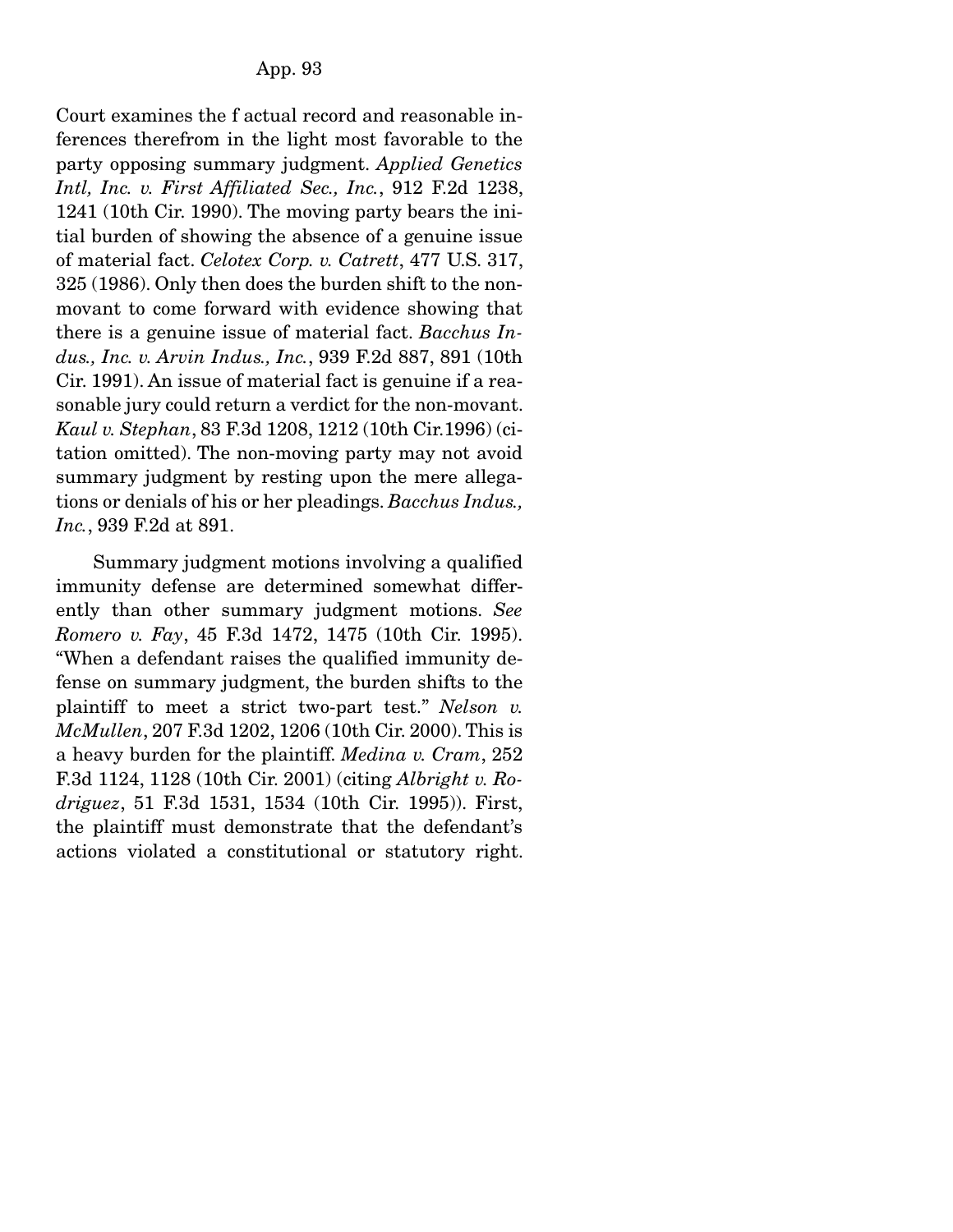Second, the plaintiff must show that the "right was clearly established such that a reasonable person in the defendant's position would have known that his conduct violated that right." *Maestas v. Lujan*, 351 F.3d 1001, 1007 (10th Cir. 2003). The Tenth Circuit Court of Appeals instructs that

[i]f the plaintiff does not satisfy either portion of the two-pronged test, the Court must grant the defendant qualified immunity. If the plaintiff indeed demonstrates that the official violated a clearly established constitutional or statutory right, then the burden shifts back to the defendant, who must prove that "no genuine issues of material fact" exist and that the defendant "is entitled to judgment as a matter of law." In the end, therefore, the defendant still bears the normal summary judgment burden of showing that no material facts remain in dispute that would defeat the qualified immunity defense. When the record shows an unresolved dispute of historical fact relevant to this immunity analysis, a motion for summary judgment based on qualified immunity should be "properly denied."

*Olsen v. Layton Hills Mall*, 312 F.3d 1304, 1312 (10th Cir. 2002) (citations omitted).

# *C*. *Material Facts and Reasonable Inferences Viewed in the Light Most Favorable to Plaintiffs*

In determining the material facts and reasonable inferences to be viewed in the light most favorable to Plaintiffs, the Court reviewed Officer Truesdale's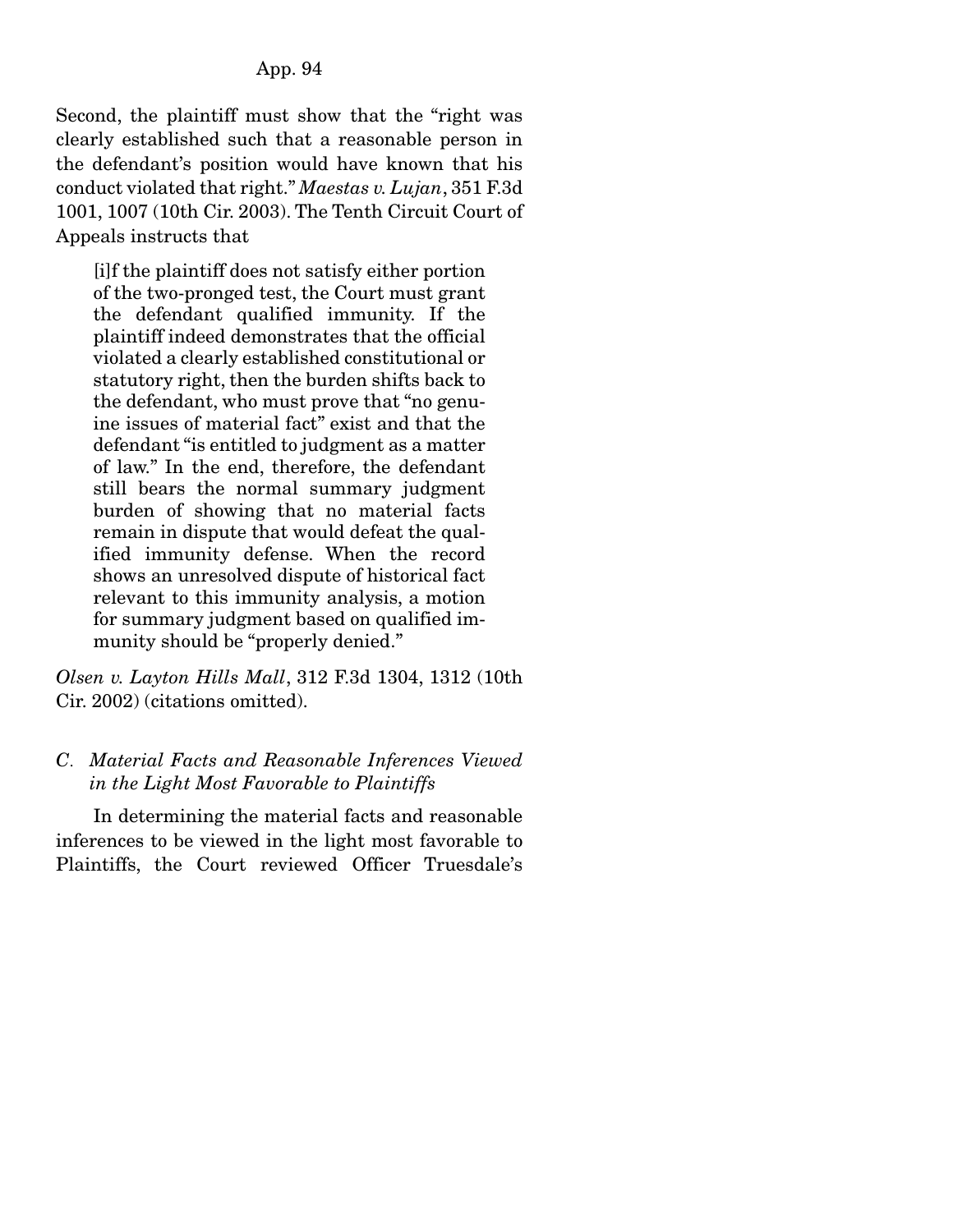Statement of Undisputed Material Facts, Officer Mariscal's Statement of Undisputed Material Facts, Plaintiffs' Additional Statement of Material Facts,<sup>3</sup> the parties' responses to the statements of undisputed material facts, and the evidence of record. Unless otherwise noted, the following recitation of material facts and reasonable references reflects the Plaintiffs' version of the facts as gleaned from the evidence of record and excludes facts, contested or otherwise, which are not properly before this Court in the motions for summary judgment.

 On the evening of October 4, 2011, Daniel Pauly and two females became involved in a road rage incident on the interstate highway going north from Santa Fe, New Mexico towards Las Vegas, New Mexico. (Doc. 82-1) at 6 (depo. at 121). One of the females called 911 and reported a "drunk driver" who was "swerving all crazy" and turning his Toyota pickup truck's lights off and on. (Doc. 82-1) at 23. After Daniel Pauly passed the females, they apparently tailgated Daniel Pauly. (Doc. 82-1) at 5 (depo. at 117-120).

 Daniel Pauly, therefore, stopped at the Glorieta off-ramp as did the females who were following him. (Doc. 82-1) at 9 (depo. at 133). Daniel Pauly asked the females why they were following him and why they had the car's brights on. *Id.* One of the females reported that Daniel Pauly was "throwing up gang signs"

<sup>3</sup> Plaintiffs' Additional Statement of Material Facts is found in Plaintiffs' Opposition to Defendant Raymond White's First Motion for Summary Judgment. (Doc. 111) at 14-25.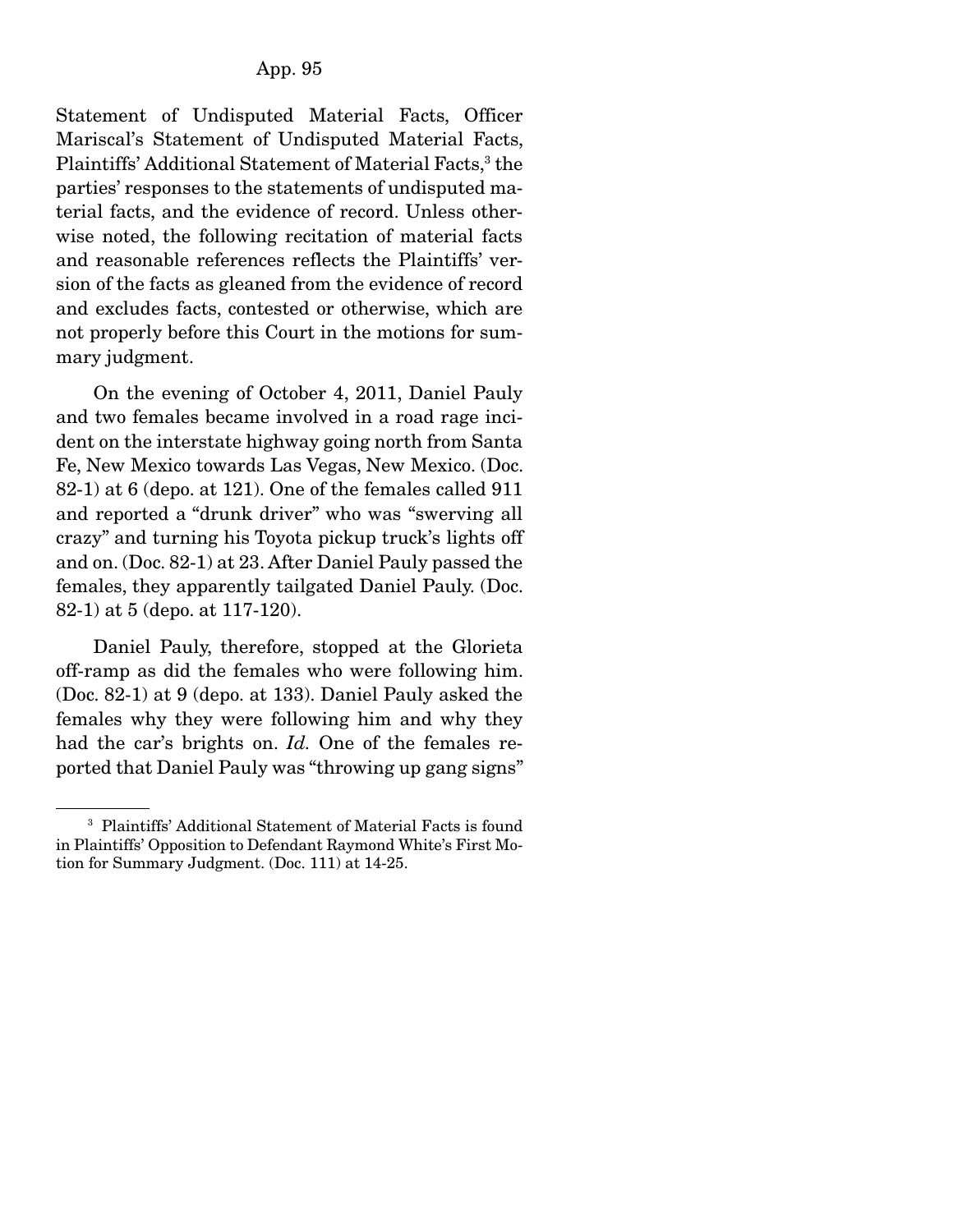during this encounter. (Doc. 82-1) at 24. Daniel Pauly, however, felt personally threatened by the females' driving behavior. (Doc. 82-1) at 9 (depo. at 134). Daniel Pauly then drove a short distance from the off-ramp to his house where his brother, Samuel Pauly, was playing a video game on the couch.<sup>4</sup> (Doc. 82-1) at 10 (depo. at 145). The house is located in a wooded rural area to the rear of another house on a hill. (Doc. 82-1) at 21.

 The New Mexico State Police dispatcher contacted Officer Truesdale between 9:00 p.m. and 10:00 p.m. that evening regarding the 911 call from the females. (Doc. 82-3) at 3. Officer Truesdale arrived at the Glorieta off-ramp to speak to the two females after Daniel Pauly had driven to his house. *See id.* Officers White and Mariscal were *en route* to provide Officer Truesdale with back-up assistance. *Id.* The females informed Officer Truesdale about Daniel Pauly's alleged reckless and dangerous driving. *Id.* The females also described Daniel Pauly's vehicle as a gray Toyota pickup truck and gave dispatch a license plate number. *Id.* The dispatcher informed Officer Truesdale that the Toyota pickup truck was registered to an address on Firehouse Road, Glorieta, New Mexico. *Id.*

<sup>4</sup> Officers Truesdale and Mariscal note that Samuel Pauly had smoked marijuana and drank half a beer that evening. (Doc. 87-1) at 2 (depo. at 101); (Doc. 87-1) at 5 (depo. at 148). Officers Truesdale and Mariscal also note that Daniel Pauly drank two beers at a club in Albuquerque and drank half a beer at the house. (Doc. 87-1) at 5-6 (depo. at 148-49). The Court will not consider this evidence in deciding the Motion for Summary Judgment because it is irrelevant to the issues now before the Court.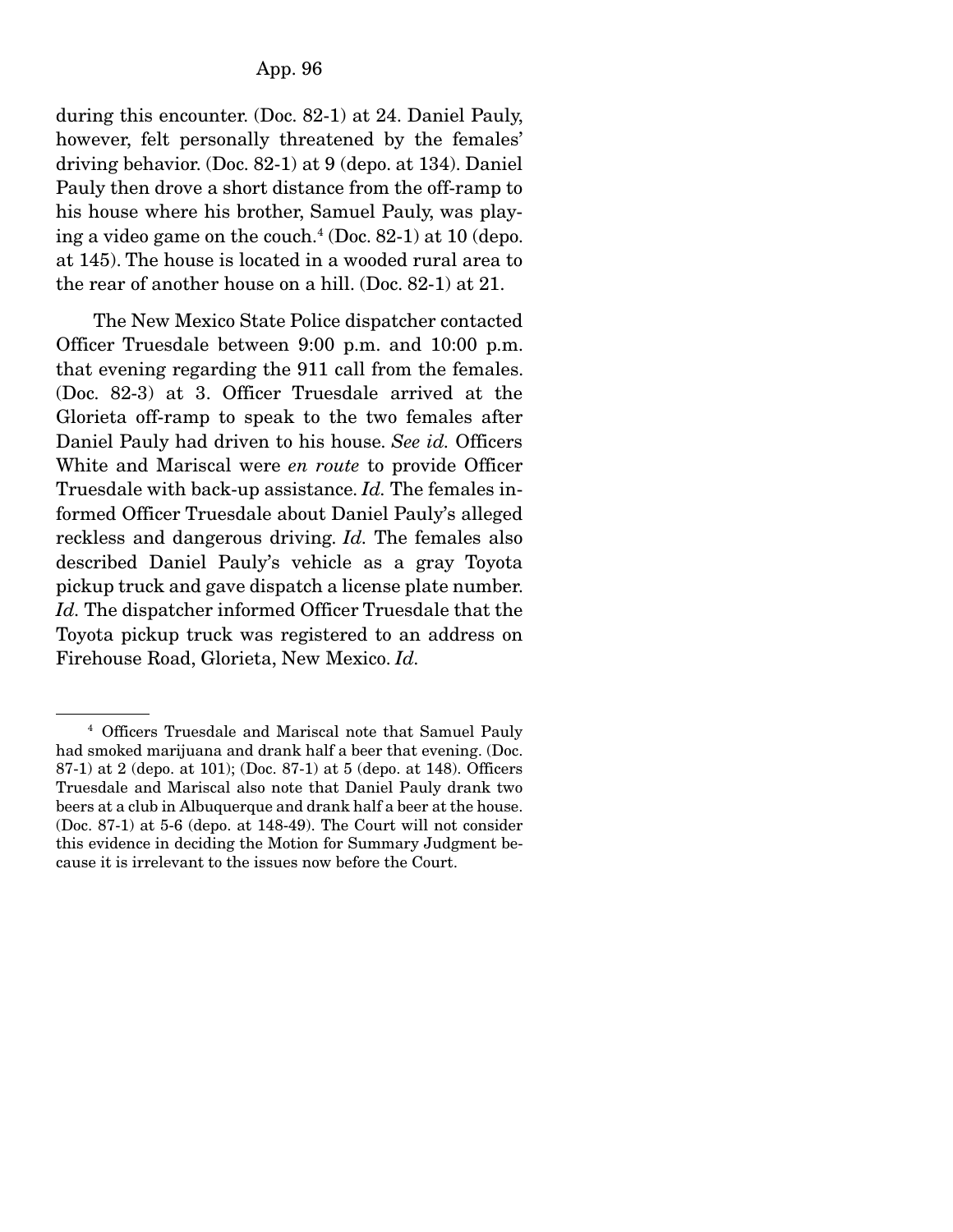Once the two females went on their way, any threat to the females was over. (Doc. 82-2) at 5 (depo. at 208). Officers Mariscal and White subsequently joined Officer Truesdale at the Glorieta off-ramp. Although it was raining, the Officers were not wearing raincoats over their uniforms. (Doc. 82-1) at 13 (depo. at 179); (Doc. 84-3) at 4 (depo. at 134). It was also a dark night.5 (Doc. 82-3) at 17 (depo. at 100).

 Officer Truesdale decided to speak with Daniel Pauly to determine if he was intoxicated, "to make sure nothing else happened," and to get Daniel Pauly's version of the incident. (Doc. 82-2) at 6 (depo. at 218). At that point, the Officers did not believe any exigent circumstances existed. *Id.* at 7 (depo. at 213); (Doc. 82-4) at 9-10 (depo. at 20-21). The Officers also did not have enough evidence or probable cause to make an arrest. (Doc. 82-3) at 5); (Doc. 82-3) at 14 (depo. at 91).

 The Officers then determined that Officers Truesdale and Mariscal should go, in separate patrol units, to see if they could locate Daniel Pauly's pickup truck at the Firehouse Road address while Officer White should stay at the off-ramp in case Daniel Pauly came back that way. (Doc. 82-3) at 14 (depo. at 92). Officers Truesdale and Mariscal drove a short distance to the Firehouse Road address and parked their vehicles in front of the main house along the road. *See* (Doc. 82-4)

<sup>&</sup>lt;sup>5</sup> Officers White and Truesdale dispute this fact and claim that, despite the rain, the moon was out and they could see fairly well in the dark. (Doc. 84-2) at 5 (depo. at 117); (Doc. 85-2) at 4 (depo. at 227). Officers White and Truesdale do not describe how full the moon was that night.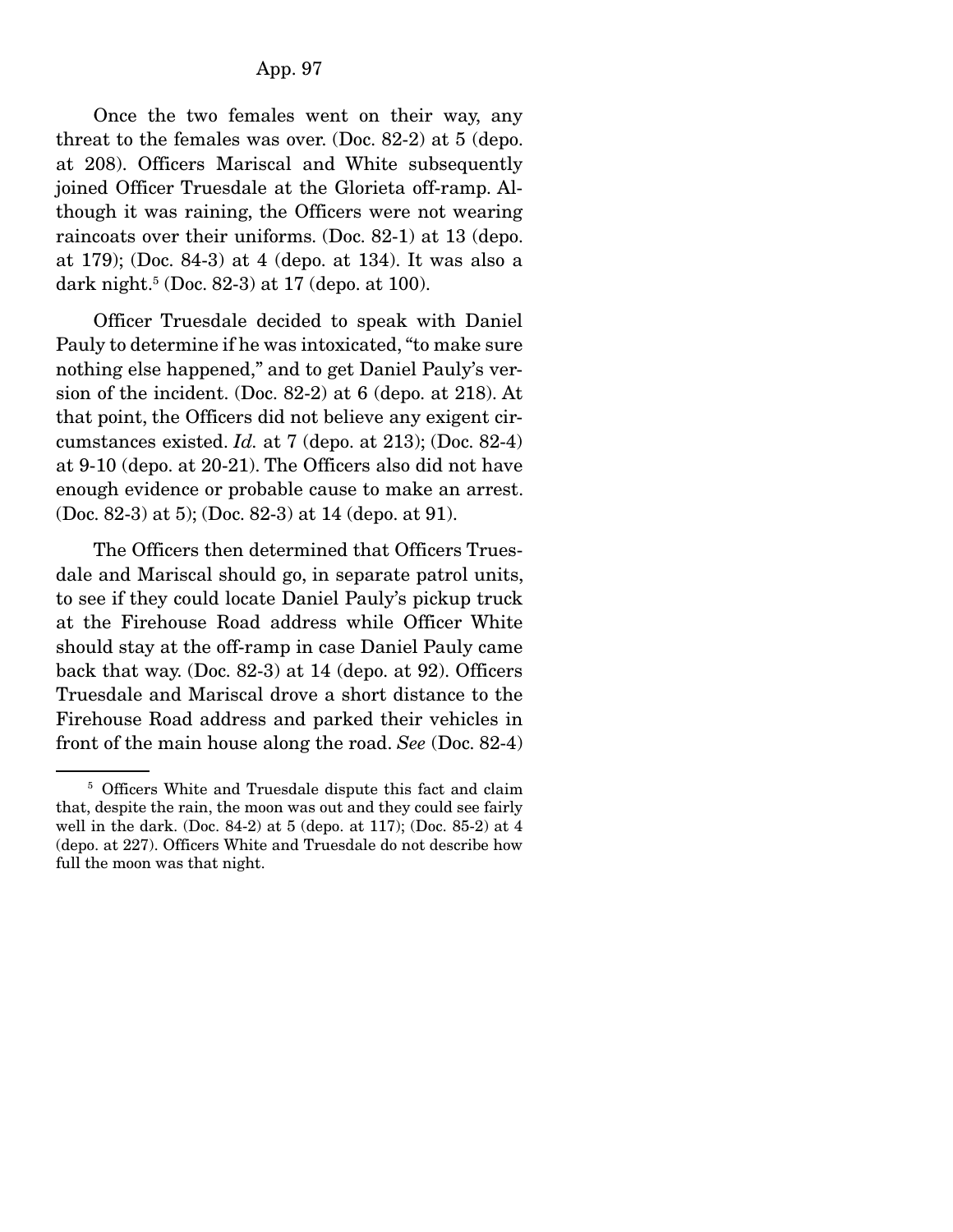at 11 (depo. at 109). The vehicles had their headlights on and one vehicle had takedown lights on; none of the vehicles had flashing lights on. (Doc. 82-4) at 11 (depo. at 10910). Officers Truesdale and Mariscal did not see Daniel Pauly's pickup truck at the main house. *See*  (Doc. 82-2) at 9 (depo. at 230).

 Officers Truesdale and Mariscal, however, saw a porch light and lights on in another house behind the main house, so they decided to walk up to that second house, Daniel and Samuel Pauly's house, to see if Daniel Pauly's pickup truck was there. (Doc. 82-2) at 9  $(depo. at 232)$ ; (Doc. 82-3) at 6. The Officers did not activate any security lights as they walked up to the brothers' house. (Doc. 82-3) at 18 (depo. at 115).

 Officers Truesdale and Mariscal approached the brothers' house in such a way that the brothers did not know that the Officers were there. (Doc. 82-2) at 12 (depo. at 224). The Officers chose this kind of approach in an attempt to maintain officer safety. *Id.* at 14 (depo. at 233). Officers Truesdale and Mariscal, therefore, did not initially use their flashlights and then used the flashlights periodically. *Id.* at 13 (depo. at 226); (Doc. 82-3) at 15 (depo. at 101). After Officer Truesdale got close to the front of the house and began approaching the front door, he turned his flashlight on. (Doc. 85-3) at 3 (depo. at 249-50, 252). The Officers could see through the front window two males moving back and forth in the house. (Doc. 88-3) at 1 (depo. at 152). As the Officers got closer to the second house, they also saw Daniel Pauly's pickup truck and advised Officer White that they located the pickup truck. (Doc. 82-5) at 12.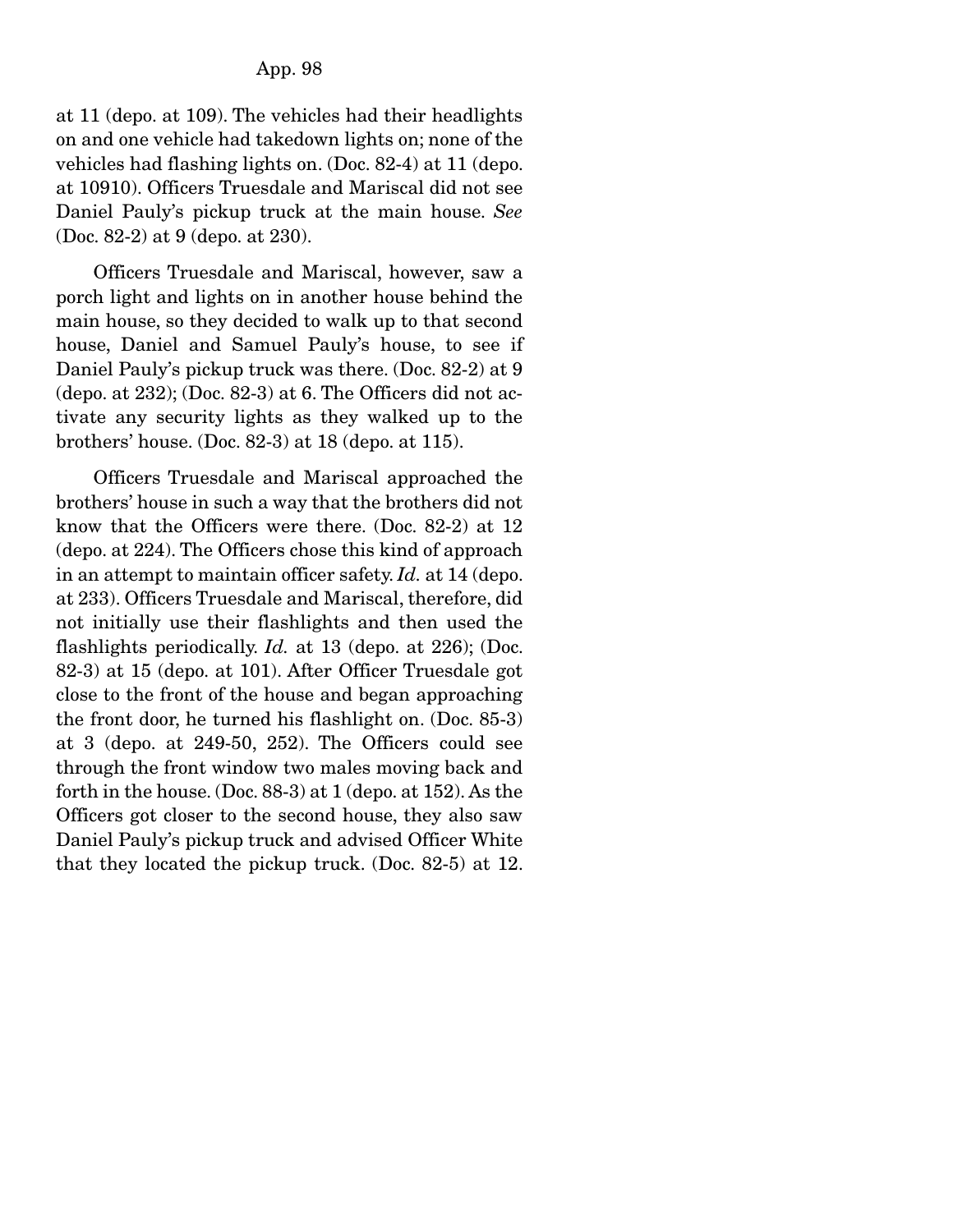Officer White then proceeded to the Firehouse Road address. *Id.*

 At around 11:00 p.m., the brothers saw through the front window two blue LED flashlights, five or seven feet apart at chest level, coming towards the house. (Doc. 82-1) at 11 (depo. at 170-71); (Doc. 82-3) at 4. Daniel Pauly could not see who held the flashlights, especially with the rain coming in sideways. (Doc. 82- 1) at 11 (depo. at 171); (Doc. 87-2) at 3 (depo. at 208). Daniel Pauly thought the figures were intruders possibly related to the road rage incident; it did not enter Daniel Pauly's mind that the figures could have been police officers. (Doc. 82-1) at 11-12 (depo. at 171, 173); (Doc. 87-2) at 4 (depo. at 220). Both brothers then yelled out several times, "Who are you?" and, "What do you want?" (Doc. 82-1) at 13 (depo. at 179-80). In response to those inquiries, the brothers heard a laugh and, "Hey, (expletive), we got you surrounded. Come out or we're coming in."6  *Id.* at 13 (depo. at 180). Moreover, Officer Truesdale yelled out once, "Open the door, State Police, open the door." (Doc. 87-2) at 2 (depo. at 185-86); Truesdale Coban recording, Supp. #19. Daniel Pauly, however, did not hear anyone call out "State Police" until after Officer White shot Samuel Pauly.7 (Doc.

<sup>6</sup> The Officers did not actually intend to go inside; they were trying to get the brothers to come out of the house. (Doc. 82-4) at 2 (depo. at 162).

<sup>7</sup> The Officers dispute that Daniel Pauly did not know that State Police Officers were outside the house until after Officer White shot Samuel Pauly. The Officers claim that they shouted out "State Police" numerous times throughout the incident. *See, e.g.*, (Doc. 82-3) at 5-8. Officer Mariscal also claims that that he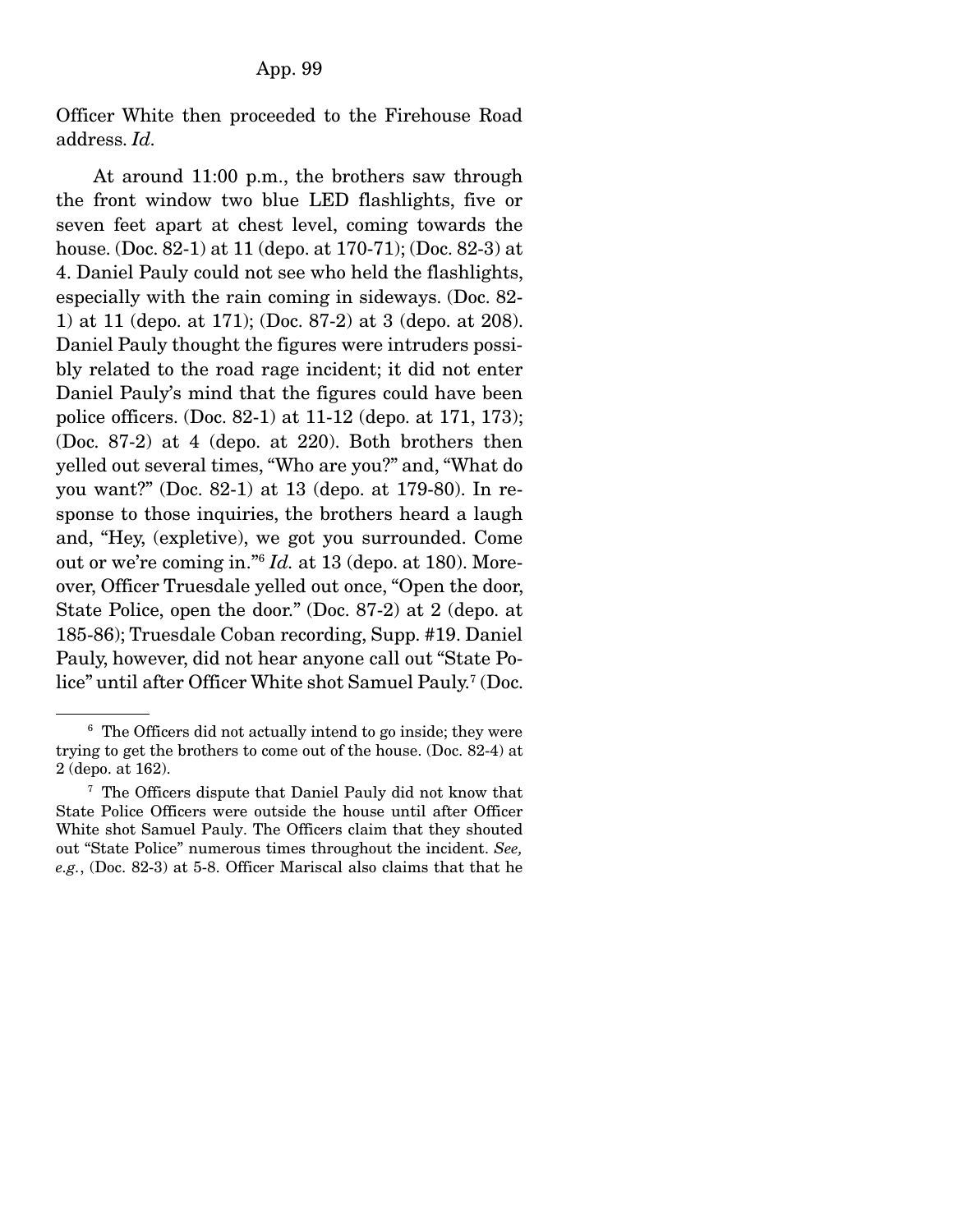82-1) at 14 (depo. at 181). Officer Mariscal also announced, "Open the door, open the door." (Doc. 82-3) at 5.

 Daniel Pauly felt scared and that his life, his brother's life, and the lives of their dogs were being threatened by unknown people outside the house. (Doc. 82-1) at 16 (depo. at 205); (Doc. 82-1) at 17 (depo. at 222). The brothers then decided to call the police. (Doc. 82-1) at 17 (depo. at 222). Before they could do so, Daniel Pauly heard, "We're coming in. We're coming in." *Id.*

 At that point, Samuel Pauly retrieved a shotgun and box of shells for Daniel Pauly so that the brothers could get ready for a home invasion. *Id.* at 17 (depo. at 222-23). Samuel Pauly also obtained a loaded handgun. (Doc. 82-3) at 4. Daniel Pauly then stated to Samuel Pauly that he was going to fire a couple of warning shots. (Doc. 82-1) at 17 (depo. at 223). Samuel Pauly went back to the front room. *Id.* Next, one of the brothers yelled out from inside of the house, "We have guns." (Doc. 85-4) at 2 (depo. 276). Officers Mariscal and Truesdale subsequently saw someone, presumably Daniel Pauly, run towards the back of the house. (Doc. 82-2) at 23 (depo. at 272). Officer Truesdale, therefore, went to the far back corner of the house to see what

illuminated himself with a flashlight and that "the individuals" in the house shined flashlights in the direction of himself and Officer Truesdale. *Id.* at 7-8. However, Officer Truesdale, Officer White, and Daniel Pauly did not testify to seeing Officer Mariscal shine a flashlight on himself nor did Daniel Pauly testify to using a flashlight. *See* (Doc. 84-3) at 2 (depo. at 127).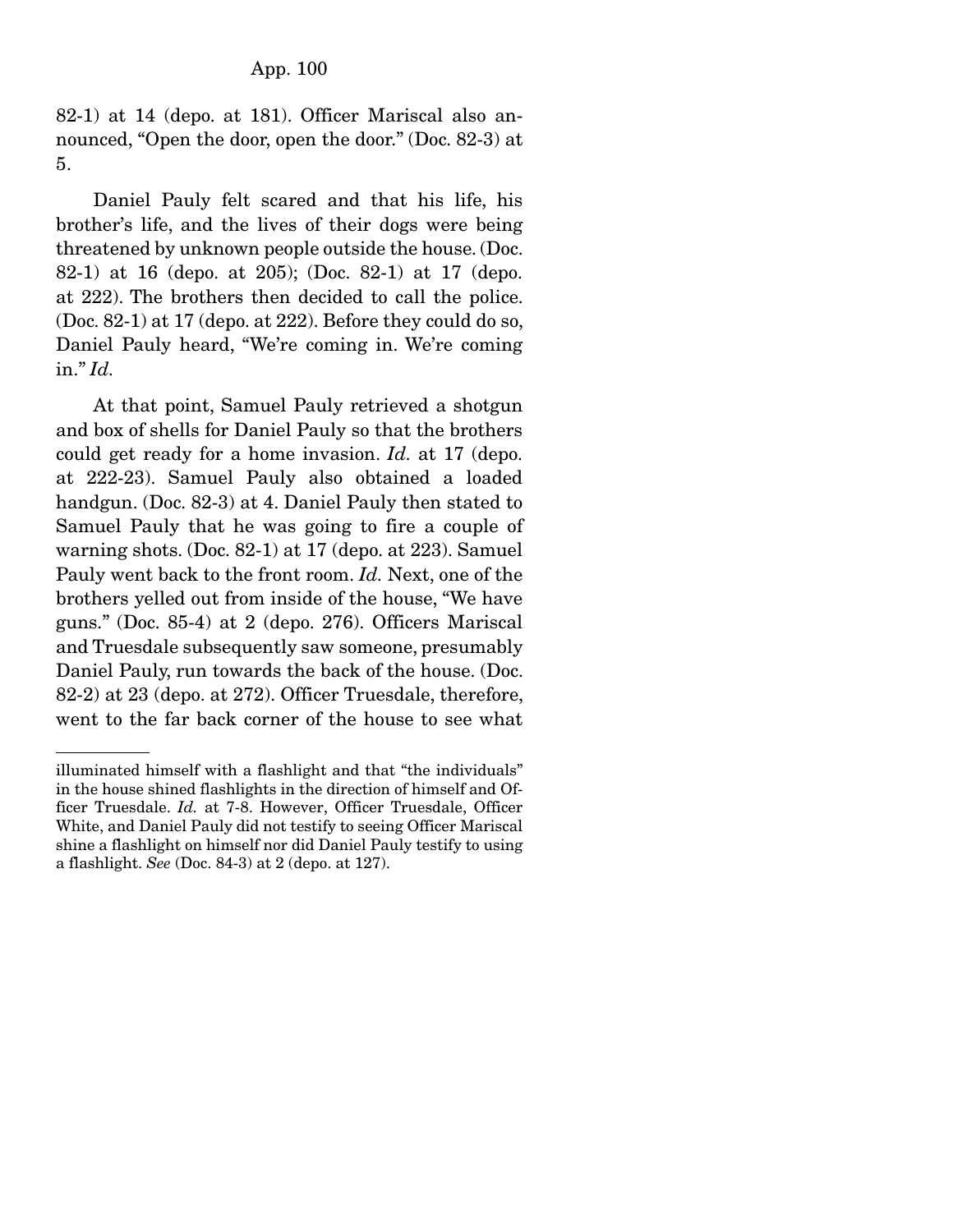was happening on the other side of the house. *Id.* at 21 (depo. at 274). Officer Truesdale then stated, "Open the door, come outside." (Doc. 82-3) at 5.

 While Officers Truesdale and Mariscal were trying to get the brothers to come out of the house and before one of the brothers yelled out, "We have guns," Officer White arrived at the Firehouse Road address and walked up towards the brothers' house, using his flashlight periodically. *Id.*; (Doc. 84-2) at 4 (depo. at 116). Officer White could also see two males walking in the front living room. (Doc. 82-4) at 12 (depo. at 123). In addition, Officer White heard a male from inside of the house say, "We have guns." (Doc. 82-3) at 6. When Officer White reached the front of the house, Officer Mariscal was still in the front of the house while Officer Truesdale was already at the rear of the brothers' house. (Doc. 82-3) at 5.

 After hearing, "We have guns," Officer White took cover behind a stone wall located 50 feet from the front of the house and drew his duty weapon while Officer Mariscal took cover behind a Ford pickup truck and unholstered his duty weapon. (Doc. 82-4) at 13 (depo. at 132); (Doc. 84-3) at 4 (depo. at 135); (Doc. 84-5) at 3 (depo. at 191); (Doc. 88-3) at 5 (depo. at 173-74). A matter of seconds after one of the brothers yelled, "We have guns," Daniel Pauly stepped partially out of the back of the house and fired two warning shots up into a tree while screaming to scare people off. (Doc. 82-1) at 17 (depo. at 224); (Doc. 82-1) at 19 (depo. at 226); (Doc. 845) at 6 (depo. at 209). Daniel Pauly did not feel comfortable going out the front door after he initially heard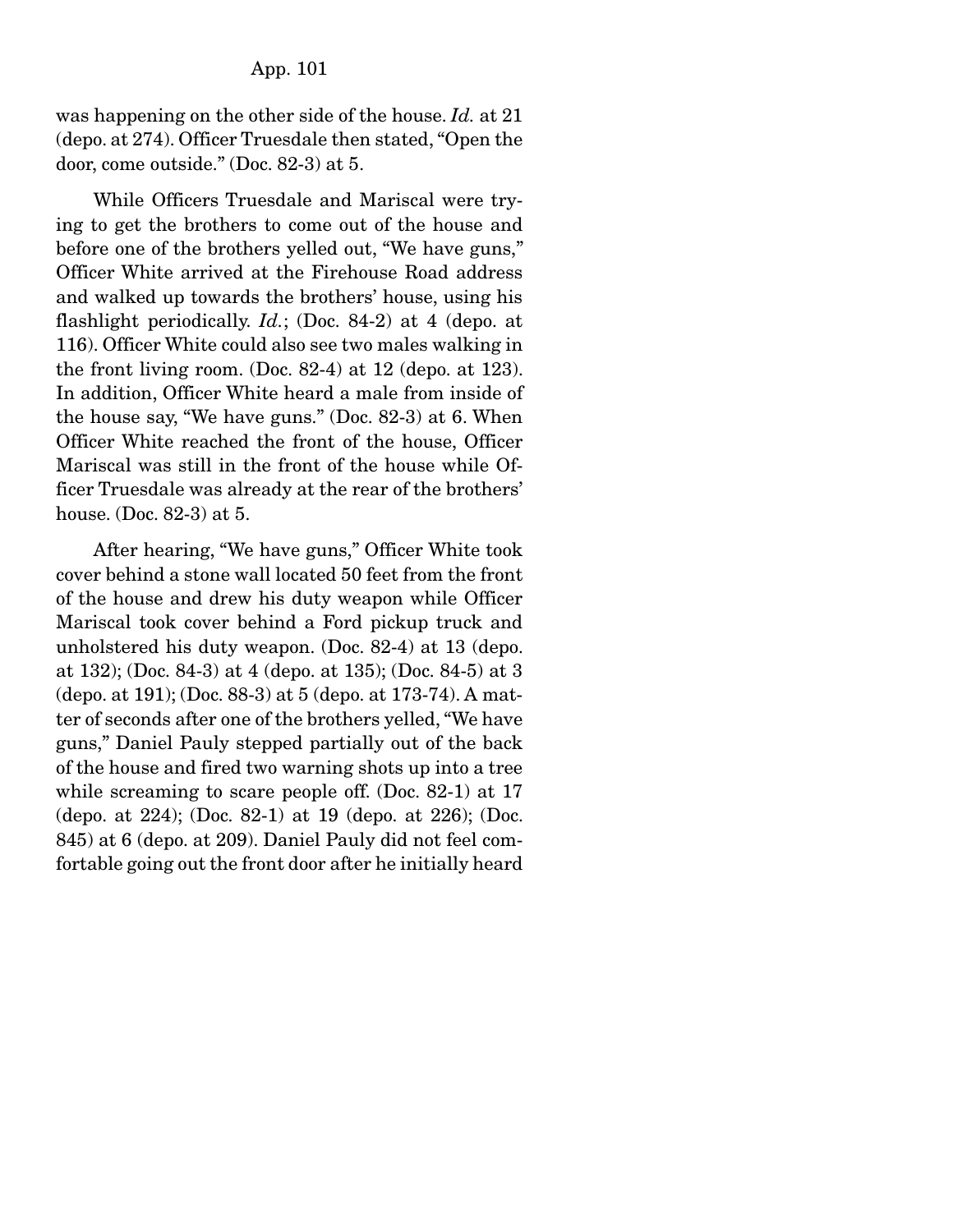someone say that the brothers were surrounded and "come out or we're coming in." (Doc. 82-1) at 18 (depo. at 204). Having heard the two rifle shots, Officer White believed that Officer Truesdale had been shot.<sup>8</sup> (Doc. 84-3) at 5 (depo. at 137).

 Officers Mariscal and White then saw Samuel Pauly open the front window and hold his arm out with a handgun, pointing it at Officer White.<sup>9</sup> (Doc. 82-4) at 3 (depo. at 185); (Doc. 82-4) at 4 (depo. at 190-91); (Doc. 82-4) at 14 (depo. at 171); (Doc. 88-4) at 3 (depo. at 193). Officer Mariscal then shot towards Samuel Pauly, but missed Samuel Pauly.10 Four to five seconds after Samuel Pauly pointed his handgun at Officer White, Officer

<sup>10</sup> Officer Mariscal strongly believes that he fired a shot at Samuel Pauly after Samuel Pauly fired the handgun. (Doc. 82-4) at 6 (depo. at 210-211); (Doc. 82-5) at 15; (Doc. 88-4) at 3 (depo. at 195). Officer Mariscal normally carries a total of 16 cartridges in

<sup>&</sup>lt;sup>8</sup> Officer White claims that after he heard the first two shotgun blasts he yelled out, "State Police, hands up, hands up, hands up." (Doc. 82-5) at 13. Officer Mariscal's audio recording of the gunfire, however, does not include this statement. DVD: Mariscal, NMSP.

<sup>&</sup>lt;sup>9</sup> Officers Mariscal and White assert that not only did Samuel Pauly point the handgun at Officer White, but that Samuel Pauly actually fired the handgun. (Doc. 82-4) at 4 (depo. at 190- 91); (Doc. 82-4) at 14 (depo. at 171-72). A revolver later found on the living room floor under the front window where Samuel Pauly was shot had one casing forward of the firing pin while the other four chambers were loaded. (Doc. 82-5) at 21. Investigators did not recovery [sic] a bullet from the handgun, so there is no forensic proof that Samuel Pauly fired the handgun that night. *See id.*  at 20. However, from Officer Truesdale's position, "[t]he first two shots were louder than the third, and the third shot was quieter then [sic] the fourth" indicating that the third shot came from the house, i.e., that Samuel Pauly fired that third shot. *Id.* at 17.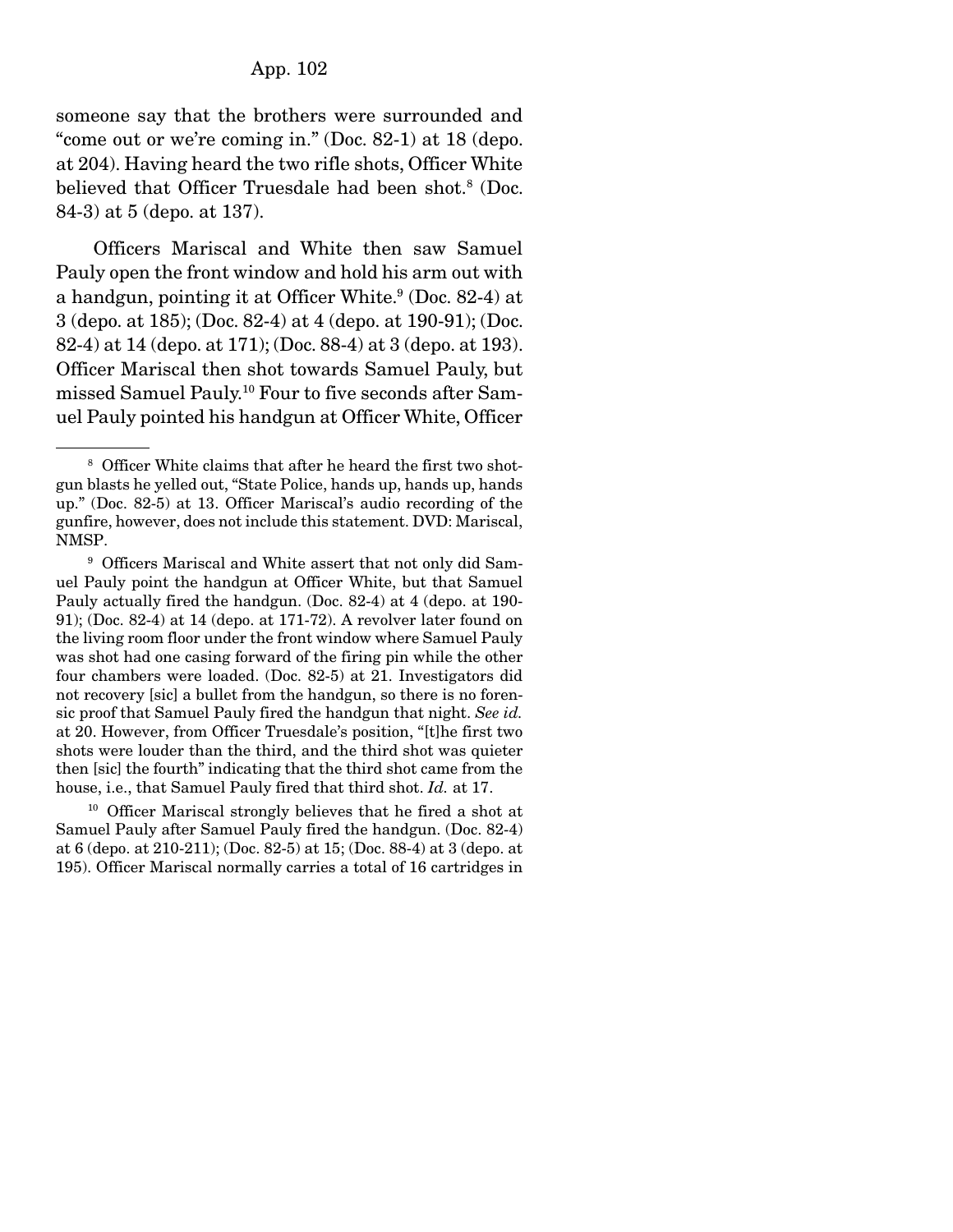White shot Samuel Pauly. (Doc. 84-5) at 3 (depo. at 191). The entire incident, from the time Officers Truesdale and Mariscal arrived at the Firehouse Road address to the time of the shootings, took less than five minutes. (Doc. 113) at 28.

#### *D. Discussion*

Officers Truesdale and Mariscal argue that they are entitled to summary judgment on the Fourth Amendment excessive force claim because their conduct was objectively reasonable under the totality of the circumstances. Officers Truesdale and Mariscal also argue that they are entitled to qualified immunity on the Fourth Amendment excessive force claim. Next, Officers Truesdale and Mariscal argue that the undisputed facts show that they did not violate Samuel Pauly's rights under article II, section 10 of the New Mexico State Constitution nor did they commit a battery on Samuel Pauly. Finally, Officers Truesdale and Mariscal argue that the NMDPS cannot be held vicariously liable for the alleged battery they committed or for their alleged violations of the New Mexico State Constitution. Plaintiffs contend that these arguments are without merit.

his duty weapon. (Doc. 824) at 5 (depo. at 130-31). After the shooting, Officer Mariscal was missing one cartridge from his magazine. (Doc. 82-5) at 19. One could, therefore, infer from this evidence that Officer Mariscal fired one shot. Since only four shots were fired that night, if Officer Mariscal fired the third shot as he claims and Officer White fired the fourth shot, then Samuel Pauly could not have fired upon Officer White.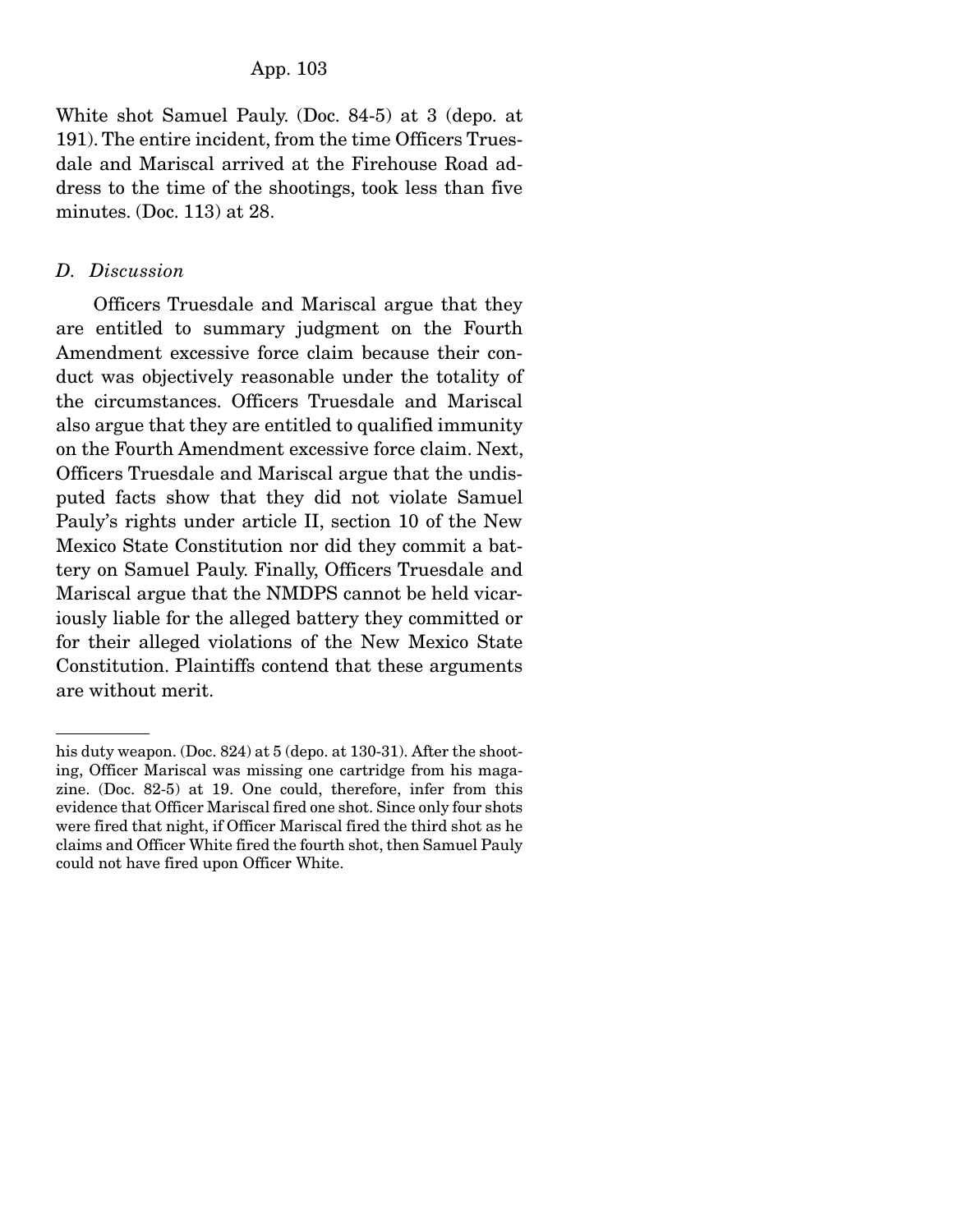- *1. Count One: the Section 1983 Fourth Amendment Excessive Force Claim* 
	- *a. Whether Officers Truesdale and Mariscal are Entitled to Summary Judgment on Count One*

Officers Truesdale and Mariscal argue first that they are entitled to summary judgment on Count One because the undisputed material facts show that their conduct at Daniel and Samuel Pauly's house was objectively reasonable under the totality of the circumstances and, therefore, lawful under the Fourth Amendment. Plaintiffs argue, however, that there are genuine issues of material fact and that when the facts are viewed in the light most favorable to Plaintiffs a reasonable jury could find that Officers Truesdale and Mariscal's conduct was reckless and unreasonably created the need for Officer White to shoot Samuel Pauly. Plaintiffs, therefore, assert that a reasonable jury could find that Officers Truesdale and Mariscal's objectively unreasonable conduct violated Samuel Pauly's Fourth Amendment right to be free from excessive force. Thus, Plaintiffs contend that Officers Truesdale and Mariscal are not entitled to summary judgment on Count One.<sup>11</sup>

<sup>&</sup>lt;sup>11</sup> Plaintiffs note that Officers Truesdale and Mariscal do not address Plaintiffs' Fourth Amendment claim based on Officers Truesdale and Mariscal's alleged unreasonable seizure of Samuel Pauly prior to his shooting death. The Court, however, has determined that Plaintiffs have not pled a Fourth Amendment unreasonable seizure claim. *See* (Doc. 123).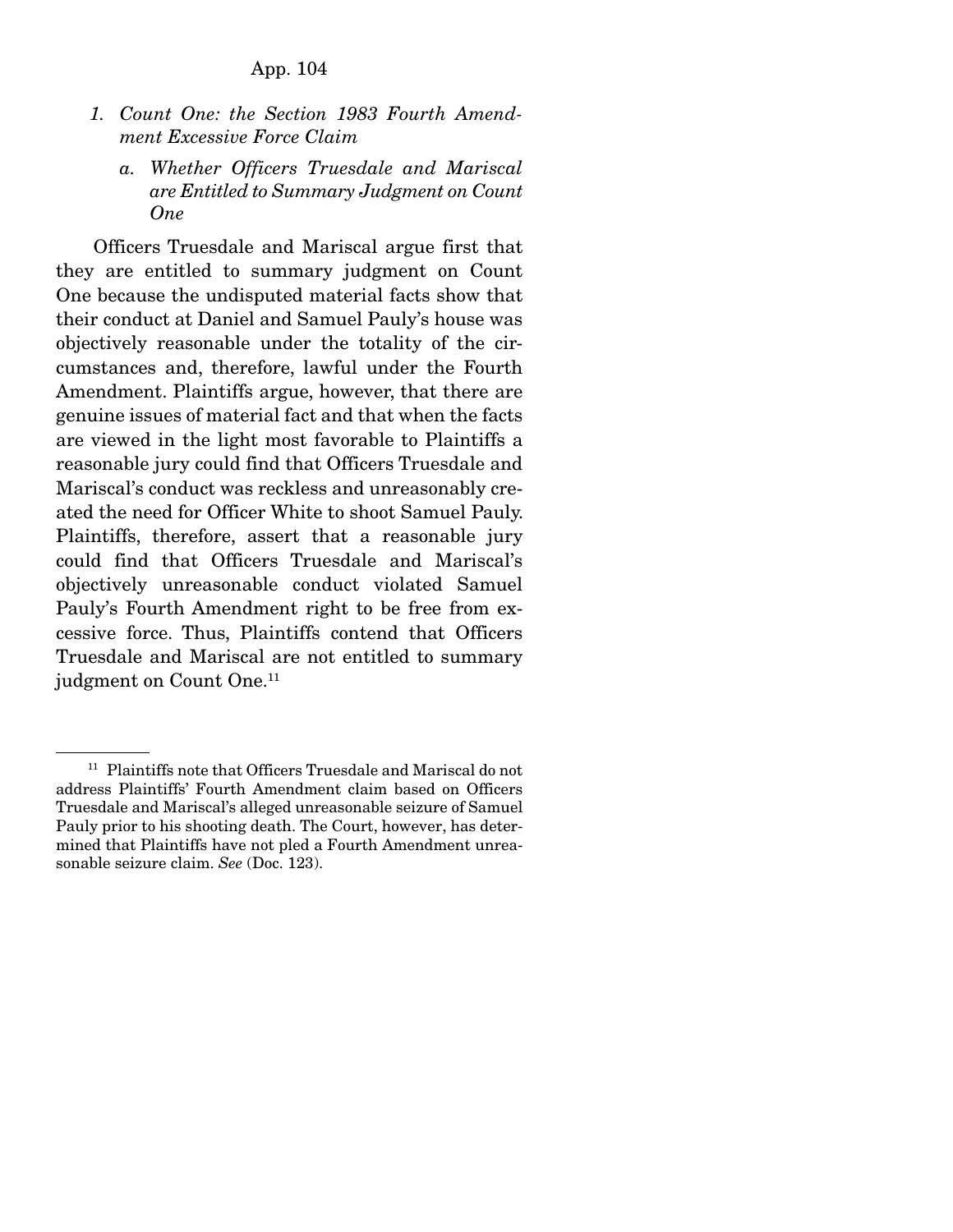The issue in Fourth Amendment excessive force cases is whether, under the totality of the circumstances, an officer's use of force was objectively reasonable. *Thomson v. Salt Lake County*, 584 F.3d 1304, 1313 (10th Cir. 2009). Reasonableness of the use of force is judged from the viewpoint of a reasonable officer at the scene of the incident and not from hindsight. *Id.* As always, courts "recognize that officer may have 'to make split-second judgments in uncertain and dangerous circumstances.' " *Id.* (quoting *Phillips v. James*, 422 F.3d 1075, 1080 (10th Cir. 2004) (internal quotation marks omitted)).

 The objective reasonableness of officers' use of deadly force further depends on "whether their 'own reckless or deliberate conduct during the seizure unreasonably created the need to use such force.' The conduct of the officers before a suspect threatens force is relevant only if it is 'immediately connected' to the threat of force." *Id.* at 1320 (citations omitted). Moreover, an officer's conduct prior to a suspect threatening force "is only actionable if it rises to the level of recklessness" or deliberateness, i.e., the officer's actions cannot constitute mere negligence. *Id.* In addition, if it was feasible for the officer to warn a suspect not to use force, the failure to issue such a warning could create an unreasonable need to use deadly force. *Id.* at 1321. Determining whether an officer's reckless or deliberate conduct unreasonably created a need to use force "is simply a specific application of the totality of the circumstances approach inherent in the Fourth Amendment's reasonableness standard." *Id.* at 1320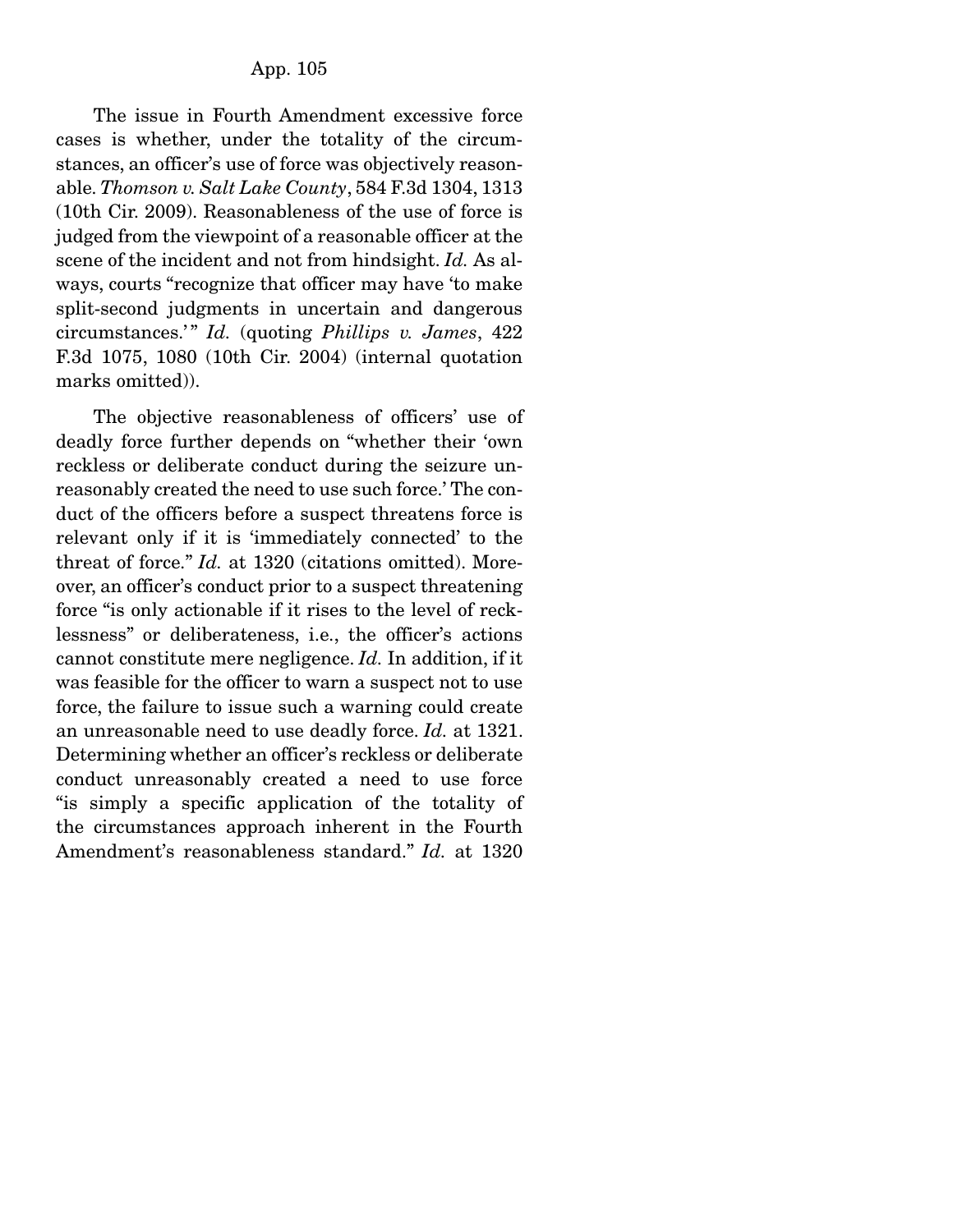(internal quotation marks omitted) (citing *Cram*, 252 F.3d at 1132).

 This District Court has held that the reckless endangerment doctrine described above also applies to a non-shooting officer's conduct prior to the shooting death of a suspect by another officer. *See Diaz v. Salazar*, 924 F.Supp. 1088, 1097 (D.N.M. 1996). The Tenth Circuit Court of Appeals, however, has not applied the reckless endangerment doctrine to the conduct of non-shooting officers. Instead, in a 2013 decision, the Tenth Circuit focused on whether the nonshooting officer<sup>12</sup> "caused" the suspect to be deprived of his Fourth and Fourteenth Amendment rights when another officer shot and killed that suspect. *See James*, 511 Fed. Appx. at 746. The Tenth Circuit stated that "[t]he requisite causal connection is satisfied if the defendant[s] set in motion a series of events that the defendant[s] knew or reasonably should have known would cause others to deprive the plaintiff of [his] constitutional rights.'" *Id.* (quoting *Trask v. Franco*, 446 F.3d 1036, 1046 (10th Cir. 2006)). The Tenth Circuit further stated that to prevail on a Section 1983 claim, a plaintiff must show that the non-shooting officer's actions "were both the but-for and the proximate cause" of the suspect's death. *Id.* (citing *Trask*, 446 F.3d at 1046). However, if a superseding or intervening event, like the suspect's own actions, caused the suspect's death, then an officer cannot have proximately caused

 $12$  In that case, the "non-shooting" officer had fired at the suspect but missed hitting him. *James v. Chavez*, 511 Fed. Appx. 742, 745 (10th Cir. 2013).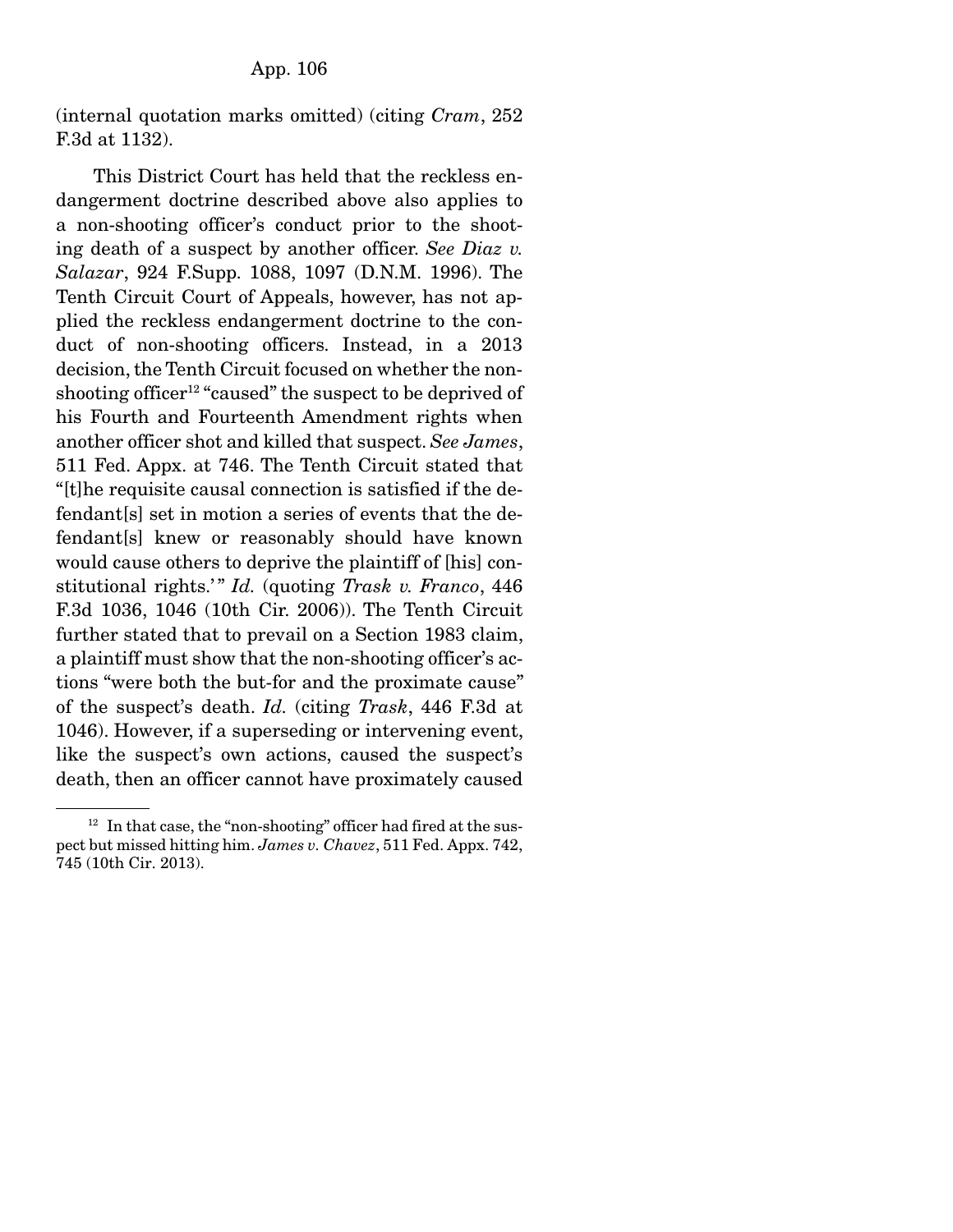the death and the officer is, thus, not liable for that death under Section 1983. *Id.* at 747 (citing *Trask*, 446 F.3d at 1046).

 Although neither Plaintiffs nor Officers Truesdale and Mariscal directly analyze Officers Truesdale and Mariscal's actions under the above causation analysis, Plaintiffs' argument concerning the reckless endangerment doctrine raises causation issues similar to those which the Tenth Circuit addressed. Plaintiffs contend, in essence, that (1) Officers Truesdale and Mariscal's actions set in motion a series of events which they reasonably should have known would create a dangerous situation that would cause an Officer, like Officer White, to have a need to use deadly force on an occupant of the house, in this case, Samuel Pauly; and (2) Officers Truesdale and Mariscal's conduct was the but-for and proximate cause of Samuel Pauly's death. It is clearly undisputed that but for Officers Truesdale and Mariscal's decision to walk up to the brothers' house, Officer White would not have shot Samuel Pauly. The evidence of record, however, contains genuine issues of material fact regarding whether Officers Truesdale and Mariscal's conduct prior to the shooting of Samuel Pauly proximately caused Officer White's need to shoot Samuel Pauly. For example, it is disputed whether (1) Officers Truesdale, Mariscal, and White adequately identified themselves, either verbally or by using a flashlight; and (2) the brothers could, nonetheless, see Officers Truesdale, Mariscal, and White considering the ambient light and other light sources. The outcome of these factual issues is material to whether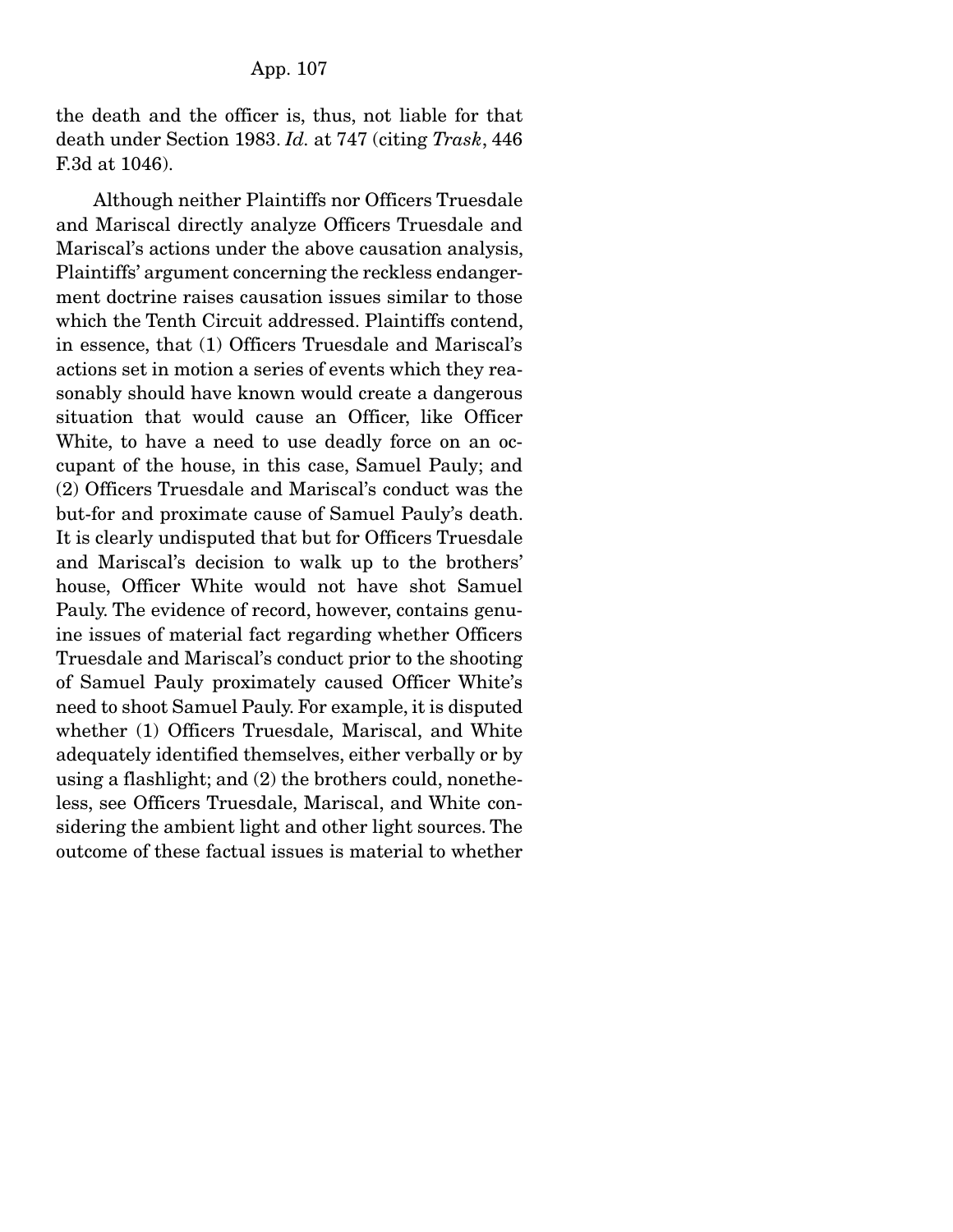the brothers knew that State Police Officers were outside their house prior to Officer White shooting Samuel Pauly. If a jury finds that the brothers knew that State Police Officers were outside their house, but the brothers, nonetheless, armed themselves and Samuel Pauly pointed a handgun at Officer White, then a reasonable jury could find that the brothers' hostile actions were superseding or intervening causes of Samuel Pauly's death. In that scenario, Officers Truesdale and Mariscal could not be held liable for Samuel Pauly's death, i.e., Officers Truesdale and Mariscal could not have proximately caused Samuel Pauly's death. On the other hand, if a jury finds that the brothers did not know who was outside their house, then a reasonable jury could determine that Officer Truesdale and Officer Mariscal proximately caused Samuel Pauly's death by failing to adequately identify themselves as well as Officer White.

 Furthermore, viewing the evidence in the light most favorable to Plaintiffs, a reasonable jury could find the following: there were no exigent circumstances requiring Officers Truesdale, Mariscal, and White to go to Daniel Pauly's house at 11:00 p.m.; Officer Truesdale and Mariscal purposefully approached the house in a surreptitious manner; despite the porch light and light from the house, the rain and darkness made it difficult for the brothers to see who was outside their house; the fact that the brothers' house is located in a rural wooded area would have heightened the brothers' concern about intruders; Officer Truesdale provided inadequate police identification by yelling out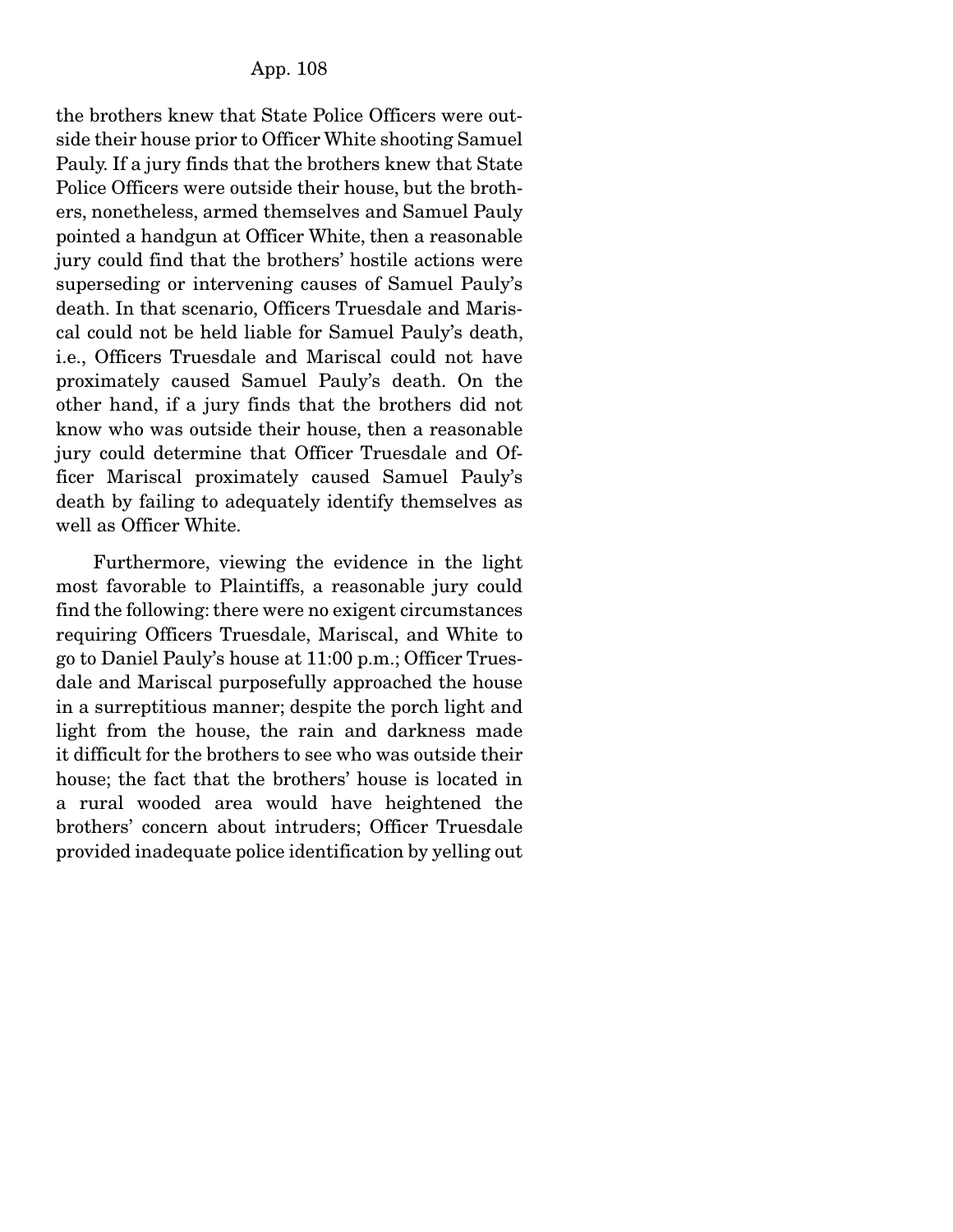"State Police" once; the Officers' use of a hostile tone in stating, "we got you surrounded. Come out or we're coming in" was threatening; statements by Officers Truesdale and Mariscal of "open the door" and other statements of "we're coming in" were, likewise, threatening; it would have been reasonable for Officer Truesdale, Mariscal, and White to conclude that Daniel Pauly could believe that persons coming up to his house at 11:00 p.m. were connected to the road rage incident which had occurred a couple of hours previously; that under these circumstances, the occupants of the house would feel a need to defend themselves and their property with the possible use of firearms; and the incident occurred in less than five minutes. Under these circumstances, a reasonable jury could find that Officers Truesdale and Mariscal's actions set in motion a series of events which they reasonably should have known would create a dangerous situation that would cause Officer White's need to shoot Samuel Pauly. Additionally, a reasonable jury could find that but for Officers Truesdale and Mariscal's decision to walk up to the brothers' house, Officer White would not have shot Samuel Pauly. A reasonable jury could also find that Samuel Pauly's actions did not constitute a superseding cause of his death, i.e., that Samuel Pauly did not know that he was pointing a hand gun at a State Police Officer. Thus, a reasonable jury could find that Officers Truesdale and Mariscal's conduct proximately caused Samuel Pauly's death. In sum, a reasonable jury could find that Officers Truesdale and Mariscal's conduct caused Samuel Pauly to be deprived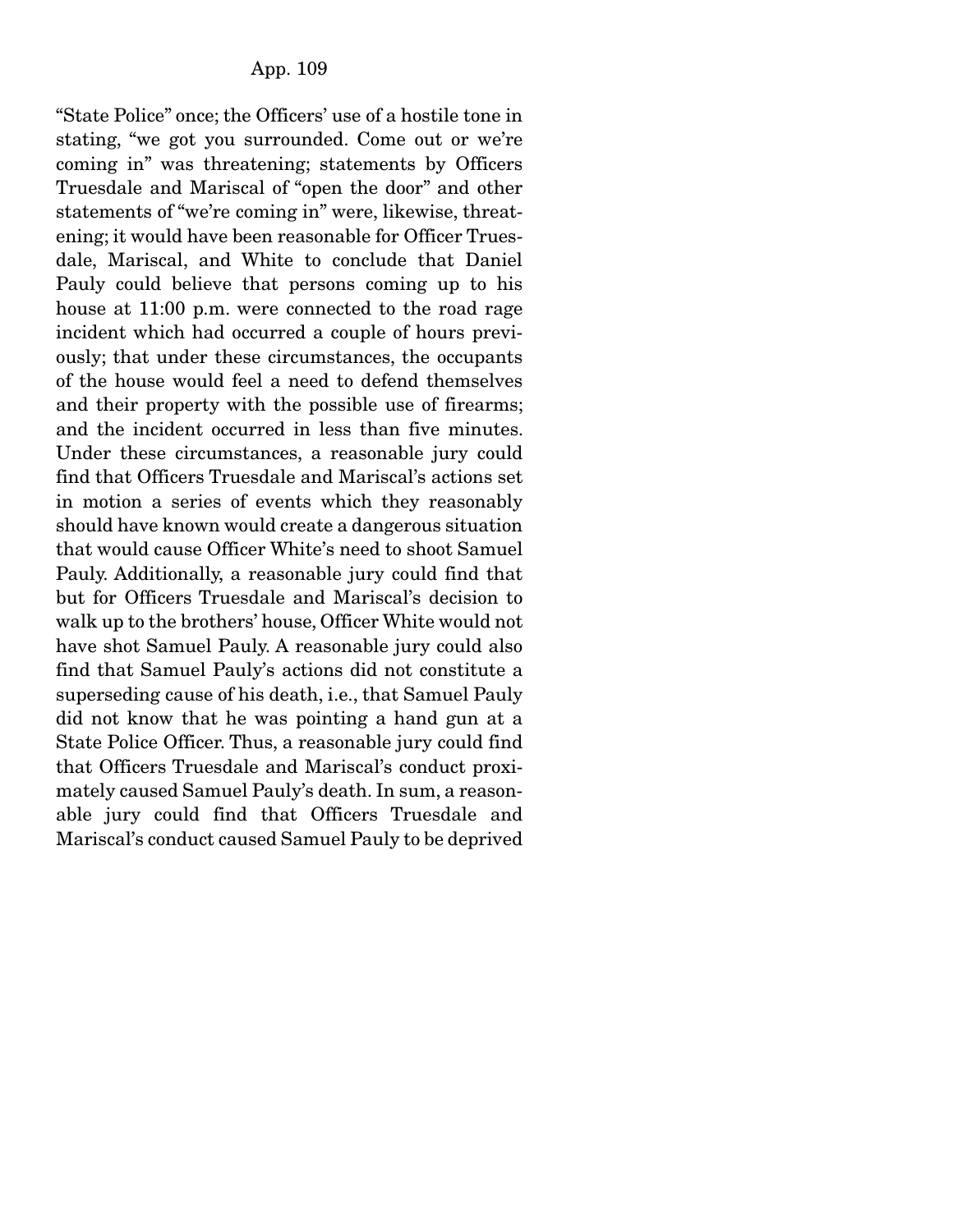of his Fourth Amendment right to be free from excessive force. Clearly, there are genuine issues of material fact which foreclose the Court from granting summary judgment on Count One.

## *b. Qualified Immunity*

Officers Truesdale and Mariscal also argue that they are entitled to qualified immunity on Count One. To resolve the first part of the qualified immunity test, the Court must decide if the alleged facts, when viewed "in the light most favorable to the party asserting the injury, . . . show the officer's conduct violated a constitutional right[.]" *Saucier v. Katz*, 533 U.S. 194, 201 (2001) (citation omitted). As shown above, Plaintiffs have produced sufficient evidence to demonstrate that Officers Truesdale and Mariscal violated Samuel Pauly's Fourth Amendment right to be free from excessive force. Hence, Plaintiffs meet the first step in defeating qualified immunity.

 To resolve the second part of the qualified immunity test, Plaintiffs must show that Samuel Pauly's Fourth Amendment right to be free from excessive force was clearly established at the time of the shooting. "In determining whether the right was 'clearly established,' the court assesses the objective legal reasonableness of the action at the time of the alleged violation and asks whether 'the right [was] sufficiently clear that a reasonable officer would understand that what he is doing violates that right.'" *Cram*, 252 F.3d at 1128 (quoting *Wilson v. Layne*, 526 U.S. 603, 615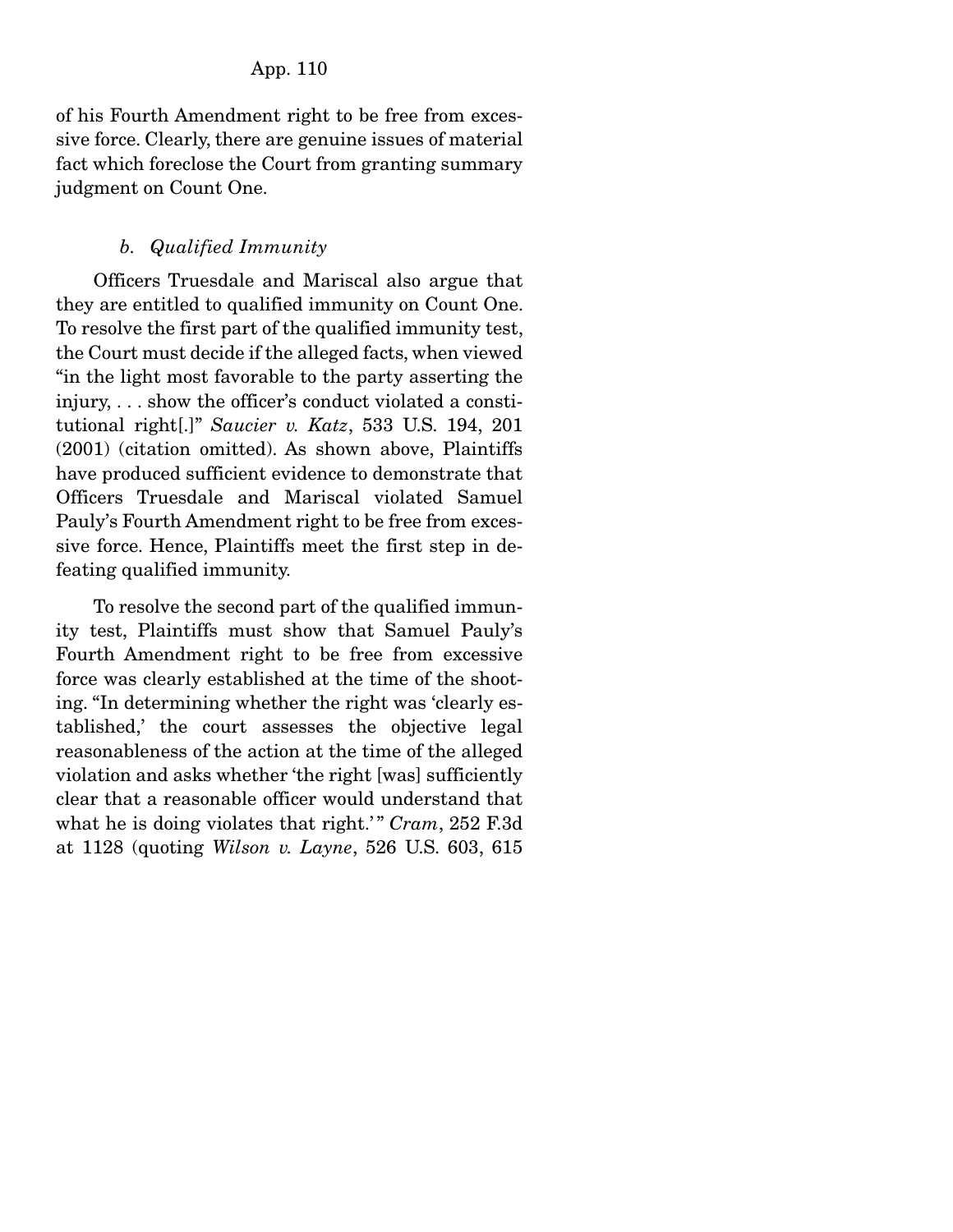(1999)). "[I]n order for the law to be clearly established, there must be a Supreme Court or Tenth Circuit decision on point, or the clearly established weight of authority from other courts must have found the law to be as the plaintiff maintains." *Medina v. City and County of Denver*, 960 F.2d 1493, 1498 (10th Cir. 1992). A plaintiff, however, "is not required to show that the very conduct in question has previously been held unlawful." *Sh. A. ex rel. J. A. v. Tucumcari Mun. Schools*, 321 F.3d 1285, 1287 (10th Cir. 2003).

 Since at least 2006, it has been clearly established in the Tenth Circuit that the requisite causal connection for establishing a Section 1983 violation "is satisfied if the defendant[s] set in motion a series of events that the defendant[s] knew or reasonably should have known would cause others to deprive the plaintiff of [his] constitutional rights." *Trask*, 446 F.3d at 1046. It has also been clearly established, since at least 2006, that for an officer to be liable under Section 1983, the officer's conduct must be both a but-for and proximate cause of the plaintiff 's constitutional harm, and that a superseding cause relieves an officer of Section 1983 liability. *Id.* Accepting Plaintiffs' version of the facts, a reasonable person in Officers Truesdale and Mariscal's positions would understand that his actions would set in motion a series of events which he reasonably should have known would create a dangerous situation that would cause Officer White's need to use deadly force on Samuel Pauly. Furthermore, such a reasonable person in Officers Truesdale and Mariscal's positions would understand that his actions were both the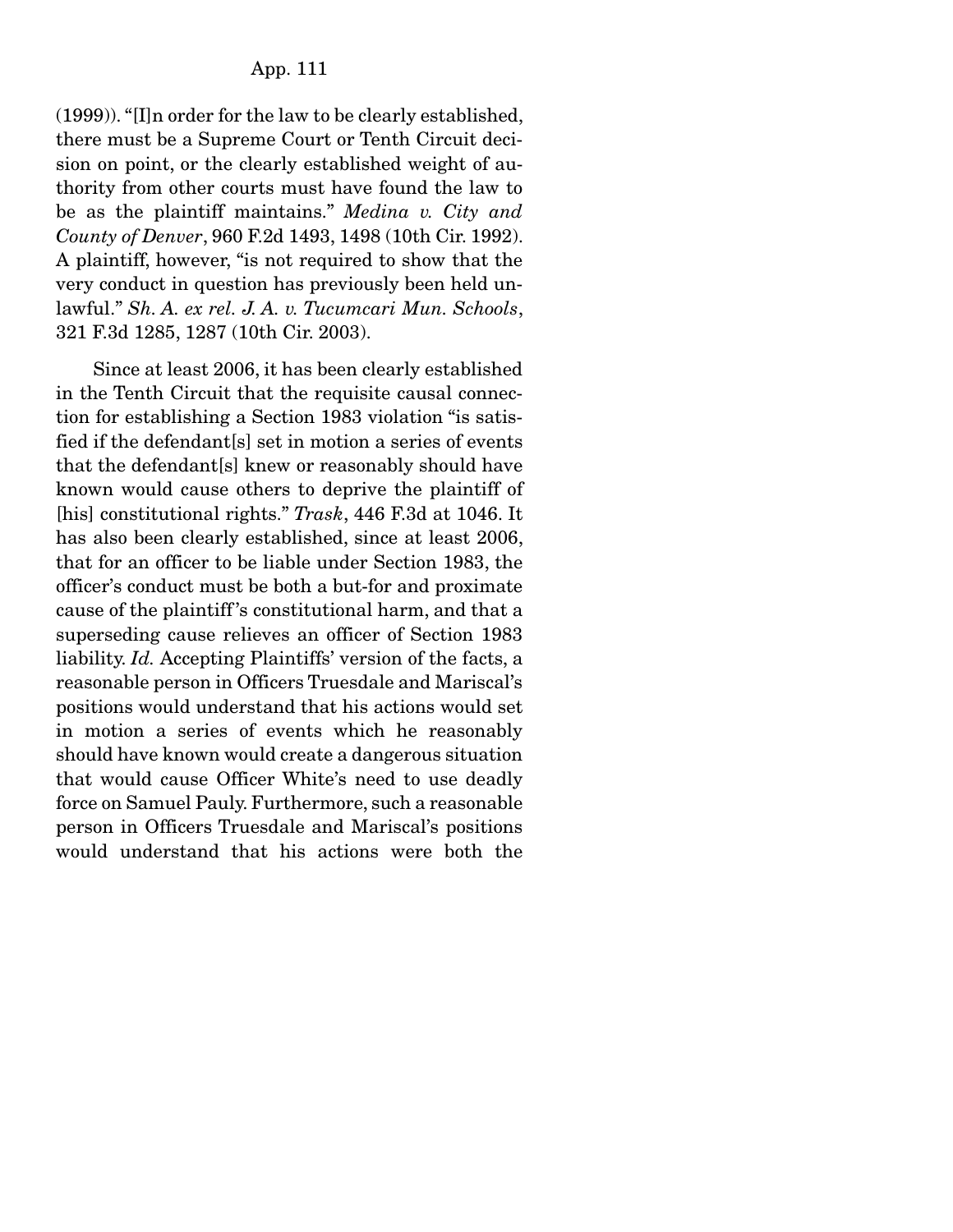but-for and proximate cause of Officer White's need to shoot Samuel Pauly. Accordingly, a reasonable person in Officers Truesdale and Mariscal's positions would understand that his actions violated Samuel Pauly's Fourth Amendment right to be free from excessive force. Thus, Plaintiffs meet the second step in defeating qualified immunity.

 Having met the test to defeat qualified immunity, the burden shifts back to Officers Truesdale and Mariscal to prove that there is no genuine issue of material fact that would defeat the qualified immunity defense. As discussed above, genuine issues of material fact exist which concern whether Officers Truesdale and Mariscal's conduct prior to the shooting of Samuel Pauly proximately caused Officer White's need to shoot Samuel Pauly. Moreover, viewing the facts in the light most favorable to Plaintiffs, a reasonable jury could determine that (1) Officers Truesdale and Mariscal's actions set in motion a series of events which they reasonably should have known would create a dangerous situation that would cause Officer White's need to shoot Samuel Pauly; and (2) Officers Truesdale and Mariscal's actions were the but-for and proximate cause of Officer White's need to shoot Samuel Pauly. Having failed to carry their burden of proving that there are no genuine issues of material fact that would defeat their qualified immunity defense, Officers Truesdale and Mariscal cannot claim that qualified immunity entitles them to summary judgment on Count One.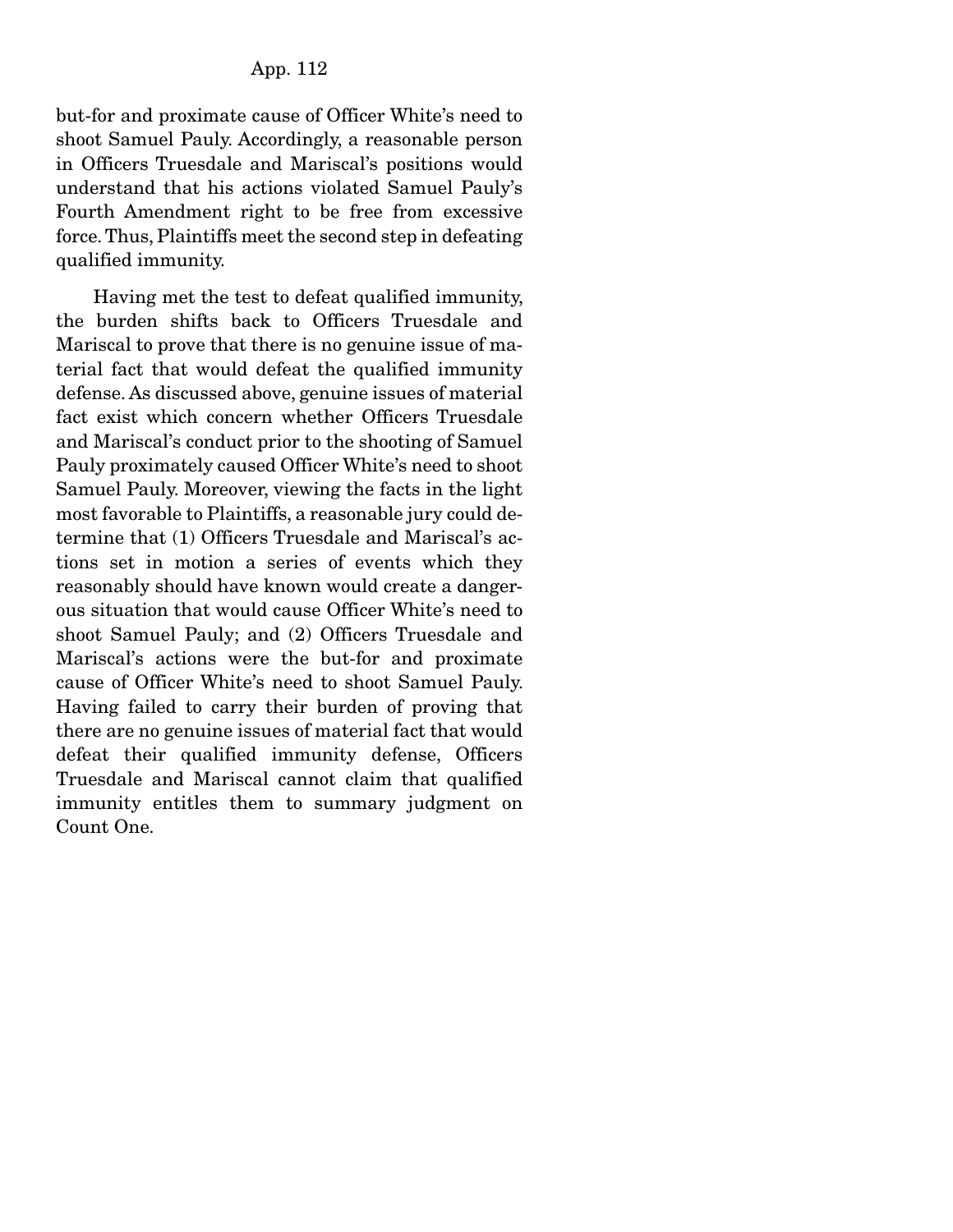*2. Count Four: the New Mexico State Constitution Claim*<sup>13</sup>

Next, Officers Truesdale and Mariscal argue that they are entitled to summary judgment on the New Mexico State Constitution claim because the undisputed material facts show that their conduct was objectively reasonable under the totality of the circumstances. Count Four, however, does not state an excessive force claim under the New Mexico State Constitution. Rather, Count Four states a New Mexico State Constitution claim for unreasonable seizure. Consequently, the Court cannot grant summary judgment on Count Four. *See Elliott Industries Ltd. Partnership v. BP America Production Co.*, 407 F.3d 1091, 1121 (10th Cir. 2005) ("Obviously, under Rule 56(a) a party cannot move for summary judgment on a nonexistent, non-pleaded claim.").

#### *3. Count Three: the NMTCA Battery Claim*

Officers Truesdale and Mariscal argue that they are entitled to summary judgment on the NMTCA battery claim because the undisputed material facts demonstrate that their conduct was objectively reasonable under the totality of the circumstances. In New Mexico, a person commits the tort of battery by "causing an offensive touching. . . ." *Selmeczski v. N.M. Dept.* 

<sup>&</sup>lt;sup>13</sup> The Court will discuss Count Four before addressing Count Three because that is the order in which Officers Truesdale and Mariscal discuss those Counts in their motions for summary judgment.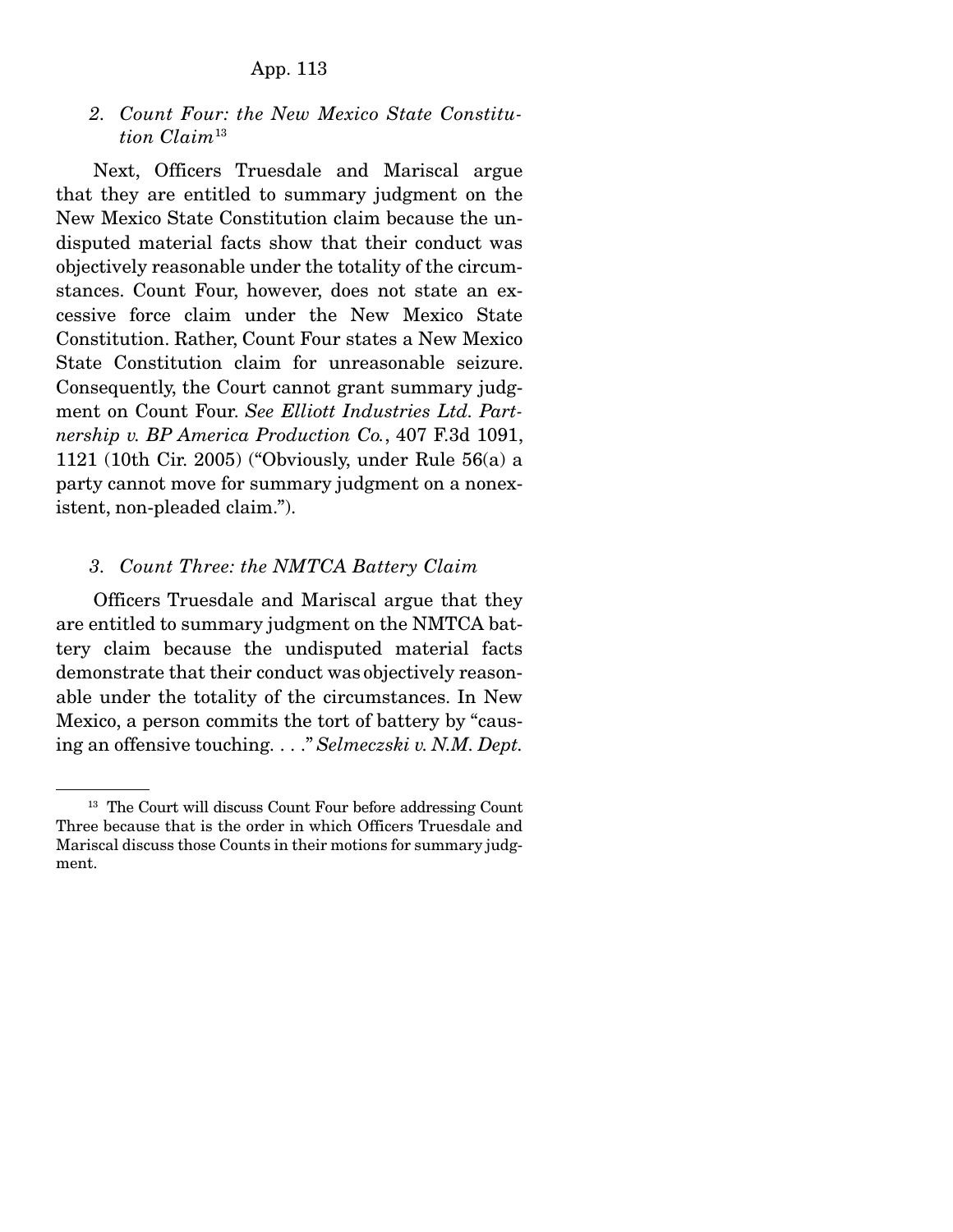*of Corrections*, 2006-NMCA-024 ¶ 29, 139 N.M. 122. *See also Schear v. Board of County Com'rs of Bernalillo County*, 1984-NSC-079 ¶ 9, 101 N.M. 671 (under NMTCA, a law enforcement officer need not inflict tort to be liable for that tort; a law enforcement officer need only proximately cause the tort). Since there are genuine questions of material fact pertaining to whether Officers Truesdale and Mariscal's actions proximately caused Officer White to use deadly force on Samuel Pauly, the Court cannot grant summary judgment on Count Three.

# *4. NMDPS Liability Pursuant to the Doctrine of Respondeat Superior*

 Lastly, Officers Truesdale and Mariscal argue that since they are entitled to summary judgment on Counts Three and Four, the NMDPS cannot be vicariously liable under the doctrine of *respondeat superior*  for their alleged actions in Counts Three and Four. Having already determined that Officers Truesdale and Mariscal are not entitled to summary judgment on Counts Three and Four, the *respondeat superior* claims against the NMDPS are, likewise, not subject to summary judgment.

# IT IS ORDERED that:

 1. Defendant Kevin Truesdale's First Motion for Summary Judgment and Memorandum in Support Thereof (Doc. 90) is denied; and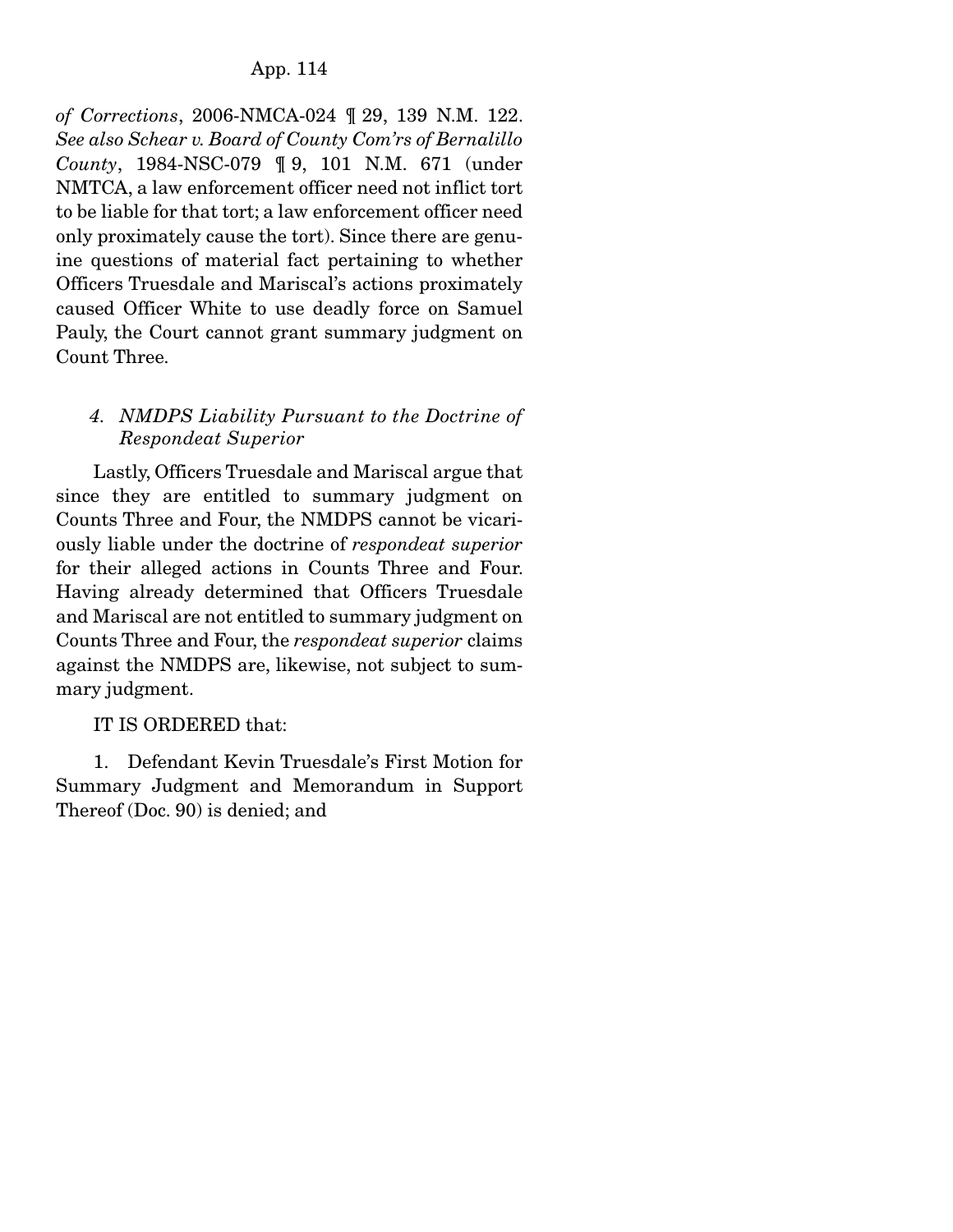2. Defendant Michael Mariscal's First Motion for Summary Judgment and Memorandum in Support Thereof (Doc. 91) is denied.

> /s/ Kenneth Gonzales UNITED STATES DISTRICT JUDGE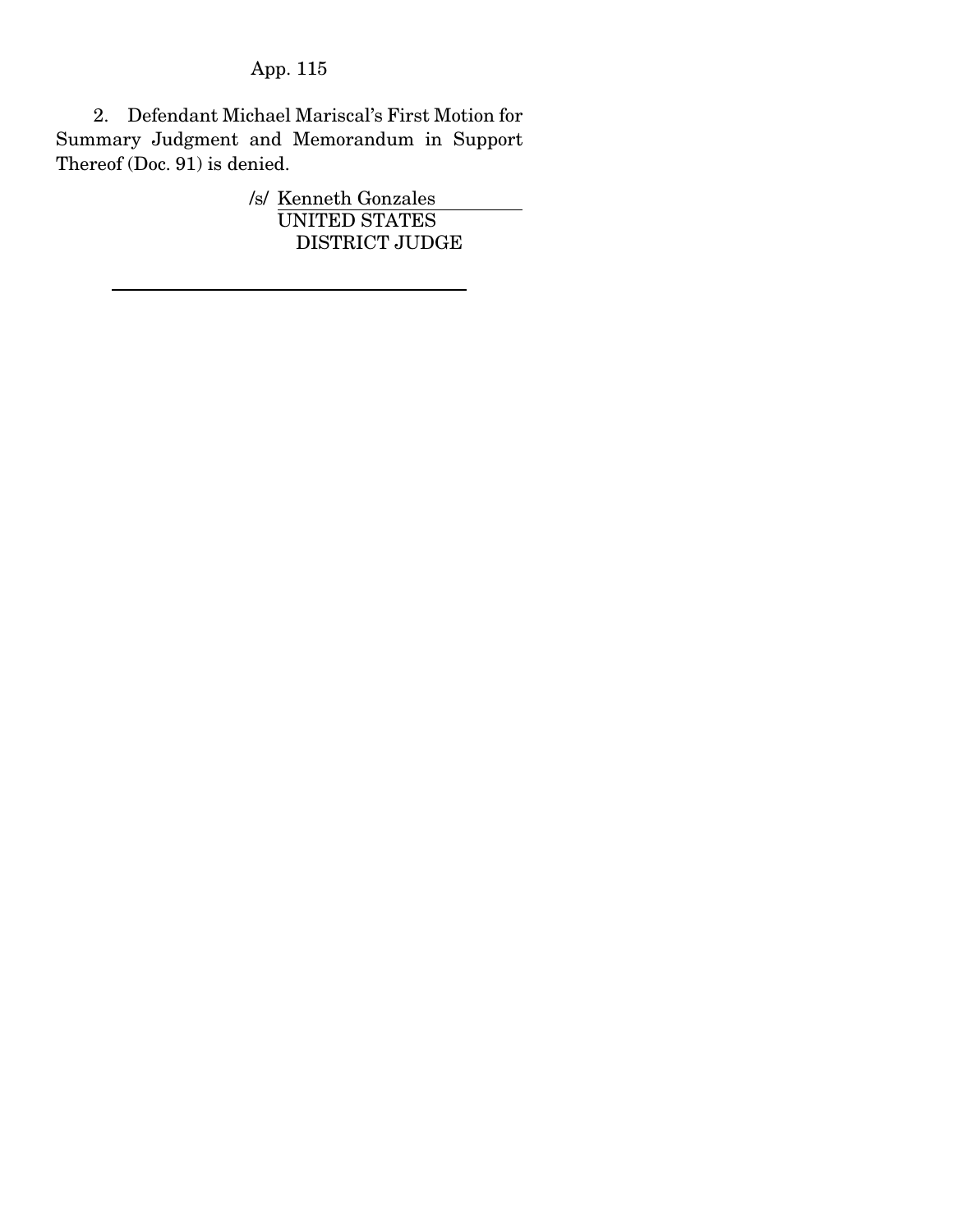# **PUBLISH**

# UNITED STATES COURT OF APPEALS FOR THE TENTH CIRCUIT

-----------------------------------------------------------------------

DANIEL T. PAULY, as personal representative of the estate of Samuel Pauly, deceased; DANIEL B. PAULY,

Plaintiffs-Appellees,

v.

No. 14-2035

RAY WHITE; MICHAEL MARISCAL; KEVIN TRUESDALE,

Defendants-Appellants,

and

STATE OF NEW MEXICO DEPARTMENT OF PUBLIC SAFETY,

Defendant.

# ----------------------------------------------------------------------- ORDER

----------------------------------------------------------------------- (Filed Apr. 11, 2016)

Before TYMKOVICH, Chief Judge, KELLY, BRIS-COE, LUCERO, HARTZ, GORSUCH, HOLMES,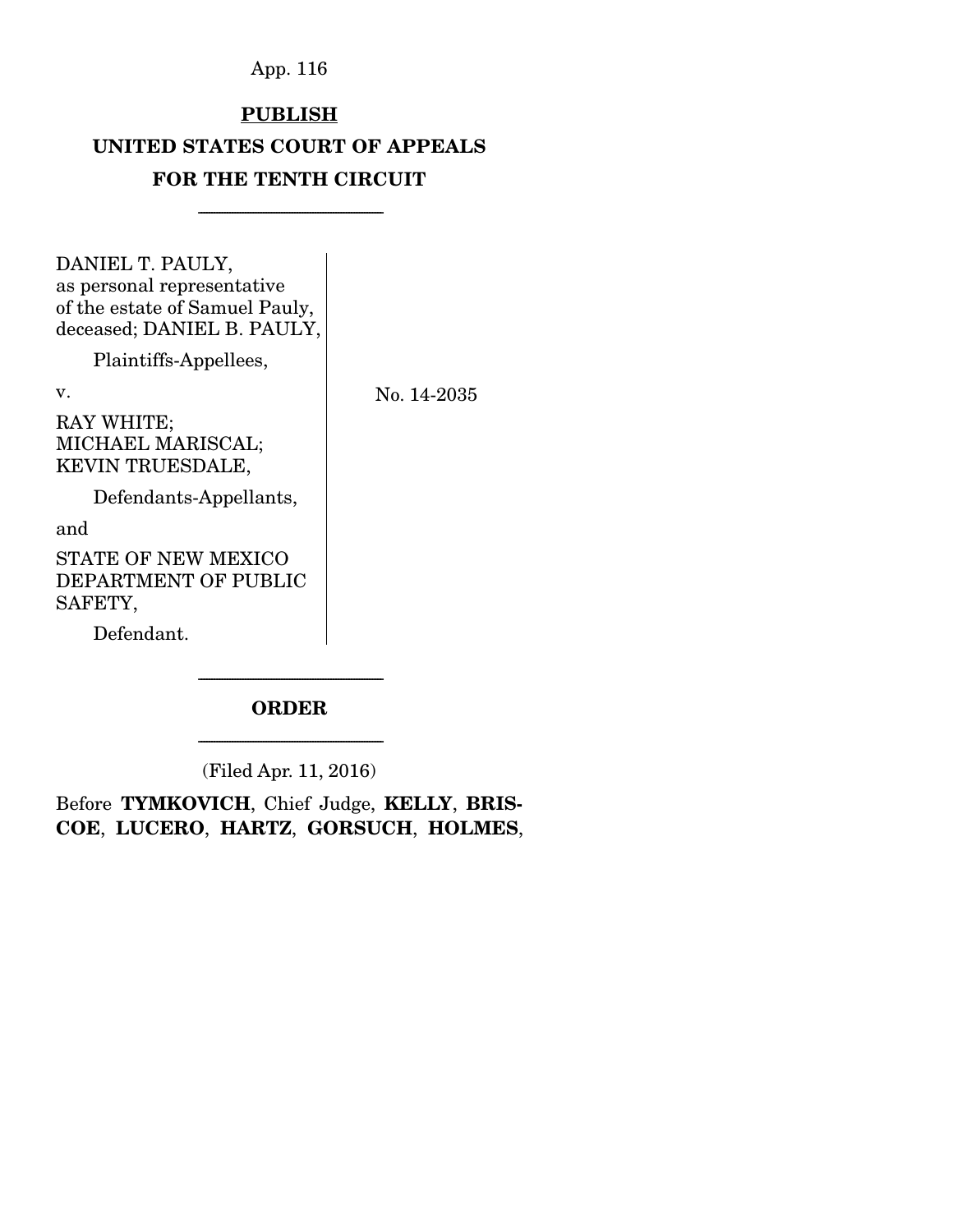## MATHESON, BACHARACH, PHILLIPS, McHUGH and MORITZ, Circuit Judges.

-----------------------------------------------------------------------

 This matter is before the court on the appellants' *Petition for Rehearing and Rehearing En Banc*. We also have a response from the appellees.

 Upon consideration, the request for panel rehearing is denied by a majority of the original panel members. Both the petition and response were also transmitted to all of the judges of the court who are in regular active service. Upon that submission, a poll was called. Via an equally divided vote, the poll did not carry. Consequently, the request for en banc consideration is also denied. *See* Fed. R. App. P. 35(a) (noting "[a] majority of the circuit judges who are in regular active service" may order en banc rehearing).

 Chief Judge Tymkovich, as well as Judges Kelly, Hartz, Gorsuch, Holmes and Moritz would grant the en banc petition. Judge Phillips has filed a separate concurrence in support of the denial of en banc rehearing, which Judge Briscoe joins. Judge Hartz and Judge Moritz have written separately in dissent. Judge Gorsuch joins Judge Hartz' dissent, and Judges Kelly, Hartz, Gorsuch and Holmes join Judge Moritz' dissent.

> Entered for the Court /s/ Elisabeth A. Shumaker ELISABETH A. SHUMAKER, Clerk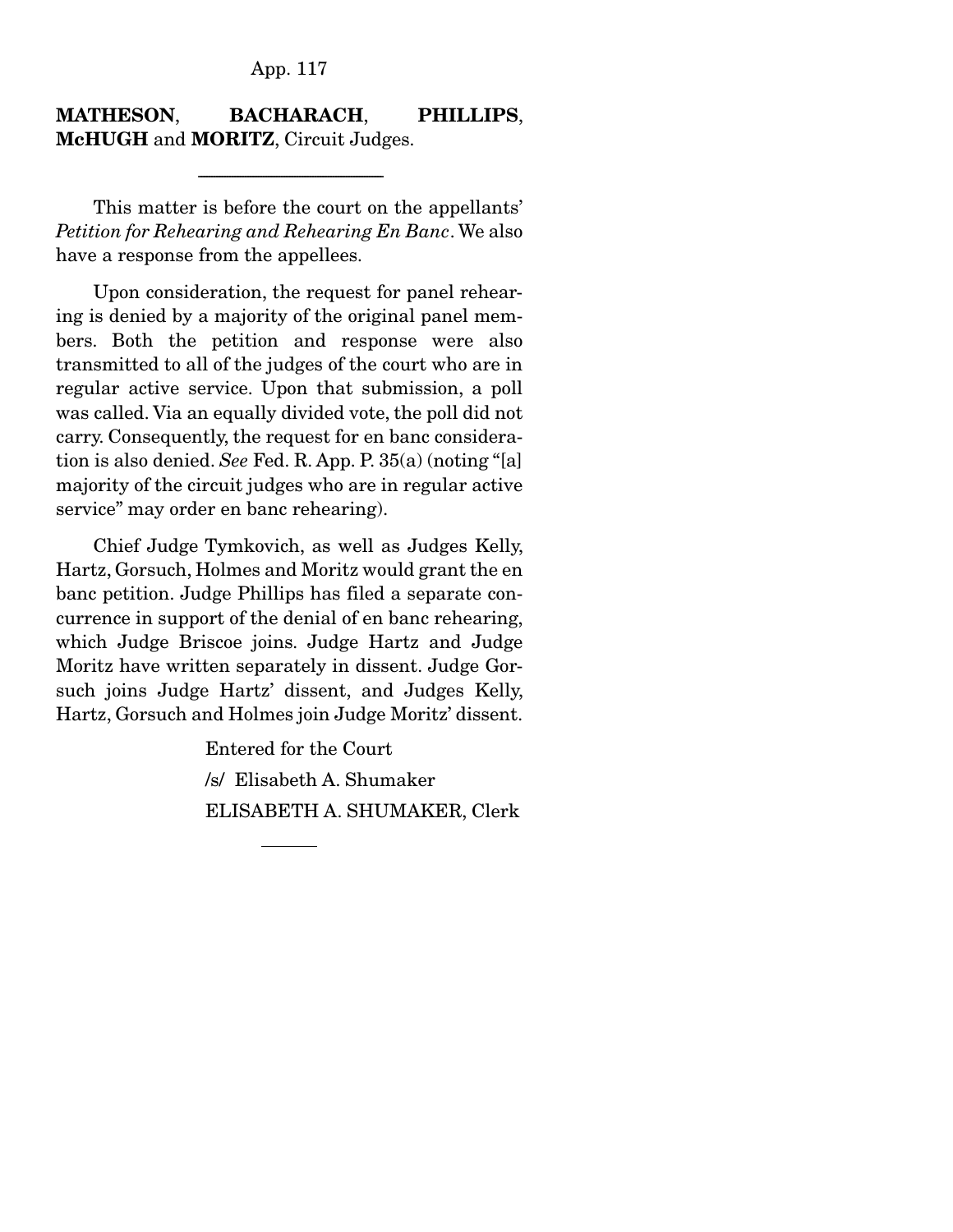# No. 14-2035, *Pauly v. White, et al.*

PHILLIPS, Circuit Judge, joined by BRISCOE, Circuit Judge, concurring in the denial of rehearing en banc.

 I barely recognize the majority panel opinion when reading Judge Moritz's dissent from en banc denial (Dissent). And the reason, it turns out, is simple. Unlike the Dissent, the majority opinion credits the district court's findings and properly applies disputed evidence in favor of the plaintiffs. The Dissent and panel dissent cannot change the majority's holding by substituting its own facts after resolving the evidence in favor of the officers and against the plaintiffs. Here are some examples of how the Dissent does so:

• The Dissent fights the district court's finding that Officer White "took cover," App. at 680, doing its own fact finding (without basis) to reduce the cover to "some form of cover." I understand why it's important how much cover Officer White had when firing a fatal shot, but I don't understand challenging the district court's fact finding. *See Johnson v. Jones*, 515 U.S. 304, 319 (1995) (requiring the courts of appeals to "simply take, as given, the facts that the district court assumed when it denied summary judgment" when a defendant challenges the "purely legal" clearly-established-law prong).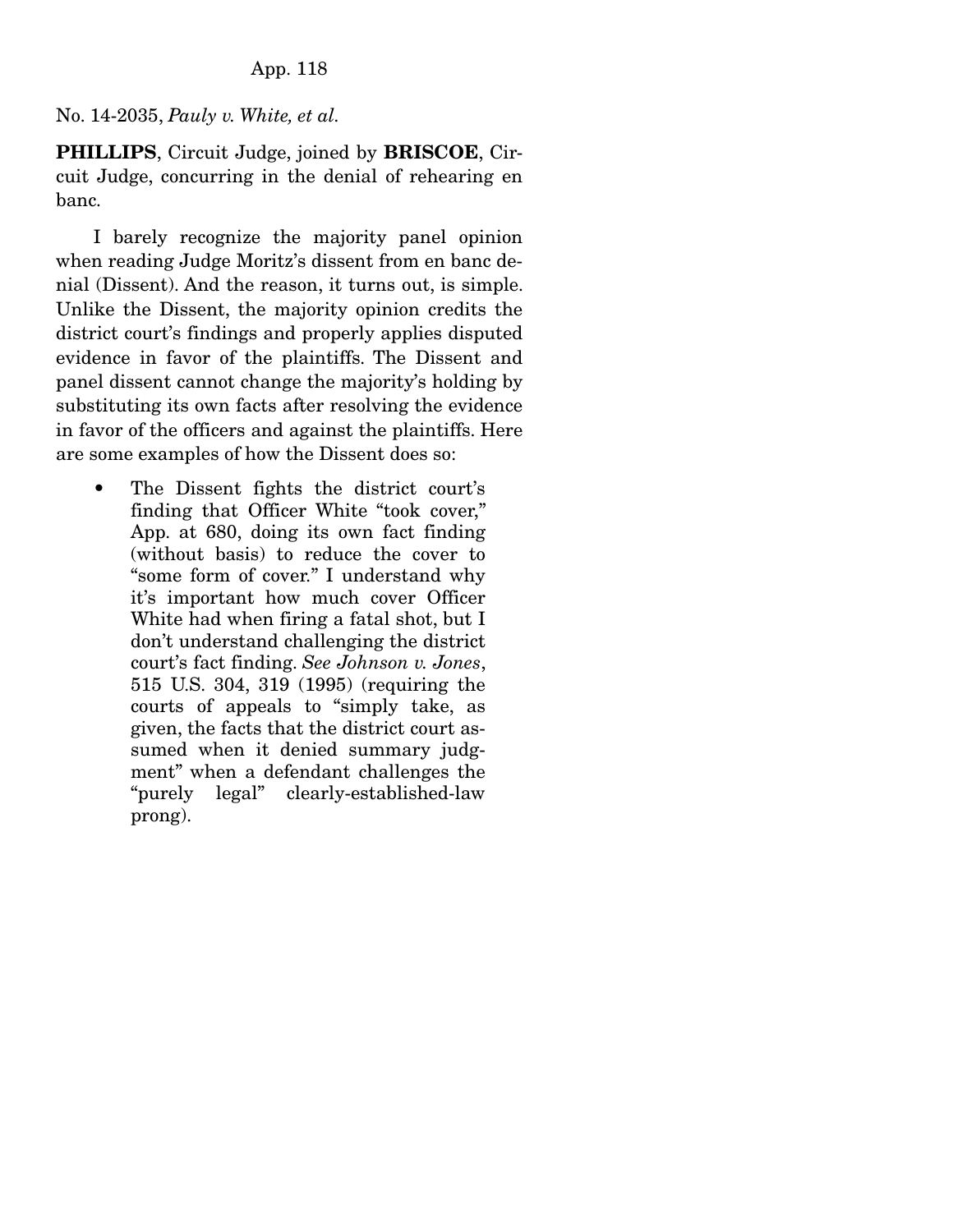- The Dissent claims that a "suspect" (suspect in what is unknown since the officers readily admit they had no probable cause to arrest anyone) "point[ed] a gun directly at that officer [Officer White]." Again, this gives the officers the benefit of disputed evidence. The district court found that from inside his lighted house Samuel Pauly may not have been able to see Officer White behind a stone wall 50 feet away on a dark, rainy night. App. at 685. The district court recounted the officers' account of Samuel's activity immediately before being killed, which had Samuel pointing a gun in Officer White's direction before being shot and killed. Samuel would have done so simply by pointing a gun out the front window – even if simply as a tactic to dissuade the intruders after they yelled, "Come out or we're coming in." App. at 678.
- The Dissent agrees that Officer Mariscal fired the third of four shots that night (the first two were Daniel Pauly's warning shots out the back of the house). Also from a covered position behind a truck about 50 feet from the home, Officer Mariscal fired at Samuel Pauly inside his home. Officer White fired the fourth shot, which killed Samuel Pauly. No one disputes that four shots were fired. Yet Officer White maintains that Samuel Pauly fired at him first, a claim the Dissent neither acknowledges nor adopts. App. at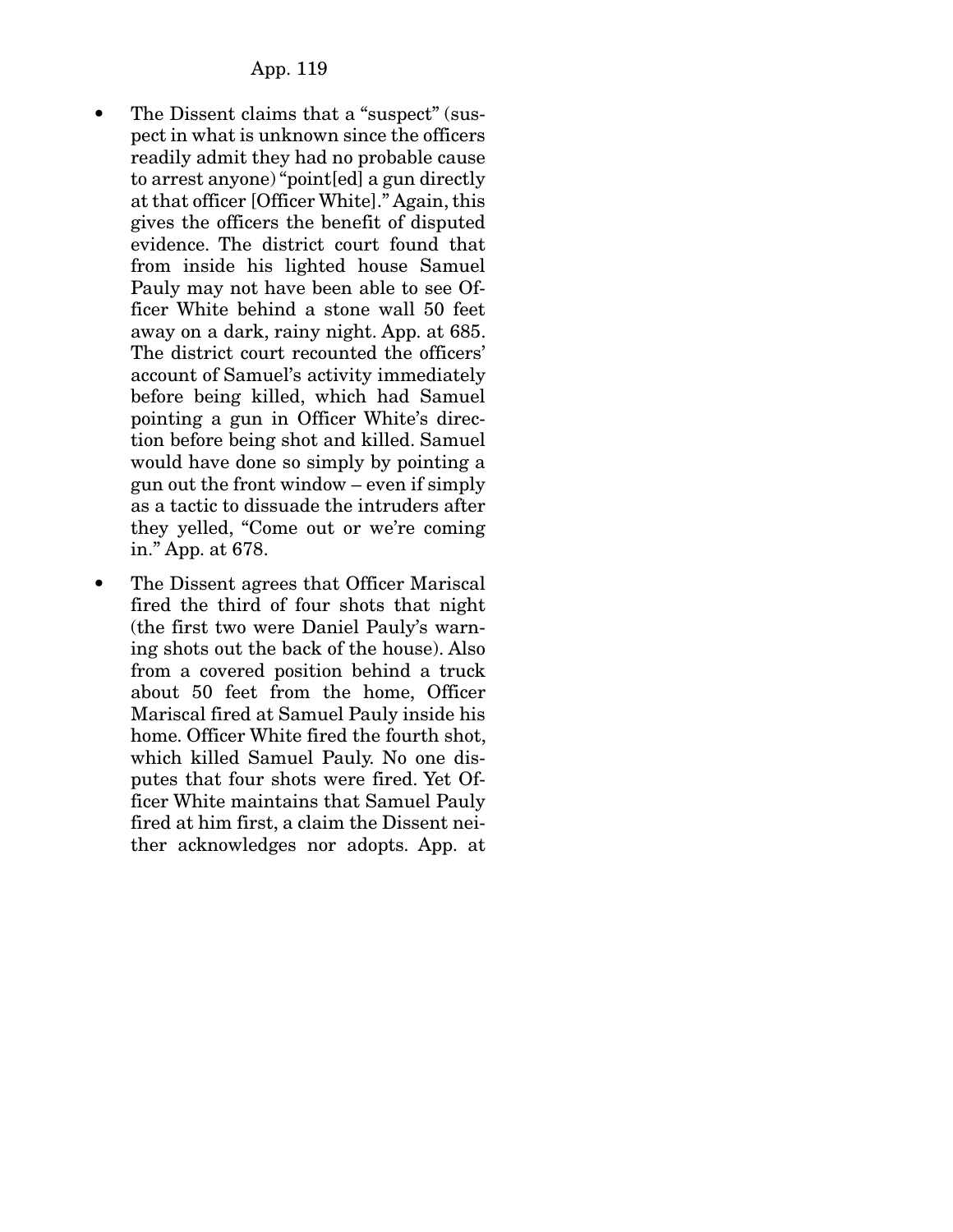145-47. In measuring the objective reasonableness of Officer White's use of deadly force, the jury will be free to consider this apparently false claim of selfdefense. *See Lamon v. City of Shawnee*, 972 F.2d 1145, 1159 (10th Cir. 1992) (concluding that the jury alone assesses witnesses' credibility and determines the weight to give to their testimony).

- The Dissent characterizes Officer White's shooting as a "split second judgment." Officer Mariscal's belt recorder shows that a full five seconds passed between his missed third shot at Samuel Pauly and Officer White's fatal fourth shot. Mariscal Audio Recording at 0:09-0:20.
- The Dissent says that a second "suspect" was "loose and ha[d] fired shots near a second officer [Officer Truesdale]." In fact, it's undisputed that Daniel Pauly remained in the home throughout the encounter. And Daniel Pauly fired two shotgun warning blasts from the *back* of the house to warn the intruders after they'd yelled, "Come out or we're coming in." App. at 678. Nothing in the record supports the statement that Daniel Pauly "fired shots near a second officer" or that Daniel even ever saw Officer Truesdale somewhere near the back corner of the house when he fired the shotgun into a tree behind the house.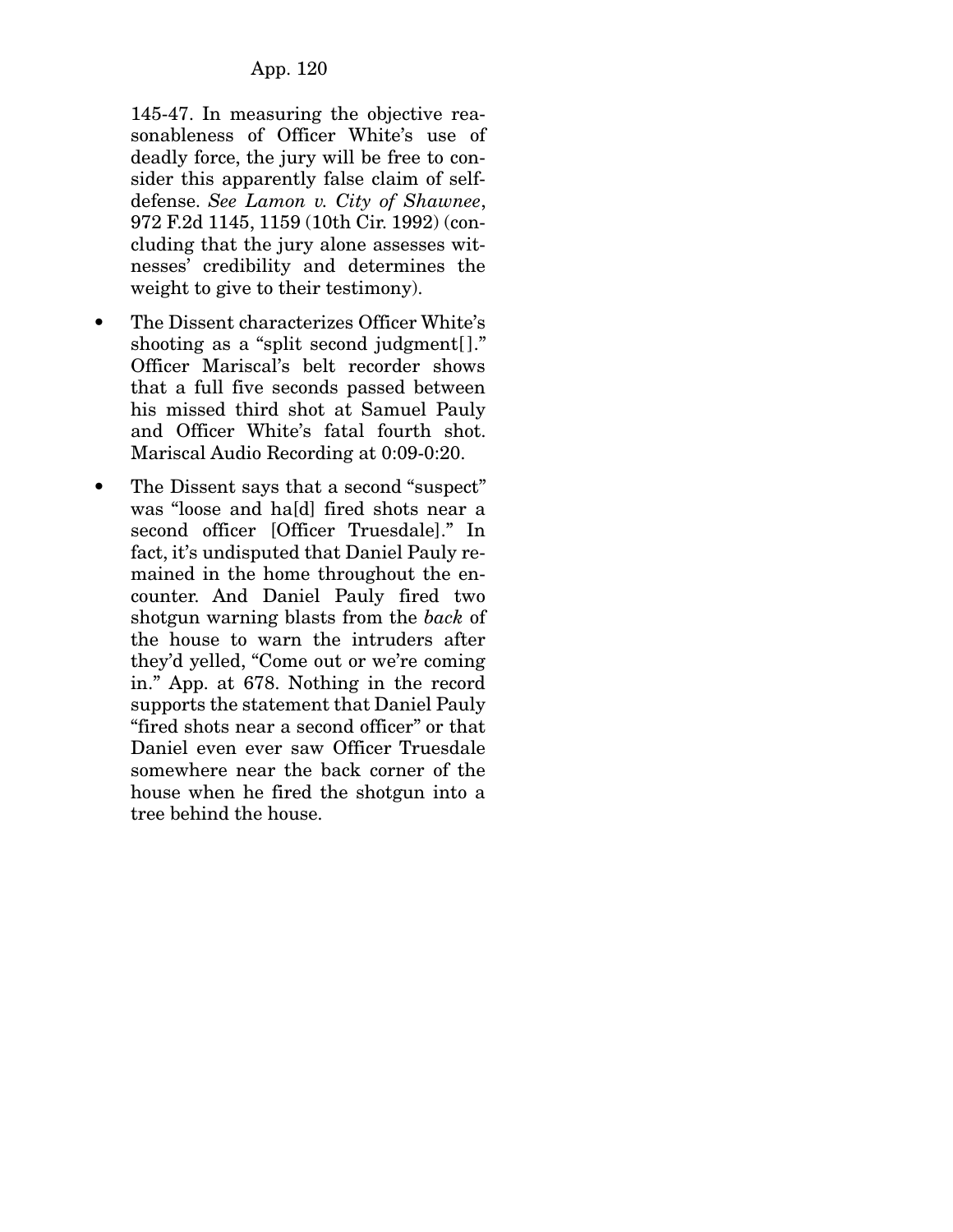The panel dissent shrouds Officer White in ignorance because he was the third officer to arrive at the Pauly's house. It says that "within seconds" of arriving, Officer White heard one of the Pauly brothers yell, "We have guns." *Pauly v. White*, \_\_\_ F.3d \_\_\_, 2016 WL 502830, at \*23 (10th Cir. 2016) (Moritz, J., dissenting). But a police report after the incident says that Officer White heard "We have guns" within two-and-a-half minutes of arriving. App. at 118. And here, it's important to remember that when one of the Pauly brothers yelled, "We have guns," he was responding to the police's yelling, "Come out or we're coming in" (while insufficiently identifying themselves as police officers). App. at 678. Thus, it's an open question what Officer White heard that night, the sort of question a jury should resolve.

 The Dissent exaggerates the reach of the majority opinion's holding. By the Dissent's telling, the majority opinion would deny qualified immunity to an officer imminently exposed to gunfire from a suspect pointing a gun directly at the officer – even when another dangerous suspect is on the loose nearby. Moreover, according to the Dissent, the majority's rule would apply whether this happened in broad daylight and from close range. The short answer is that the majority opinion says no such thing. The opinion is limited to its facts. And its facts properly considered are those stated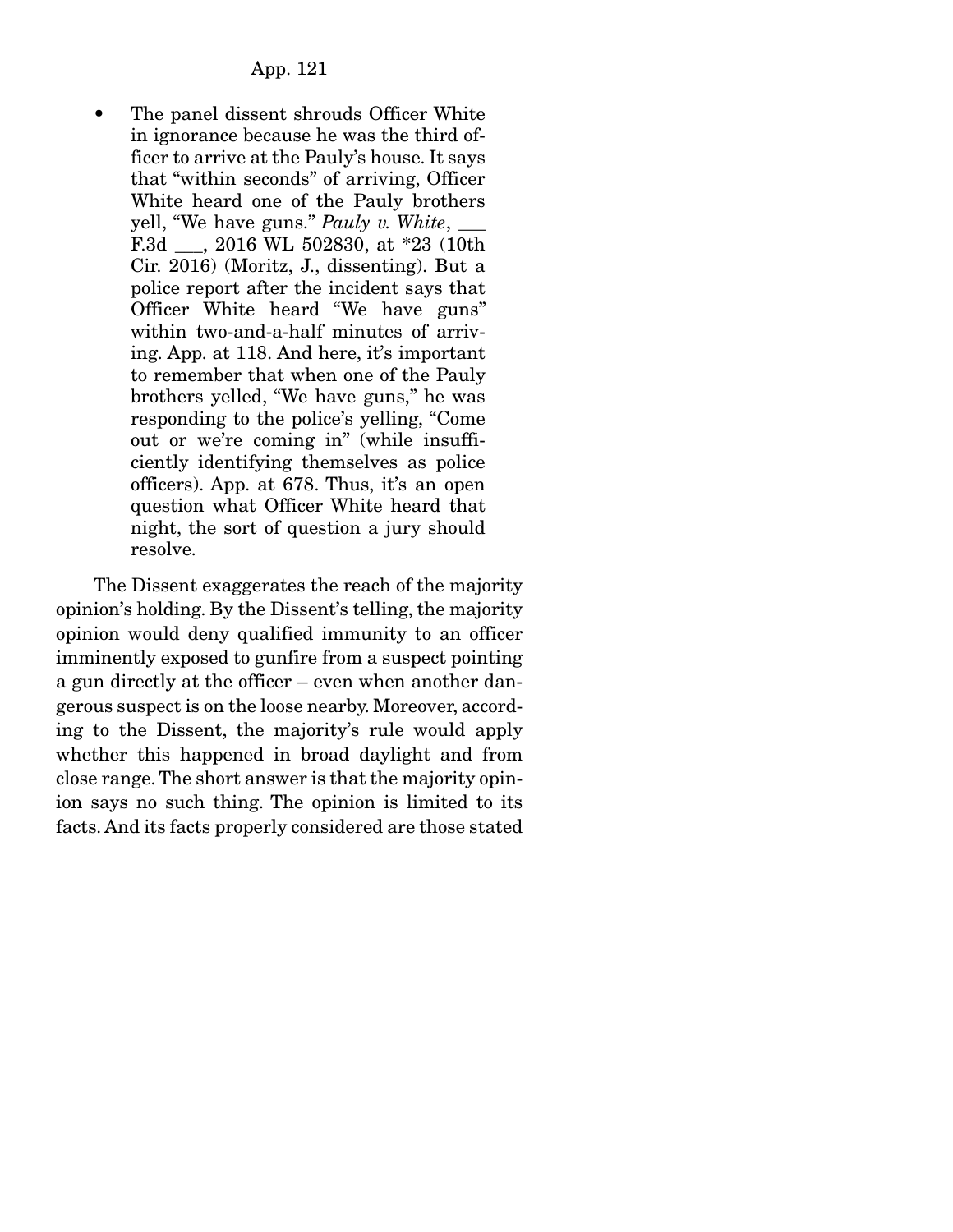in the opinion, giving credit to the district court's findings and read in favor of the plaintiffs. If the facts were those stated in the Dissent and the panel dissent, this would be a very different case for our review.

 Resolving the evidence in plaintiffs' favor – and not the officers' favor – leaves us with facts upon which a jury could reasonably find that Officer White killed Samuel Pauly for no good reason and while not endangered. Officer White himself testified that he couldn't say what Samuel Pauly was doing in the five seconds before Officer White's fatal shot. App. at 144. Officer White explained his failure to observe whether Samuel Pauly had lowered his gun by saying that he had been "aiming at center mass."1 *Id*. Officer White concedes that he never warned Samuel Pauly to put down his

<sup>&</sup>lt;sup>1</sup> In Judge Hartz's dissent, he describes Officer White as being "pinned down" while (as I understand it) Samuel Pauly pointed a firearm in his direction. In my view, that contains two mistaken assumptions dependent upon resolving fact disputes in the officers' favor. First, despite the district court's stated doubts, Judge Hartz's dissent assumes that Samuel Pauly could have seen Officer White behind a stone wall 50 feet away from his lighted living room as he looked into a dark, rainy night. Second, it assumes that Samuel Pauly was still pointing his firearm outside toward Officer White after being shot at by Officer Mariscal. Not even Officer White says that. As mentioned above, Officer White testified that he didn't know whether Samuel Pauly continued to point his gun outside after Officer Mariscal shot at him. App. at 144. On a separate point, Judge Hartz says that it's undisputed that a home occupant (Daniel Pauly) "fired two shots to ward off two of White's fellow officers." But Daniel Pauly certainly disputes that he knew the invaders threatening to illegally invade his home were police officers.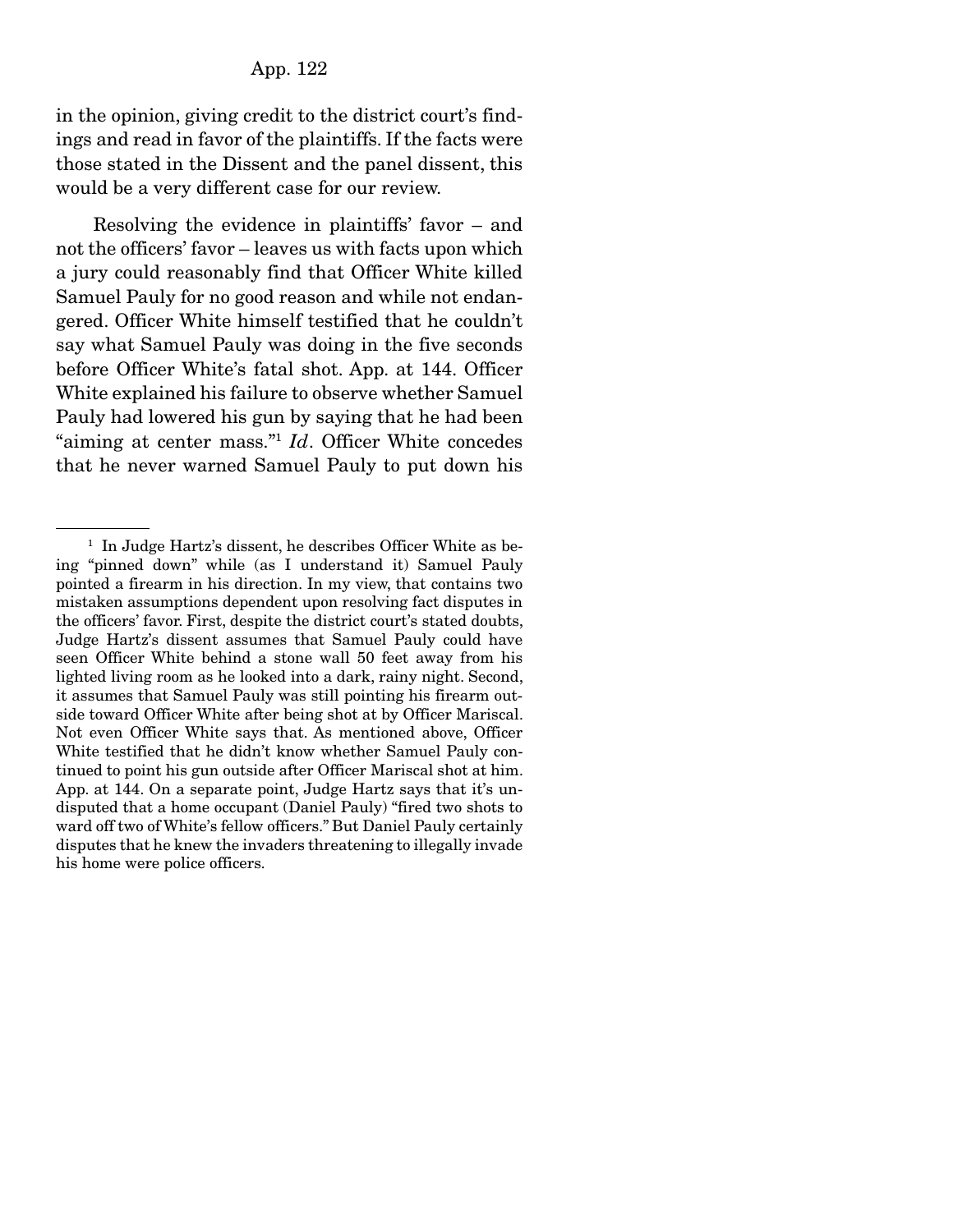gun. Our cases have denied qualified immunity to officers who have shot with more urgent need to do so. *See, e.g.*, *Tenorio v. Pitzer*, 802 F.3d 1160, 1166 (10th Cir. 2015) (denying qualified immunity for an officer who shot and wounded a man armed with a knife who was approaching officers from across a living room while refusing to comply with their repeated orders to drop the knife), *pet. for cert. filed*, 84 U.S.L.W. 3355 (U.S. Dec. 16, 2015) (No. 15-795).

 In short, I believe that it is "beyond debate" that an officer can't shoot and kill without good cause and while not endangered. Contrary to the Dissent's position, the majority doesn't define excessive force at "a high level of generality" by including within excessive force such an egregious situation (and, of course, it's up to the jury to decide what happened that night). *See Ashcroft v. al-Kidd*, 131 S. Ct. 2074, 2085 (2011). Borrowing some of the Dissent's final words, I'd say that granting officers qualified immunity here – when there's a genuine issue of material fact whether the killing was unjustified – would create a new precedent with potentially deadly ramifications for *citizens* in this circuit.

### No. 14-2035, *Pauly v. White, et al.*

HARTZ, Circuit Judge, joined by GORSUCH, Circuit Judge, dissenting from the denial of rehearing en banc:

 I join Judge Moritz's dissent. It is not disputed that shortly after Officer White approached the home,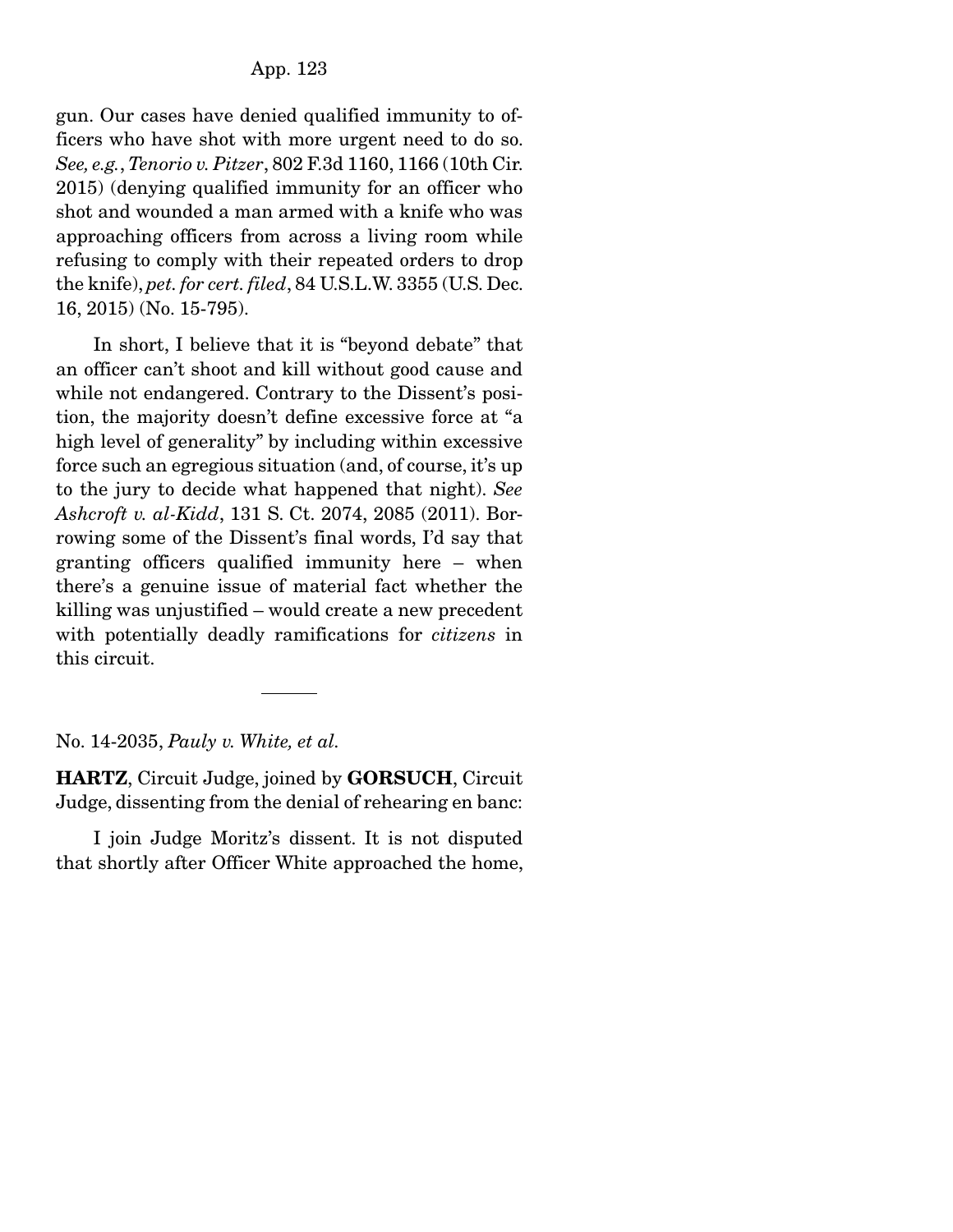an occupant fired two shots to ward off two of White's fellow officers. I am unaware of any clearly established law that suggests, much less requires, that an officer in that circumstance who faces an occupant pointing a firearm in his direction must refrain from firing his weapon but, rather, must identify himself and shout a warning while pinned down, kneeling behind a rock wall, hoping that no one will be aiming in his direction when he decides to look around or move.<sup>1</sup> Perhaps the Supreme Court can clarify the governing law.

 I express no view on whether White's fellow officers are entitled to qualified immunity on this record.

No. 14-2035, *Pauly v. White, et al.*

MORITZ, Circuit Judge, joined by KELLY, HARTZ, GORSUCH, and HOLMES, Circuit Judges, dissenting from the denial of rehearing en banc.

<sup>&</sup>lt;sup>1</sup> The Supreme Court has "stressed that a court must judge the reasonableness of the force used from the perspective and with the knowledge of the defendant officer." *Kingsley v. Hendrickson*, 135 S. Ct. 2466, 2474 (2015) (internal quotation marks omitted). And "in addition to the deference officers receive on the underlying constitutional claim, qualified immunity can apply in the event [a] mistaken belief was reasonable," *Saucier v. Katz*, 533 U.S. 194, 206 (2001), whether the error was "a mistake of law, a mistake of fact, or a mistake based on mixed questions of law and fact," *Pearson v. Callahan*, 505 U.S. 223, 231 (2009) (internal quotation marks omitted). The reasonable beliefs of the *victim* are, of course, not the issue.